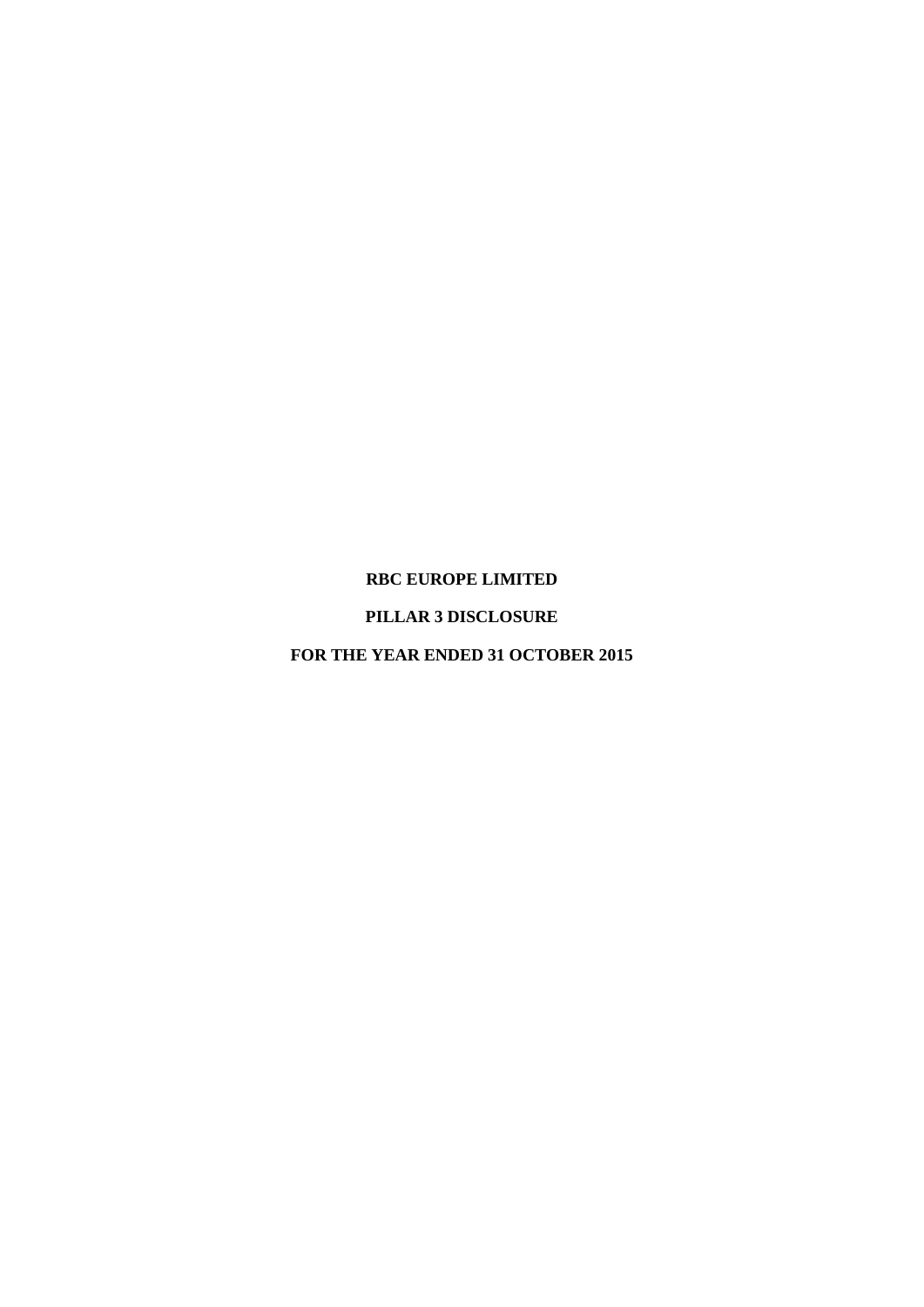# **Table of Contents**

| 1.1          |        |  |
|--------------|--------|--|
| 1.2          |        |  |
| 1.3          |        |  |
|              |        |  |
| 1.4          |        |  |
| 1.5          |        |  |
|              |        |  |
| 2.1          |        |  |
|              | 2.1.1  |  |
|              | 2.1.2  |  |
|              |        |  |
|              | 2.1.3  |  |
|              | 2.1.4  |  |
|              | 2.1.5  |  |
|              | 2.1.6  |  |
|              | 2.1.7  |  |
|              | 2.1.8  |  |
|              |        |  |
|              | 2.1.9  |  |
|              | 2.1.10 |  |
|              | 2.1.11 |  |
|              | 2.1.12 |  |
|              | 2.1.13 |  |
|              | 2.1.14 |  |
|              | 2.1.15 |  |
|              |        |  |
|              | 2.1.16 |  |
| 2.2          |        |  |
|              | 2.2.1  |  |
|              | 2.2.2  |  |
|              | 2.2.3  |  |
|              | 2.2.4  |  |
|              | 2.2.5  |  |
|              |        |  |
| 3.1          |        |  |
| 3.2          |        |  |
|              |        |  |
| 3.3          |        |  |
|              |        |  |
| 3.4          |        |  |
|              |        |  |
|              |        |  |
| 5.1          |        |  |
| 5.2          |        |  |
| 5.3          |        |  |
|              | 5.3.1  |  |
|              |        |  |
|              | 5.3.2  |  |
|              | 5.3.3  |  |
|              | 5.3.4  |  |
|              | 5.3.5  |  |
|              | 5.3.6  |  |
|              | 5.3.7  |  |
| 6.0          |        |  |
| 6.1          |        |  |
| 6.2          |        |  |
| 6.3          |        |  |
| 6.4          |        |  |
|              | 641    |  |
|              |        |  |
|              | 6.4.2  |  |
|              | 6.4.3  |  |
|              | 6.4.4  |  |
| 7.0          |        |  |
| 8.0          |        |  |
| 9.0          |        |  |
|              |        |  |
| 10.1         |        |  |
| 10.2         |        |  |
| 10.3         |        |  |
|              |        |  |
| 10.4         |        |  |
| 10.5         |        |  |
|              |        |  |
| 11.1         |        |  |
| 11.2<br>11.3 |        |  |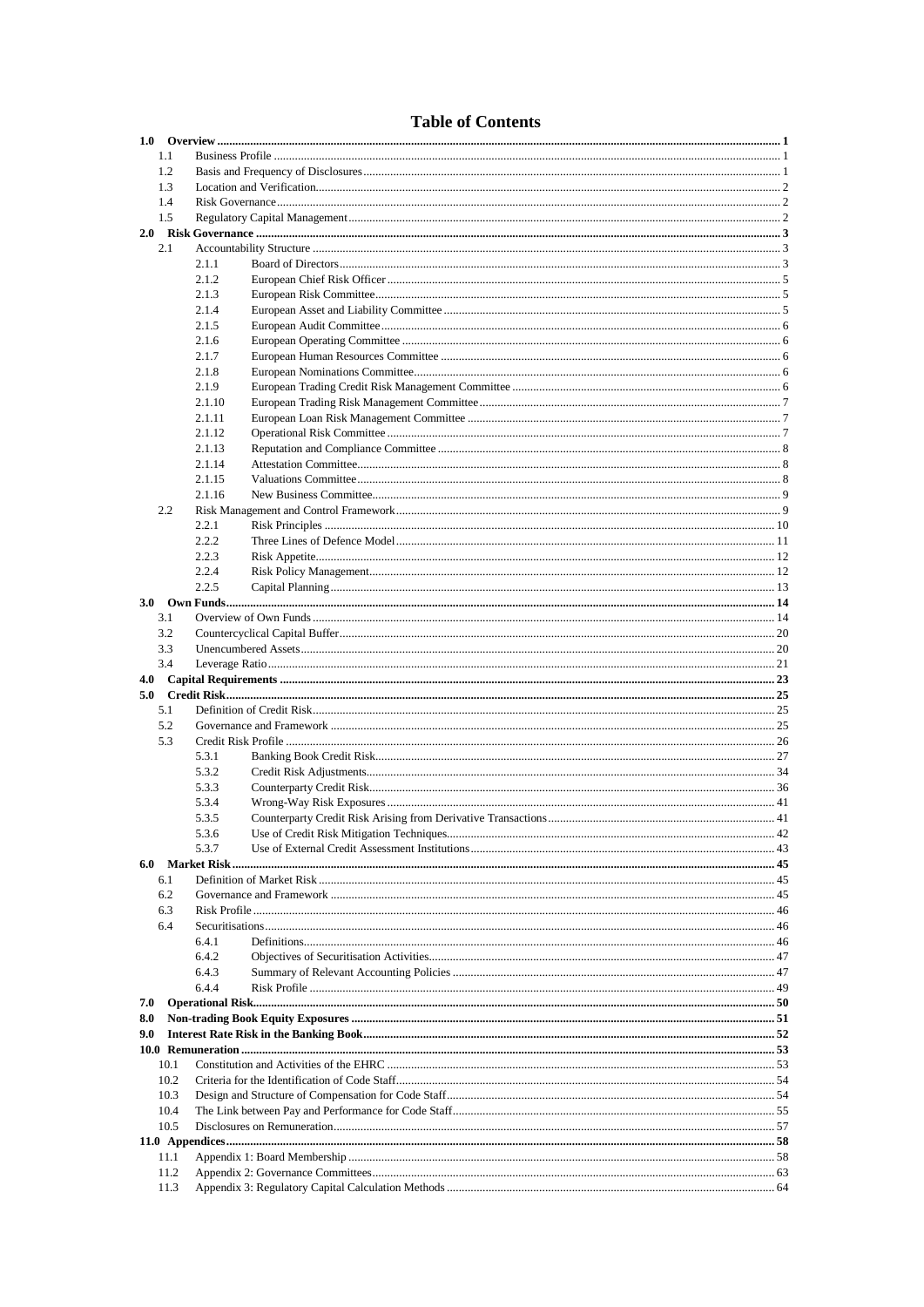# **List of Tables**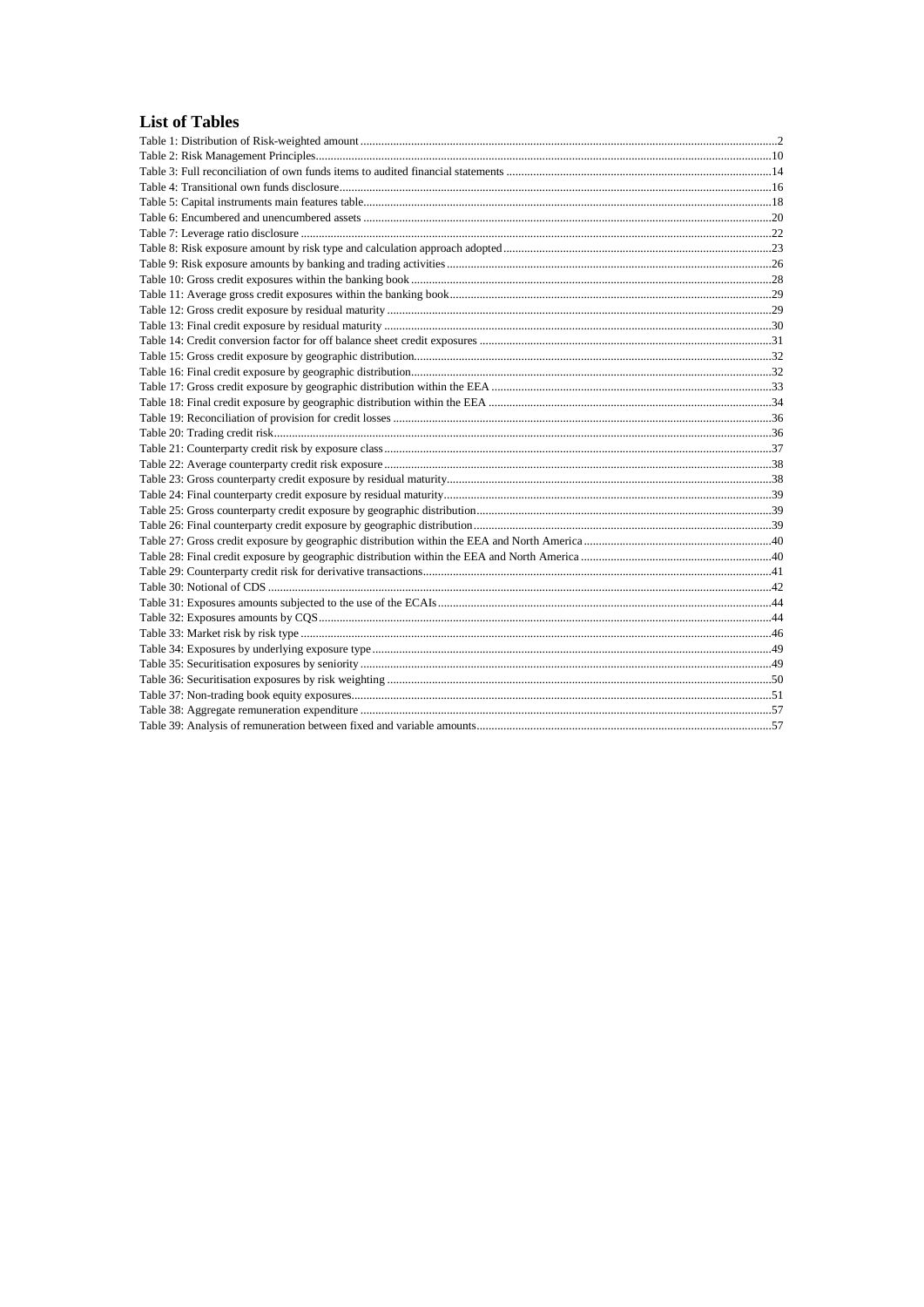# <span id="page-3-0"></span>**1.0 Overview**

# <span id="page-3-1"></span>**1.1 Business Profile**

RBC Europe Limited (the Company) is a wholly owned subsidiary of Royal Bank of Canada (RBC), a leading provider of financial services globally. Operating since 1869, RBC is Canada's largest bank and is amongst the top 20 largest banks globally based on market capitalisation. RBC has amongst the highest credit ratings for financial institutions (Moody's Aa3 and Standard & Poor's AA-) and continues to be well capitalised with a Tier 1 Capital Ratio of 12.2% as at 31 October 2015 (2014: 11.4%).

The Company is a UK authorised bank and provides investment banking, capital markets and wealth management services to a wide range of clients including financial institutions, corporations, governments and High–Net-Worth clients around the world. The Company works with its clients to help raise capital, access markets, mitigate risk and acquire or divest assets. The vast majority of business is focused on Fixed Income and other securities-related businesses.

The Company obtained the Standard & Poor's rating since October 2014. The Company's long- and short-term counterparty credit rating assigned by Standard and Poor are AA-/A-1+ as at 31 October 2015 (2014: AA-/A-1+).

As at 31 October 2015, the Company does not have any subsidiaries or any investment in associates (2014: nil).

# <span id="page-3-2"></span>**1.2 Basis and Frequency of Disclosures**

Basel III is a global regulatory standard on bank capital adequacy, stress testing and market liquidity risk. It intended to strengthen global capital and liquidity rules with the goal of improving the banking sector's ability to absorb shocks arising from the financial and economic stress, thus reducing the risk of spillover from the financial sector to the real economy.

The EU implemented the Basel III framework through the new Capital Requirements Directive and Regulation (CRD IV package). Further UK implementation is by way of the PRA's Policy Statement PS7/13, effective from 1 January 2014.

Basel III capital adequacy framework comprises three complementary pillars:

- Pillar 1 establishes rules for the calculation of minimum capital for Credit, Market, Operational Risk and Leverage (capital adequacy requirements).
- Pillar 2 is an internal discipline to evaluate the adequacy of the regulatory capital requirement under Pillar 1 and other non-Pillar 1 risks. This pillar requires the PRA to undertake a supervisory review to assess the robustness of the regulated entity's internal assessment (risk management and supervision).
- **Pillar 3 complements the other pillars and affects market discipline through public disclosure.** Expanded disclosure about capital and risk enables interested parties to better understand the risk profile of individual banks and companies and to make comparisons (market discipline).

The aim of Pillar 3 is to publish a set of disclosures which allow market participants to assess key information on the capital condition, risk exposures and risk assessment process.

The information disclosed is prepared in accordance with the disclosure requirements set out in Part Eight of the Capital Requirement Regulation (CRR). The disclosures may differ from similar information in the Company's financial statements for the year ended 31 October 2015, which are prepared in accordance with International Financial Reporting Standards (IFRS). Therefore, the information in these disclosures may not be directly comparable with that information.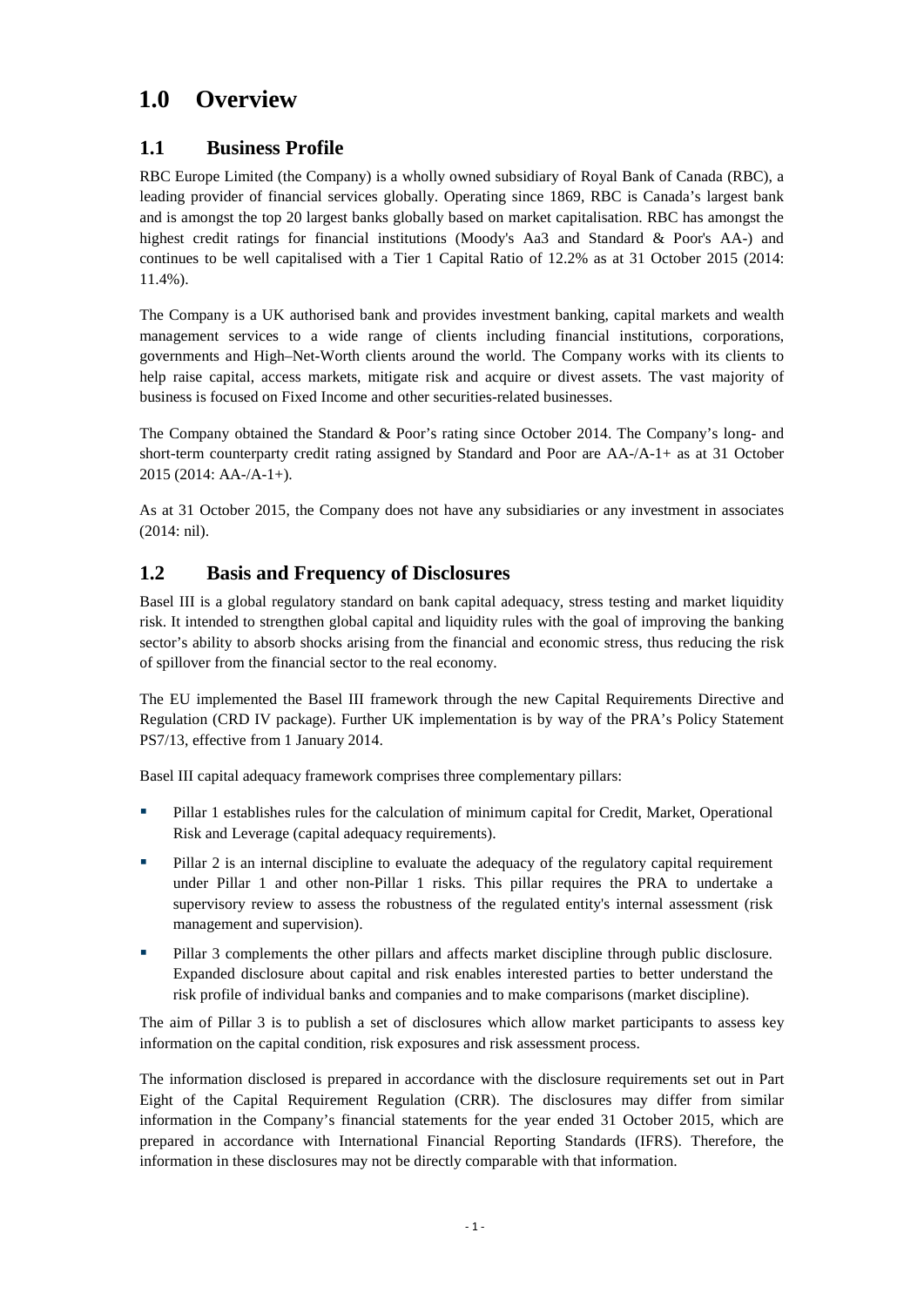The Company updates these disclosures on an annually basis as at its financial year end of 31 October. The Company will assess the need to publish some or all disclosures more frequently than annually in the light of the criteria specified in Article 433 of the CRR and in accordance with European Banking Authority's Guidelines on materiality, proprietary and confidentiality and on disclosure frequency.

# <span id="page-4-0"></span>**1.3 Location and Verification**

These disclosures have been reviewed and approved by the Company's Audit Committee and Board. A copy of these disclosures is also available on RBC Group's corporate website at http://www.rbc.com/aboutus/rbcel-index.html.

# <span id="page-4-1"></span>**1.4 Risk Governance**

The Company has a clear corporate and risk governance framework in order to manage, control and provide assurance on risk on behalf of both internal and external stakeholders. The governance structure determines the fundamental relationships between the Company's Board of Directors (the Board), Management, RBC Group and other stakeholders. It defines the framework in which ethical values are established and the context in which corporate strategies and objectives are set.

The Company considers its risk and control framework to be appropriate for the effective management of its risks and is committed to ensuring that these remain relevant and effective in a changing business environment. The Company has a well-embedded Risk Appetite Framework articulating its appetite for the type and quantum of risk through clearly defined metrics. As at 31 October 2015, all measures were within the Company's Board limits and tolerances.

# <span id="page-4-2"></span>**1.5 Regulatory Capital Management**

As at 31 October 2015, the Company continued to be well capitalised with a Common Equity Tier 1 and Tier 1 capital ratio of 20.6% (2014: 17.2%). The total capital surplus was £792 million over the minimum capital requirement (2014: £714 million). This is in line with the risk tolerance set by the Company's Board. The table below illustrates the distribution of the Company's risk profile.

### <span id="page-4-3"></span>**Table 1: Distribution of Risk-weighted amount**

| £'000                                                                              | 2015      | 2014      |
|------------------------------------------------------------------------------------|-----------|-----------|
| Risk-weighted exposure amounts for credit and counterparty credit                  |           |           |
| Banking book credit risk                                                           | 1,584,068 | 1,527,678 |
| Counterparty credit risk                                                           | 1,114,641 | 796,309   |
| Risk exposure amount for contributions to the default fund of a CCP                | 6,801     | 5,211     |
|                                                                                    | 2,705,510 | 2,329,198 |
| Risk-weighted exposure amount settlement/delivery risk in the Trading book         | 900       | 7,054     |
| Risk-weighted exposure amount for position, foreign exchange and commodities risks |           |           |
| Interest rate                                                                      | 1,064,063 | 1,747,202 |
| Equity                                                                             | 1,423     | 713       |
| Foreign exchange risk                                                              | 24,850    | 25,376    |
| Commodities                                                                        | 55,395    | 515,784   |
|                                                                                    | 1,145,731 | 2,289,075 |
| Risk-weighted exposure amount for operational risk                                 | 495,952   | 416,829   |
| Risk-weighted exposure amount for credit valuation adjustment                      | 26,088    | 62,763    |
| <b>Total</b>                                                                       | 4.374.181 | 5.104.918 |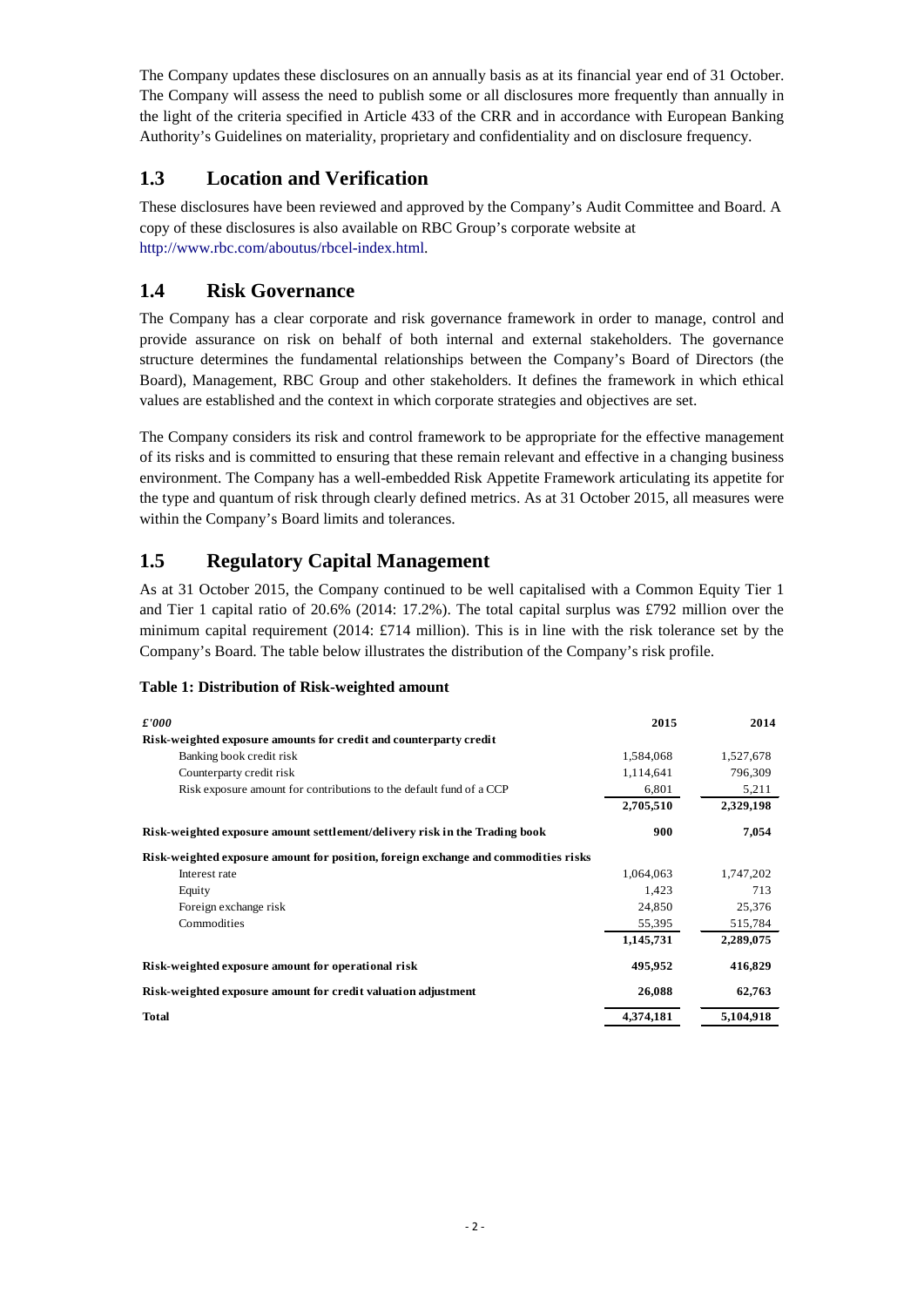# <span id="page-5-0"></span>**2.0 Risk Governance**

# <span id="page-5-1"></span>**2.1 Accountability Structure**

The Company has a clear and robust corporate and risk management framework in order to manage, control and provide assurance on risk on behalf of both internal and external stakeholders. The governance structure determines the relationships between the Board of Directors, management, RBC and other stakeholders. It also defines the framework by which values are established and the context in which corporate strategies and objectives are set.

The strength of the Company's governance starts at the top with an independent Chairman and experienced Executive and Non-Executive Directors, who give priority to strategic planning and risk oversight, ensure that standards exist to promote appropriate behaviour throughout the organisation and drive continuous improvement in governance practices.

The Board is ultimately responsible for the running of the firm but has delegated day-to-day decision making to the Chief Executive Officer. A number of Board and management committees have been established to ensure that appropriate controls and procedures are embedded to support the Company's operations. Each has formal Terms of Reference (ToR) establishing the membership, responsibilities, as well as how each committee sits within the Company's governance structure.

The mandate and membership of all committees are reviewed on a regular basis to ensure that these committees are effective and continue to be relevant to meet business and risk management needs. This allows the Board to be confident that the governance structure remains appropriate and fit for purpose. Cross-membership of various management committees also ensures that senior management have a clear picture of issues impacting the Company.

The figure below depicts the current the Company's management committee structure:



### <span id="page-5-2"></span>**2.1.1 Board of Directors**

Under the Board Mandate (which sets out the role, duties, collective responsibilities and operation of the Board), the Directors are responsible for the overall stewardship of the Company. The Directors are fundamentally responsible for decision making and the oversight of the Company's management and are required to act in the way they consider, in good faith, would be most likely to promote the success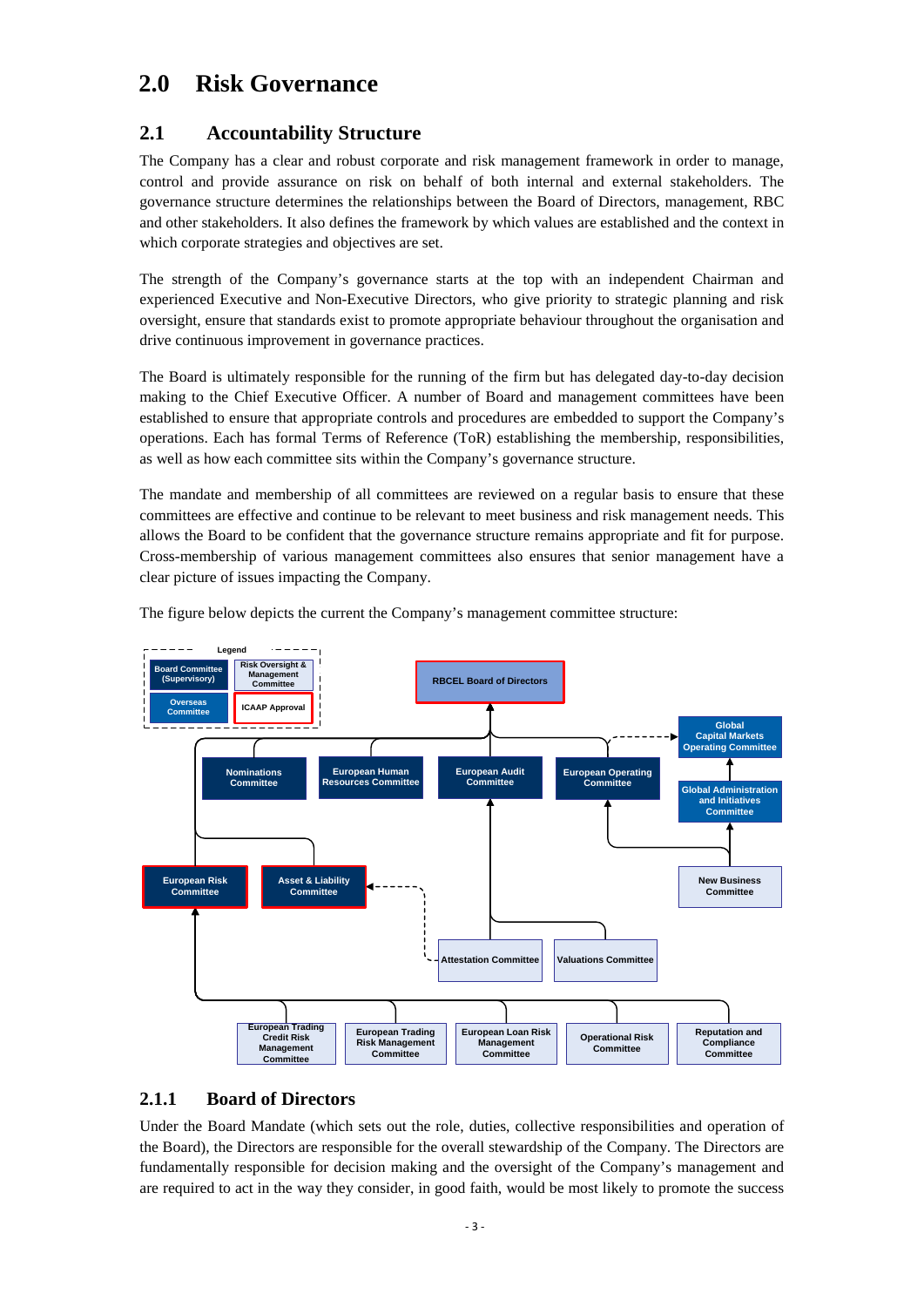of the Company for the benefit of its members as a whole, by applying skill, judgement and expertise to issues while complying with legal processes of corporate governance.

The Board and Board Committees monitor and assess effectiveness of controls against changing regulatory expectations. Through its governance structures and controls, the Board has a line-of-sight on key risks and operational controls across the firm.

The Board is responsible for setting the strategic risk direction and risk appetite for the Company. This includes:

- **•** Clearly articulating the risk appetite for the firm and establishing mechanisms to ensure that the level of risk within the firm remains within the specified risk appetite;
- Maintaining a direct line-of-sight over key current and emerging risks across the firm;
- Ensuring that an effective systems and controls framework is in place for business, risk and capital management;
- Reviewing and approving the recovery strategies outlined in the RBC UK Recovery Plan applicable to the Company;
- Ensuring that the financial objectives are aligned with risk appetite and objectives; and
- Monitoring and assessing the effectiveness of controls against changing regulatory expectations.

As at 31 October 2015, the Board consists of three Independent Non-Executive Directors (INEDs), including the Chairman, three Non-Executive Director (NEDs) representing the shareholder (RBC), and four Executive Directors.

#### Recruitment Policy for Board Members

Appointments to the Board follow a formal procedure. As the Company is a wholly owned subsidiary within RBC Group, the nomination and selection of board members is undertaken in accordance with internal corporate governance practices, stated within RBC's Policy on the Legal Governance of Subsidiaries (SGO Policy). The Board has two types of directors, (i) Executive Directors (ED), and (ii) Non-Executive Directors (NED), with three directors meeting the UK Corporate Governance Code's definition of 'independent' (INED).

In 2015, the Company established a Nominations Committee as part of its enhanced Corporate Governance Framework. The Nominations Committee is responsible for:

- The identification, nomination and recommendation of INED candidates to the Board, for its consideration and approval. The nomination process follows a formal and rigorous approach, with candidates selected and assessed against established selection criteria. The Nominations Committee is governed by its Terms of Reference, under the umbrella of the SGO Policy, subject to local rules and regulations.
- The Recruitment Criteria/Process. Director selection is based on local applicable laws, regulations and rules, taking into consideration the skills, diversity, geographies and areas of expertise already represented on the Board. In addition to this, successful candidates undergo a robust background check, including inter alia, criminal, financial, regulatory checks and competency validation.

In relation to EDs, candidates are identified in accordance with the SGO Policy. Following consultation with the Board Chair by the Company Secretary, and positive advice and counsel from the RBC Subsidiary Governance Office, the ED candidate is proposed to the Board for its consideration, and if deemed appropriate, approval.

All Board appointments reflect RBC's core values, in particular, "Diversity & Inclusion", which is an important factor in the assessment and nomination of all proposed director appointments.

The relevant background and professional experience of the Directors of the Board are provided in Appendix 1.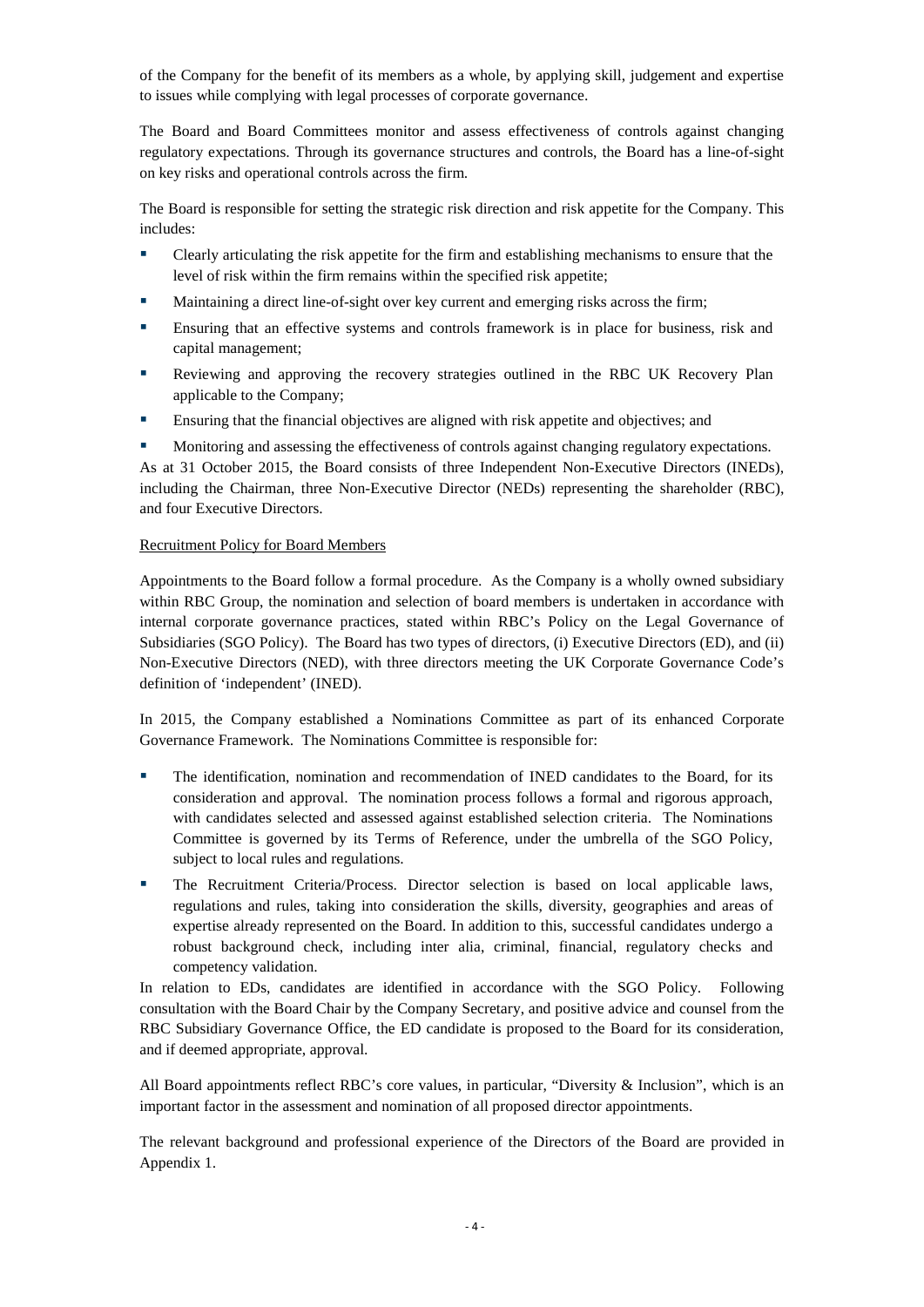# <span id="page-7-0"></span>**2.1.2 European Chief Risk Officer**

Decision-making relating to management of risk is delegated by the Board to the European Chief Risk Officer (CRO), supported by the Chief Executive Officer (CEO). The CRO then delegates risk decision-making to specific individuals, such as the Risk Management functions in consultation with supporting committees as appropriate.

The CRO, supported by the Heads of Risk, is responsible for:

- Developing and embedding a company-wide Risk Framework for approval by the European Risk Committee (ERC);
- Recommending the Company's Risk Appetite Framework to the ERC for subsequent approval by the Board;
- Ensuring that risks falling outside of the approved Risk Appetite are identified and escalated to Business Heads, Senior Management, ERC, and the Board; and
- Ensuring that the risks generated by the businesses are measured, monitored, controlled and reported on an on-going basis.

## <span id="page-7-1"></span>**2.1.3 European Risk Committee**

The European Risk Committee (ERC) is chaired by an INED to ensure independence and robustness of review and challenge. The ERC reviews risk issues, gives advice and makes recommendations to the Board or other parties as appropriate as well as making decisions on risk issues within its sphere of responsibility.

ERC holds the following primary responsibilities:

- Develop a risk appetite for the Company and recommend it to the Board;
- Implement an effective risk management framework including directing and approving risk policies;
- **Monitor all material risk exposures, review and approve any risk exceptions and ensure that any** breaches of risk appetite are remediated and/or escalated;
- **Review and challenge the findings from the annual the Company Internal Capital Adequacy** Assessment Process and Internal Liquidity Adequacy Assessment processes and recommend these to the Board for approval;
- Review, challenge and recommend for approval to the Board the recovery strategies outlined in the RBC UK Recovery Plan; and
- Review emerging risks and changes in legal, regulatory and accounting requirements and their implications on risk management within the Company.

## <span id="page-7-2"></span>**2.1.4 European Asset and Liability Committee**

The European Assets and Liabilities Committee (ALCO) is comprised of senior management from the business, Risk, Finance, and Corporate Treasury. ALCO is responsible for all matters relating to the Company's financial resources including the management of balance sheet, capital position, funding and liquidity, and structural banking book interest rate risk. Specifically, ALCO's responsibilities in relation to these matters include:

- Approval of limits, controls and policies;
- Review of the current and projected positions relative to agreed limits and any regulatory constraints;
- Oversight of the preparation and production of the annual Internal Capital Adequacy Assessment Process and Internal Liquidity Adequacy Assessment documents for the Company; and
- Ensuring business and operational strategies are consistent with appetite, in the context of balance sheet and funding.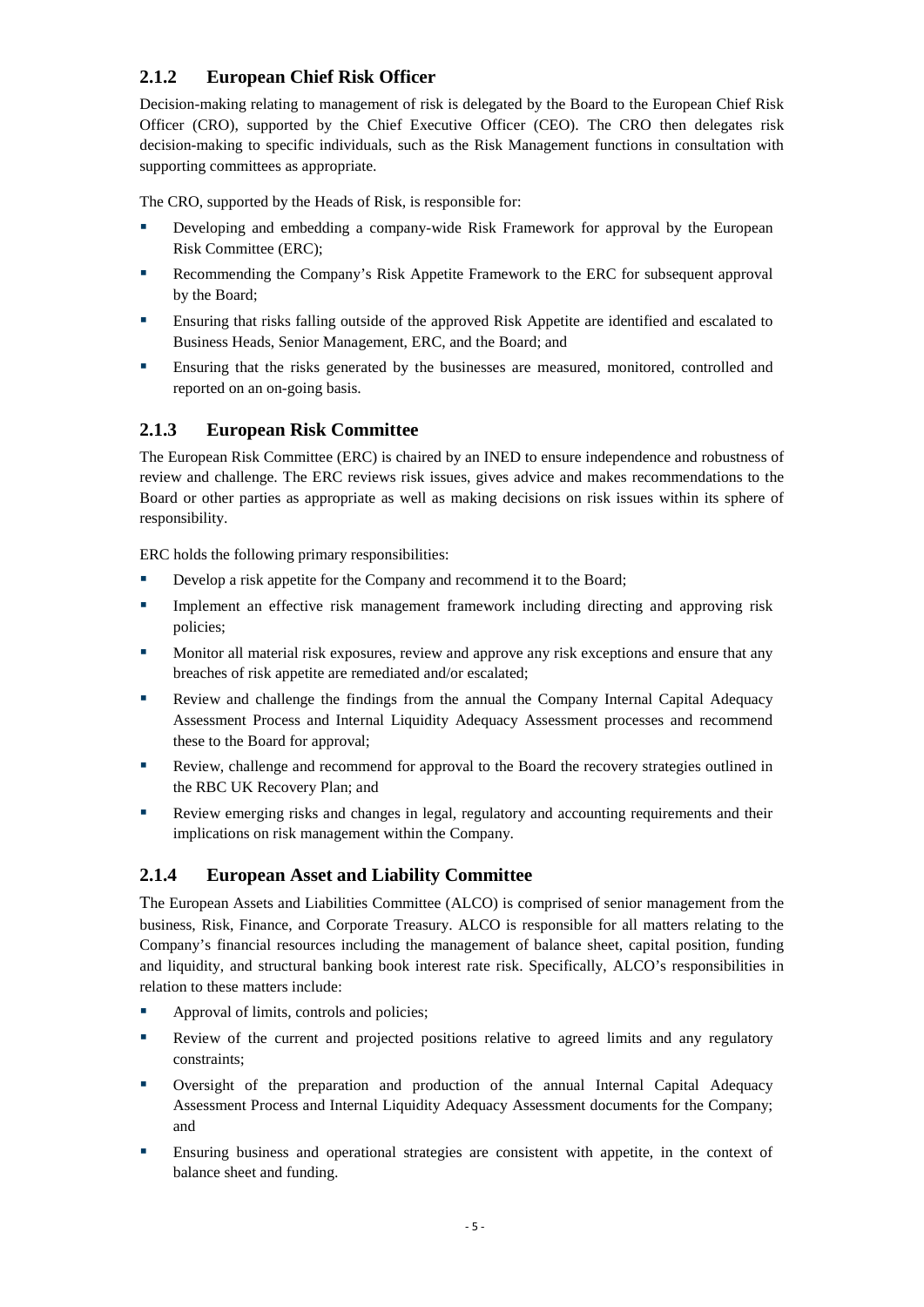## <span id="page-8-0"></span>**2.1.5 European Audit Committee**

The European Audit Committee (EAC) is chaired by an INED and includes three additional NEDs and INEDs. It is responsible for providing independent assurance to management and the Board of Directors on the effectiveness of risk management practices. EAC is responsible for:

- Monitoring the integrity of the Company's financial statements and reviewing and, where appropriate, making recommendations to the Board on business risks, internal controls and compliance; and
- The performance of the internal audit function and making recommendations to the Board on the appointment and performance of external auditors.

# <span id="page-8-1"></span>**2.1.6 European Operating Committee**

The European Operating Committee (EOC) is chaired by the CEO. It is a Board committee established to enable oversight of business strategies and performance as well as the determination of new business initiatives and local human resourcing policies. It also facilitates cross-business and cross-functional discussion around key decisions and material developments in the Company.

# <span id="page-8-2"></span>**2.1.7 European Human Resources Committee**

The European Human Resources Committee (EHRC) is chaired by an INED. It is responsible for ensuring that the Company's compensation programs align with prudent risk management principles, regulatory guidance and sound compensation practices. The Company has an established process in place to assist the EHRC in the determination of whether any performance adjustments to compensation are required.

# <span id="page-8-3"></span>**2.1.8 European Nominations Committee**

The RBCEL Nominations Committee (NOMCO) is chaired by an INED. It is a key board governance committee established to lead the process for Independent Non-Executive Director succession planning and appointments to the RBCEL Boards and to its associated Board Committees. Main responsibilities include:

- Review regularly the structure, size, and composition of the Board and make recommendations with regard to changes in legislative and/or regulatory requirements;
- Give full consideration to succession planning for INEDs taking into account the challenges and opportunities facing the Boards;
- Review annually the time required from INEDs; and
- Review and approve the Terms of Reference of the Committee to ensure they remain appropriate and fit for purpose and to recommend to the Board any changes considered necessary or desirable.

## <span id="page-8-4"></span>**2.1.9 European Trading Credit Risk Management Committee**

The European Trading Credit Risk Management Committee (ETCRMC) is a management committee responsible for actively managing the Trading Credit Risk of RBC Capital Markets UK. Responsibilities include:

- Review the status of the trading credit risk portfolio, which comprises trading inventory, debtand equity underwritings, counterparty credit risk, mainly arising from securities financing and OTC derivatives, and exposure to clearing houses;
- **Consider credit risk exposures booked in the Company and RBC London Branch;**
- Review the limit policy and the relevant limit exceptions;
- **Consider all trading credit risk situations with significant risk impact;**
- Serve as a forum for communication of compliance issues and initiatives related to trading credit risk activities;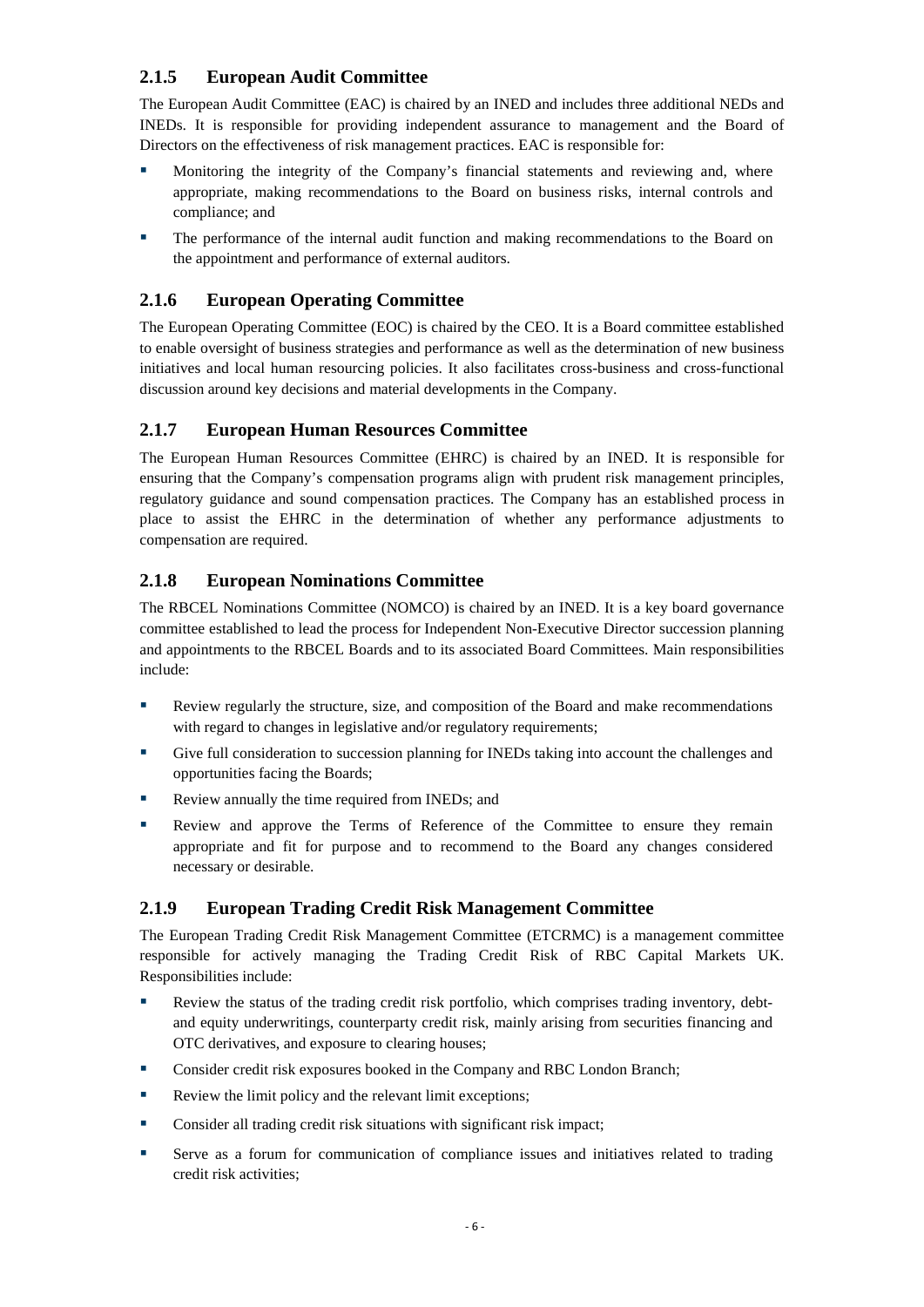- Maintain and review a Watch List of trading credit risk exposures it deems to represent high risk; and
- Review the relevant credit risk policies (with positive advice and counsel from RBC Group as appropriate).

### <span id="page-9-0"></span>**2.1.10 European Trading Risk Management Committee**

The European Trading Risk Management Committee (ETRMC) is a management committee established to review market risk and trading credit risks. Responsibilities include:

- Review all trading business situations with significant risk impact as well as the impact of the evolving risk environment on trading strategies and exposures;
- Review business performance, Value-at-Risk, Stress Risk and other key risk metrics; and
- Review all operational limits and excesses to operational, tactical and trading credit limits.

### <span id="page-9-1"></span>**2.1.11 European Loan Risk Management Committee**

The European Loan Risk Management Committee (ELRMC) is a management committee established to review all new and increased loan transactions, taking into account the advice and counsel of Group Risk Management. Main responsibilities include:

- Reviewing all lending situations with a significant risk impact as well as the impact of the evolving risk environment on lending strategies and exposures;
- Review emerging credit risk issues and activities, assess operational risk events arising from financing activities and make recommendations to avoid future similar operational risk events.
- Review the Watch list of loan facilities, consider the recoverability of exposure and review and recommend the level of general and specific provisions.
- **••** Act as a forum for compliance issues related to lending activities and ensure that all outstanding or pending legal, regulatory and audit issues are addressed properly and in a timely fashion; and
- Annual review of all credits over £25m.

### <span id="page-9-2"></span>**2.1.12 Operational Risk Committee**

The Operational Risk Committee (ORC) is responsible for actively managing the operational risk of the Company and RBC London Branch (together "RBC UK"), in the Capital Markets and Investor & Treasury Services and Wealth Management International businesses undertaken in the UK. ORC is also responsible for regulatory operational risk requirements from both the FCA and PRA. The ORC holds meetings with all key desks and relevant functions to capture and review detailed operational issues and risks, business line operational risk appetite and associated actions. Key responsibilities include:

- Ensure that operational risks arising from RBC UK business activities are effectively identified and managed consistent with the Operational Risk Framework;
- Review and challenge business led presentations on their perceived operational risk profile based on appropriate data and key risk indicators;
- Review and challenge business and function led presentations on future initiatives impacting their perceived operational risk profile versus the operational risk appetite;
- Review adequacy of supervisory arrangements and demonstration thereof;
- Review operational risk relevant compliance data;
- **Consider relevant operational risk regulations and changes thereto;**
- Approve and recommend operational Risk policies and procedures;
- Consider impact of PRA expectations and operational risk developments on RBC UK; and
- Review future risks and issues that require managing now and escalate where appropriate.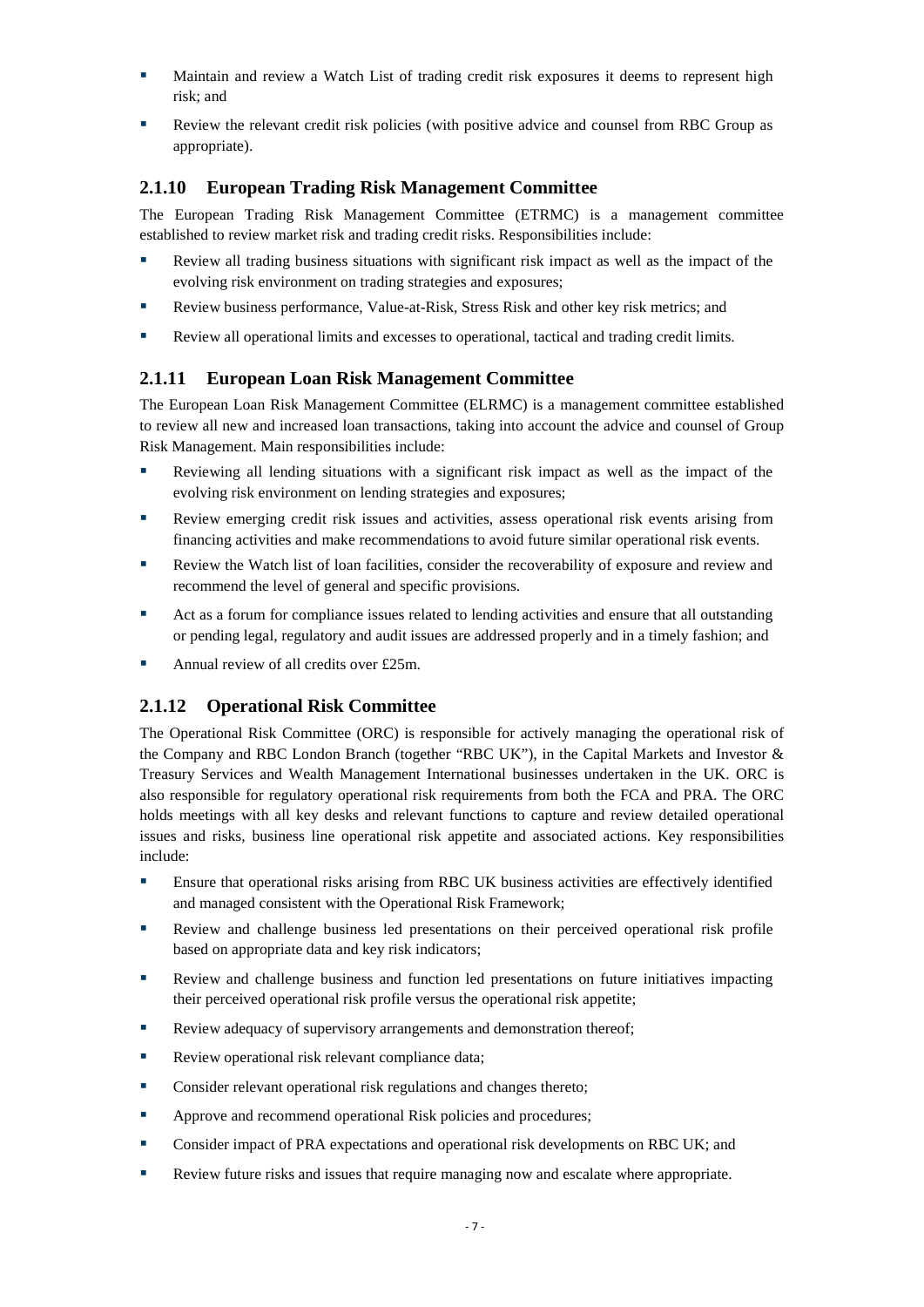## <span id="page-10-0"></span>**2.1.13 Reputation and Compliance Committee**

The Reputation and Compliance Committee (RACC) is responsible for managing conflicts of interest and key compliance and reputational issues across RBC Capital Markets Europe (RBCCM) and Wealth Management UK (RBCWM) activities in the European region, to the extent that RBCWM activities are conducted through the Company. Main responsibilities of the Committee include:

- Provide strategic advice on the management information it will require to evaluate the level of reputational conflict of interest risk;
- Review the matters addressed by the RBCCM and RBCWM RACC sub-Committees;
- Receive information and consider matters raised in relation to the key compliance matters including those referred to above;
- Consider specific alerts/themes arising from the trade surveillance and desk monitoring performed by Compliance;
- Review reports on the adherence to the local gifts and entertainment policies, outside business interests and personal account dealing policy;
- **Provide guidelines to the business, through formally adopting policies in relation to conflicts of** interest and other key compliance matters;
- Evaluate and manage issues in current and future business initiatives and arrangements to minimise the risks presented by conflicts of interest, and other key compliance issues;
- Seek advice/counsel from RROC in relation to issues that potentially expose the firm to significant reputational, legal and regulatory risk;
- Instigate reviews where required, either by internal or external personnel, to monitor that the systems and controls in place to identify and manage conflicts of interest and other key compliance issues remain appropriate, continue to be adhered to and are working effectively; and
- Take measures to ensure that the culture of the firm, in itself, acts as a key mitigating tool for the proper management of conflicts of interest and other compliance issues, including, where relevant, the provision of appropriate training to all levels of staff.

### <span id="page-10-1"></span>**2.1.14 Attestation Committee**

The Attestation Committee (AC) is a management committee established to review the monthly general ledger attestation process. Key responsibilities include:

- Review the results of the monthly attestation process and issues arising;
- Review the results of the monthly standards of documentation process;
- **EXECUTE:** Approve local policies and procedures in relation to the general ledger attestation process;
- **Present monthly reports and escalate unresolved issues to the EAC for review and direction; and**
- Review all Operational Risk Events and assess potential impacts to the Global Attestation process.

### <span id="page-10-2"></span>**2.1.15 Valuations Committee**

The Valuation Committee (VC) is responsible for review and approval of all valuation methodologies, valuation adjustments, independent price verification methodologies and valuation controls applicable to RBC Europe. Responsibilities include:

- Acting in conjunction with internal and external auditors as well as regulators to ensure consistency of application, comprehensiveness of cover and adherence to market best practice; and
- Regularly review material movements in all valuation adjustments and report highlights and other valuation risks and issues to ETRMC and the Company's Risk Committees.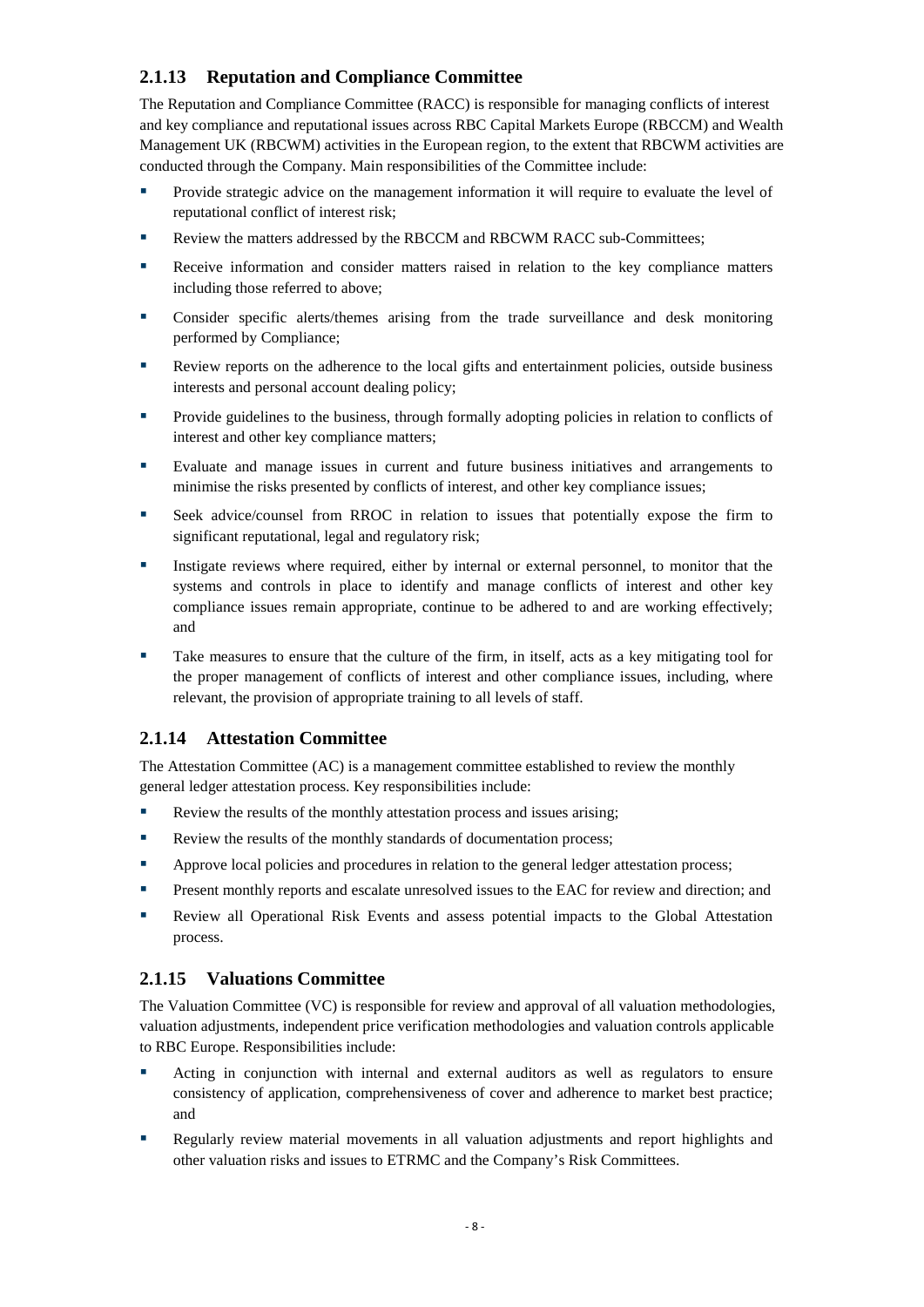### <span id="page-11-0"></span>**2.1.16 New Business Committee**

The New Business Committee (NBC) is responsible for reviewing and evaluating and making recommendations on all new business. Main responsibilities include:

- Assessing the level of materiality for new business initiatives;
- **Ensuring that risk issues are identified prior to business commencing;**
- Ensuring that all requisite approvals are obtained prior to the commencement of a new initiative; and
- Ensuring timely documentation of policy, including Standing Orders, in accordance with bank standards; and
- Reviewing specific transactions that are outside of bank policy and ensuring that risks are identified and requisite approvals obtained.

Decision making authority within the NBC rests solely with the Committee Chairman (the Company's CFO). The remainder of the Committee serves in an advisory capacity.

Information on frequency of committee meetings is included in Appendix 2.

## <span id="page-11-1"></span>**2.2 Risk Management and Control Framework**

The Company defines risk as the potential for loss or an undesirable outcome or reduction in value of the Company's business with respect to volatility of actual earnings in relation to expected earnings, capital adequacy, and liquidity. This definition includes both risks that have a direct and immediate impact (e.g., credit risk due to a loan default), and risks that have an indirect or longer term impact (e.g., regulatory and reputation risks due to failure to comply with regulatory guidelines or the failure to live up to clients' expectations).

The risk of financial loss through business activities is inherent in all of the businesses conducted by the Company. For this reason, risk management is considered to be an intrinsic part of the strategy and capital planning processes. The level of risk corresponding to each risk type continues to remain within pre-approved risk specific limits and tolerances which are reviewed at least quarterly by ERC in light of changes to market conditions and business strategies.

The Enterprise Risk Management Framework (ERMF) sets out the overarching arrangements for risk management, control and assurance within the Company. The ERMF is designed to provide a consistent and structured approach to identify, assess, measure, control, monitor and report on significant risks. Risk identification and assessment processes are established and maintained by Group Risk Management (GRM).

The Framework helps to ensure that risk is managed and controlled on behalf of internal and external stakeholders, including shareholders, customers, employees and regulators. Effective and efficient risk governance and oversight provide management with assurance that the Company's business activities will not be excessively impacted by risks that could have been reasonably foreseen. This, in turn, reduces the uncertainty of achieving its strategic objectives.

The Company's definition of its key material risks is consistent with its peers' and general market classifications. The material risks that the Company is exposed to include market risk, credit risk, operational risk, liquidity risk, regulatory compliance risk, and reputation risk.

The Company has robust governance arrangements in place which include a clear organisational structure, lines of responsibility, and effective processes to identify, manage, monitor and report on material risks. Within the Company, the Compliance department manages regulatory compliance risk whilst other risks and components of Regulatory risk are managed by the Finance, Market risk, Credit risk, Operational risk, Human Resources, Legal and Tax departments.

Legal and Regulatory Environment Risk is an overarching risk that exists in all aspects of the businesses and, therefore, its management is undertaken as part of risk management and business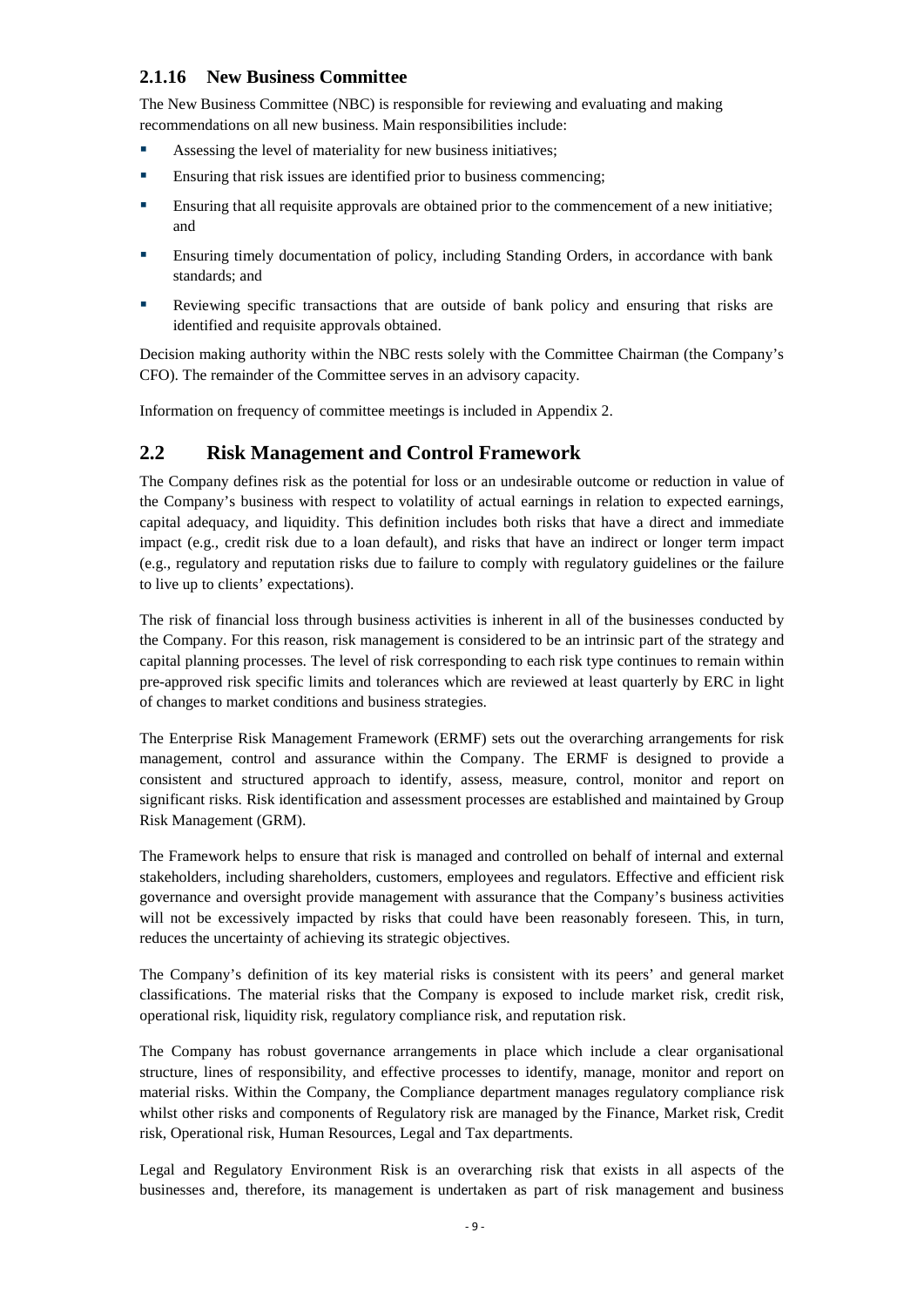practices across the Company. It is defined as the risk that unexpected or frequent changes to laws or regulations could negatively impact the Company's business model, activities, earnings capacity, liquidity or capital adequacy.

The Company operates in multiple jurisdictions and, in certain cases, a change in the law or regulatory requirements could have a detrimental impact on the operations and/or profitability within certain businesses. Therefore, the management of legal and regulatory environment risk is managed by:

- **The Compliance department which identifies emerging regulatory changes and updates key** Senior Management committees on the practical impact of such changes;
- The Company's Law Group which monitors the legal landscape for changes and provides advice and guidance;
- **Regulatory Policy team in Financial Control which reviews and monitors regulatory changes** pertaining to Prudential Capital and provides advice and guidance, as appropriate; and
- Corporate Treasury Liquidity Risk team which reviews liquidity regulations and provides advice and guidance, as appropriate

### <span id="page-12-0"></span>**2.2.1 Risk Principles**

The Company applies the following general principles for its management of risk:

<span id="page-12-1"></span>

|  |  | <b>Table 2: Risk Management Principles</b> |  |
|--|--|--------------------------------------------|--|
|--|--|--------------------------------------------|--|

| <b>Principle</b>                                                        | <b>Description</b>                                                                                                                                                                                                                                                                                                                                                                                                                                                                                                                                    |
|-------------------------------------------------------------------------|-------------------------------------------------------------------------------------------------------------------------------------------------------------------------------------------------------------------------------------------------------------------------------------------------------------------------------------------------------------------------------------------------------------------------------------------------------------------------------------------------------------------------------------------------------|
| Effectively<br>balancing risk and<br>reward is essential<br>for success | The Company is in the business of managing risk. Avoiding it entirely is<br>neither possible nor profitable. Instead of avoiding risk, the Company finds<br>ways to balance it with potential rewards through:<br>Aligning business strategy with risk appetite;<br>T,<br>Diversifying the risks in relationships and portfolio management;<br>×.<br>Pricing appropriately for the risk;<br>ш<br>Mitigating the risk through preventive and detective controls; and<br>п<br>Transferring risk to third parties through insurance, hedging, etc.<br>×. |
| Responsibility for<br>risk management is<br>shared                      | Employees at all levels are responsible for managing the day-to-day risks<br>that arise in the context of their roles. The Company follows the "Three<br>Lines of Defence" risk governance model, which is detailed in the following<br>section.                                                                                                                                                                                                                                                                                                      |
| Business decisions<br>must be based on<br>an understanding<br>of risk   | Employees are expected to:<br>Be rigorous in assessing the risks of relationships, products,<br>transactions and other business activities;<br>Be transparent when discussing the risk dimensions with GRM and<br>senior management decision-makers;<br>Continuously seek to improve the Company's risk management<br>processes and tools in response to best risk management practices in<br>order to enable effective decision-making; and<br>Generate ideas that will reduce process without increasing risk.                                      |
| Avoid activities<br>that are not<br>consistent with the<br>Company's    | Employees are expected to:<br>Follow the Code of Conduct at all times;<br>×.<br>Never compromise quality for growth;<br>×.                                                                                                                                                                                                                                                                                                                                                                                                                            |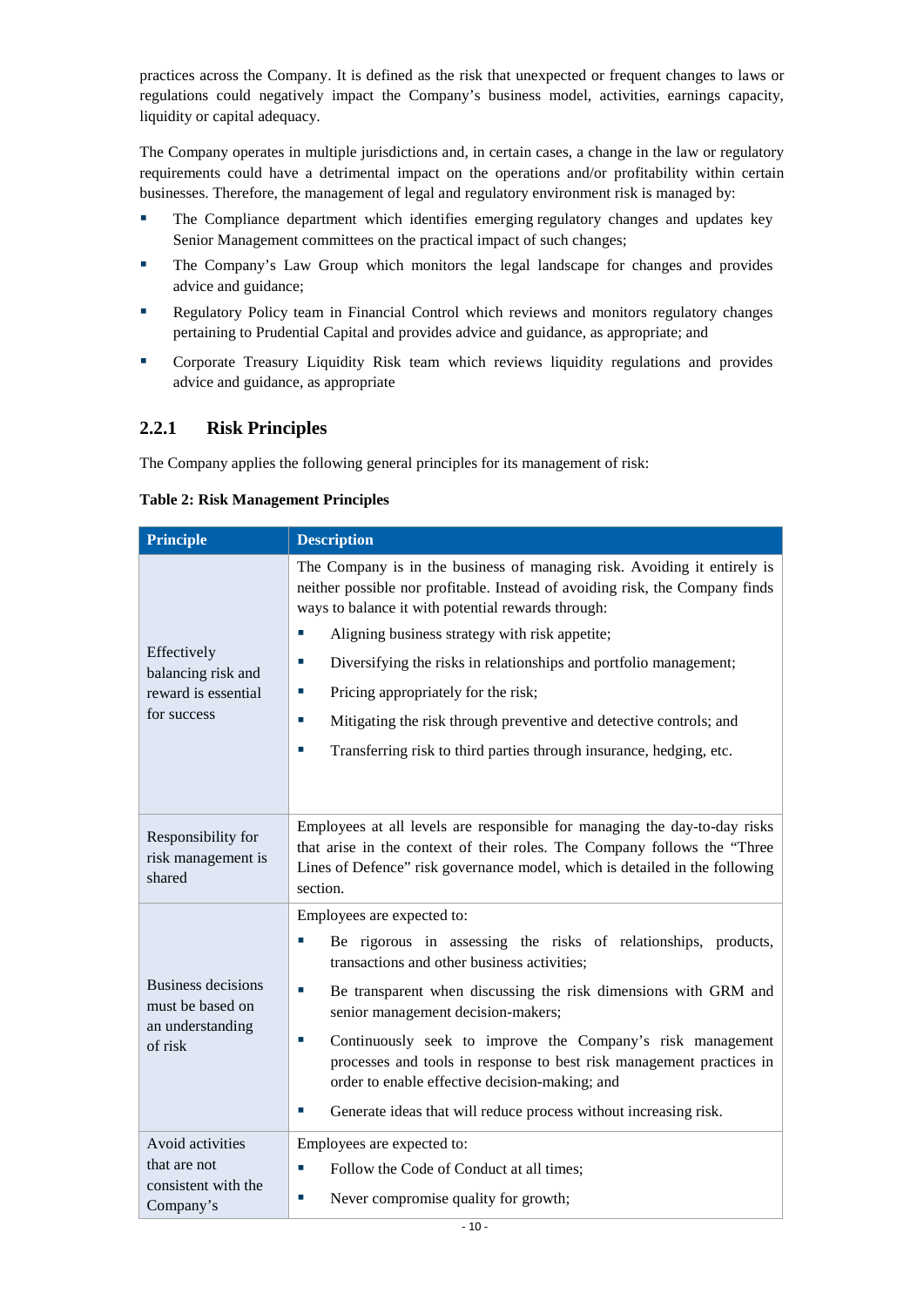| <b>Principle</b>                                             | <b>Description</b>                                                                                                                                                                                           |
|--------------------------------------------------------------|--------------------------------------------------------------------------------------------------------------------------------------------------------------------------------------------------------------|
| Values, Code of<br>Conduct or policies                       | Avoid unethical clients;<br>×.<br>Comply with all regulatory requirements; and                                                                                                                               |
|                                                              | Support transactions and relationships with proper and complete<br>п<br>documentation to avoid litigation.                                                                                                   |
|                                                              | 'Knowing Your Client' at the start of, and throughout, the relationship is a<br>key risk management principle in the financial industry. Employees are<br>expected to:                                       |
|                                                              | Make sure all products and transactions are suitable for, and<br>×.<br>understood by, the client;                                                                                                            |
|                                                              | Keep focus on the client even in difficult situations; quick and<br>×.<br>appropriate problem resolution also helps minimize risk;                                                                           |
| Proper focus on the<br>client reduces the<br>Company's risks | Use "Know Your Client" assessments to determine the client's<br>п<br>financial situation, capacity for loss, risk tolerance, and financial<br>objectives;                                                    |
|                                                              | Develop and maintain a sound understanding of the Company's<br>product offerings to ensure that employees propose plans and<br>strategies and select or design products that meet the clients' needs;<br>and |
|                                                              | Build relationship with its clients on a clear understanding of the terms<br>of the working relationship, with mutual commitments for full and<br>accurate disclosure of relevant financial information.     |
|                                                              | Since policy and procedure cannot cover all circumstances, the Company's<br>employees are expected to:                                                                                                       |
| Use judgment and<br>common sense                             | Apply judgement and common sense and, when in doubt, escalate; and<br>×.                                                                                                                                     |
|                                                              | Hire the right people for the right jobs and provide proper training and<br>×.<br>support.                                                                                                                   |

# <span id="page-13-0"></span>**2.2.2 Three Lines of Defence Model**

The Company has implemented a robust system of monitoring, reporting and control based on the Three Lines of Defence model. This details responsibility for risk management, control and assurance, and clarifies the segregation of duties between those who take on risk, those who control risk and those who provide assurance.

*First Line of Defence* - This is provided by the business and support functions embedded in the business. The First Line of Defence has the ownership and accountability for:

- Risk identification, assessment, mitigation, control and reporting in accordance with established the Company's risk policies; and
- Alignment of business and operational strategies with corporate risk culture and risk appetite.

*Second Line of Defence* - This comprises the areas to which the Board has delegated day-to-day oversight functions, in particular the CEO and CRO. The latter is supported by ERC and Heads of Risk. The Second Line of Defence is accountable for:

- Establishing the Company-level risk management frameworks, and provides risk guidance;
- **Providing oversight for the effectiveness of First Line risk management practices; and**
- Monitoring and independently reporting on the level of risk against the established appetite.

*Third Line of Defence* - This is provided through Internal Audit Services and the European Audit Committee. The Third Line provides independent objective assurance on the effectiveness of risk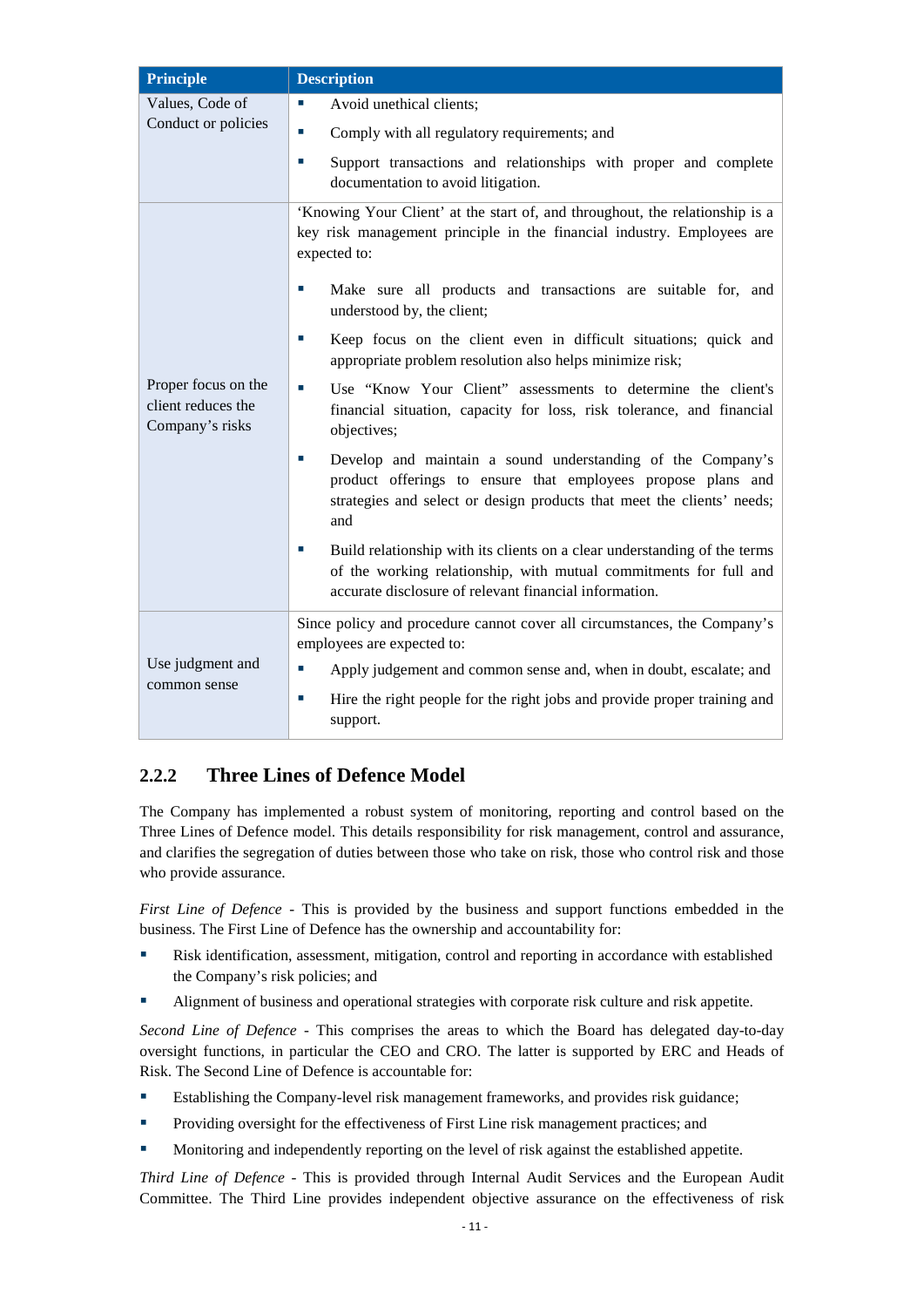management policies, processes and practices in all areas of the Company. Further assurance is provided by the firm's external auditor, Deloitte LLP, in the form of a quarterly report to the European Audit Committee.

### <span id="page-14-0"></span>**2.2.3 Risk Appetite**

Risk Appetite is defined as the amount and type of risk that the Company is willing to accept in the pursuit of its business objectives.

The overall objective of the Company's Risk Appetite Framework is to protect the Company from unacceptable levels of risk while supporting and enabling the firm's overall business strategy and goals. The Framework is defined in the context of the RBC Enterprise Risk Appetite Framework and has been customised to cater for local requirements. It provides details on the Company's risk appetite principles, constraints and metrics and is approved annually by the Board.

## <span id="page-14-1"></span>**2.2.4 Risk Policy Management**

The Company has implemented RBC policies and processes in the context of the Company's Risk Policy Management Requirements to support the assessment and management of risks. The Company regularly reviews policies and controls to ensure continued effectiveness and alignment with relevant laws and regulations. To ensure it is operating with integrity, the Company adheres to a number of other principles, codes and policies including the RBC Code of Conduct, which governs the behaviour of its employees and informs how the Company conducts its business operations.

Where necessary, the Company adapts the RBC Enterprise wide policies to ensure compliance with local legal and regulatory requirements and expectations. The European CRO has the responsibility of ensuring these policies are consistent with:

- Regulatory requirements;
- Relevant RBC policies; and
- Higher and lower level policy documents within the risk policy architecture.

The Company's Risk Policy Management Requirements document adopts the following three-tier hierarchy for approving frameworks, policies, standing orders, standards and procedures (collectively referred to as policy documents):

- **Example 1** policy documents include overarching frameworks and policies that outline the Company's regulatory requirements and risk governance. These are approved by ERC or ALCO, both Board Committees.
- **Example 1** Level 2 policy documents include risk-specific frameworks and policies that lay the foundations for how each risk (and any sub-risk) is managed. These are approved by Management Committees.
- **Example 1** Level 3 policy documents include those that are put in place to support Level 2 policy documents. These are approved by either Management Committees or Heads of Risk.

The Board delegates responsibility to ERC to ensure that all the Company's risk and capital policies meet the minimum governance standards defined within the Risk Policy Management Requirements.

Capital adequacy and capital ratios measures are monitored daily against internal thresholds by the Regulatory Reporting team in the Finance department. Any breaches are escalated immediately. ALCO also receives monthly reports detailing current capital adequacy position, while the Board and the ERC are updated on a quarterly basis.

Analysis, monitoring and reporting of risk profiles and performance against risk appetite limits and tolerances are conducted by the relevant risk functions. Results are reported to the ERC at least quarterly, with management committees updated on a more regular basis.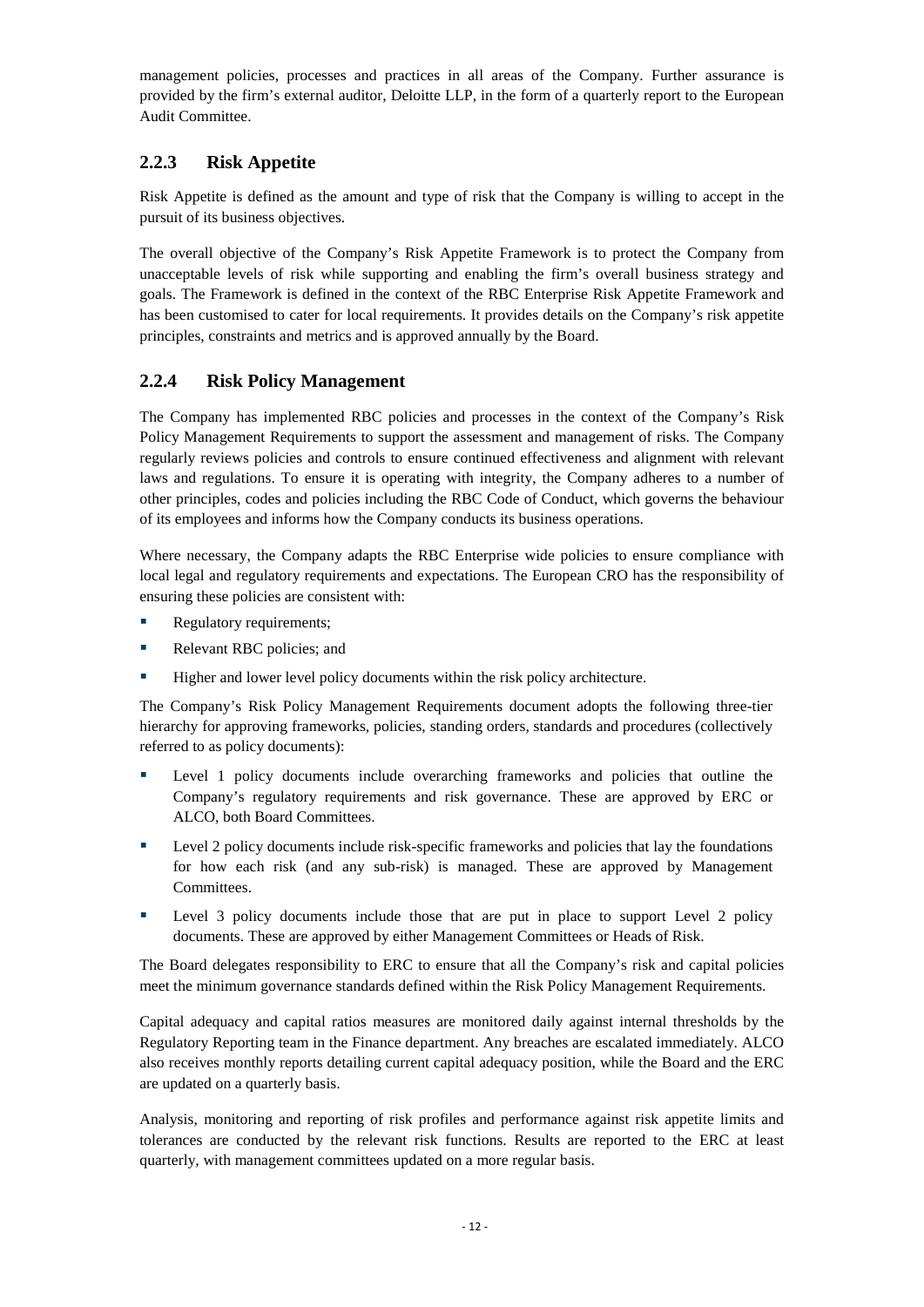Stress testing and reverse stress testing are conducted on at least an annual basis. The analysis is undertaken more frequently if deemed necessary as a result of changing business strategy, results or market conditions.

### <span id="page-15-0"></span>**2.2.5 Capital Planning**

The Company undertakes an annual Internal Capital Adequacy Assessment Process (ICAAP) to ensure that the business strategy and planning translate into adequate capital levels over internal and external capital minima, and identifies period where capital buffers become tight so corrective action can be undertaken in advance. This also includes reviewing the capital levels against risk appetite to ensure that the business strategy and planned capital levels remain in line with the Company's risk appetite.

The capital plan is derived from the Company's base case business plan and takes into account changes to business forecasts, market conditions and other developments, such as accounting or regulatory changes that may impact capital requirements.

The base case capital plan also forms the basis for stress testing analysis, which allows the Company to derive a Capital Planning Buffer (CPB). Stressing the capital plans, through use of a range of severe but plausible down-turn scenarios, enables the Company to test the strength of its capital base and also to consider mitigating actions in advance in order to maintain overall financial adequacy in periods of stress.

The capital plan is updated on a periodic basis to reflect actual operating results, updated Profit and Loss forecasts and any changes in business strategies. Additionally, the Finance function evaluates the capital impact of new (large) transactions and products and advises senior management accordingly.

The ICAAP is an annual process managed by the Enterprise Risk Management (ERM), Europe function reporting into the European Chief Risk Officer.

The ICAAP Steering Committee, which consists of senior management representatives from ERM, Finance, GRM and Corporate Treasury, oversees all aspects involved in the development of the ICAAP, including accurate documentation of key findings from the assessment. Following the ICAAP Steering Committee review, the ICAAP report is submitted to ALCO and ERC for review, challenge and approval. The ICAAP is approved by the ALCO and ERC under delegated authority from the Board.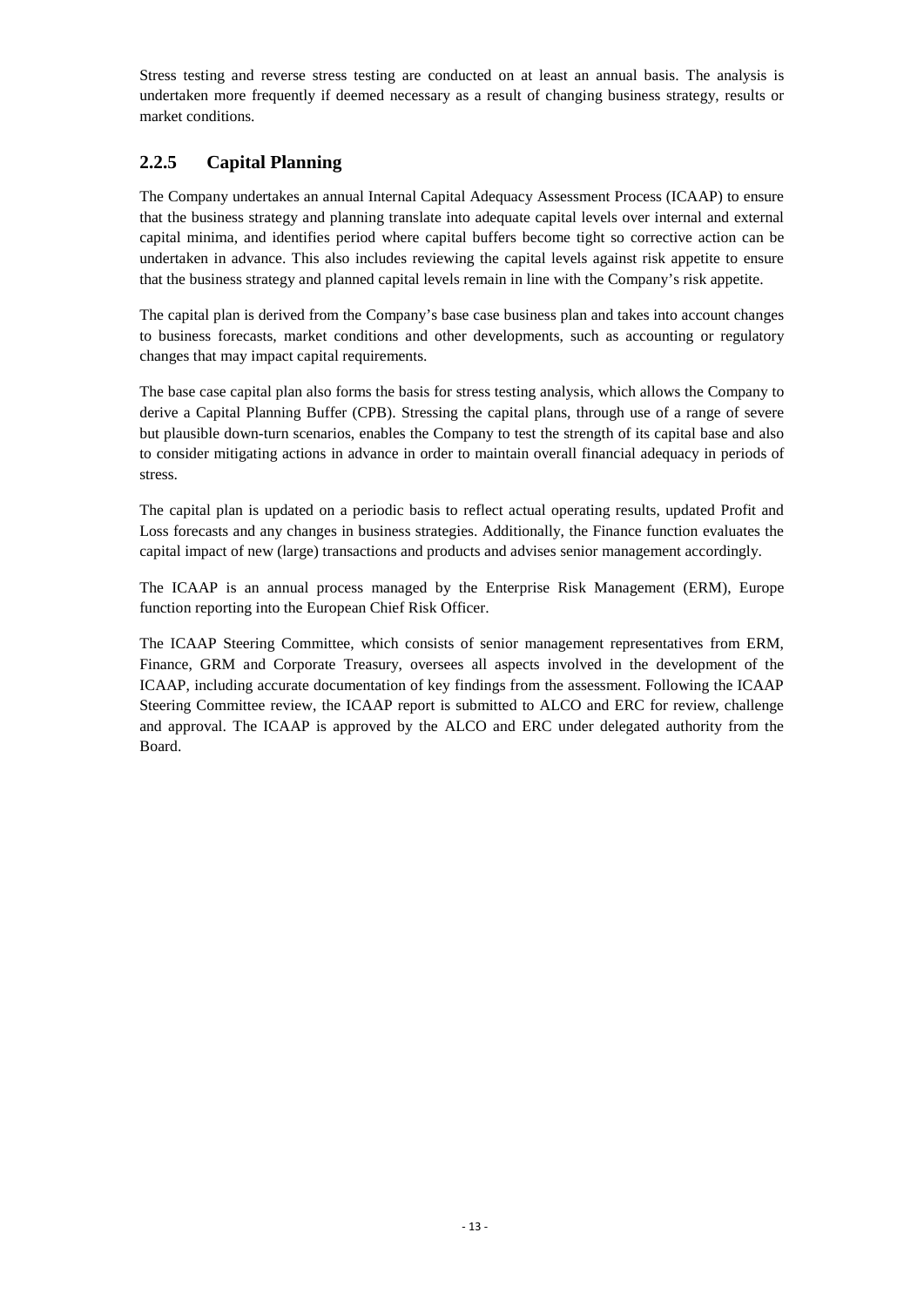# <span id="page-16-0"></span>**3.0 Own Funds**

# <span id="page-16-1"></span>**3.1 Overview of Own Funds**

As at 31 October 2015, the Company had total own funds of £1,142 million (2014: £1,140 million), which comprises of Tier 1 Capital of £903 million (2014: £897 million) and Tier 2 Capital of £239 million (2014: £243 million) under the transitional provisions. A full reconciliation of own funds items to audited financial statements are shown in the table below.

#### <span id="page-16-2"></span>**Table 3: Full reconciliation of own funds items to audited financial statements**

| Per Audited Statement of changes in equity                                            |          |                 |
|---------------------------------------------------------------------------------------|----------|-----------------|
| £'000                                                                                 |          | 31 October 2015 |
| Common shares                                                                         |          | 497,996         |
| Other components of equity:                                                           |          |                 |
| Capital reserves                                                                      | 36,619   |                 |
| Share premium                                                                         | 803      |                 |
| Remeasurement of pension assets and liabilities                                       | 4,907    |                 |
| Available-for-sale reserve                                                            | 16,764   |                 |
| Total other components of equity                                                      |          | 59,093          |
| Retained earnings                                                                     |          |                 |
| Opening                                                                               | 354,075  |                 |
| Net porfit                                                                            | 7,014    |                 |
| Audited retained earnings at 31 October                                               |          | 361,089         |
| <b>Total equity</b>                                                                   |          | 918,178         |
| Adjustments to CET1 due to prudential filters                                         |          |                 |
| Value adjustments due to the requirements for prudent valuation                       |          | (3,196)         |
| Deductions of CET1 Capital                                                            |          |                 |
| Other intangible assets                                                               | (407)    |                 |
| Deferred tax liabilities associated to other intangible assets                        | 81       |                 |
| Deferred tax assets that rely on future profitability and do not arise from temporary |          |                 |
| differences net of associated tax liabilities                                         | (1,997)  |                 |
| Defined benefit pension assets                                                        | (12,100) |                 |
| Deferred tax liabilities associated to defined benefit pension assets                 | 2,421    |                 |
| Total CET1 deductions                                                                 |          | (12,002)        |
| <b>Total Fully Loaded Tier 1 Capital</b>                                              |          | 902,980         |
| <b>Tier 2 Capital</b>                                                                 |          |                 |
| Subordinated loans                                                                    |          | 239,028         |
| <b>Fully Loaded Own Funds</b>                                                         |          | 1,142,008       |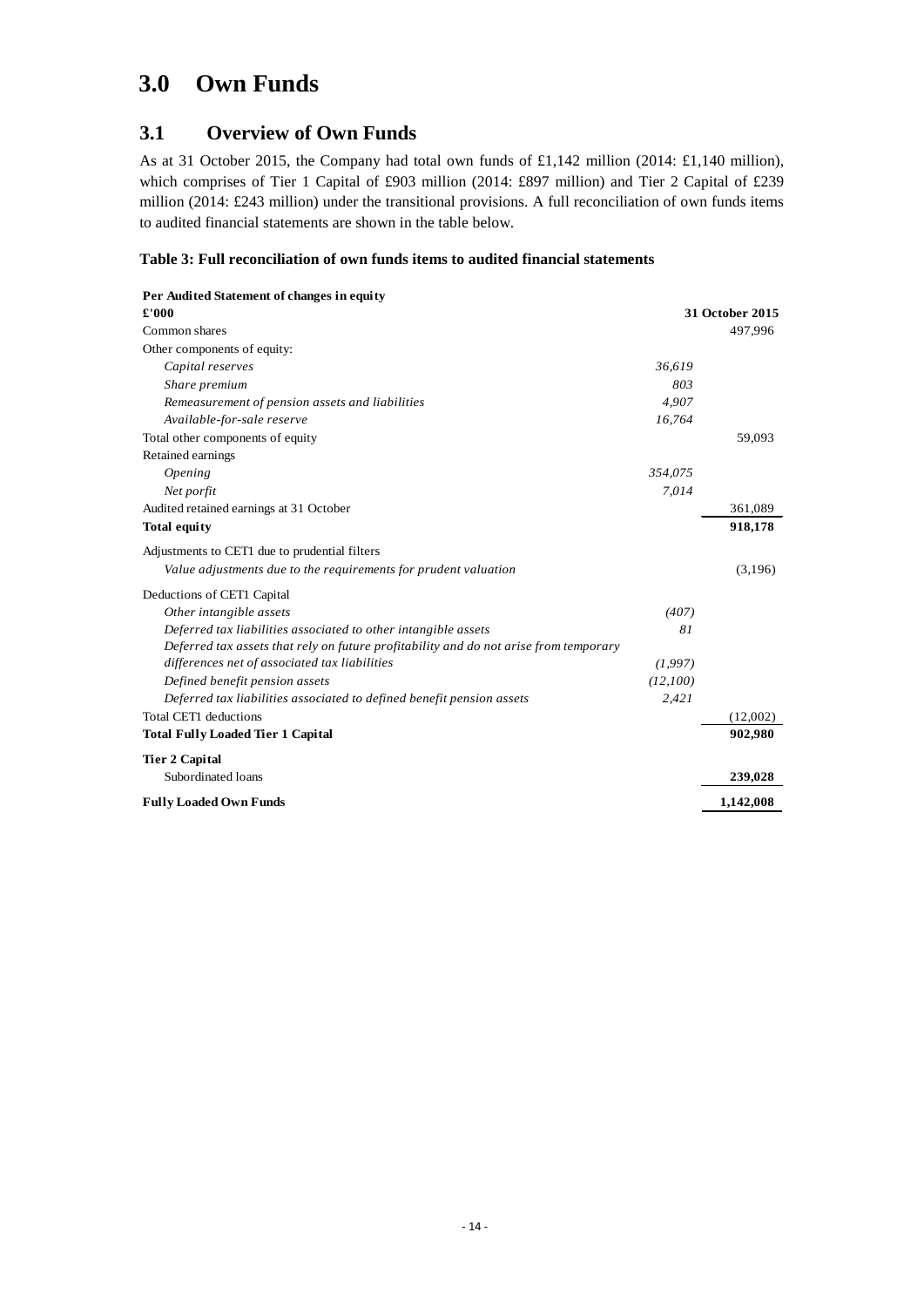| £'000                                                                                 |          | 31 October 2014 |
|---------------------------------------------------------------------------------------|----------|-----------------|
| Common shares                                                                         |          | 497.996         |
| Other components of equity:                                                           |          |                 |
| Capital reserves                                                                      | 36,619   |                 |
| Share premium                                                                         | 803      |                 |
| Remeasurement of pension assets and liabilities                                       | 3,227    |                 |
| Available-for-sale reserve                                                            | 18,326   |                 |
| Total other components of equity                                                      |          | 58,975          |
| Retained earnings                                                                     |          |                 |
| Opening                                                                               | 361,224  |                 |
| Net losses                                                                            | (7,149)  |                 |
| Audited retained earnings at 31 October                                               |          | 354,075         |
| <b>Total equity</b>                                                                   |          | 911,046         |
| Adjustments to CET1 due to prudential filters                                         |          |                 |
| Value adjustments due to the requirements for prudent valuation                       |          | (2,351)         |
| Deductions of CET1 Capital                                                            |          |                 |
| Other intangible assets                                                               | (572)    |                 |
| Deferred tax liabilities associated to other intangible assets                        | 114      |                 |
| Deferred tax assets that rely on future profitability and do not arise from temporary |          |                 |
| differences net of associated tax liabilities                                         | (4, 478) |                 |
| Defined benefit pension assets                                                        | (8,200)  |                 |
| Deferred tax liabilities associated to defined benefit pension assets                 | 1,640    |                 |
| Total CET1 deductions                                                                 |          | (11, 496)       |
| <b>Total Fully Loaded Tier 1 Capital</b>                                              |          | 897,199         |
| Transitional adjustments to CET1 Capital                                              |          |                 |
| Available-for-sale reserve                                                            |          | (18, 326)       |
| Total Tier 1 Capital with transitional adjustments                                    |          | 878,873         |
| <b>Tier 2 Capital</b>                                                                 |          |                 |
| Subordinated loans                                                                    |          | 243,398         |
| Own Funds with transitional adjustments                                               |          | 1,122,271       |
| <b>Fully Loaded Own Funds</b>                                                         |          | 1,140,597       |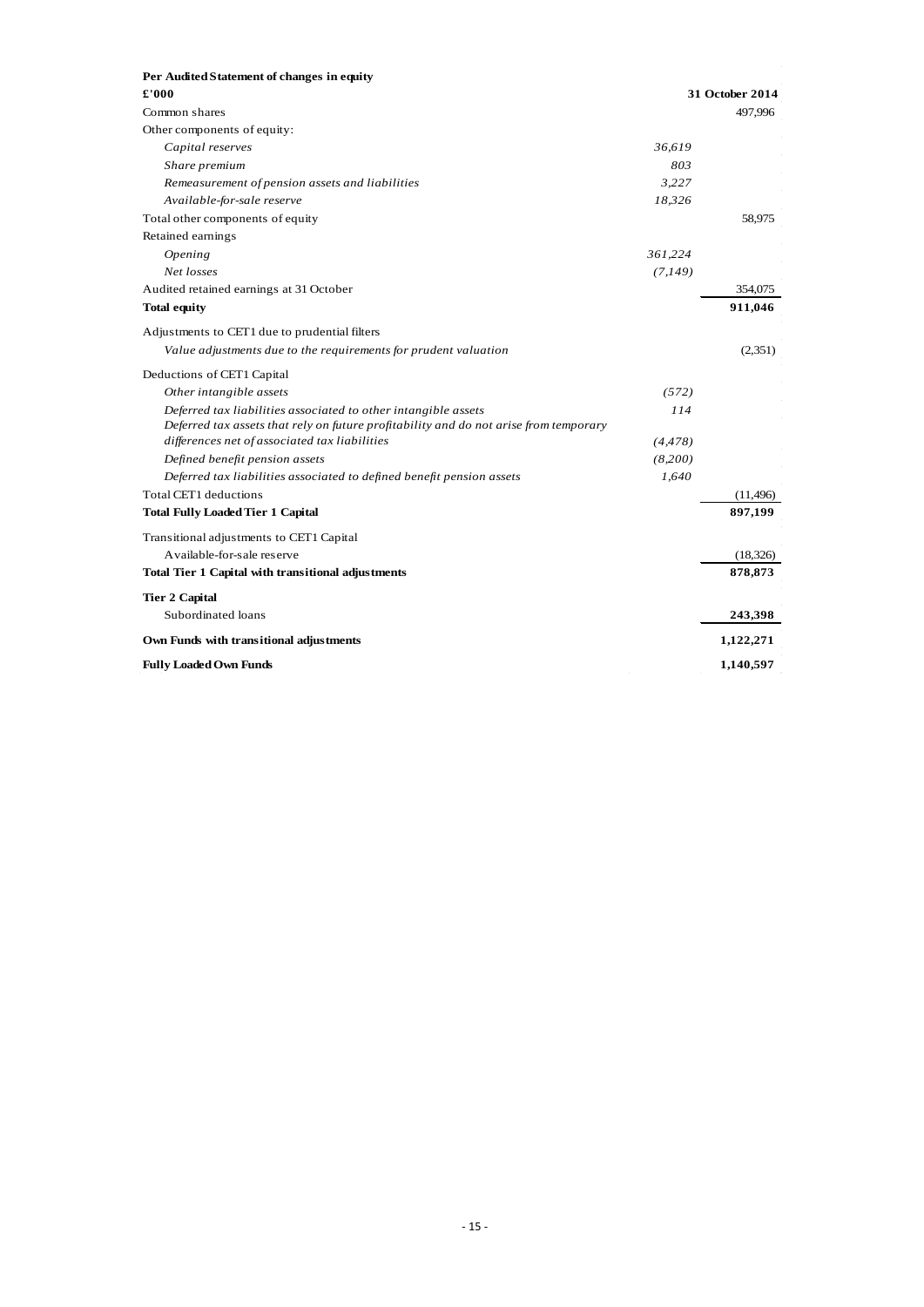#### <span id="page-18-0"></span>**Table 4: Transitional own funds disclosure**

| Common Equity Tier 1 capital: instruments and reserves                                                                                                                             | 31 October 2015<br>£'000 | Prescribed<br>residual amount | <b>Final CRD IV</b> |
|------------------------------------------------------------------------------------------------------------------------------------------------------------------------------------|--------------------------|-------------------------------|---------------------|
| Capital instruments and the related share premium accounts                                                                                                                         | 498,799                  |                               | 498,799             |
| of which: Common shares                                                                                                                                                            | 497,996                  |                               | 497,996             |
| Retained earnings                                                                                                                                                                  | 361,089                  |                               | 361,089             |
| Accumulated other comprehensive income (and any other reserves)                                                                                                                    | 58,290                   |                               | 58,290              |
| Common Equity Tier 1 (CET1) capital before regulatory adjustments                                                                                                                  | 918,178                  |                               | 918,178             |
| Common Equity Tier 1 (CET1) capital: regulatory adjustments<br>Additional value adjustments                                                                                        | (3,196)                  |                               | (3,196)             |
|                                                                                                                                                                                    |                          |                               |                     |
| Goodwill and Other intangible assets (net of related tax liability)<br>Deferred tax assets that rely on future profitability excluding those arising from<br>temporary difference  | (326)<br>(1,997)         |                               | (326)<br>(1,997)    |
|                                                                                                                                                                                    |                          |                               |                     |
| Defined-benefit pension fund assets (net of related tax liability)<br>Regulatory adjustments applied to Common Equity Tier 1 in respect of amounts<br>subject to pre-CRR treatment | (9,679)                  |                               | (9,679)             |
| Regulatory adjustments relating to unrealised gains and losses                                                                                                                     |                          |                               |                     |
| Of which: Filter for unrealised gains on available-for-sale equities                                                                                                               |                          |                               |                     |
| Total regulatory adjustments to Common Equity Tier 1 (CET1)                                                                                                                        | (15, 198)                |                               | (15, 198)           |
| Common Equity Tier 1 (CET1) capital<br>Additional Tier 1 (AT1) capital                                                                                                             | 902,980                  |                               | 902,980             |
| Tier 1 capital $(T1 = CET1 + AT1)$                                                                                                                                                 | 902,980                  |                               | 902,980             |
| Tier 2 (T2) capital: instruments and provisions                                                                                                                                    |                          |                               |                     |
| Subordinated loans                                                                                                                                                                 | 239,028                  |                               | 239,028             |
| Tier 2 (T2) capital                                                                                                                                                                | 239,028                  | $\overline{a}$                | 239,028             |
| Total capital $(TC = T1 + T2)$                                                                                                                                                     | 1,142,008                | $\overline{a}$                | 1,142,008           |
| Total risk-weighted exposures                                                                                                                                                      | 4,374,181                |                               |                     |
| <b>Capital ratios and buffers</b>                                                                                                                                                  |                          |                               |                     |
| Common Equity Tier 1 ratio                                                                                                                                                         | 20.6%                    |                               |                     |
| Tier 1 ratio                                                                                                                                                                       | 20.6%                    |                               |                     |
| Total capital ratio                                                                                                                                                                | 26.1%                    |                               |                     |
| Institution specific buffer requirement                                                                                                                                            |                          |                               |                     |
| of which: capital conservation buffer requirement                                                                                                                                  |                          |                               |                     |
| of which: countercyclical buffer requirement                                                                                                                                       |                          |                               |                     |
| of which: systemic risk buffer requirement                                                                                                                                         |                          |                               |                     |
| of which: Global Systemically Important Institution (G-SII) or Other Systemically                                                                                                  |                          |                               |                     |
| Important Institution (O-SII) buffer<br>Common Equity Tier 1 available to meet buffers (as a percentage of risk exposure                                                           |                          |                               |                     |
| amount)                                                                                                                                                                            | 14.6%                    |                               |                     |
| Amounts below the thresholds for deduction (before risk-weighting)<br>Direct and indirect holdings of the capital of financial sector entities where the                           |                          |                               |                     |
| institution does not have a significant investment in those entities (amount below                                                                                                 |                          |                               |                     |
| 10% threshold and net of eligible short positions                                                                                                                                  |                          |                               |                     |
| Direct and indirect holdings of the CET1 instruments of financial sector entities                                                                                                  |                          |                               |                     |
| where the institution has a significant investment in those entities (amount below                                                                                                 |                          |                               |                     |
| 10% threshold and net of eligible short positions                                                                                                                                  |                          |                               |                     |
| Deferred tax assets arising from temporary difference                                                                                                                              | 17,614                   |                               |                     |
| Applicable caps on the inclusion of provisions in Tier 2<br>Credit risk adjustments included in T2 in respect of exposures subject to                                              |                          |                               |                     |
| standardised approach (prior to the application of the cap)                                                                                                                        |                          |                               |                     |
| Cap on inclusion of credit risk adjustments in T2 under standardised approach                                                                                                      |                          |                               |                     |
| Credit risk adjustments included in T2 in respect of exposures subject to internal                                                                                                 |                          |                               |                     |
| rating-based approach (prior to the application of the cap)                                                                                                                        |                          |                               |                     |
| Cap for inclusion of credit risk adjustments in T2 under internal ratings-based                                                                                                    |                          |                               |                     |
| approach                                                                                                                                                                           |                          |                               |                     |
| Capital instruments subject to phase-out arrangements (applicable between 1 Jan 2014 and 1 Jan 2022)<br>- Current cap on CET1 instruments subject to phase-out arrangements        |                          |                               |                     |
| - Amount excluded from CET1 due to cap (excess over cap after redemptions and                                                                                                      |                          |                               |                     |
| maturities)                                                                                                                                                                        |                          |                               |                     |
| - Current cap on AT1 instruments subject to phase-out arrangements<br>- Amount excluded from AT1 due to cap (excess over cap after redemptions and                                 |                          |                               |                     |
| maturities)                                                                                                                                                                        |                          |                               |                     |
| - Current cap on T2 instruments subject to phase-out arrangements                                                                                                                  |                          |                               |                     |
| - Amount excluded from T2 due to cap (excess over cap after redemptions and<br>maturities)                                                                                         |                          |                               |                     |
|                                                                                                                                                                                    |                          |                               |                     |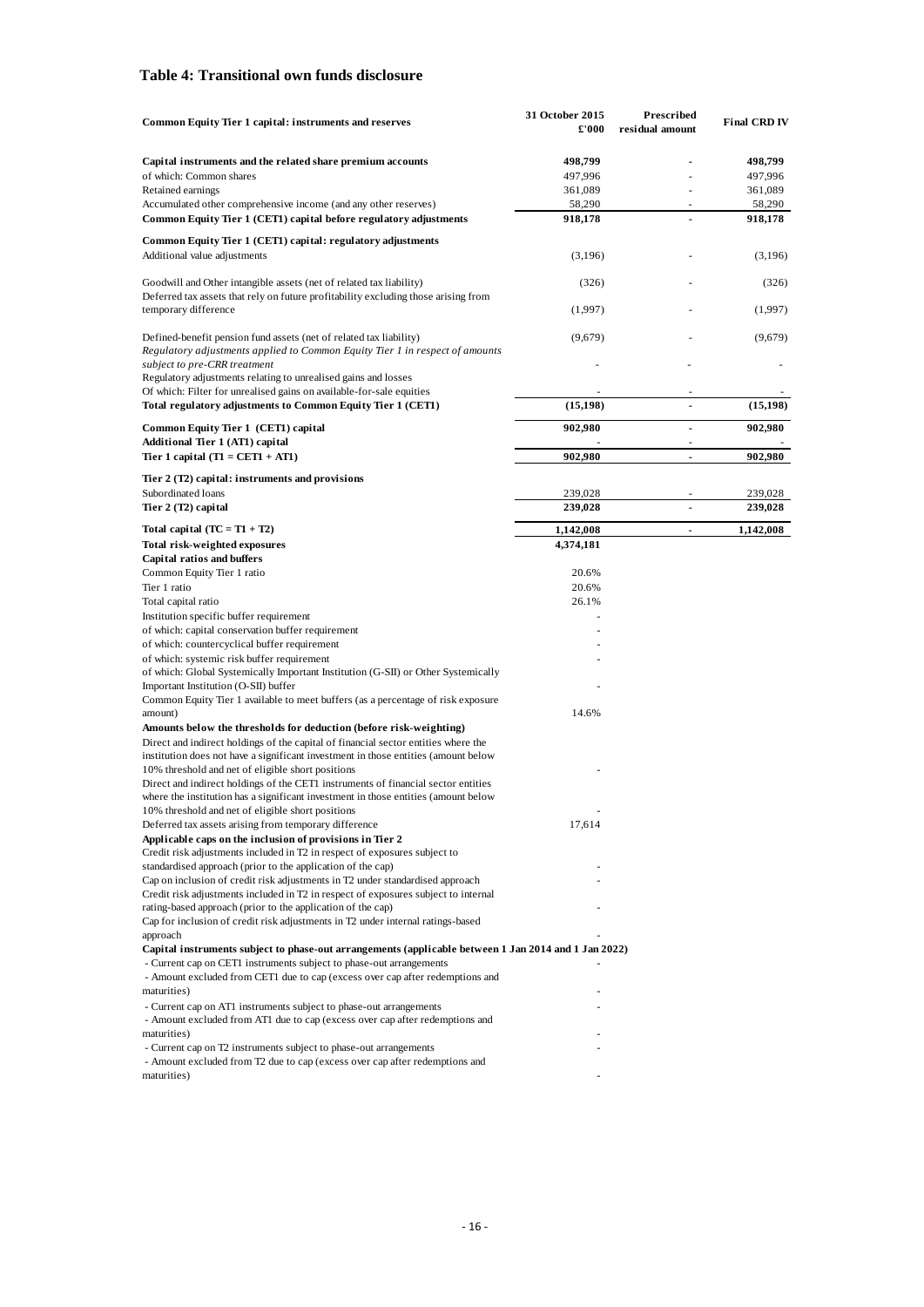| <b>Common Equity Tier 1 capital: instruments and reserves</b>                                                                                                                  | 31 October 2014<br>£'000 | Prescribed<br>residual amount | <b>Final CRD IV</b> |
|--------------------------------------------------------------------------------------------------------------------------------------------------------------------------------|--------------------------|-------------------------------|---------------------|
|                                                                                                                                                                                |                          |                               |                     |
| Capital instruments and the related share premium accounts<br>of which: Common shares                                                                                          | 498,799<br>497,996       |                               | 498,799<br>497,996  |
| Retained earnings                                                                                                                                                              | 354,075                  |                               | 354,075             |
| Accumulated other comprehensive income (and any other reserves)                                                                                                                | 58,172                   | ÷,                            | 58,172              |
| Common Equity Tier 1 (CET1) capital before regulatory adjustments                                                                                                              | 911,046                  | Ĭ.                            | 911,046             |
|                                                                                                                                                                                |                          |                               |                     |
| Common Equity Tier 1 (CET1) capital: regulatory adjustments<br>Additional value adjustments                                                                                    | (2,351)                  |                               | (2,351)             |
| Goodwill and Other intangible assets (net of related tax liability)<br>Deferred tax assets that rely on future profitability excluding those arising from                      | (458)                    |                               | (458)               |
| temporary difference                                                                                                                                                           | (4, 478)                 |                               | (4, 478)            |
| Defined-benefit pension fund assets (net of related tax liability)                                                                                                             | (6,560)                  |                               | (6,560)             |
| Regulatory adjustments applied to Common Equity Tier 1 in respect of amounts<br>subject to pre-CRR treatment<br>Regulatory adjustments relating to unrealised gains and losses | (18, 326)                | 18,326                        |                     |
| Of which: Filter for unrealised gains on available-for-sale equities                                                                                                           | (18, 326)                | 18,326                        |                     |
| Total regulatory adjustments to Common Equity Tier 1 (CET1)                                                                                                                    | (32, 173)                | 18,326                        | (13, 847)           |
| Common Equity Tier 1 (CET1) capital                                                                                                                                            | 878,873                  | 18,326                        | 897,199             |
| Additional Tier 1 (AT1) capital                                                                                                                                                |                          |                               |                     |
| Tier 1 capital $(T1 = CET1 + AT1)$                                                                                                                                             | 878,873                  | 18,326                        | 897,199             |
| Tier 2 (T2) capital: instruments and provisions                                                                                                                                |                          |                               |                     |
| Subordinated loans<br>Tier 2 (T2) capital                                                                                                                                      | 243,398<br>243,398       |                               | 243,398<br>243,398  |
|                                                                                                                                                                                |                          |                               |                     |
| Total capital $(TC = T1 + T2)$                                                                                                                                                 | 1,122,271                | 18,326                        | 1,140,597           |
| Total risk-weighted exposures                                                                                                                                                  | 5,104,918                |                               |                     |
| Capital ratios and buffers<br>Common Equity Tier 1 ratio                                                                                                                       | 17.2%                    |                               |                     |
| Tier 1 ratio                                                                                                                                                                   | 17.2%                    |                               |                     |
| Total capital ratio                                                                                                                                                            | 22.0%                    |                               |                     |
| Institution specific buffer requirement                                                                                                                                        |                          |                               |                     |
| of which: capital conservation buffer requirement                                                                                                                              |                          |                               |                     |
| of which: countercyclical buffer requirement                                                                                                                                   |                          |                               |                     |
| of which: systemic risk buffer requirement                                                                                                                                     |                          |                               |                     |
| of which: Global Systemically Important Institution (G-SII) or Other Systemically                                                                                              |                          |                               |                     |
| Important Institution (O-SII) buffer                                                                                                                                           |                          |                               |                     |
| Common Equity Tier 1 available to meet buffers (as a percentage of risk exposure                                                                                               |                          |                               |                     |
| amount)<br>Amounts below the thresholds for deduction (before risk-weighting)                                                                                                  | 11.2%                    |                               |                     |
| Direct and indirect holdings of the capital of financial sector entities where the                                                                                             |                          |                               |                     |
| institution does not have a significant investment in those entities (amount below                                                                                             |                          |                               |                     |
| 10% threshold and net of eligible short positions                                                                                                                              |                          |                               |                     |
| Direct and indirect holdings of the CET1 instruments of financial sector entities                                                                                              |                          |                               |                     |
| where the institution has a significant investment in those entities (amount below                                                                                             |                          |                               |                     |
| 10% threshold and net of eligible short positions                                                                                                                              |                          |                               |                     |
| Deferred tax assets arising from temporary difference                                                                                                                          | 16,585                   |                               |                     |
| Applicable caps on the inclusion of provisions in Tier 2                                                                                                                       |                          |                               |                     |
| Credit risk adjustments included in T2 in respect of exposures subject to                                                                                                      |                          |                               |                     |
| standardised approach (prior to the application of the cap)<br>Cap on inclusion of credit risk adjustments in T2 under standardised approach                                   |                          |                               |                     |
| Credit risk adjustments included in T2 in respect of exposures subject to internal                                                                                             |                          |                               |                     |
| rating-based approach (prior to the application of the cap)                                                                                                                    |                          |                               |                     |
| Cap for inclusion of credit risk adjustments in T2 under internal ratings-based                                                                                                |                          |                               |                     |
| approach                                                                                                                                                                       |                          |                               |                     |
| Capital instruments subject to phase-out arrangements (applicable between 1 Jan 2014 and 1 Jan 2022)                                                                           |                          |                               |                     |
| - Current cap on CET1 instruments subject to phase-out arrangements                                                                                                            |                          |                               |                     |
| - Amount excluded from CET1 due to cap (excess over cap after redemptions and                                                                                                  |                          |                               |                     |
| maturities)                                                                                                                                                                    |                          |                               |                     |
| - Current cap on AT1 instruments subject to phase-out arrangements                                                                                                             |                          |                               |                     |
| - Amount excluded from AT1 due to cap (excess over cap after redemptions and<br>maturities)                                                                                    |                          |                               |                     |
| - Current cap on T2 instruments subject to phase-out arrangements                                                                                                              |                          |                               |                     |
| - Amount excluded from T2 due to cap (excess over cap after redemptions and                                                                                                    |                          |                               |                     |
| maturities)                                                                                                                                                                    |                          |                               |                     |
|                                                                                                                                                                                |                          |                               |                     |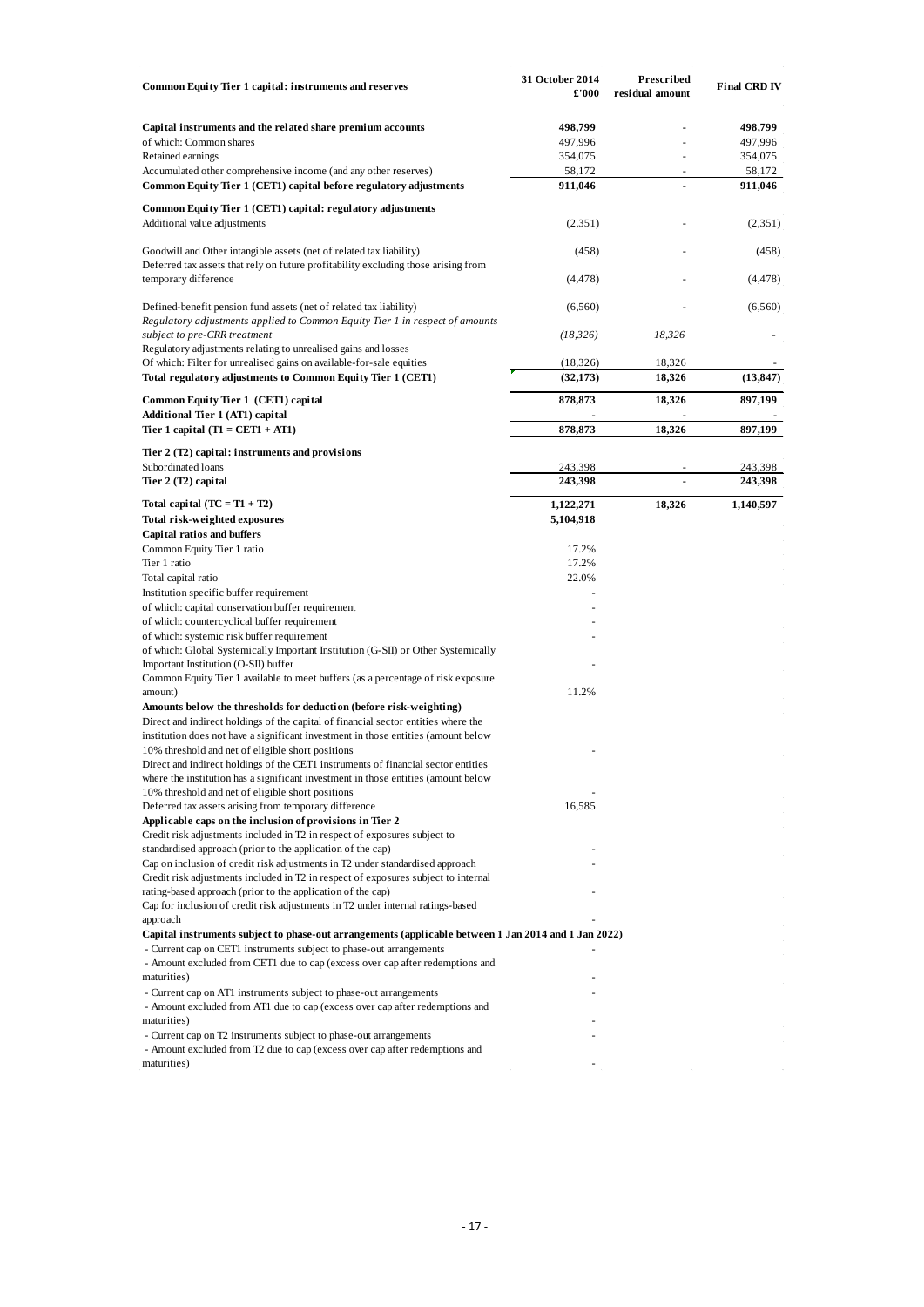# <span id="page-20-0"></span>**Table 5: Capital instruments main features table**

#### **As at 31 October 2015**

| Capital instruments' main features template $(1)$                                                                | <b>Common shares</b>                                      | <b>Common shares</b>                                      | Subordinated loan due 2019                                                                                                                        | Subordinated loan due 2024                                                                                                                        | Subordinated loan due 2026                                                                                                                        |
|------------------------------------------------------------------------------------------------------------------|-----------------------------------------------------------|-----------------------------------------------------------|---------------------------------------------------------------------------------------------------------------------------------------------------|---------------------------------------------------------------------------------------------------------------------------------------------------|---------------------------------------------------------------------------------------------------------------------------------------------------|
| Issuer                                                                                                           | RBC Europe Limited                                        | RBC Europe Limited                                        | <b>RBC</b> Europe Limited                                                                                                                         | RBC Europe Limited                                                                                                                                | RBC Europe Limited                                                                                                                                |
| Unique identifier (eg CUSIP, ISIN or Bloomberg identifier for                                                    | N/A                                                       | N/A                                                       | N/A                                                                                                                                               | N/A                                                                                                                                               | N/A                                                                                                                                               |
| private placement                                                                                                |                                                           |                                                           |                                                                                                                                                   |                                                                                                                                                   |                                                                                                                                                   |
| Governing law(s) of the instrument                                                                               | English                                                   | English                                                   | English                                                                                                                                           | English                                                                                                                                           | English                                                                                                                                           |
| Regulatory treatment                                                                                             |                                                           |                                                           |                                                                                                                                                   |                                                                                                                                                   |                                                                                                                                                   |
| <b>Transitional CRR rules</b>                                                                                    | Common Equity Tier 1                                      | Common Equity Tier 1                                      | Tier 2                                                                                                                                            | Tier 2                                                                                                                                            | Tier 2                                                                                                                                            |
| Post-transitional CRR rules                                                                                      | Common Equity Tier 1                                      | Common Equity Tier 1                                      | Tier 2                                                                                                                                            | Tier 2                                                                                                                                            | Tier 2                                                                                                                                            |
| Eligible at solo/(sub-)consolidated/solo & (sub-)consolidated                                                    | Solo                                                      | Solo                                                      | Solo                                                                                                                                              | Solo                                                                                                                                              | Solo                                                                                                                                              |
|                                                                                                                  | Common Equity Tier 1                                      | Common Equity Tier 1                                      | Tier 2                                                                                                                                            | Tier 2                                                                                                                                            | Tier 2                                                                                                                                            |
| Instrument type (types to be specified by each jurisdiction)                                                     | as published in Regulation<br>(EU) No 575/2013 Article 28 | as published in Regulation<br>(EU) No 575/2013 Article 28 | as published in Regulation<br>(EU) No 575/2013 Article 63                                                                                         | as published in Regulation<br>(EU) No 575/2013 Article 63                                                                                         | as published in Regulation<br>(EU) No 575/2013 Article 63                                                                                         |
| Amount recognised in regulatory capital (currency in million, as                                                 |                                                           |                                                           |                                                                                                                                                   |                                                                                                                                                   |                                                                                                                                                   |
| of most recent reporting date)                                                                                   | GBP 21m                                                   | <b>GBP 477m</b>                                           | GBP 45m                                                                                                                                           | <b>GBP 129m</b>                                                                                                                                   | GBP 65m                                                                                                                                           |
| Nominal amount of instrument                                                                                     | GBP 25m                                                   | <b>GBP 477m</b>                                           | <b>USD 100m</b>                                                                                                                                   | <b>USD 200m</b>                                                                                                                                   | <b>USD 100m</b>                                                                                                                                   |
| Issue price                                                                                                      | 84 per cent                                               | 100 per cent                                              | 100 per cent                                                                                                                                      | 100 per cent                                                                                                                                      | 100 per cent                                                                                                                                      |
| Redemption price                                                                                                 | 100 per cent of Nominal                                   | 100 per cent of Nominal                                   | 100 per cent of Nominal                                                                                                                           | 100 per cent of Nominal                                                                                                                           | 100 per cent of Nominal                                                                                                                           |
|                                                                                                                  | amount                                                    | amount                                                    | amount                                                                                                                                            | amount                                                                                                                                            | amount                                                                                                                                            |
| Accounting classification                                                                                        | Equity                                                    | Equity                                                    | Liability - amortised cost                                                                                                                        | Liability - amortised cost                                                                                                                        | Liability - amortised cost                                                                                                                        |
| Original date of issuance                                                                                        | 20 December 1970                                          | 20 December 1970                                          | 18 April 2012                                                                                                                                     | 28 May 2014                                                                                                                                       | 28 May 2014                                                                                                                                       |
| Perpetual or dated                                                                                               | Perpetual                                                 | Perpetual                                                 | Dated                                                                                                                                             | Dated                                                                                                                                             | Dated                                                                                                                                             |
| Original maturity date                                                                                           | No maturity                                               | No maturity                                               | 18 April 2019                                                                                                                                     | 28 May 2024                                                                                                                                       | 28 May 2026                                                                                                                                       |
| Issuer call subject to prior supervisory approval                                                                | No                                                        | $_{\rm No}$                                               | Yes                                                                                                                                               | Yes                                                                                                                                               | Yes                                                                                                                                               |
| Optional call date, contingent call dates, and redemption amount                                                 | N/A                                                       | N/A                                                       | Redemption at the Option of<br>the Issuer<br>100 per cent of Nominal<br>amount<br>First call date: 18/Apr/2017<br>In addition Tax/Regulatory call | Redemption at the Option of<br>the Issuer<br>100 per cent of Nominal<br>amount<br>First call date: 28/May/2019<br>In addition Tax/Regulatory call | Redemption at the Option of<br>the Issuer<br>100 per cent of Nominal<br>amount<br>First call date: 28/May/2021<br>In addition Tax/Regulatory call |
| Subsequent call dates, if applicable                                                                             | N/A                                                       | N/A                                                       | N/A                                                                                                                                               | N/A                                                                                                                                               | N/A                                                                                                                                               |
| Coupons / dividends                                                                                              |                                                           |                                                           |                                                                                                                                                   |                                                                                                                                                   |                                                                                                                                                   |
| Fixed or floating dividend/coupon                                                                                | N/A                                                       | N/A                                                       | Floating                                                                                                                                          | Floating                                                                                                                                          | Floating                                                                                                                                          |
| Coupon rate and any related index                                                                                | N/A                                                       | N/A                                                       | Reuters page LIBOR01 +2.40<br>per cent per annum                                                                                                  | Reuters page LIBOR01+1.82<br>per cent per annum                                                                                                   | Reuters page LIBOR01 +1.92<br>per cent per annum                                                                                                  |
| Existence of a dividend stopper                                                                                  | N/A                                                       | N/A                                                       | No                                                                                                                                                | No                                                                                                                                                | No                                                                                                                                                |
| Fully discretionary, partially discretionary or mandatory (in                                                    | Fully discretionary                                       | Fully discretionary                                       | Mandatory                                                                                                                                         | Mandatory                                                                                                                                         | Mandatory                                                                                                                                         |
| terms of timing                                                                                                  |                                                           |                                                           |                                                                                                                                                   |                                                                                                                                                   |                                                                                                                                                   |
| Fully discretionary, partially discretionary or mandatory (in<br>terms of amount)                                | Fully discretionary                                       | Fully discretionary                                       | Mandatory                                                                                                                                         | Mandatory                                                                                                                                         | Mandatory                                                                                                                                         |
| Existence of step up or other incentive to redeem                                                                | $_{\rm No}$                                               | No                                                        | No                                                                                                                                                | No                                                                                                                                                | $_{\rm No}$                                                                                                                                       |
| Noncumulative or cumulative                                                                                      | Non cumulative                                            | Non cumulative                                            | Non cumulative                                                                                                                                    | Non cumulative                                                                                                                                    | Non cumulative                                                                                                                                    |
| Convertible or non-convertible                                                                                   | Non-convertible                                           | Non-convertible                                           | Non-convertible                                                                                                                                   | Non-convertible                                                                                                                                   | Non-convertible                                                                                                                                   |
| If convertible, conversion trigger (s)                                                                           | N/A                                                       | N/A                                                       | N/A                                                                                                                                               | N/A                                                                                                                                               | N/A                                                                                                                                               |
| If convertible, fully or partially                                                                               | N/A                                                       | N/A                                                       | N/A                                                                                                                                               | N/A                                                                                                                                               | N/A                                                                                                                                               |
| If convertible, conversion rate                                                                                  | N/A                                                       | N/A                                                       | N/A                                                                                                                                               | N/A                                                                                                                                               | N/A                                                                                                                                               |
| If convertible, mandatory or optional conversion                                                                 | N/A                                                       | N/A                                                       | N/A                                                                                                                                               | N/A                                                                                                                                               | N/A                                                                                                                                               |
| If convertible, specify instrument type convertible into                                                         | N/A                                                       | N/A                                                       | N/A                                                                                                                                               | N/A                                                                                                                                               | N/A                                                                                                                                               |
| If convertible, specify issuer of instrument it converts into                                                    | N/A                                                       | N/A                                                       | N/A                                                                                                                                               | N/A                                                                                                                                               | N/A                                                                                                                                               |
| Write-down features                                                                                              | $_{\rm No}$                                               | $_{\rm No}$                                               | Yes                                                                                                                                               | Yes                                                                                                                                               | Yes                                                                                                                                               |
| If write-down, write-down trigger (s)                                                                            | N/A                                                       | N/A                                                       | N/A                                                                                                                                               | N/A                                                                                                                                               | N/A                                                                                                                                               |
| If write-down, full or partial                                                                                   | N/A                                                       | N/A                                                       | N/A                                                                                                                                               | N/A                                                                                                                                               | N/A                                                                                                                                               |
| If write-down, permanent or temporary                                                                            | N/A                                                       | N/A                                                       | N/A                                                                                                                                               | N/A                                                                                                                                               | N/A                                                                                                                                               |
| If temporary write-down, description of write-up mechanism                                                       | N/A                                                       | N/A                                                       | N/A                                                                                                                                               | N/A                                                                                                                                               | N/A                                                                                                                                               |
| Position in subordination hierarchy in liquidation (specify<br>instrument type immediately senior to instrument) | N/A                                                       | N/A                                                       | N/A                                                                                                                                               | N/A                                                                                                                                               | N/A                                                                                                                                               |
| Non-compliant transitioned features                                                                              | $_{\rm No}$                                               | $_{\mathrm{No}}$                                          | No                                                                                                                                                | No                                                                                                                                                | No                                                                                                                                                |
| If yes, specify non-compliant features                                                                           | N/A                                                       | N/A                                                       | N/A                                                                                                                                               | N/A                                                                                                                                               | N/A                                                                                                                                               |
| (1) 'N/A' inserted if the question is not applicable                                                             |                                                           |                                                           |                                                                                                                                                   |                                                                                                                                                   |                                                                                                                                                   |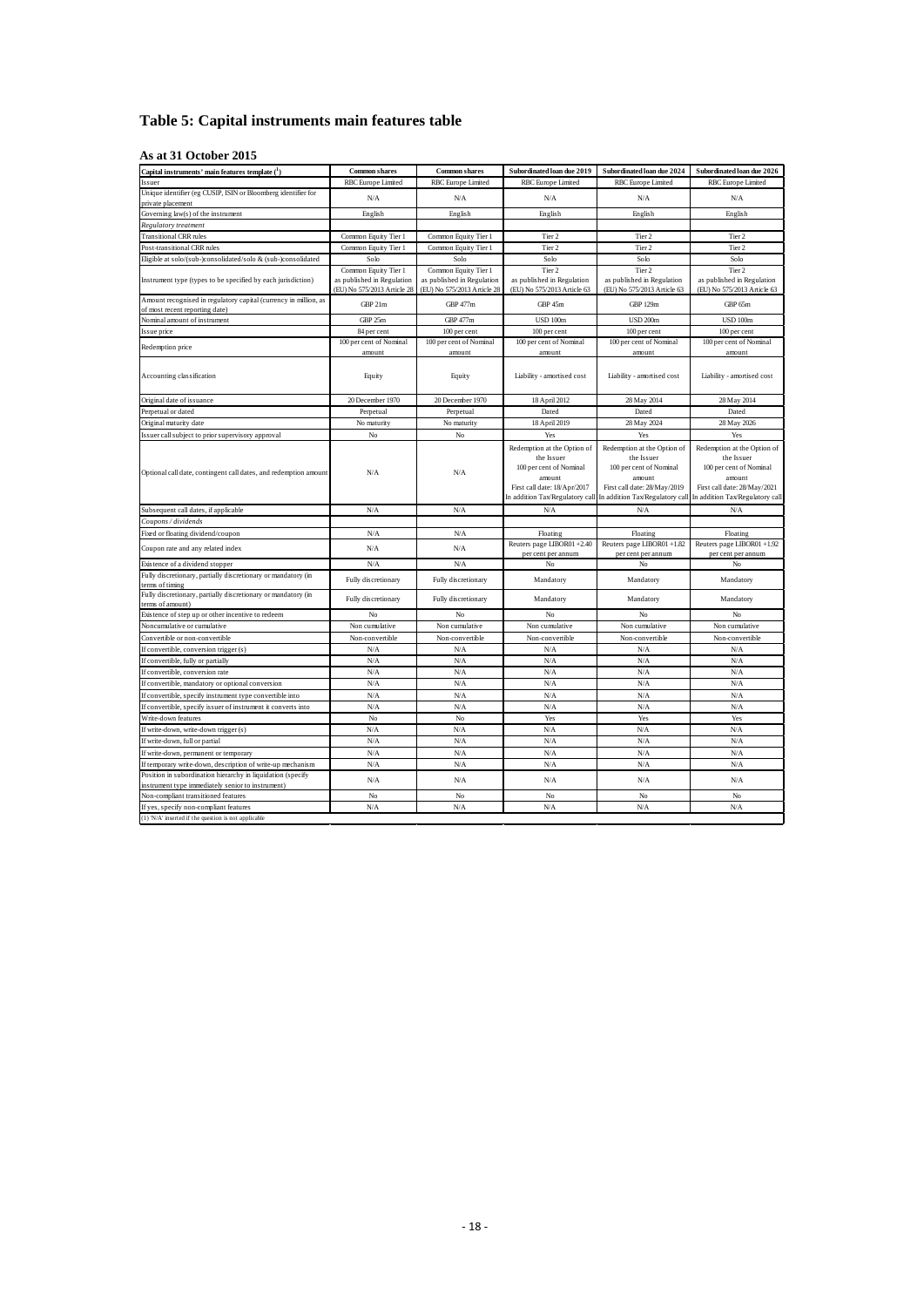#### **As at 31 October 2014**

| Capital instruments' main features template $(1)$                                                                | <b>Common shares</b>                                      | <b>Common shares</b>                                      | Subordinated loan due 2019                                                                                                                        | Subordinated loan due 2024                                                                                                                        | Subordinated loan due 2026                                                                                                                        |
|------------------------------------------------------------------------------------------------------------------|-----------------------------------------------------------|-----------------------------------------------------------|---------------------------------------------------------------------------------------------------------------------------------------------------|---------------------------------------------------------------------------------------------------------------------------------------------------|---------------------------------------------------------------------------------------------------------------------------------------------------|
| Issuer                                                                                                           | <b>RBC</b> Europe Limited                                 | <b>RBC</b> Europe Limited                                 | <b>RBC</b> Europe Limited                                                                                                                         | <b>RBC</b> Europe Limited                                                                                                                         | RBC Europe Limited                                                                                                                                |
| Unique identifier (eg CUSIP, ISIN or Bloomberg identifier for<br>private placement                               | N/A                                                       | N/A                                                       | N/A                                                                                                                                               | N/A                                                                                                                                               | N/A                                                                                                                                               |
| Governing law(s) of the instrument                                                                               | English                                                   | English                                                   | English                                                                                                                                           | English                                                                                                                                           | English                                                                                                                                           |
| Regulatory treatment                                                                                             |                                                           |                                                           |                                                                                                                                                   |                                                                                                                                                   |                                                                                                                                                   |
| <b>Transitional CRR rules</b>                                                                                    | Common Equity Tier 1                                      | Common Equity Tier 1                                      | Tier 2                                                                                                                                            | Tier 2                                                                                                                                            | Tier 2                                                                                                                                            |
| Post-transitional CRR rules                                                                                      | Common Equity Tier 1                                      | Common Equity Tier 1                                      | Tier 2                                                                                                                                            | Tier 2                                                                                                                                            | Tier 2                                                                                                                                            |
| Eligible at solo/(sub-)consolidated/solo & (sub-)consolidated                                                    | Solo                                                      | Solo                                                      | Solo                                                                                                                                              | Solo                                                                                                                                              | Solo                                                                                                                                              |
|                                                                                                                  | Common Equity Tier 1                                      | Common Equity Tier 1                                      | Tier 2                                                                                                                                            | Tier 2                                                                                                                                            | Tier 2                                                                                                                                            |
| Instrument type (types to be specified by each jurisdiction)                                                     | as published in Regulation<br>(EU) No 575/2013 Article 28 | as published in Regulation<br>(EU) No 575/2013 Article 28 | as published in Regulation<br>(EU) No 575/2013 Article 63                                                                                         | as published in Regulation<br>(EU) No 575/2013 Article 63                                                                                         | as published in Regulation<br>(EU) No 575/2013 Article 63                                                                                         |
| Amount recognised in regulatory capital (currency in million, as                                                 | GBP 21m                                                   | GBP 477m                                                  | GBP 56m                                                                                                                                           | <b>GBP 125m</b>                                                                                                                                   | GBP 62m                                                                                                                                           |
| of most recent reporting date)<br>Nominal amount of instrument                                                   | GBP 25m                                                   | <b>GBP 477m</b>                                           | <b>USD 100m</b>                                                                                                                                   | <b>USD 200m</b>                                                                                                                                   | <b>USD 100m</b>                                                                                                                                   |
|                                                                                                                  |                                                           |                                                           |                                                                                                                                                   |                                                                                                                                                   |                                                                                                                                                   |
| Issue price                                                                                                      | 84 per cent                                               | 100 per cent                                              | 100 per cent                                                                                                                                      | 100 per cent                                                                                                                                      | 100 per cent                                                                                                                                      |
| Redemption price                                                                                                 | 100 per cent of Nominal<br>amount                         | 100 per cent of Nominal<br>amount                         | 100 per cent of Nominal<br>amount                                                                                                                 | 100 per cent of Nominal<br>amount                                                                                                                 | 100 per cent of Nominal<br>amount                                                                                                                 |
| Accounting classification                                                                                        | Equity                                                    | Equity                                                    | Liability - amortised cost                                                                                                                        | Liability - amortised cost                                                                                                                        | Liability - amortised cost                                                                                                                        |
| Original date of issuance                                                                                        | 20 December 1970                                          | 20 December 1970                                          | 18 April 2012                                                                                                                                     | 28 May 2014                                                                                                                                       | 28 May 2014                                                                                                                                       |
| Perpetual or dated                                                                                               | Perpetual                                                 | Perpetual                                                 | Dated                                                                                                                                             | Dated                                                                                                                                             | Dated                                                                                                                                             |
| Original maturity date                                                                                           | No maturity                                               | No maturity                                               | 18 April 2019                                                                                                                                     | 28 May 2024                                                                                                                                       | 28 May 2026                                                                                                                                       |
| Issuer call subject to prior supervisory approval                                                                | $_{\rm No}$                                               | $_{\rm No}$                                               | Yes                                                                                                                                               | Yes                                                                                                                                               | Yes                                                                                                                                               |
| Optional call date, contingent call dates, and redemption amount                                                 | N/A                                                       | N/A                                                       | Redemption at the Option of<br>the Issuer<br>100 per cent of Nominal<br>amount<br>First call date: 18/Apr/2017<br>In addition Tax/Regulatory call | Redemption at the Option of<br>the Issuer<br>100 per cent of Nominal<br>amount<br>First call date: 28/May/2019<br>In addition Tax/Regulatory call | Redemption at the Option of<br>the Issuer<br>100 per cent of Nominal<br>amount<br>First call date: 28/May/2021<br>In addition Tax/Regulatory call |
| Subsequent call dates, if applicable                                                                             | N/A                                                       | N/A                                                       | N/A                                                                                                                                               | N/A                                                                                                                                               | N/A                                                                                                                                               |
| Coupons / dividends                                                                                              |                                                           |                                                           |                                                                                                                                                   |                                                                                                                                                   |                                                                                                                                                   |
| Fixed or floating dividend/coupon                                                                                | N/A                                                       | N/A                                                       | Floating                                                                                                                                          | Floating                                                                                                                                          | Floating                                                                                                                                          |
| Coupon rate and any related index                                                                                | N/A                                                       | ${\rm N/A}$                                               | Reuters page LIBOR01 +2.40<br>per cent per annum                                                                                                  | Reuters page LIBOR01 +1.82<br>per cent per annum                                                                                                  | Reuters page LIBOR01 +1.92<br>per cent per annum                                                                                                  |
| Existence of a dividend stopper                                                                                  | N/A                                                       | N/A                                                       | No                                                                                                                                                | No                                                                                                                                                | No                                                                                                                                                |
| Fully discretionary, partially discretionary or mandatory (in<br>terms of timing                                 | Fully discretionary                                       | Fully discretionary                                       | Mandatory                                                                                                                                         | Mandatory                                                                                                                                         | Mandatory                                                                                                                                         |
| Fully discretionary, partially discretionary or mandatory (in<br>terms of amount)                                | Fully discretionary                                       | Fully discretionary                                       | Mandatory                                                                                                                                         | Mandatory                                                                                                                                         | Mandatory                                                                                                                                         |
| Existence of step up or other incentive to redeem                                                                | No                                                        | No                                                        | No                                                                                                                                                | No                                                                                                                                                | No                                                                                                                                                |
| Noncumulative or cumulative                                                                                      | Non cumulative                                            | Non cumulative                                            | Non cumulative                                                                                                                                    | Non cumulative                                                                                                                                    | Non cumulative                                                                                                                                    |
| Convertible or non-convertible                                                                                   | Non-convertible                                           | Non-convertible                                           | Non-convertible                                                                                                                                   | Non-convertible                                                                                                                                   | Non-convertible                                                                                                                                   |
| If convertible, conversion trigger (s)                                                                           | N/A                                                       | N/A                                                       | $\rm N/A$                                                                                                                                         | N/A                                                                                                                                               | N/A                                                                                                                                               |
| If convertible, fully or partially                                                                               | N/A                                                       | N/A                                                       | $\rm N/A$                                                                                                                                         | N/A                                                                                                                                               | N/A                                                                                                                                               |
| If convertible, conversion rate                                                                                  | N/A                                                       | N/A                                                       | N/A                                                                                                                                               | N/A                                                                                                                                               | N/A                                                                                                                                               |
| If convertible, mandatory or optional conversion                                                                 | N/A                                                       | N/A                                                       | N/A                                                                                                                                               | N/A                                                                                                                                               | N/A                                                                                                                                               |
| If convertible, specify instrument type convertible into                                                         | N/A                                                       | N/A                                                       | N/A                                                                                                                                               | N/A                                                                                                                                               | N/A                                                                                                                                               |
| If convertible, specify issuer of instrument it converts into                                                    | N/A                                                       | N/A                                                       | N/A                                                                                                                                               | N/A                                                                                                                                               | N/A                                                                                                                                               |
| Write-down features                                                                                              | No                                                        | $_{\rm No}$                                               | Yes                                                                                                                                               | Yes                                                                                                                                               | Yes                                                                                                                                               |
| If write-down, write-down trigger (s)                                                                            | N/A                                                       | N/A                                                       | N/A                                                                                                                                               | N/A                                                                                                                                               | N/A                                                                                                                                               |
| If write-down, full or partial                                                                                   | N/A                                                       | N/A                                                       | N/A                                                                                                                                               | N/A                                                                                                                                               | N/A                                                                                                                                               |
| If write-down, permanent or temporary                                                                            | N/A                                                       | N/A                                                       | N/A                                                                                                                                               | N/A                                                                                                                                               | N/A                                                                                                                                               |
| If temporary write-down, description of write-up mechanism                                                       | N/A                                                       | N/A                                                       | N/A                                                                                                                                               | N/A                                                                                                                                               | N/A                                                                                                                                               |
| Position in subordination hierarchy in liquidation (specify<br>instrument type immediately senior to instrument) | N/A                                                       | ${\rm N/A}$                                               | N/A                                                                                                                                               | N/A                                                                                                                                               | N/A                                                                                                                                               |
| Non-compliant transitioned features                                                                              | No                                                        | No                                                        | No                                                                                                                                                | No                                                                                                                                                | No                                                                                                                                                |
| If yes, specify non-compliant features                                                                           | N/A                                                       | N/A                                                       | N/A                                                                                                                                               | N/A                                                                                                                                               | N/A                                                                                                                                               |
| (1) 'N/A' inserted if the question is not applicable                                                             |                                                           |                                                           |                                                                                                                                                   |                                                                                                                                                   |                                                                                                                                                   |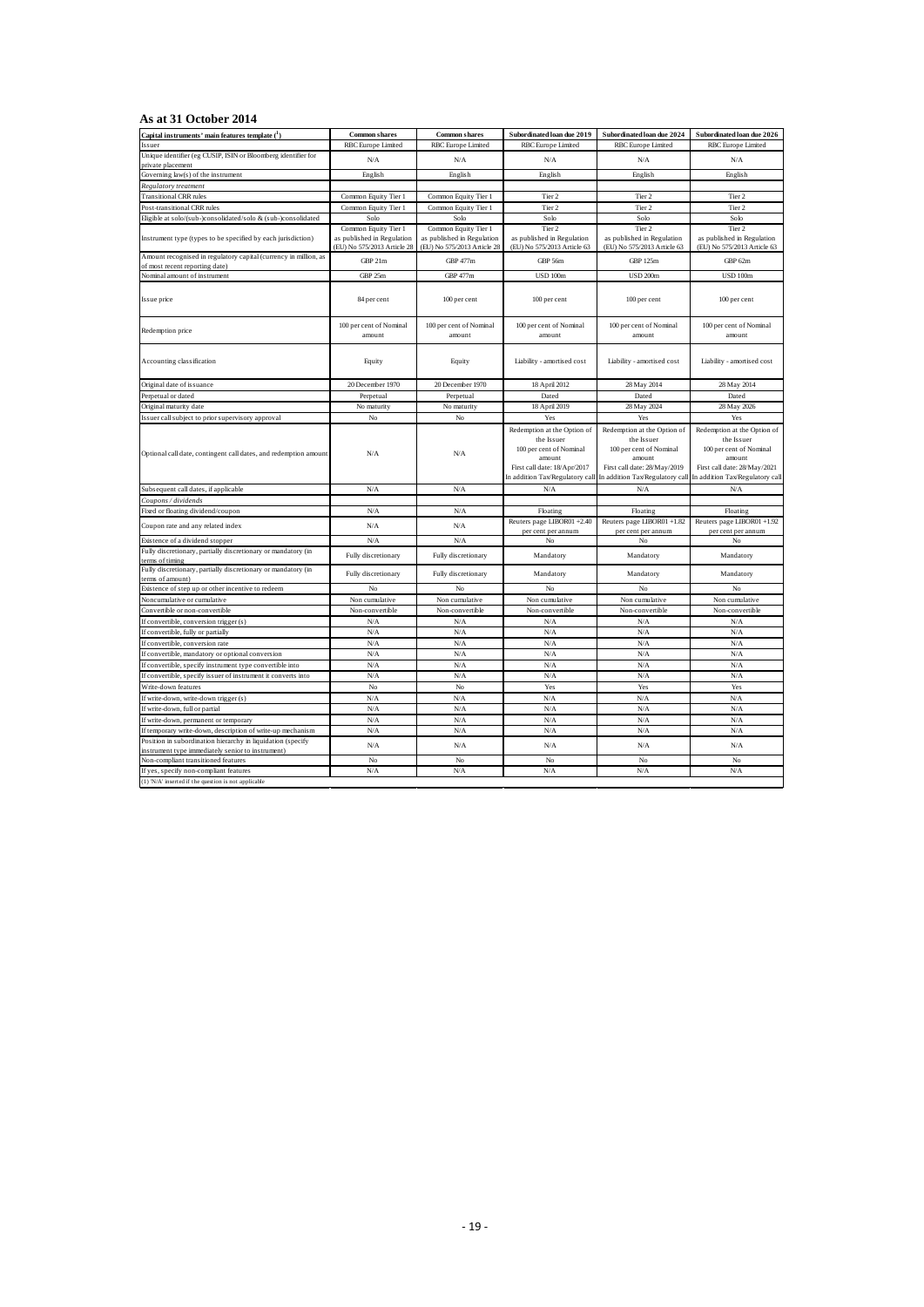# <span id="page-22-0"></span>**3.2 Countercyclical Capital Buffer**

The UK implementation of CRR requires institutions to maintain an institution-specific countercyclical capital buffer based on regulatory determined buffer rates. This requirement follows closely the international approach of Basel III which introduced the countercyclical capital buffer to be implemented by national jurisdictions when excess aggregate credit growth is judged to be associated with a build-up of system-wide risk in each country the Company is exposed to.

As at 31 October 2015, the Company's specific countercyclical capital buffer rate is nil (2014: nil) and the capital requirement is nil (2014: nil).

## <span id="page-22-1"></span>**3.3 Unencumbered Assets**

The Company defines following assets as encumbered assets:

- Assets which have been pledged as collateral; or
- Asset which the Company believes it was restricted from using to secure funding, for legal or other reasons.

Unencumbered assets are the difference between total and encumbered assets from both on- and offbalance sheet sources.

The European Banking Authority (EBA) and PRA have finalised 'Guidelines on disclosure of encumbered and unencumbered assets' on 27 June 2014. The Company is required to disclose information on encumbered and unencumbered assets from 2015 onwards on an annual basis.

Asset encumbrance is an integral part of the Company's liquidity, funding and collateral management processes. The majority of the Company's encumbrance is driven by secured financing activities, which include transactions in collateral swaps and repo, including shorts facilitation as part of its trading activities. These activities are carried out under industry standard contractual agreements (mostly Global Master Repurchase Agreements (GMRAs)). Where securities are borrowed or lent between the Company and RBC Group companies, this is done with arm's length terms.

The level of over-collateralisation is dependent on specific trade details. The Company's ratio of encumbered assets is relatively low with a high turnover of assets available for encumbrance.

A significant proportion (approx. 90%) of the assets included in other unencumbered assets of £19.2bn relates to reverse repurchase transactions and the Company has rehypothecation rights over these securities.

Encumbrance will vary depending on the composition of the balance sheet, and there are no notable trends during the disclosure period.

#### <span id="page-22-2"></span>**Table 6: Encumbered and unencumbered assets**

| £000                                              | Carrying amount of<br>encumbered assets                               | Fair value of<br>encumbered assets                                                                                     | Carrying amount of<br>unencumbered assets | Fair value of<br>unencumbered assets |
|---------------------------------------------------|-----------------------------------------------------------------------|------------------------------------------------------------------------------------------------------------------------|-------------------------------------------|--------------------------------------|
| Assets of the reporting institution               | 2,879,175                                                             |                                                                                                                        | 29,704,624                                |                                      |
| Equity instruments                                | 14.001                                                                | 14.001                                                                                                                 | 37,538                                    | 37,538                               |
| Debt securities                                   | 2,759,025                                                             | 2,759,025                                                                                                              | 2,717,951                                 | 2,717,951                            |
| Other assets                                      | 123,931                                                               |                                                                                                                        | 19.248.652                                |                                      |
|                                                   | Matching liabilities,<br>contingent liabilities or<br>securities lent | Assets, collateral<br>received and own<br>debt securities issued<br>other than covered<br>bonds and ABSs<br>encumbered |                                           |                                      |
| Carrying amount of selected financial liabilities | 12.245.330                                                            | 12.245.330                                                                                                             |                                           |                                      |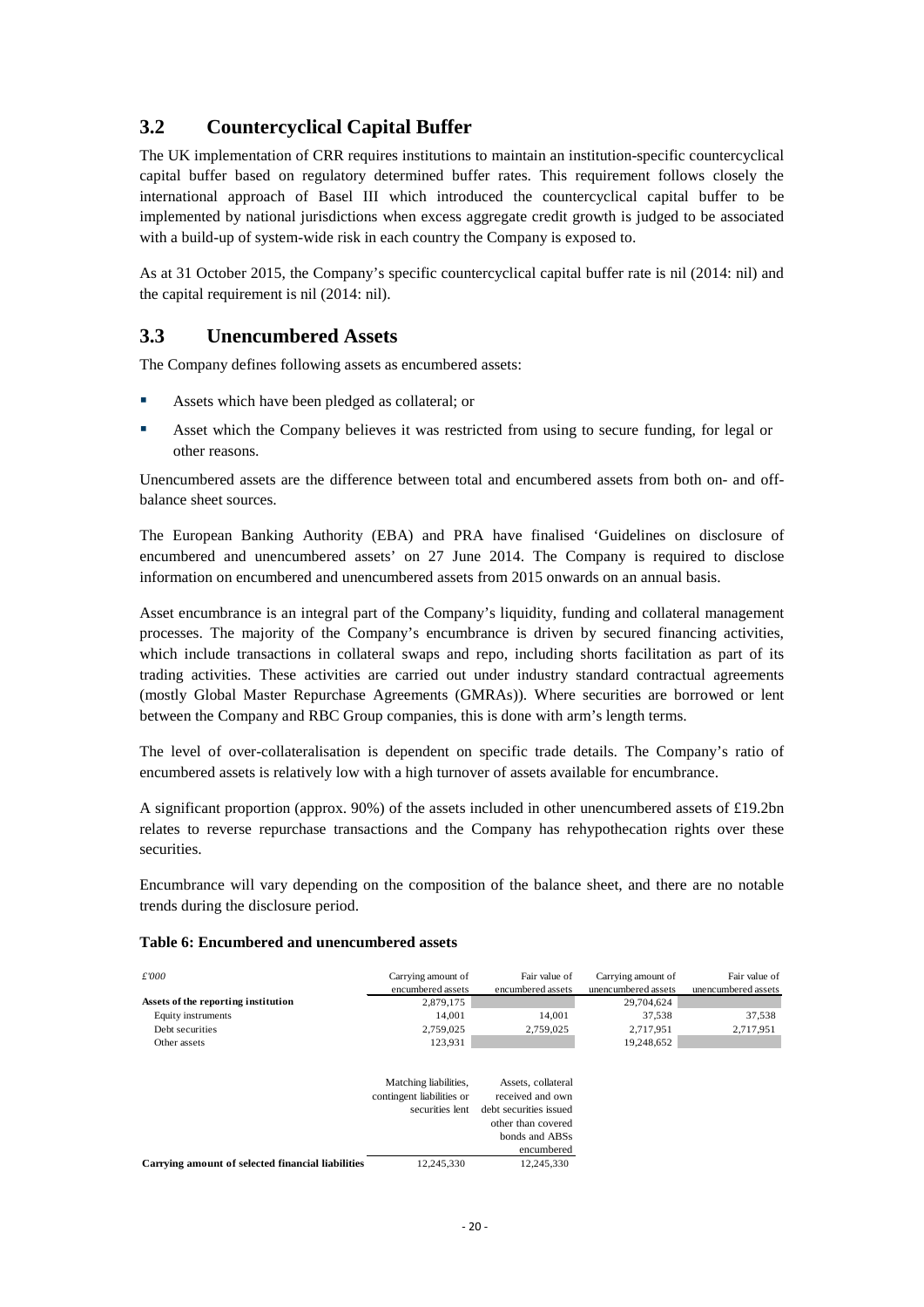The above information is prepared using median values of monthly data on a rolling basis over the previous twelve months as expected by PRA.

# <span id="page-23-0"></span>**3.4 Leverage Ratio**

The leverage ratio was introduced into the Basel III framework as a simple, transparent, non-risk based supplementary measure to the risk-based capital requirements. The primary objectives are to restrict the build-up of excessive leverage in the banking sector and to reinforce the risk-based requirements with a simple, non-risk "backstop" measure.

Basel III provides for a transitional period for the introduction of the leverage ratio, comprising a supervisory monitoring period that started in 2011 and a parallel run period from 1 January 2013 to 1 January 2017. The Basel Committee will continue to test a minimum requirement of 3 % for the leverage during the parallel run period. The final calibration, and any further adjustments to the definition will be completed by 2017, with a view to migrating to a Pillar 1 (minimum capital requirement) treatment on 1 January 2018. In January 2014, the Basel Committee published its finalised leverage ratio framework, along with the disclosure requirements, effective from 1 January 2015.

The EU implementation of the Basel III leverage ratio calculation is provided in Article 429 of the CRR, which mirrors the Basel III framework from December 2010. In October 2014, the European Commission issued a Delegated Act to align the definition of the CRR leverage exposure with the final Basel III leverage ratio framework published in January 2014.

Leverage ratio is reported to and monitored by ALCO on a monthly basis since July 2013 as one of its risk appetite metrics. GRM has established internal threshold for each business line in accordance with the Company's risk appetite. Regulatory Reporting team monitors the leverage usage against the internal threshold on a weekly basis. As at 31 October 2015, the Company's leverage ratio is 2.97%.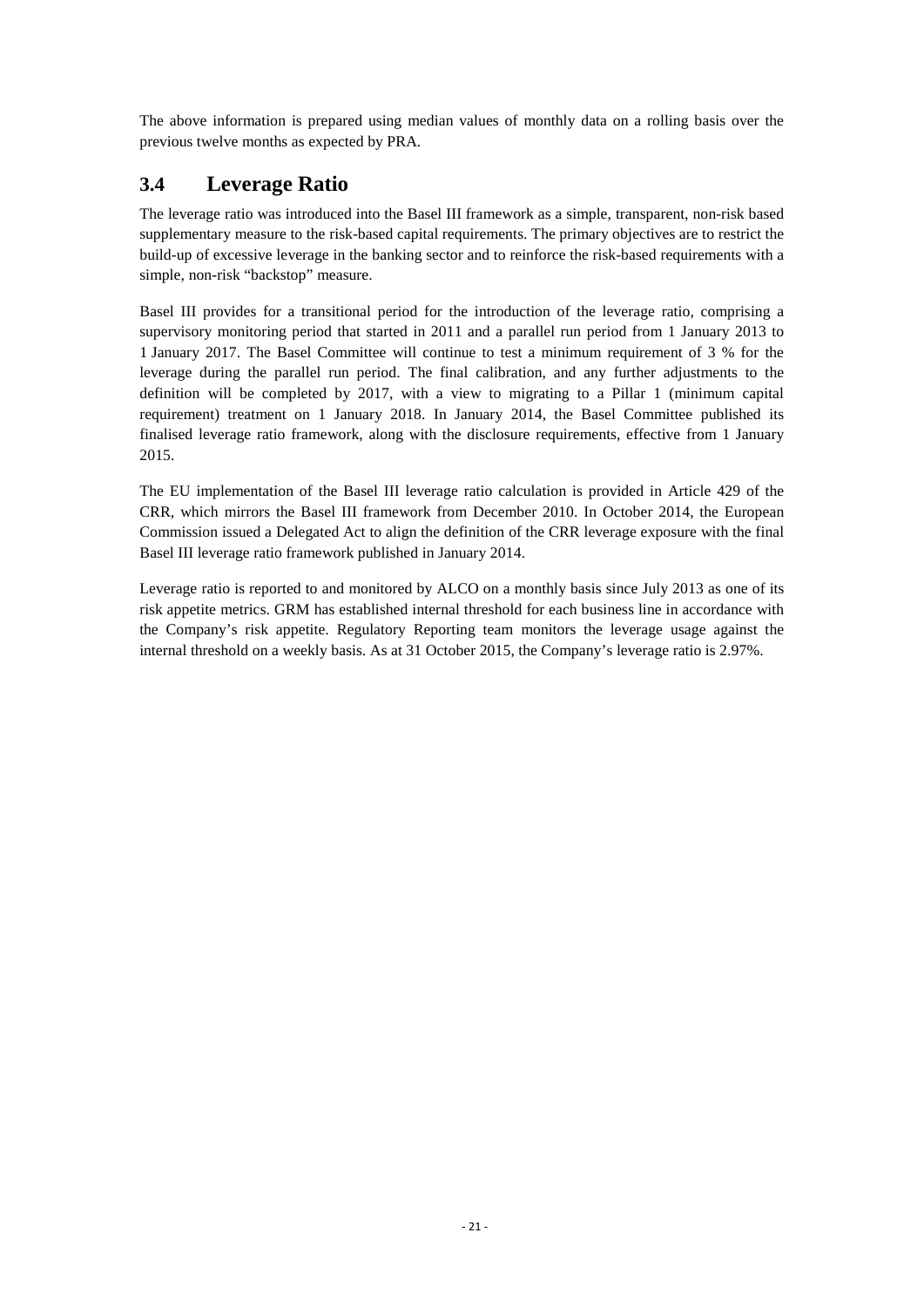### <span id="page-24-0"></span>**Table 7: Leverage ratio disclosure**

| As at 31 October 2015<br>£'000                                                                                                  |                           |
|---------------------------------------------------------------------------------------------------------------------------------|---------------------------|
| Summary reconciliation of accounting assets and leverage ratio exposures                                                        |                           |
|                                                                                                                                 | <b>Applicable Amounts</b> |
| Total assets as per published financial statements                                                                              | 27,789,316                |
| Adjustment for entities which are consolidated for accounting purposes but are outside the scope of regulatory<br>consolidation |                           |
| (Adjustment for fiduciary assets recognised on the balance sheet pursuant to the applicable accounting framework                |                           |
| but excluded from the leverage ratio exposure measure in accordance with Article 429(13) of Regulation (EU) No                  |                           |
| 575/2013 "CRR")                                                                                                                 |                           |
| Adjustments for derivative financial instruments                                                                                | 816,924                   |
| Adjustments for securities financing transactions "SFTs"                                                                        | 582,106                   |
| Adjustment for off-balance sheet items (ie conversion to credit equivalent amounts of off-balance sheet exposures)              | 637,530                   |
| (Adjustment for intragroup exposures excluded from the leverage ratio exposure measure in accordance with Article               |                           |
| 429 (7) of Regulation (EU) No 575/2013)                                                                                         |                           |
| (Adjustment for exposures excluded from the leverage ratio exposure measure in accordance with Article 429 (14)                 |                           |
| of Regulation (EU) No $575/2013$ )                                                                                              |                           |
| Other adjustments                                                                                                               | 586.481                   |
| Total leverage ratio exposure                                                                                                   | 30.412.357                |

#### **Leverage ratio common disclosure**

|                                                                                                                                                                                                                       | <b>CRR</b> leverage ratio exposure |
|-----------------------------------------------------------------------------------------------------------------------------------------------------------------------------------------------------------------------|------------------------------------|
| On-balance sheet exposures (excluding derivatives and SFTs)                                                                                                                                                           |                                    |
| On-balance sheet items (excluding derivatives, SFTs and fiduciary assets, but including collateral)                                                                                                                   | 12,439,871                         |
| (Asset amounts deducted in determining Tier 1 capital)                                                                                                                                                                | (12,002)                           |
| Total on-balance sheet exposures (excluding derivatives, SFTs and fiduciary assets)                                                                                                                                   | 12,427,869                         |
| <b>Derivative exposures</b>                                                                                                                                                                                           |                                    |
| Replacement cost associated with all derivatives transactions (ie net of eligible cash variation margin)                                                                                                              | 210,408                            |
| Add-on amounts for PFE associated with all derivatives transactions (mark-to-market method)                                                                                                                           | 993,272                            |
| Exposure determined under Original Exposure Method                                                                                                                                                                    |                                    |
| Gross-up for derivatives collateral provided where deducted from the balance sheet assets pursuant to the applicable<br>accounting framework                                                                          |                                    |
| (Deductions of receivables assets for cash variation margin provided in derivatives transactions)                                                                                                                     |                                    |
| (Exempted CCP leg of client-cleared trade exposures)                                                                                                                                                                  |                                    |
| Adjusted effective notional amount of written credit derivatives                                                                                                                                                      | 141,603                            |
| (Adjusted effective notional offsets and add-on deductions for written credit derivatives)                                                                                                                            | (117,805)                          |
| <b>Total derivative exposures</b>                                                                                                                                                                                     | 1,227,478                          |
| Securities financing transaction exposures                                                                                                                                                                            |                                    |
| Gross SFT assets (with no recognition of netting), after adjusting for sales accounting transactions                                                                                                                  | 16,457,224                         |
| (Netted amounts of cash payables and cash receivables of gross SFT assets)                                                                                                                                            | (919, 850)                         |
| Counterparty credit risk exposure for SFT assets                                                                                                                                                                      | 582,106                            |
| Derogation for SFTs: Counterparty credit risk exposure in accordance with Article 429b (4) and 222 of Regulation                                                                                                      |                                    |
| (EU) No 575/2013<br>Agent transaction exposures                                                                                                                                                                       |                                    |
| (Exempted CCP leg of client-cleared SFT exposure)                                                                                                                                                                     |                                    |
| <b>Total securities financing transaction exposures</b>                                                                                                                                                               | 16,119,480                         |
|                                                                                                                                                                                                                       |                                    |
| Other off-balance sheet exposures                                                                                                                                                                                     | 3,187,648                          |
| Off-balance sheet exposures at gross notional amount<br>(Adjustments for conversion to credit equivalent amounts)                                                                                                     | (2,550,118)                        |
| Other off-balance sheet exposures                                                                                                                                                                                     | 637,530                            |
|                                                                                                                                                                                                                       |                                    |
| Exempted exposures in accordance with CRR Article 429 (7) and (14) (on and off balance sheet)                                                                                                                         |                                    |
| (Exemption of intragroup exposures (solo basis) in accordance with Article 429(7) of Regulation (EU) No<br>(Exposures exempted in accordance with Article 429 (14) of Regulation (EU) No 575/2013 (on and off balance |                                    |
| sheet))                                                                                                                                                                                                               |                                    |
| Capital and total exposures                                                                                                                                                                                           |                                    |
| Tier 1 capital                                                                                                                                                                                                        | 902,980                            |
| <b>Total leverage ratio exposures</b>                                                                                                                                                                                 | 30,412,357                         |
| Leverage ratio                                                                                                                                                                                                        | 2.97%                              |
| Choice on transitional arrangements and amount of derecognised fiduciary items                                                                                                                                        |                                    |

Choice on transitional arrangements for the definition of the capital measure -

Amount of derecognised fiduciary items in accordance with Article 429(11) of Regulation (EU) NO 575/2013

| Description of the processes<br>used to manage the risk of<br>excessive leverage | Leverage ratio is reported to and monitored by ALCO on a monthly basis. Internal<br>limits have been set up for each main business line in accordance with the Company's<br>risk appetite. GRM monitors the leverage usage against the limits on a weekly basis. |
|----------------------------------------------------------------------------------|------------------------------------------------------------------------------------------------------------------------------------------------------------------------------------------------------------------------------------------------------------------|
| Description of the factors that                                                  |                                                                                                                                                                                                                                                                  |
| had an impact on the leverage                                                    | As at 31 October 2015, the leverage exposure is mainly driven by securities financing                                                                                                                                                                            |
| Ratio during the period to                                                       | transaction $(53\%)$ , trading securities $(11\%)$ , loans and advances $(10\%)$ , settlement                                                                                                                                                                    |
| which the disclosed leverage                                                     | balances $(9\%)$ and cash $(7\%)$ .                                                                                                                                                                                                                              |
| Ratio refers                                                                     |                                                                                                                                                                                                                                                                  |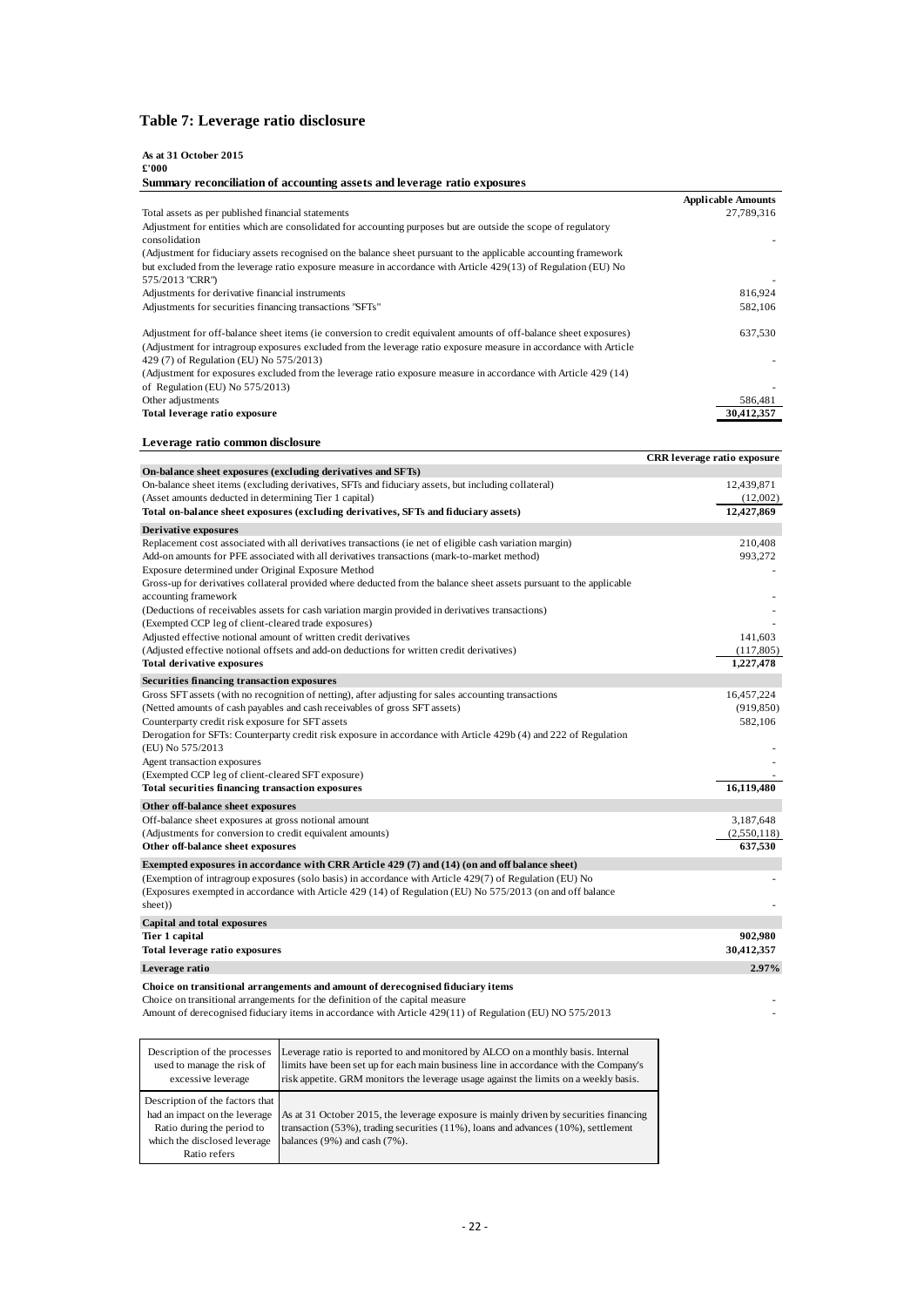# <span id="page-25-0"></span>**4.0 Capital Requirements**

Capital adequacy and capital ratios measured are monitored daily against internal thresholds by the Regulatory Reporting team in the Finance department. Any breaches would be escalated immediately. In addition ALCO receives monthly reports detailing capital requirements, while the Board and the ERC are updated on a quarterly basis.

Analysis, monitoring and reporting of risk profiles and performance against risk appetite limits and tolerances are conducted by the relevant risk functions. Results are reported to the ERC at least quarterly, with management committees updated on a more regular basis.

As at 31 October 2015, the Company's minimum capital requirements are illustrated below, expressed in terms of risk-weighted exposure, as calculated by the approaches adopted by the Company to calculate the minimum capital resources requirements. Exposure classes not mentioned below were immaterial and are not shown separately.

#### <span id="page-25-1"></span>**Table 8: Risk exposure amount by risk type and calculation approach adopted**

**As at 31 October 2015**

| AS at 31 OCtoder 2015                                                              | Risk-<br>weighted<br><b>Exposure</b> | <b>CET1 Capital</b><br>requirement<br>@ 4.5% | <b>Tier 1 Capital</b><br>Requirement<br>@ 6% | <b>Total Capital</b><br>requirement<br>@8% |
|------------------------------------------------------------------------------------|--------------------------------------|----------------------------------------------|----------------------------------------------|--------------------------------------------|
| £'000                                                                              |                                      |                                              |                                              |                                            |
| Risk-weighted exposure amounts for credit and counterparty credit                  |                                      |                                              |                                              |                                            |
| Calculated under the Standardised Approach                                         |                                      |                                              |                                              |                                            |
| Central governments or central banks                                               | 23.272                               | 1.047                                        | 1.396                                        | 1.862                                      |
| Public sector entities                                                             | 18                                   | $\mathbf{1}$                                 | $\mathbf{1}$                                 | -1                                         |
| Institutions                                                                       | 490.549                              | 22,075                                       | 29.433                                       | 39,244                                     |
| Corporates                                                                         | 1,817,684                            | 81,796                                       | 109,061                                      | 145,415                                    |
| Secured by mortgages on immovable property                                         | 345,232                              | 15,535                                       | 20,714                                       | 27,619                                     |
| Equity                                                                             | 21,880                               | 985                                          | 1,313                                        | 1,750                                      |
| Other items                                                                        | 74                                   | 3                                            | $\overline{4}$                               | 6                                          |
|                                                                                    | 2,698,709                            | 121,442                                      | 161,923                                      | 215,897                                    |
| Risk exposure amount for contributions to the default fund of a CCP                | 6,801                                | 306                                          | 408                                          | 544                                        |
|                                                                                    | 2,705,510                            | 121,748                                      | 162,331                                      | 216,441                                    |
| Risk-weighted exposure amount settlement/delivery risk in the Trading book         | 900                                  | 41                                           | 54                                           | 72                                         |
| Risk-weighted exposure amount for position, foreign exchange and commodities risks |                                      |                                              |                                              |                                            |
| Calculated under the Standardised Approach                                         |                                      |                                              |                                              |                                            |
| <b>Interest Rate</b>                                                               | 1.064.063                            | 47.883                                       | 63.844                                       | 85.125                                     |
| Equity                                                                             | 1,423                                | 64                                           | 85                                           | 114                                        |
| Foreign Exchange                                                                   | 24,850                               | 1,118                                        | 1,491                                        | 1,988                                      |
| Commodities                                                                        | 55,395                               | 2,493                                        | 3,324                                        | 4,432                                      |
|                                                                                    | 1,145,731                            | 51,558                                       | 68,744                                       | 91,658                                     |
| Risk-weighted exposure amount for operational risk                                 |                                      |                                              |                                              |                                            |
| Calculated under the Basic Indicator Approach                                      | 495,952                              | 22,318                                       | 29,757                                       | 39,676                                     |
| Risk-weighted exposure amount for credit valuation adjustment                      |                                      |                                              |                                              |                                            |
| Calculated under the Standardised Method                                           | 26,088                               | 1.174                                        | 53                                           | 2,087                                      |
| <b>Total</b>                                                                       | 4,374,181                            | 196.838                                      | 260,938                                      | 349,934                                    |
| Surplus CET1 Capital over the minimum requirement                                  |                                      | 706,142                                      |                                              |                                            |
| Surplus Tier1 Capital over the minimum requirement                                 |                                      |                                              | 642,042                                      |                                            |
| Surplus Total Capital over the minimum requirement                                 |                                      |                                              |                                              | 792,074                                    |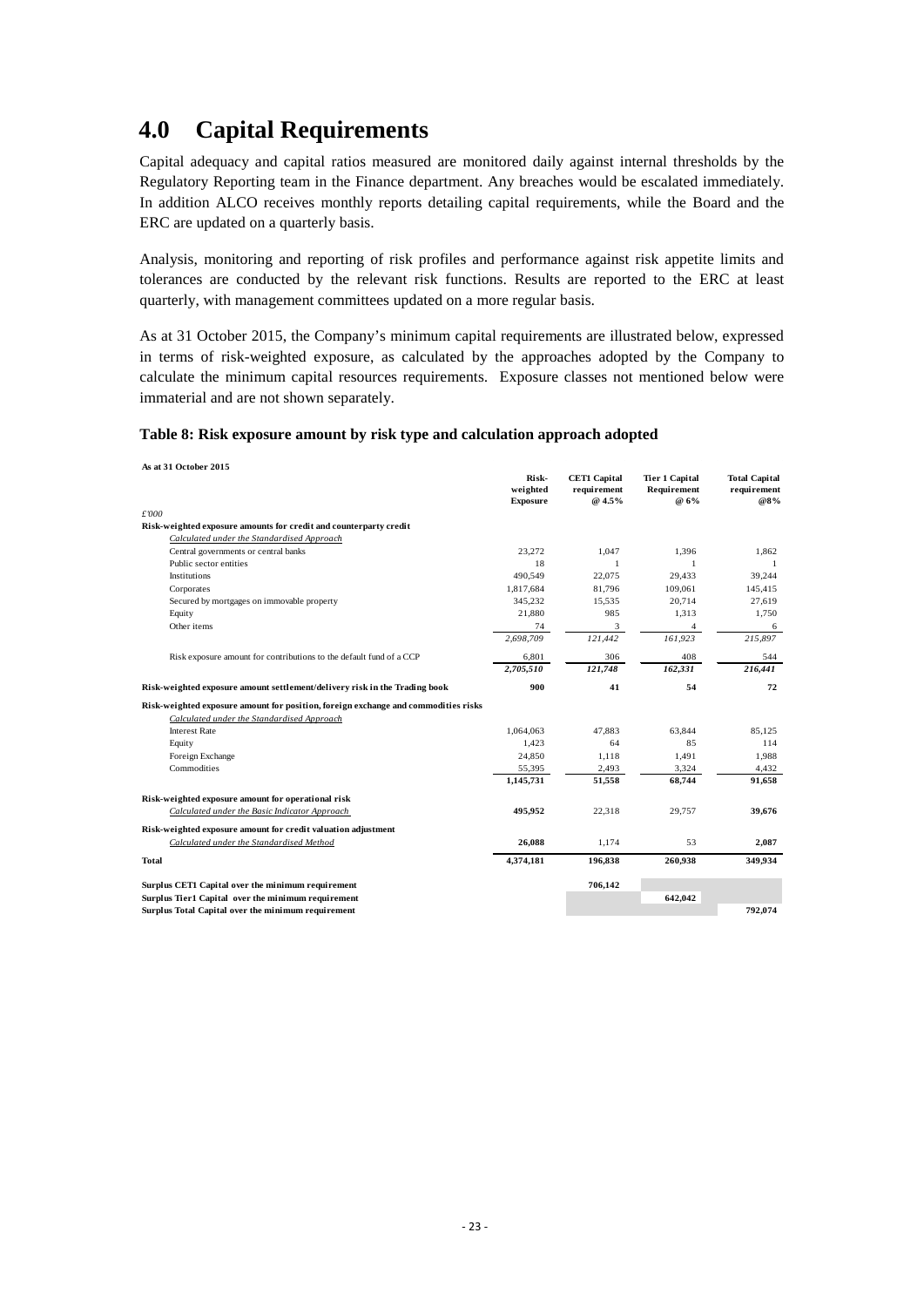| As at 31 October 2014 (without transitional provisions)                            |                                      |                                              |                                              |                                            |
|------------------------------------------------------------------------------------|--------------------------------------|----------------------------------------------|----------------------------------------------|--------------------------------------------|
|                                                                                    | Risk-<br>weighted<br><b>Exposure</b> | <b>CET1 Capital</b><br>requirement<br>@ 4.5% | <b>Tier 1 Capital</b><br>Requirement<br>@ 6% | <b>Total Capital</b><br>requirement<br>@8% |
| £'000                                                                              |                                      |                                              |                                              |                                            |
| Risk-weighted exposure amounts for credit and counterparty credit                  |                                      |                                              |                                              |                                            |
| Calculated under the Standardised Approach                                         |                                      |                                              |                                              |                                            |
| Central governments or central banks                                               | 30.800                               | 1.386                                        | 1.848                                        | 2.464                                      |
| Public sector entities                                                             | 52                                   | $\overline{2}$                               | 3                                            | 4                                          |
| Institutions                                                                       | 439.888                              | 19.795                                       | 26.393                                       | 35.191                                     |
| Corporates                                                                         | 1,417,293                            | 63,778                                       | 85,038                                       | 113,383                                    |
| Secured by mortgages on immovable property                                         | 402,702                              | 18,122                                       | 24.162                                       | 32,216                                     |
| Equity                                                                             | 23,829                               | 1,072                                        | 1,430                                        | 1,906                                      |
| Other items                                                                        | 9,423                                | 424                                          | 565                                          | 754                                        |
|                                                                                    | 2,323,987                            | 104,579                                      | 139,439                                      | 185,919                                    |
| Risk exposure amount for contributions to the default fund of a CCP                | 5,211                                | 234                                          | 313                                          | 417                                        |
|                                                                                    | 2,329,198                            | 104,814                                      | 139,752                                      | 186,336                                    |
| Risk-weighted exposure amount settlement/delivery risk in the Trading book         | 7,054                                | 317                                          | 423                                          | 564                                        |
| Risk-weighted exposure amount for position, foreign exchange and commodities risks |                                      |                                              |                                              |                                            |
| Calculated under the Standardised Approach                                         |                                      |                                              |                                              |                                            |
| <b>Interest Rate</b>                                                               | 1,747,202                            | 78,624                                       | 104,832                                      | 139,776                                    |
| Equity                                                                             | 713                                  | 32                                           | 43                                           | 57                                         |
| Foreign Exchange                                                                   | 25,376                               | 1,142                                        | 1,523                                        | 2,030                                      |
| Commodities                                                                        | 515,784                              | 23,210                                       | 30,947                                       | 41,263                                     |
|                                                                                    | 2,289,075                            | 103,008                                      | 137,345                                      | 183,126                                    |
| Risk-weighted exposure amount for operational risk                                 |                                      |                                              |                                              |                                            |
| Calculated under the Basic Indicator Approach                                      | 416,829                              | 18,757                                       | 25,010                                       | 33,346                                     |
| Risk-weighted exposure amount for credit valuation adjustment                      |                                      |                                              |                                              |                                            |
| Calculated under the Standardised Method                                           | 62,763                               | 2,824                                        | 127                                          | 5,021                                      |
| Total                                                                              | 5,104,918                            | 229,721                                      | 302,656                                      | 408,393                                    |
| Surplus CET1 Capital over the minimum requirement                                  |                                      | 667,478                                      |                                              |                                            |
| Surplus Tier1 Capital over the minimum requirement                                 |                                      |                                              | 594,543                                      |                                            |
| Surplus Total Capital over the minimum requirement                                 |                                      |                                              |                                              | 732,204                                    |

Calculation methods for the capital requirements above are listed in Appendix 3.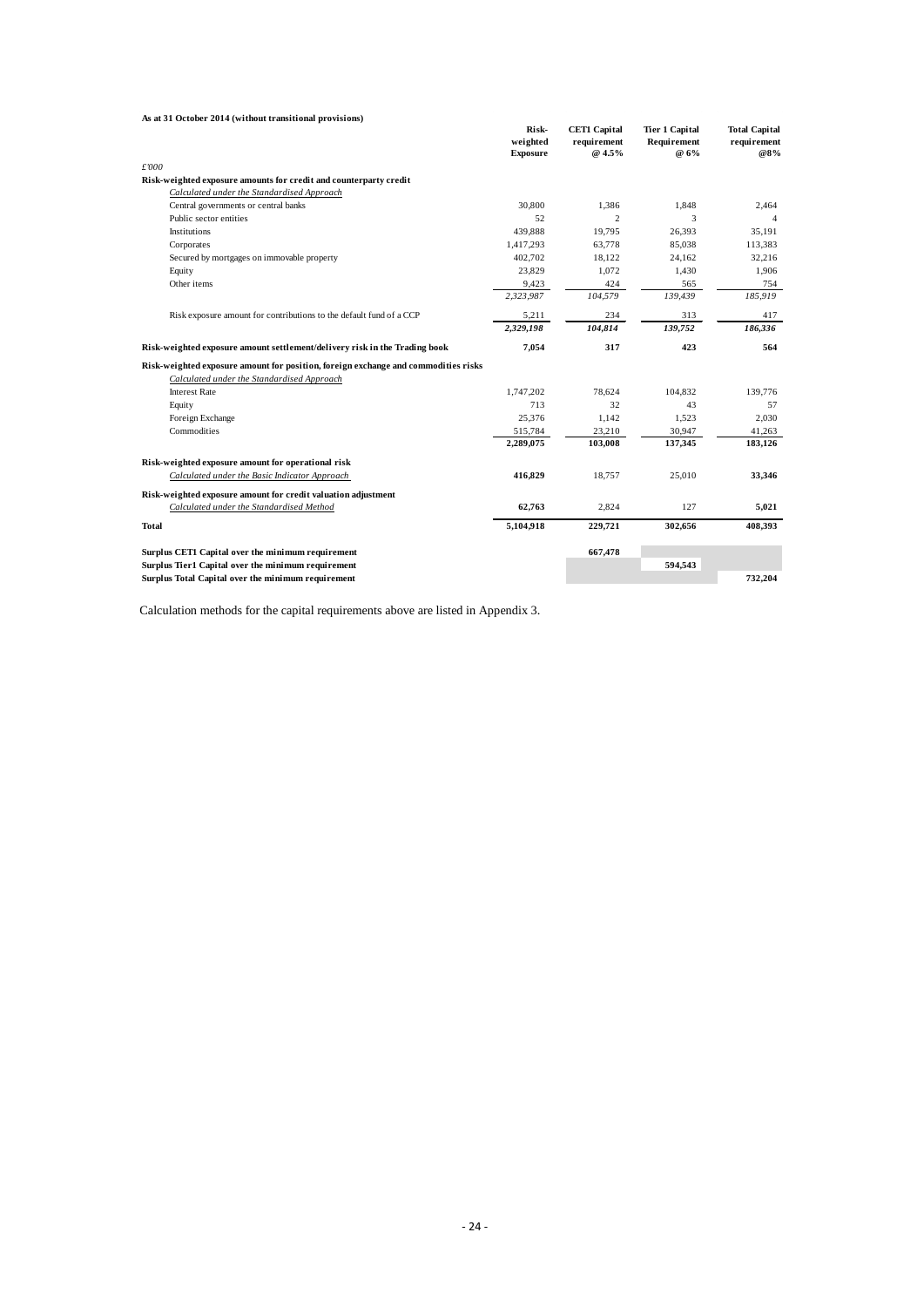# <span id="page-27-0"></span>**5.0 Credit Risk**

# <span id="page-27-1"></span>**5.1 Definition of Credit Risk**

The Company defines credit risk as the risk of loss associated with counterparty's potential inability or unwillingness to fulfil its on- and off-balance sheet payment obligations. Credit risk may arise directly from the risk of default of a primary obligor (e.g., issuer, debtor, borrower or policyholder), or indirectly from a secondary obligor (e.g., guarantor, reinsurance) and/or through off-balance sheet exposures, contingent credit risk and/or transactional risk. Credit risk includes counterparty credit risk from both trading and non-trading activities. Exposure to credit risk occurs any time funds are extended, committed or invested through actual or implied contractual agreement.

# <span id="page-27-2"></span>**5.2 Governance and Framework**

Credit risk exposures across all lending and trading activities are aggregated and reported to the ERC on a quarterly basis.

Individually, credit risk is controlled and reported as follows:

### *Banking Book Credit Risk*

The loan credit risk profile is managed through the ERC and more specifically the ELRMC and Wealth Management International Risk and Compliance Committee (WMI-RACC). The monitoring of Credit risk is a continual process. All borrowers are subject to a risk assessment and an exposure/limit review at least annually, with risk managed proactively on an ongoing basis. Borrowers that experience a material deterioration in credit quality and/or that may breach their covenant are added to a watch list which is monitored by the ELRMC, the WMI-RACC and senior management.

Risk appetite is managed and controlled through exposure limits defined across single names, country, industry sector and ratings. Single Name exposures across the Banking Book are limited to the lower of any RBC group limits and the Company's Single Name Framework.

Ongoing monitoring and review processes undertaken by Group Risk Management Credit include:

- Borrower Risk Rating (BRR) Regular Reviews BRRs (measures probability of borrower default) are reviewed quarterly;
- Continuous Risk Assessment The impact of new information on borrowers is assessed on an ongoing basis to adjust BRR if appropriate;
- **Borrower Classification Code (BCC) Considers the probability of recovery of all monies due to** the Company, and is based on an assessment of the borrower's current repayment capacity, including structure and collateral; and
- Limit monitoring Exposures are monitored against single name limits.

Lending credit risk is mitigated through guarantees, collateral and/or the use of credit default swaps (CDS) where commercially feasible. As at 31 October 2015, none of the loans within the Company's loan portfolio carried any CDS as the credit worthiness of the borrowers remains within the Company's risk appetite (2014: nil).

Risk appetite is managed and controlled through exposure limits across single names, country, industry sector and ratings. Loan transactions are signed off by the Regulatory Reporting team for compliance with Regulatory Large Exposure Limits.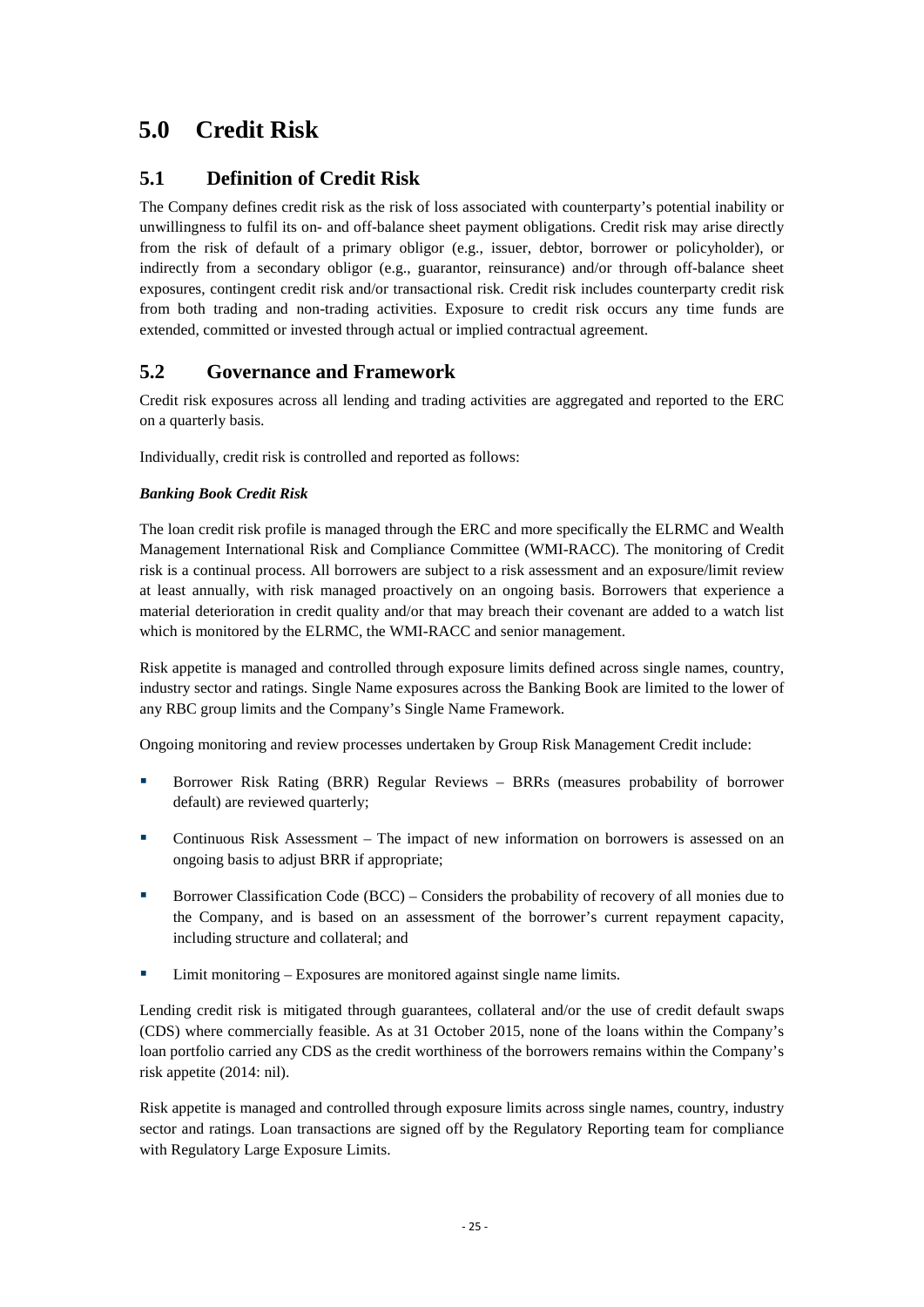#### *Trading Credit Risk*

Each trading credit risk type is managed both separately as part of the RBC Group framework, and as part of a combined exposure metric specific to the Company, with exposure and limit usage reported daily to front office and senior management by GRM Trading Credit Risk.

The Company's Single Name Limit Framework is the primary constraint on the Trading Credit Exposure. The limits defined as part of this framework are directly related to the Company's Risk Appetite Framework (RAF). This Framework is approved by the Board annually. The Managing Director of Credit Risk has the authority to approve temporary excesses. All operational limit excesses are reported to the ETRMC. Monthly exposure data is also reviewed by the ETCRMC, ETRMC, and ERC.

The Regulatory Reporting team also reports the overall capital requirement, including capital requirement on the credit risk, to the Company's senior management on a daily basis.

#### *Assigning Internal Capital and Credit Limits*

The Company assigns credit risk ratings to its borrowers to reflect its assessment of the specific credit risk of each borrower over a 3-year horizon (or full credit cycle as appropriate) starting from the time of risk assessment or revision or confirmation. The 3-year time horizon is consistent with the term of the majority of the credit risk exposures. The Company extends the term of the rating horizon in the case of specific portfolios where the nature of the business predominantly exposes the bank to longer term exposures. On the other hand, the ratings of very weak borrowers are assigned to primarily reflect their riskiness based on current conditions and short-term expectations.

The rating is determined through an assessment of factors, specific to the industry and/or product, that differentiate the riskiness of the borrowers and reflects the probability of default of the borrower over the time horizon of the rating. The currency of the rating is maintained through a process of continuous monitoring and periodic review. This internal rating will be used to determine capital allocation.

# <span id="page-28-0"></span>**5.3 Credit Risk Profile**

The Company's credit risk is derived from its banking and trading activities. The table below indicates the risk-weighted exposure amounts of credit and counterparty credit risk from these two activities.

#### <span id="page-28-1"></span>**Table 9: Risk exposure amounts by banking and trading activities**

| As at 31 October 2015                                                      |                |                          |           |
|----------------------------------------------------------------------------|----------------|--------------------------|-----------|
| £'000                                                                      | <b>Banking</b> | Trading                  | Total     |
| Risk-weighted exposure amounts for credit and counterparty credit          |                |                          |           |
| Calculated under the Standardised Approach                                 |                |                          |           |
| Central governments or central banks                                       | 14,671         | 8,601                    | 23,272    |
| Public sector entities                                                     |                | 18                       | 18        |
| <b>Institutions</b>                                                        | 20,740         | 469,809                  | 490,549   |
| Corporates                                                                 | 1,181,471      | 636,213                  | 1,817,684 |
| Secured by mortgages on immovable property                                 | 345,232        | $\overline{\phantom{a}}$ | 345,232   |
| Equity                                                                     | 21,880         |                          | 21,880    |
| Other items                                                                | 74             |                          | 74        |
|                                                                            | 1,584,068      | 1,114,641                | 2,698,709 |
| Risk exposure amount for contributions to the default fund of a CCP        |                | 6,801                    | 6,801     |
|                                                                            | 1,584,068      | 1,121,442                | 2,705,510 |
| Risk-weighted exposure amount settlement/delivery risk in the Trading book |                | 900                      | 900       |
| <b>Total</b>                                                               | 1,584,068      | 1,122,342                | 2,706,410 |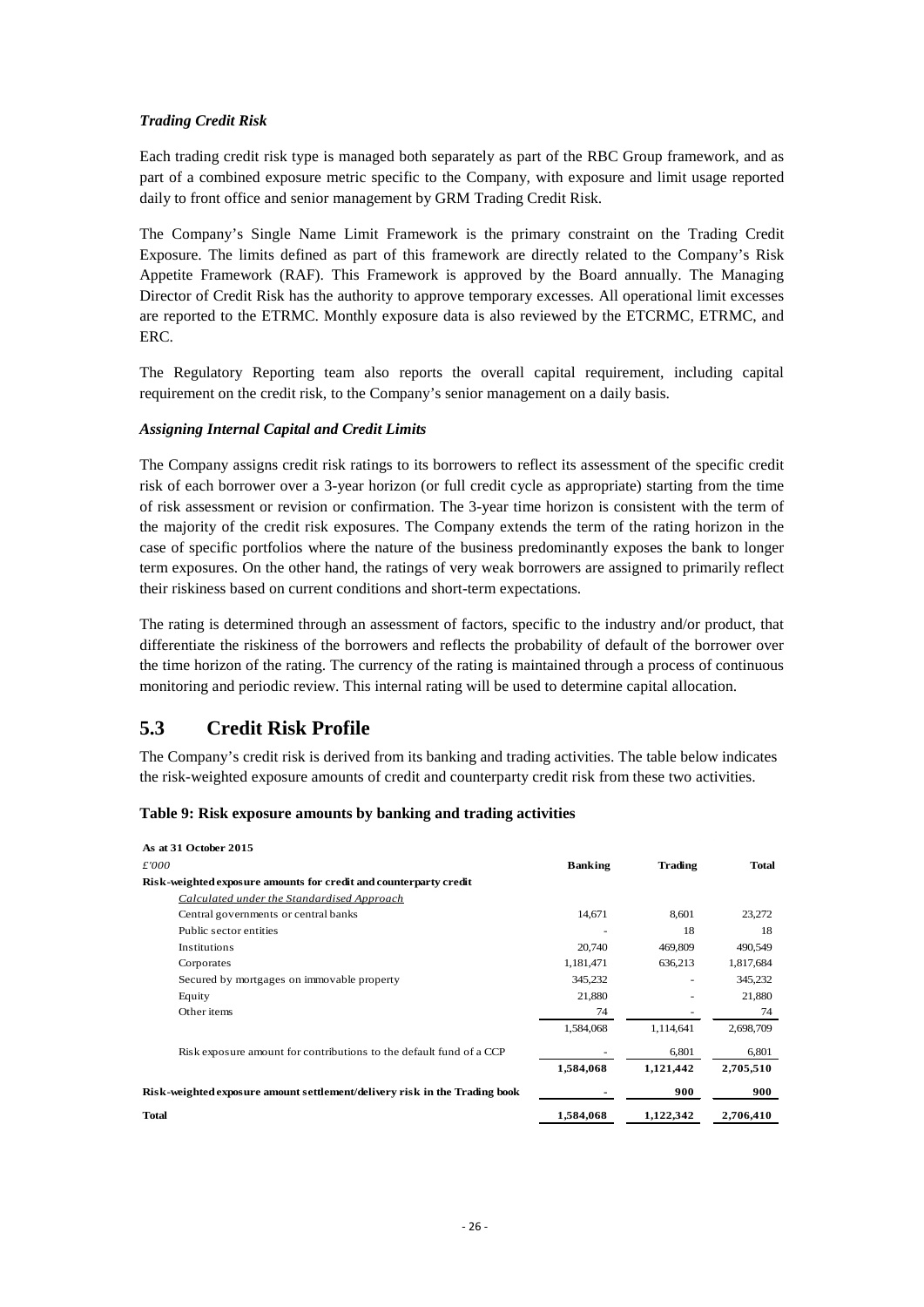| As at 31 October 2014                                                      |                |         |           |
|----------------------------------------------------------------------------|----------------|---------|-----------|
| £'000                                                                      | <b>Banking</b> | Trading | Total     |
| Risk-weighted exposure amounts for credit and counterparty credit          |                |         |           |
| Calculated under the Standardised Approach                                 |                |         |           |
| Central governments or central banks                                       | 30,158         | 642     | 30,800    |
| Public sector entities                                                     |                | 52      | 52        |
| Institutions                                                               | 17,820         | 422,068 | 439,888   |
| Corporates                                                                 | 1,043,746      | 373,547 | 1,417,293 |
| Secured by mortgages on immovable property                                 | 402,702        | ٠       | 402,702   |
| Equity                                                                     | 23,829         |         | 23,829    |
| Other items                                                                | 9,423          |         | 9,423     |
|                                                                            | 1,527,678      | 796,309 | 2,323,987 |
| Risk exposure amount for contributions to the default fund of a CCP        |                | 5,211   | 5,211     |
|                                                                            | 1,527,678      | 801,520 | 2,329,198 |
| Risk-weighted exposure amount settlement/delivery risk in the Trading book |                | 7,054   | 7,054     |
| <b>Total</b>                                                               | 1,527,678      | 808,574 | 2,336,252 |

### <span id="page-29-0"></span>**5.3.1 Banking Book Credit Risk**

**.** 

The Capital Markets Banking Book credit profile is managed through monthly review of the ELRMC, with the Wealth Management lending portfolio monitored at the quarterly WMI-RACC. The combined banking book credit risk profile for the Company is reported to the ERC on a quarterly basis. All borrowers are subject to a risk assessment at least annually, with risk managed proactively on an ongoing basis. Borrowers with material deterioration in credit quality which may breach their covenant are added to a watch list for monitoring, and action is taken as appropriate.

Credit risk is mitigated through guarantees and collateral where considered appropriate and commercially feasible.

As at 3[1](#page-29-1) October 2015, the Company had total gross credit exposures<sup>1</sup> of £7.8 billion (2014: £6.9) billion), and the average gross credit exposure is £8.[2](#page-29-2) billion over the year  $(2014^2; \text{\textsterling}7.1)$  billion). Detailed exposures by exposure class, residual maturity and geographic distribution are shown in the tables below.

<span id="page-29-1"></span><sup>&</sup>lt;sup>1</sup> Gross credit risk exposure is after accounting offsets, but without taking into account the effects of the credit risk mitigation. Final exposure is after the accounting offsets and the credit risk mitigation.

<span id="page-29-2"></span> $2$  The 2014 average gross credit exposure is the average over the ten month period since the implementation of CRR from 1 January 2014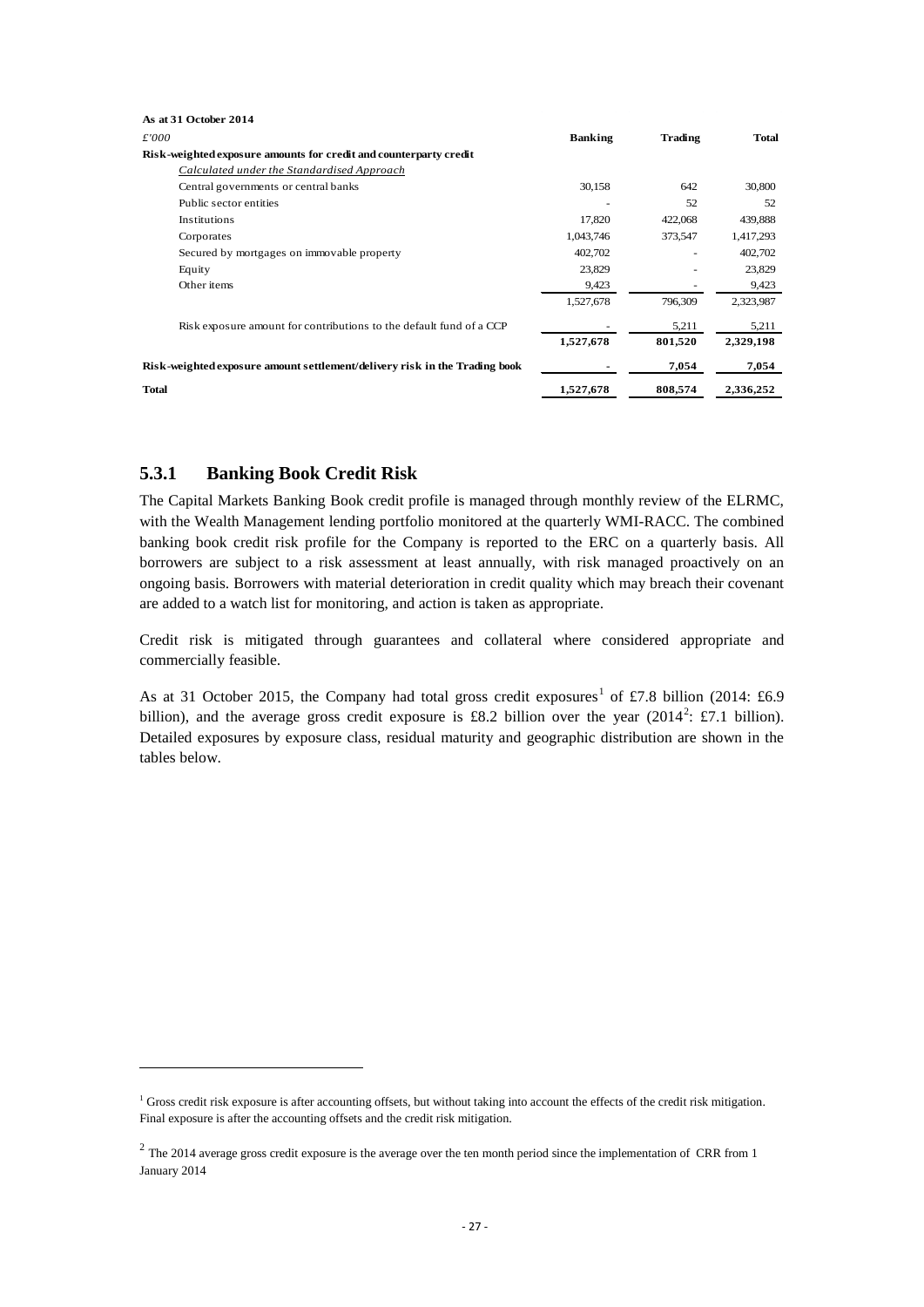# <span id="page-30-0"></span>**Table 10: Gross credit exposures within the banking book**

| As at 31 October 2015                                |           |           |           |
|------------------------------------------------------|-----------|-----------|-----------|
| £'000                                                |           |           |           |
| Exposure amounts for credit risk in the banking book | Gross     | Final     | Risk-     |
|                                                      | Exposure  | Exposure  | weighted  |
| On balance sheet exposures                           |           |           | Exposure  |
| Central governments or central banks                 | 1,975,267 | 1,975,267 | 14,671    |
| Institutions                                         | 77,288    | 77,288    | 16,052    |
| Corporates                                           | 1,591,117 | 591,159   | 591,159   |
| Secured by mortgages on immovable property           | 933,200   | 904,521   | 338,636   |
| Equity                                               | 21,880    | 21,880    | 21,880    |
| Other items                                          | 75        | 75        | 75        |
|                                                      | 4,598,827 | 3,570,190 | 982,473   |
|                                                      |           |           |           |
| Off balance sheet exposures                          |           |           |           |
| Central governments or central banks                 | 58,903    | 29,451    |           |
| Institutions                                         | 46,888    | 23,444    | 4,689     |
| Corporates                                           | 3,045,605 | 739,995   | 590,313   |
| Secured by mortgages on immovable property           | 36,252    | 17,632    | 6,595     |
|                                                      | 3,187,648 | 810,522   | 601,597   |
| <b>Total</b>                                         | 7,786,475 | 4,380,712 | 1,584,070 |
| Small and medium enterprises, included in Corporates | 177,362   | 117,075   | 100,657   |
| As at 31 October 2014                                |           |           |           |
| £'000                                                |           |           |           |
| Exposure amounts for credit risk in the banking book | Gross     | Final     | Risk-     |
|                                                      | Exposure  | Exposure  | weighted  |
|                                                      |           |           | Exposure  |
| On balance sheet exposures                           |           |           |           |
| Central governments or central banks                 | 2,580,013 | 2,580,013 | 30,158    |
| Institutions                                         | 302,716   | 87,271    | 17,466    |
| Corporates                                           | 667,989   | 503,353   | 501,463   |
| Secured by mortgages on immovable property           | 1,023,257 | 1,004,037 | 396,749   |
| Equity                                               | 23,829    | 23,829    | 23,829    |
| Other items                                          | 9,423     | 9,423     | 9,423     |
|                                                      | 4,607,227 | 4,207,926 | 979,088   |
| Off balance sheet exposures                          |           |           |           |
| Central governments or central banks                 | 64,628    | 32,314    |           |
| Institutions                                         | 1,770     | 1,770     | 354       |
| Corporates                                           | 2,220,872 | 655,078   | 542,282   |
| Secured by mortgages on immovable property           | 33,805    | 16,487    | 5,954     |
|                                                      | 2,321,075 | 705,649   | 548,590   |
| <b>Total</b>                                         | 6,928,302 | 4,913,575 | 1,527,678 |
| Small and medium enterprises, included in Corporates | 156,267   | 137,184   | 137,184   |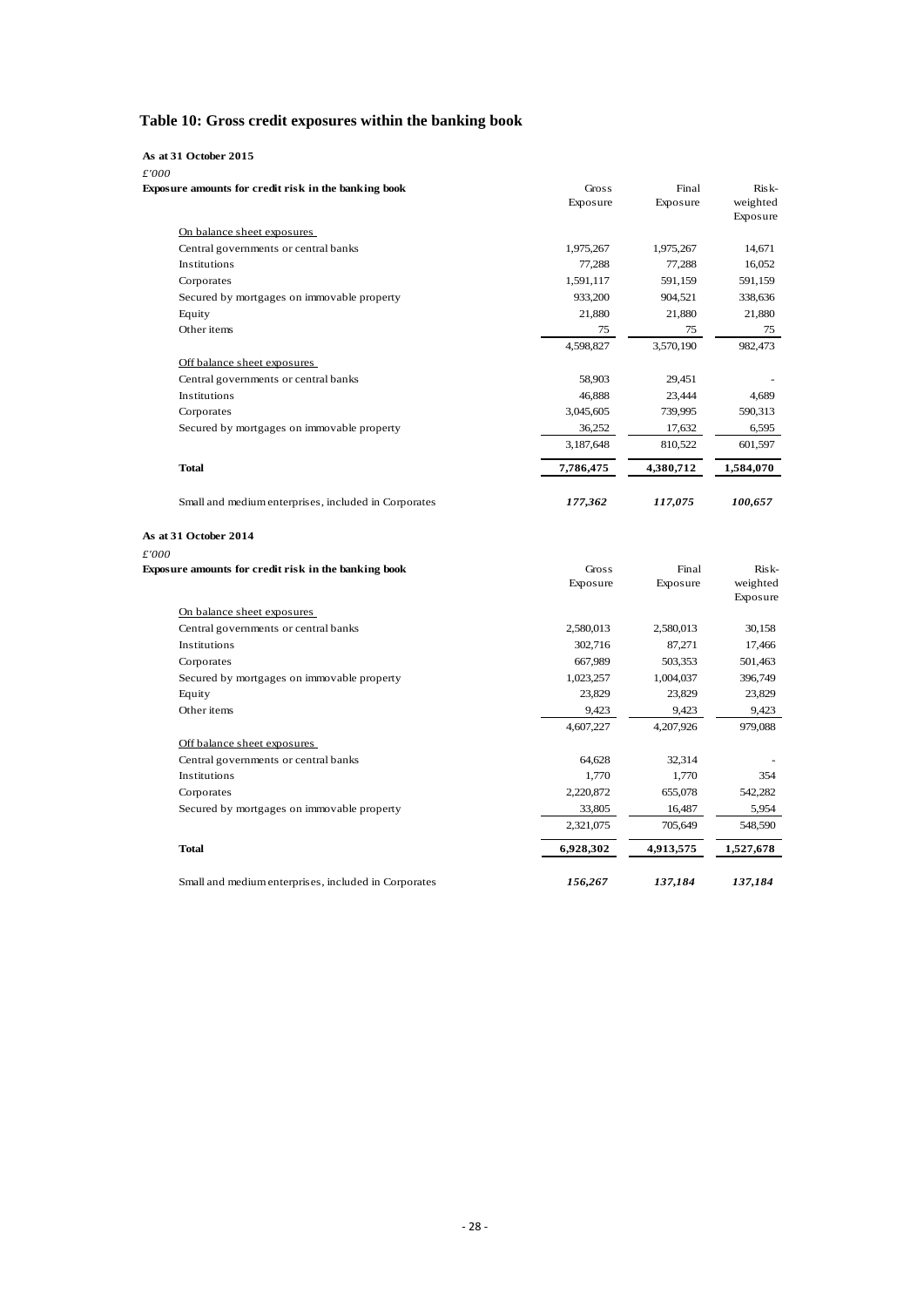# <span id="page-31-0"></span>**Table 11: Average gross credit exposures within the banking book**

**For the year ended 31 October 2015**

*£'000*

| i vvv                                                | Gross<br>Exposure | Final<br>Exposure | Risk-<br>weighted<br>Exposure |
|------------------------------------------------------|-------------------|-------------------|-------------------------------|
| On balance sheet exposures                           |                   |                   |                               |
| Central governments or central banks                 | 2,810,911         | 2,810,911         | 19,934                        |
| Institutions                                         | 74,747            | 51,993            | 10,459                        |
| Corporates                                           | 1,469,407         | 607.155           | 606,366                       |
| Secured by mortgages on immovable property           | 988,869           | 967,185           | 389,185                       |
| Equity                                               | 21,357            | 21,357            | 21,357                        |
| Other items                                          | 3,662             | 3,662             | 3,662                         |
|                                                      | 5,368,953         | 4,462,263         | 1,050,963                     |
| Off balance sheet exposures                          |                   |                   |                               |
| Central governments or central banks                 | 60,647            | 30,324            |                               |
| <b>Institutions</b>                                  | 24,956            | 13,241            | 2,648                         |
| Corporates                                           | 2,678,118         | 657,705           | 538,364                       |
| Secured by mortgages on immovable property           | 32,908            | 16,016            | 5,994                         |
|                                                      | 2,796,629         | 717,286           | 547,006                       |
| <b>Total</b>                                         | 8,165,582         | 5,179,549         | 1,597,969                     |
| Small and medium enterprises, included in Corporates | 125,016           | 97,676            | 90,386                        |
| For the year ended 31 October 2014*<br>.             |                   |                   |                               |

*£'000*

|                                                      | Gross<br>Exposure | Final<br>Exposure | $Risk-$<br>weighted<br>Exposure |
|------------------------------------------------------|-------------------|-------------------|---------------------------------|
| On balance sheet exposures                           |                   |                   |                                 |
| Central governments or central banks                 | 3,150,963         | 3,150,963         | 35,248                          |
| <b>Institutions</b>                                  | 76,620            | 22,931            | 4,601                           |
| Corporates                                           | 621,802           | 458,577           | 456,651                         |
| Secured by mortgages on immovable property           | 995,630           | 977,302           | 389,345                         |
| Equity                                               | 25,706            | 25,706            | 25,706                          |
| Other items                                          | 6,311             | 6,311             | 6,311                           |
|                                                      | 4,877,032         | 4,641,790         | 917,862                         |
| Off balance sheet exposures                          |                   |                   |                                 |
| Central governments or central banks                 | 219,920           | 109,960           |                                 |
| Institutions                                         | 207,559           | 1,578             | 316                             |
| Corporates                                           | 1,772,374         | 558,566           | 448,144                         |
| Secured by mortgages on immovable property           | 37,454            | 18,028            | 6,499                           |
|                                                      | 2,237,307         | 688,132           | 454,959                         |
| <b>Total</b>                                         | 7,114,339         | 5,329,922         | 1,372,821                       |
| Small and medium enterprises, included in Corporates | 189,611           | 134,963           | 134,966                         |

*\*Average exposure is over the ten months period since the implementation of the CRR from 1 January 2014.* 

#### <span id="page-31-1"></span>**Table 12: Gross credit exposure by residual maturity**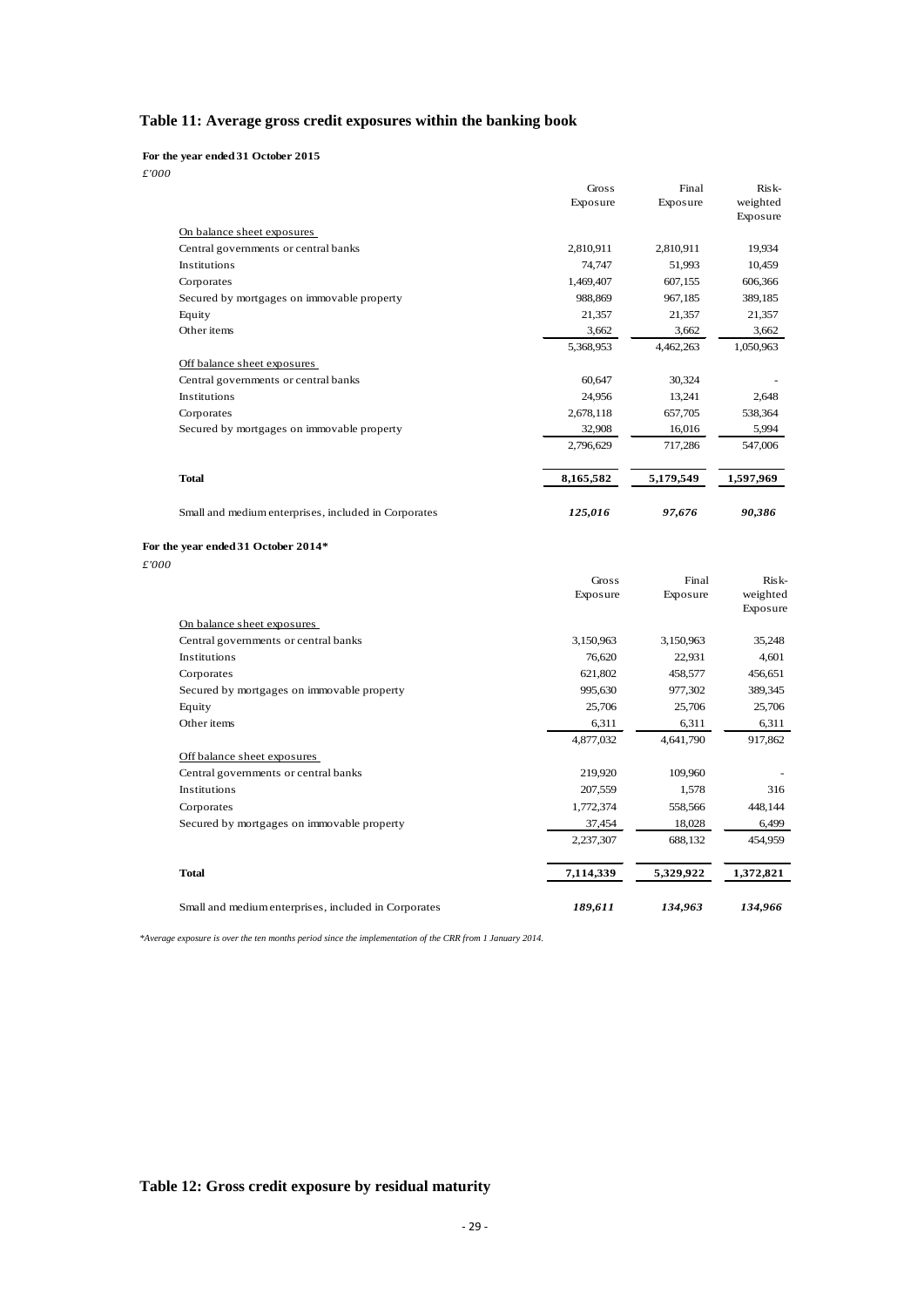#### **As at 31 October 2015**

| £'000                                                                                        |                          |                          |                          |                          |                                              |                                 |                 |
|----------------------------------------------------------------------------------------------|--------------------------|--------------------------|--------------------------|--------------------------|----------------------------------------------|---------------------------------|-----------------|
| Gross exposure amounts for credit risk in the banking book                                   | Less than 1<br>month     | $1$ to $3$<br>months     | months                   |                          | 3 to 12 1 to 5 years Greater than<br>5 years | With no<br>specific<br>matury   | Total           |
| On balance sheet exposures                                                                   |                          |                          |                          |                          |                                              |                                 |                 |
| Central governments or central banks                                                         | 1,975,267                |                          |                          |                          |                                              |                                 | 1,975,267       |
| Institutions                                                                                 | 77,288                   |                          |                          |                          |                                              |                                 | 77,288          |
| Corporates                                                                                   | 27,644                   | 52,453                   | 141,901                  | 1,222,088                | 147,031                                      |                                 | 1,591,117       |
| Secured by mortgages on immovable property                                                   | 29,442                   | 42,402                   | 186,562                  | 674,794                  |                                              |                                 | 933,200         |
| Equity                                                                                       | $\overline{\phantom{a}}$ | ٠                        | $\overline{\phantom{a}}$ |                          | ٠                                            | 21,880                          | 21,880          |
| Other items                                                                                  | 75                       | $\overline{\phantom{a}}$ |                          |                          | $\sim$                                       | $\overline{\phantom{a}}$        | 75              |
|                                                                                              | 2,109,716                | 94.855                   | 328,463                  | 1,896,882                | 147.031                                      | 21.880                          | 4,598,827       |
| Off balance sheet exposures                                                                  |                          |                          |                          |                          |                                              |                                 |                 |
| Central governments or central banks                                                         | ٠                        | ÷                        | $\sim$                   | 58,903                   | ٠                                            | ÷,                              | 58,903          |
| Institutions                                                                                 |                          |                          | $\overline{a}$           | 46,888                   |                                              | $\overline{a}$                  | 46,888          |
| Corporates                                                                                   | 25,182                   | 4,064                    | 408,857                  | 2,565,405                | 42,097                                       | Ĭ.                              | 3,045,605       |
| Secured by mortgages on immovable property                                                   |                          | 1,625                    | 1,842                    | 32,785                   |                                              |                                 | 36,252          |
|                                                                                              | 25,182                   | 5,689                    | 410,699                  | 2,703,981                | 42,097                                       | ÷                               | 3,187,648       |
|                                                                                              |                          |                          |                          |                          |                                              |                                 |                 |
| Total                                                                                        | 2,134,898                | 100,544                  | 739,162                  | 4,600,863                | 189,128                                      | 21,880                          | 7,786,475       |
| As at 31 October 2014<br>£'000<br>Gross exposure amounts for credit risk in the banking book | Less than 1<br>month     | $1$ to $3$<br>months     | months                   |                          | 3 to 12 1 to 5 years Greater than<br>5 years | With no<br>specific<br>maturity | Total           |
| On balance sheet exposures                                                                   |                          |                          |                          |                          |                                              |                                 |                 |
| Central governments or central banks                                                         | 2,580,013                |                          | $\overline{a}$           | $\overline{a}$           |                                              | $\overline{a}$                  | 2,580,013       |
| Institutions                                                                                 | 87,271                   |                          | $\overline{\phantom{a}}$ | 215,445                  |                                              | $\overline{a}$                  | 302,716         |
| Corporates                                                                                   | 2,360                    | 14,853                   | 150,055                  | 396,778                  | 103,943                                      | $\overline{a}$                  | 667,989         |
| Secured by mortgages on immovable property                                                   | 25,590                   | 14,142                   | 79,689                   | 903,836                  | $\overline{a}$                               | $\overline{a}$                  | 1,023,257       |
| Equity                                                                                       | ٠                        | $\sim$                   | ÷,                       | $\overline{\phantom{a}}$ | $\overline{\phantom{a}}$                     | 23,829                          | 23,829          |
| Other items                                                                                  | 9,423                    | $\overline{\phantom{a}}$ | $\overline{\phantom{a}}$ | $\sim$                   | $\sim$                                       | $\overline{\phantom{a}}$        | 9,423           |
|                                                                                              | 2,704,657                | 28,995                   | 229,744                  | 1,516,059                | 103,943                                      | 23,829                          | 4,607,227       |
| Off balance sheet exposures                                                                  |                          |                          |                          |                          |                                              |                                 |                 |
| Central governments or central banks<br><b>Institutions</b>                                  | J.<br>1,770              |                          |                          | 64,628                   |                                              |                                 | 64,628<br>1,770 |

| Total                                      | 2.729.884                | 46.436                   |         | 629.531 3.329.941 | 168.681                  | 23,829                   | 6.928.302 |
|--------------------------------------------|--------------------------|--------------------------|---------|-------------------|--------------------------|--------------------------|-----------|
|                                            | 25.227                   | 17.441                   | 399.787 | 1.813.882         | 64.738                   |                          | 2.321.075 |
| Secured by mortgages on immovable property | $\overline{\phantom{a}}$ | $\overline{\phantom{a}}$ |         | 33,805            | $\overline{\phantom{0}}$ | $\overline{\phantom{a}}$ | 33.805    |
| Corporates                                 | 23.457                   | 17.441                   |         | 399.787 1.715.449 | 64.738                   |                          | 2.220.872 |

### <span id="page-32-0"></span>**Table 13: Final credit exposure by residual maturity**

| As at 31 October 2015                                               |                          |                      |         |                |                                              |           |
|---------------------------------------------------------------------|--------------------------|----------------------|---------|----------------|----------------------------------------------|-----------|
| £'000<br>Final exposure amounts for credit risk in the banking book | Less than 1<br>month     | $1$ to $3$<br>months | months  |                | 3 to 12 1 to 5 years Greater than<br>5 years | Total     |
| On balance sheet exposures                                          |                          |                      |         |                |                                              |           |
| Central governments or central banks                                | 1,975,267                |                      |         |                | $\overline{\phantom{a}}$                     | 1,975,267 |
| <b>Institutions</b>                                                 | 77,288                   |                      |         |                | $\blacksquare$                               | 77,288    |
| Corporates                                                          | 23,779                   | 34,364               | 88,347  | 330,871        | 113,798                                      | 591,159   |
| Secured by mortgages on immovable property                          | 28,911                   | 39,768               | 180,952 | 654,890        | ٠                                            | 904,521   |
| Equity                                                              |                          |                      |         | ۰              | 21,880                                       | 21,880    |
| Other items                                                         | 75                       |                      |         | $\overline{a}$ | ٠                                            | 75        |
|                                                                     | 2,105,320                | 74,132               | 269,299 | 985,761        | 135,678                                      | 3,570,190 |
| Off balance sheet exposures                                         |                          |                      |         |                |                                              |           |
| Central governments or central banks                                |                          |                      | ٠       | 29,451         | ÷                                            | 29,451    |
| Institutions                                                        |                          |                      | ٠       | 23,444         | ٠                                            | 23,444    |
| Corporates                                                          | 17,293                   | 1.880                | 51,106  | 652,490        | 17,226                                       | 739,995   |
| Secured by mortgages on immovable property                          | $\overline{\phantom{a}}$ | 775                  | 866     | 15,991         | $\sim$                                       | 17,632    |
|                                                                     | 17,293                   | 2,655                | 51,972  | 721,376        | 17,226                                       | 810,522   |
| <b>Total</b>                                                        | 2,122,613                | 76.787               | 321,271 | 1,707,137      | 152.904                                      | 4,380,712 |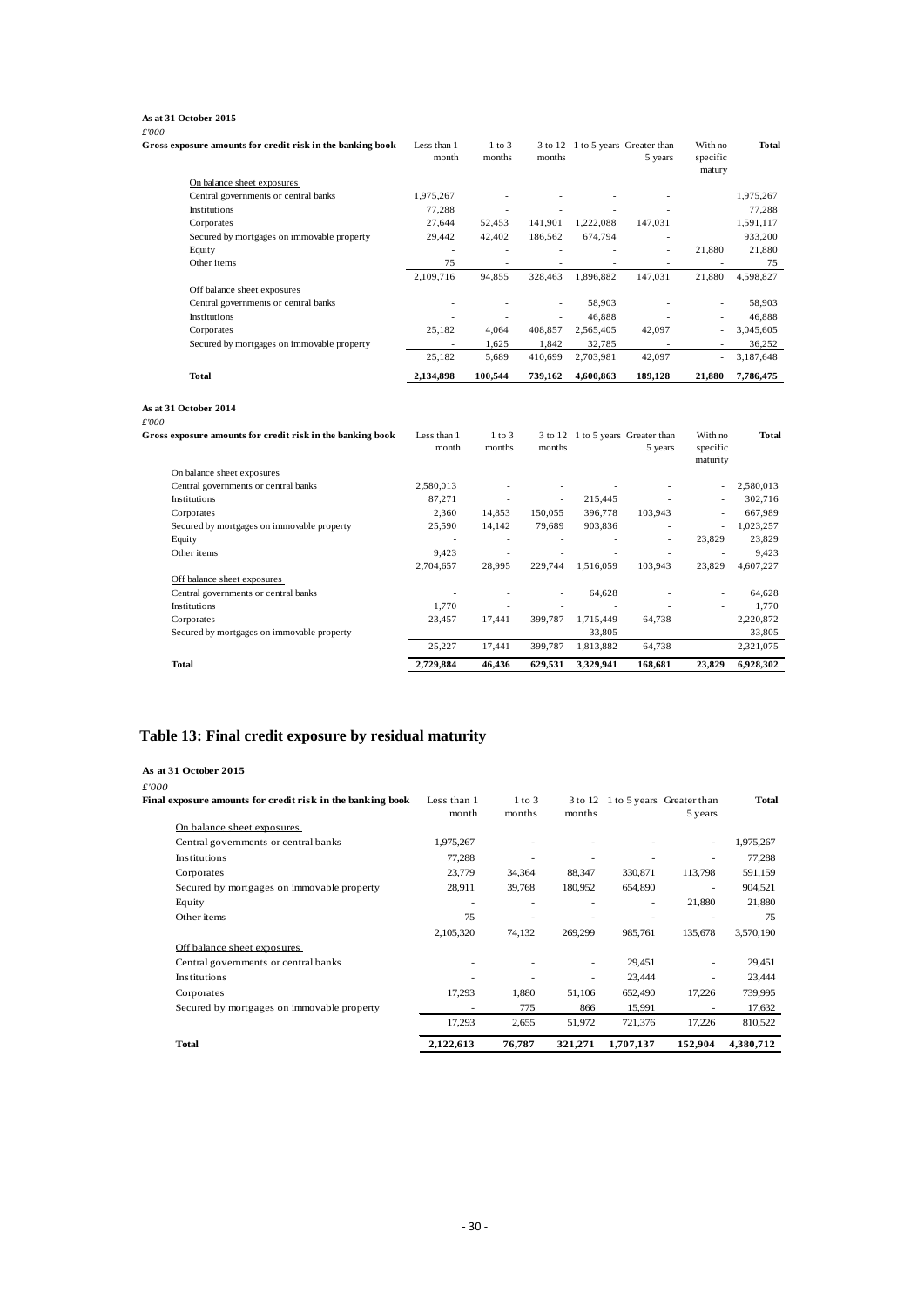#### **As at 31 October 2014**

| £'000                                                      |                      |                      |         |           |                                              |              |
|------------------------------------------------------------|----------------------|----------------------|---------|-----------|----------------------------------------------|--------------|
| Final exposure amounts for credit risk in the banking book | Less than 1<br>month | $1$ to $3$<br>months | months  |           | 3 to 12 1 to 5 years Greater than<br>5 years | <b>Total</b> |
| On balance sheet exposures                                 |                      |                      |         |           |                                              |              |
| Central governments or central banks                       | 2,580,013            |                      |         |           |                                              | 2,580,013    |
| Institutions                                               | 87,271               |                      |         |           |                                              | 87,271       |
| Corporates                                                 | 2,052                | 14,274               | 120,001 | 263,432   | 103,594                                      | 503,353      |
| Secured by mortgages on immovable property                 | 25,542               | 14,142               | 77,800  | 886,553   | ٠                                            | 1,004,037    |
| Equity                                                     | $\sim$               |                      |         | ٠         | 23,829                                       | 23,829       |
| Other items                                                | 9,423                |                      |         |           |                                              | 9,423        |
|                                                            | 2,704,301            | 28,416               | 197,801 | 1,149,985 | 127,423                                      | 4,207,926    |
| Off balance sheet exposures                                |                      |                      |         |           |                                              |              |
| Central governments or central banks                       |                      |                      |         | 32,314    |                                              | 32,314       |
| Institutions                                               | 1.770                |                      | ٠       |           |                                              | 1,770        |
| Corporates                                                 | 20,261               | 8,721                | 60,616  | 526,233   | 39,247                                       | 655,078      |
| Secured by mortgages on immovable property                 |                      |                      |         | 16,487    |                                              | 16,487       |
|                                                            | 22,031               | 8.721                | 60.616  | 575,034   | 39.247                                       | 705,649      |
| <b>Total</b>                                               | 2,726,332            | 37,137               | 258,417 | 1,725,019 | 166,670                                      | 4,913,575    |

#### <span id="page-33-0"></span>**Table 14: Credit conversion factor for off balance sheet credit exposures**

| As at 31 October 2015                                |            |           |                          |                          |
|------------------------------------------------------|------------|-----------|--------------------------|--------------------------|
| £'000                                                |            |           |                          |                          |
| Exposure amounts for credit risk in the banking book | Conversion | Gross     | Final                    | Risk-                    |
|                                                      | Factors    | Exposure  | Exposure                 | weighted                 |
|                                                      |            |           |                          | Exposure                 |
| Off balance sheet exposures                          |            |           |                          |                          |
| Central governments or central banks                 | 50%        | 58,903    | 29,451                   | $\overline{\phantom{a}}$ |
| Institutions                                         | 50%        | 46,888    | 23,444                   | 4,689                    |
| Corporates                                           | 0%         | 47        | $\overline{\phantom{a}}$ |                          |
|                                                      | 50%        | 3,010,143 | 724,973                  | 575,291                  |
|                                                      | 100%       | 35,415    | 15,022                   | 15,022                   |
| Secured by mortgages on immovable property           | 50%        | 36,252    | 17,632                   | 6,595                    |
| <b>Total</b>                                         |            | 3,187,648 | 810,522                  | 601,597                  |
| As at 31 October 2014                                |            |           |                          |                          |
| £'000                                                |            |           |                          |                          |
| Exposure amounts for credit risk in the banking book | Conversion | Gross     | Final                    | Risk-                    |
|                                                      | Factors    | Exposure  | Exposure                 | weighted<br>Exposure     |
| Off balance sheet exposures                          |            |           |                          |                          |
| Central governments or central banks                 | 50%        | 64,628    | 32,314                   |                          |
| Institutions                                         | 100%       | 1,770     | 1,770                    | 354                      |
| Corporates                                           | 0%         | 235       |                          |                          |
|                                                      | 50%        | 2,181,068 | 620,586                  | 507,789                  |
|                                                      | 100%       | 39,569    | 34,492                   | 34,492                   |
| Secured by mortgages on immovable property           | 50%        | 33,805    | 16,487                   | 5,954                    |
| <b>Total</b>                                         |            | 2,321,075 | 705,649                  | 548,589                  |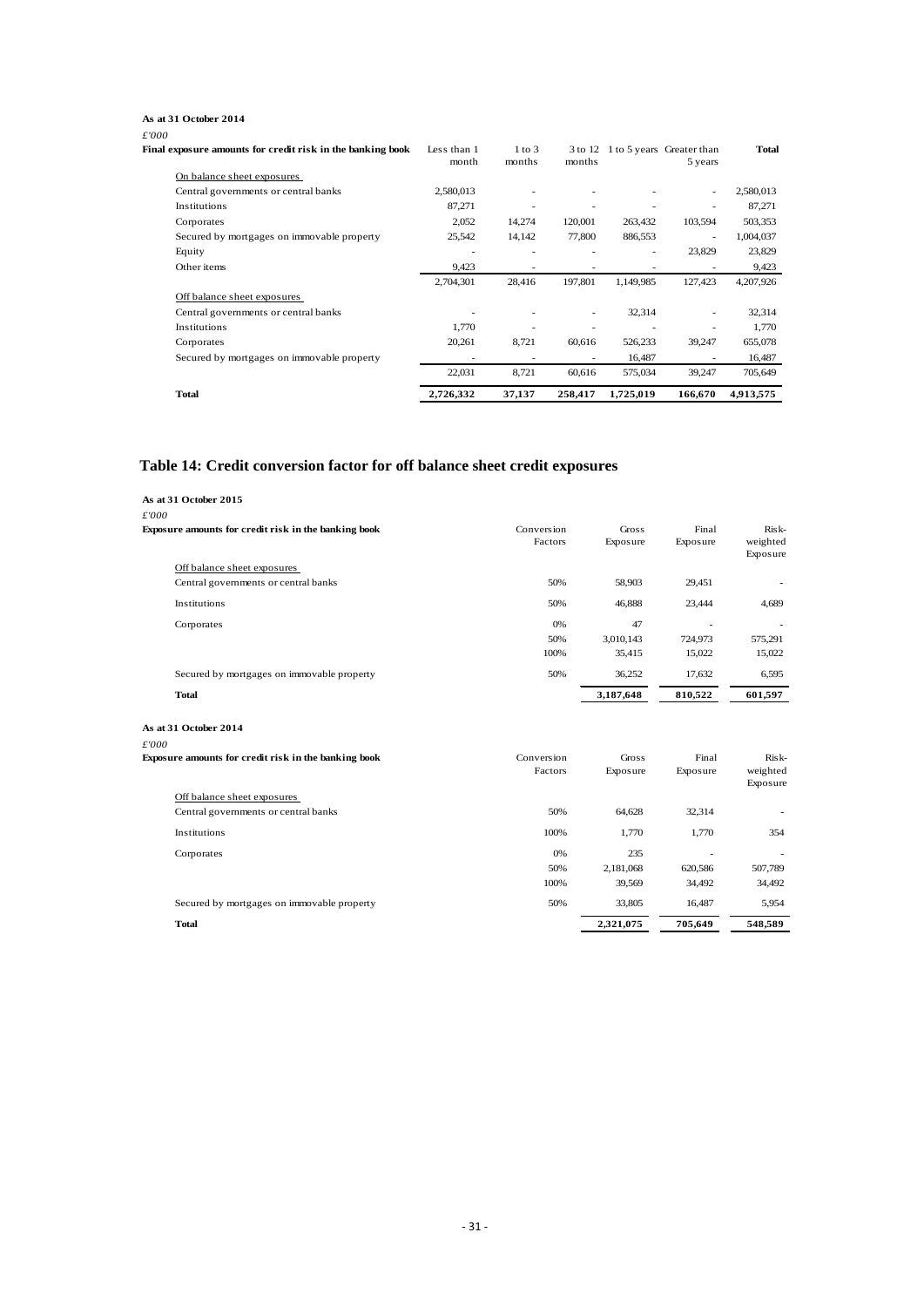# <span id="page-34-0"></span>**Table 15: Gross credit exposure by geographic distribution**

| As at 31 October 2015                                               |                     |                          |            |                          |                          |                  |               |              |
|---------------------------------------------------------------------|---------------------|--------------------------|------------|--------------------------|--------------------------|------------------|---------------|--------------|
| £'000<br>Gross exposure amounts for credit risk in the banking book | $A$ sia-<br>Pacific | Caribbean                | <b>EEA</b> | Europe<br>Other          | Middle<br>East           | North<br>America | <b>Others</b> | <b>Total</b> |
| On balance sheet exposures                                          |                     |                          |            |                          |                          |                  |               |              |
| Central governments or central banks                                |                     | $\overline{\phantom{a}}$ | 1,975,267  |                          | ٠                        |                  | ٠             | 1,975,267    |
| Institutions                                                        | 1.190               | $\overline{\phantom{a}}$ | 64.181     | 681                      | $\overline{c}$           | 9,275            | 1.959         | 77.288       |
| Corporates                                                          | 27,226              | 5                        | 1,232,028  | 79,619                   | 126,689                  | 124,224          | 1,326         | 1,591,117    |
| Secured by mortgages on immovable property                          | ٠                   | $\overline{\phantom{a}}$ | 930,967    | 2,233                    | ٠                        | ٠                | ٠             | 933,200      |
| Equity                                                              | ۰                   | $\overline{\phantom{a}}$ | 21,880     |                          | ٠                        | ٠                | ٠             | 21.880       |
| Other items                                                         |                     | $\overline{\phantom{a}}$ | 75         |                          | ٠                        |                  | ٠             | 75           |
|                                                                     | 28.416              | 5                        | 4,224,398  | 82,533                   | 126,691                  | 133,499          | 3,285         | 4,598,827    |
| Off balance sheet exposures                                         |                     |                          |            |                          |                          |                  |               |              |
| Central governments or central banks                                |                     | $\overline{\phantom{a}}$ | 58,903     |                          |                          |                  | ٠             | 58,903       |
| Institutions                                                        |                     | ٠                        | 46,888     |                          |                          |                  | ٠             | 46,888       |
| Corporates                                                          | 42,071              | 203,971                  | 2,401,126  | 100,800                  | 263,056                  | 18,403           | 16,178        | 3,045,605    |
| Secured by mortgages on immovable property                          | ۰                   | $\overline{\phantom{a}}$ | 36,252     | $\overline{\phantom{a}}$ | $\overline{\phantom{a}}$ | ٠                | ٠             | 36,252       |
|                                                                     | 42,071              | 203,971                  | 2,543,169  | 100,800                  | 263,056                  | 18,403           | 16,178        | 3,187,648    |
| <b>Total</b>                                                        | 70.487              | 203.976                  | 6,767,567  | 183.333                  | 389.747                  | 151.902          | 19.463        | 7,786,475    |

#### **As at 31 October 2014**

| <b>Total</b>                                               | 40,170           | 16,978                   | 6,596,126  | 40,072                   | 6,626                    | 227,304                  | 1,026                    | 6,928,302 |
|------------------------------------------------------------|------------------|--------------------------|------------|--------------------------|--------------------------|--------------------------|--------------------------|-----------|
|                                                            | 17,706           | 16,743                   | 2,161,253  | 5,209                    | ٠                        | 120,164                  |                          | 2,321,075 |
| Other items                                                |                  |                          |            |                          |                          |                          |                          |           |
| Equity                                                     |                  |                          |            |                          |                          |                          |                          | ٠         |
| Secured by mortgages on immovable property                 | ٠                | $\overline{\phantom{a}}$ | 33,805     | $\overline{\phantom{a}}$ | $\overline{\phantom{a}}$ | $\overline{\phantom{a}}$ | ٠                        | 33,805    |
| Corporates                                                 | 17,706           | 16,743                   | 2,061,050  | 5,209                    | ٠                        | 120,164                  | ٠                        | 2,220,872 |
| Institutions                                               |                  | $\overline{\phantom{a}}$ | 1,770      |                          | ٠                        |                          | ٠                        | 1.770     |
| Central governments or central banks                       |                  | $\overline{\phantom{a}}$ | 64,628     |                          |                          |                          | ٠                        | 64,628    |
| Off balance sheet exposures                                |                  |                          |            |                          |                          |                          |                          |           |
|                                                            | 22.464           | 235                      | 4,434,873  | 34,863                   | 6.626                    | 107,140                  | 1,026                    | 4,607,227 |
| Other items                                                |                  | $\overline{\phantom{a}}$ | 9,423      |                          |                          |                          |                          | 9,423     |
| Equity                                                     | ٠                | $\overline{\phantom{a}}$ | 23,829     |                          |                          |                          | ٠                        | 23,829    |
| Secured by mortgages on immovable property                 | ٠                | $\overline{\phantom{a}}$ | 1,023,257  | ٠                        | ٠                        |                          | $\overline{\phantom{a}}$ | 1,023,257 |
| Corporates                                                 | 22,424           | 235                      | 502,568    | 34,787                   | 6,625                    | 100,348                  | 1,002                    | 667,989   |
| Institutions                                               | 40               | $\overline{\phantom{a}}$ | 295,848    | 11                       |                          | 6,792                    | 24                       | 302,716   |
| Central governments or central banks                       |                  | $\overline{\phantom{a}}$ | 2,579,948  | 65                       |                          |                          |                          | 2,580,013 |
| On balance sheet exposures                                 |                  |                          |            |                          |                          |                          |                          |           |
| Gross exposure amounts for credit risk in the banking book | Asia-<br>Pacific | Caribbean                | <b>EEA</b> | Europe<br>Other          | Middle<br>East           | North<br>America         | Others                   | Total     |
| £'000                                                      |                  |                          |            |                          |                          |                          |                          |           |
|                                                            |                  |                          |            |                          |                          |                          |                          |           |

# <span id="page-34-1"></span>**Table 16: Final credit exposure by geographic distribution**

| As at 31 October 2015                                      |                  |                          |            |                 |                |                  |        |              |
|------------------------------------------------------------|------------------|--------------------------|------------|-----------------|----------------|------------------|--------|--------------|
| £'000                                                      |                  |                          |            |                 |                |                  |        |              |
| Final exposure amounts for credit risk in the banking book | Asia-<br>Pacific | Caribbean                | <b>EEA</b> | Europe<br>Other | Middle<br>East | North<br>America | Others | <b>Total</b> |
| On balance sheet exposures                                 |                  |                          |            |                 |                |                  |        |              |
| Central governments or central banks                       |                  | $\overline{\phantom{a}}$ | 1,975,267  |                 |                |                  | ٠      | 1,975,267    |
| Institutions                                               | 1,190            |                          | 64,181     | 681             | $\overline{c}$ | 9,275            | 1,959  | 77,288       |
| Corporates                                                 | 27,226           | ٠                        | 457,147    | 42,936          | 7,381          | 55,143           | 1,326  | 591,159      |
| Secured by mortgages on immovable property                 |                  | ٠                        | 902,288    | 2,233           |                |                  | ٠      | 904,521      |
| Equity                                                     |                  | ٠                        | 21,880     |                 |                |                  | ٠      | 21,880       |
| Other items                                                |                  |                          | 75         | ۰               |                |                  |        | 75           |
|                                                            | 28,416           | $\overline{\phantom{a}}$ | 3,420,838  | 45,850          | 7,383          | 64,418           | 3,285  | 3,570,190    |
| Off balance sheet exposures                                |                  |                          |            |                 |                |                  |        |              |
| Central governments or central banks                       |                  | ٠                        | 29,451     |                 |                |                  | ٠      | 29,451       |
| Institutions                                               |                  |                          | 23,444     |                 |                |                  | ٠      | 23,444       |
| Corporates                                                 | 21,035           | 63,291                   | 531,489    | 48,625          | 60,935         | 6,531            | 8,089  | 739,995      |
| Secured by mortgages on immovable property                 |                  |                          | 17,632     |                 |                |                  | ٠      | 17,632       |
|                                                            | 21,035           | 63,291                   | 602,016    | 48,625          | 60,935         | 6,531            | 8,089  | 810,522      |
| <b>Total</b>                                               | 49.451           | 63,291                   | 4,022,854  | 94.475          | 68,318         | 70.949           | 11,374 | 4,380,712    |
|                                                            |                  |                          |            |                 |                |                  |        |              |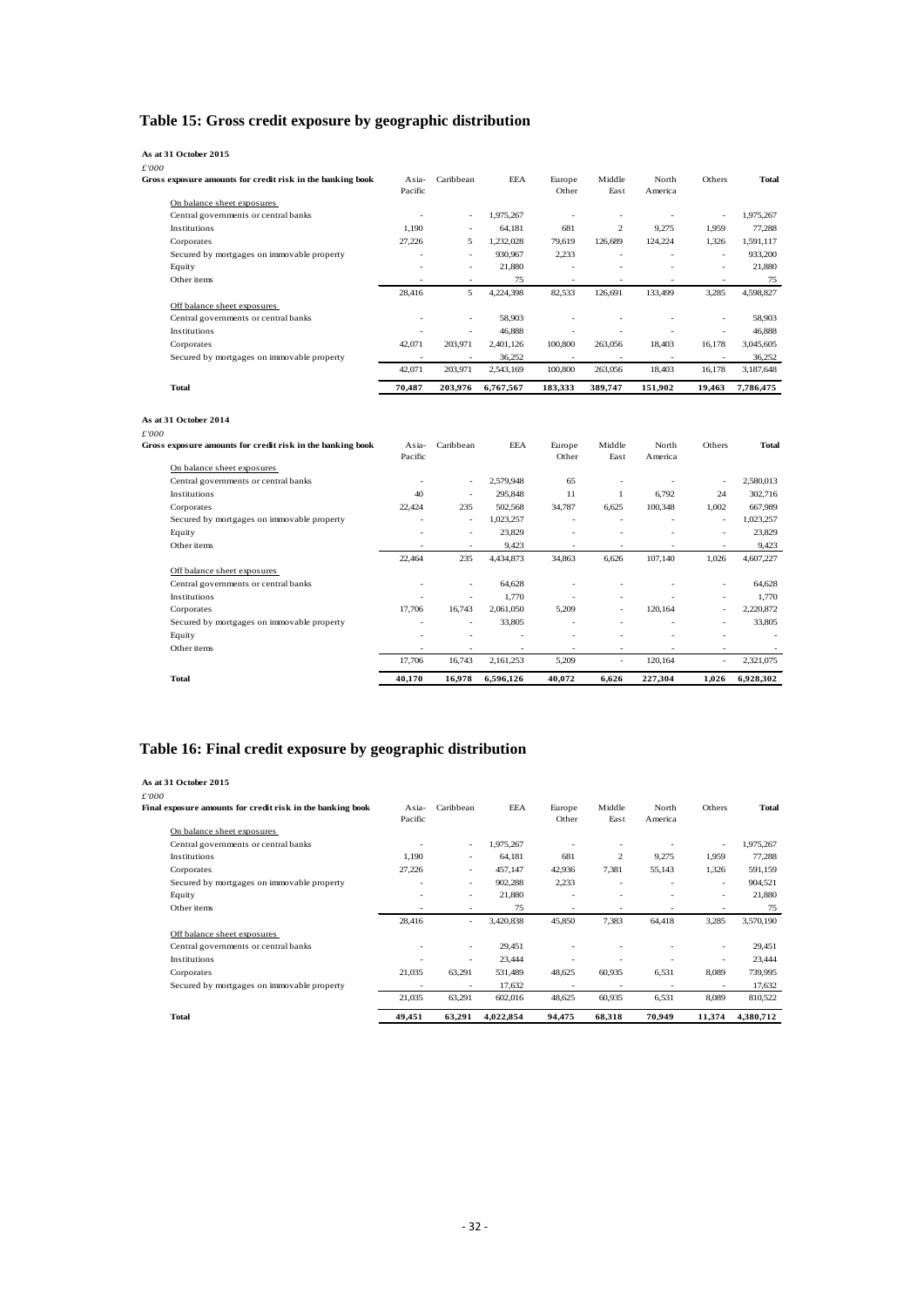#### **As at 31 October 2014**

| <b>Total</b>                                               | 29,636                   | 16,877                   | 4,681,479  | 34,826                   | 1,972                    | 147,759 | 1,026                    | 4,913,575 |
|------------------------------------------------------------|--------------------------|--------------------------|------------|--------------------------|--------------------------|---------|--------------------------|-----------|
|                                                            | 8,850                    | 16,650                   | 619,064    | 1,965                    |                          | 59,120  |                          | 705,649   |
| Other items                                                | $\overline{\phantom{a}}$ |                          |            |                          | ٠                        |         | ٠                        |           |
| Equity                                                     | ٠                        | ٠                        |            | $\overline{\phantom{a}}$ | $\overline{\phantom{a}}$ |         | ٠                        |           |
| Secured by mortgages on immovable property                 | ٠                        | $\overline{\phantom{a}}$ | 16,487     | $\overline{\phantom{a}}$ | ٠                        |         | ٠                        | 16,487    |
| Corporates                                                 | 8,850                    | 16,650                   | 568,493    | 1,965                    | ٠                        | 59,120  | ٠                        | 655,078   |
| Institutions                                               |                          | $\overline{\phantom{a}}$ | 1,770      |                          | ٠                        |         | ٠                        | 1,770     |
| Central governments or central banks                       |                          | $\overline{\phantom{a}}$ | 32,314     |                          |                          |         | ٠                        | 32,314    |
| Off balance sheet exposures                                |                          |                          |            |                          |                          |         |                          |           |
|                                                            | 20,786                   | 227                      | 4,062,415  | 32,861                   | 1.972                    | 88,639  | 1,026                    | 4,207,926 |
| Other items                                                | ٠                        | $\overline{\phantom{a}}$ | 9,423      | $\overline{\phantom{a}}$ | ٠                        |         | ٠                        | 9,423     |
| Equity                                                     |                          | $\overline{\phantom{a}}$ | 23,829     |                          | ٠                        |         | ٠                        | 23,829    |
| Secured by mortgages on immovable property                 | ٠                        | $\overline{\phantom{a}}$ | 1,004,037  | ٠                        | ٠                        |         | $\overline{\phantom{a}}$ | 1,004,037 |
| Corporates                                                 | 20,746                   | 227                      | 364,774    | 32,786                   | 1,971                    | 81,847  | 1,002                    | 503,353   |
| Institutions                                               | 40                       | $\overline{\phantom{a}}$ | 80,404     | 10                       |                          | 6,792   | 24                       | 87,271    |
| Central governments or central banks                       |                          | $\overline{\phantom{a}}$ | 2,579,948  | 65                       |                          |         |                          | 2,580,013 |
| On balance sheet exposures                                 |                          |                          |            |                          |                          |         |                          |           |
|                                                            | Pacific                  |                          |            | Other                    | East                     | America |                          |           |
| Final exposure amounts for credit risk in the banking book | Asia-                    | Caribbean                | <b>EEA</b> | Europe                   | Middle                   | North   | Others                   | Total     |
| £'000                                                      |                          |                          |            |                          |                          |         |                          |           |

Further details on geographic distribution in relation to the EEA member states are shown below.

### <span id="page-35-0"></span>**Table 17: Gross credit exposure by geographic distribution within the EEA**

|       | As at 31 October 2015                               |           |                          |                |                          |                          |                          |              |
|-------|-----------------------------------------------------|-----------|--------------------------|----------------|--------------------------|--------------------------|--------------------------|--------------|
| £'000 |                                                     |           |                          |                |                          |                          |                          |              |
|       | Gross exposure in relation to the EEA member states | UK        | France                   | Spain          | Germany                  | Netherland               | Others                   | Total        |
|       | On balance sheet exposures                          |           |                          |                |                          |                          |                          |              |
|       | Central governments or central banks                | 1,681,518 | 293,749                  | $\sim$         | $\overline{\phantom{a}}$ | $\overline{\phantom{a}}$ | $\sim$                   | 1.975.267    |
|       | Institutions                                        | 63,538    | 622                      |                | 14                       | $\overline{2}$           | 5                        | 64,181       |
|       | Corporates                                          | 513,302   | 15,890                   | 38,665         | 213,839                  | 23,515                   | 426,817                  | 1,232,028    |
|       | Secured by mortgages on immovable property          | 922,349   | 8,618                    | ÷.             |                          | ÷                        |                          | 930,967      |
|       | Equity                                              | 21,880    |                          |                |                          | ÷.                       |                          | 21,880       |
|       | Other items                                         | 75        |                          |                |                          |                          |                          | 75           |
|       |                                                     | 3,202,662 | 318,879                  | 38.665         | 213.853                  | 23,517                   | 426,822                  | 4,224,398    |
|       | Off balance sheet exposures                         |           |                          |                |                          |                          |                          |              |
|       | Central governments or central banks                | ä,        | 58,903                   |                | ä,                       | ä,                       |                          | 58,903       |
|       | Institutions                                        | 46,888    | $\sim$                   | $\overline{a}$ | $\overline{\phantom{a}}$ | ÷,                       | ÷.                       | 46,888       |
|       | Corporates                                          | 181,271   | 1,746,840                | 255,115        | 64,422                   | 47,486                   | 105,992                  | 2,401,126    |
|       | Secured by mortgages on immovable property          | 36,252    | $\overline{\phantom{a}}$ | $\sim$         | $\sim$                   | ÷.                       | $\sim$                   | 36,252       |
|       |                                                     | 264,411   | 1,805,743                | 255,115        | 64,422                   | 47,486                   | 105,992                  | 2,543,169    |
|       | <b>Total</b>                                        | 3,467,073 | 2,124,622                | 293.780        | 278,275                  | 71.003                   | 532,814                  | 6,767,567    |
|       |                                                     |           |                          |                |                          |                          |                          |              |
|       | As at 31 October 2014                               |           |                          |                |                          |                          |                          |              |
| £'000 |                                                     |           |                          |                |                          |                          |                          |              |
|       | Gross exposure in relation to the EEA member states | UK        | France                   | Spain          | Germany                  | Netherland               | Others                   | <b>Total</b> |
|       | On balance sheet exposures                          |           |                          |                |                          |                          |                          |              |
|       | Central governments or central banks                | 2,579,177 | 771                      | $\sim$         | ÷,                       | $\sim$                   | $\overline{\phantom{a}}$ | 2,579,948    |
|       | <b>Institutions</b>                                 | 294,713   | 125                      | ÷.             | 1,006                    | ä,                       | $\overline{4}$           | 295,848      |
|       | Corporates                                          | 341,202   | 18,462                   | 64,661         | 19,586                   | 30,505                   | 28,152                   | 502,568      |
|       | Secured by mortgages on immovable property          | 1,023,257 | $\sim$                   |                | ÷,                       | $\overline{a}$           | $\sim$                   | 1,023,257    |
|       | Equity                                              | 23,829    | $\bar{a}$                | ä,             | ÷,                       | $\overline{a}$           | $\overline{\phantom{a}}$ | 23,829       |
|       | Other items                                         | 9,423     |                          |                | ÷,                       | ÷.                       |                          | 9,423        |
|       |                                                     | 4,271,601 | 19,358                   | 64,661         | 20,592                   | 30,505                   | 28,156                   | 4,434,873    |
|       | Off balance sheet exposures                         |           |                          |                |                          |                          |                          |              |
|       | Central governments or central banks                | ÷.        | 64.628                   | ÷              | ÷,                       | $\overline{a}$           |                          | 64,628       |
|       | <b>Institutions</b>                                 |           |                          |                | 1,770                    | L.                       | $\overline{\phantom{a}}$ | 1.770        |
|       | Corporates                                          | 51,845    | 1,789,022                | 135,934        | 58,237                   | 10,253                   | 15,759                   | 2,061,050    |
|       | Secured by mortgages on immovable property          | 33,805    |                          |                |                          |                          |                          | 33,805       |
|       |                                                     | 85,650    | 1,853,650                | 135,934        | 60,007                   | 10,253                   | 15,759                   | 2,161,253    |
|       | <b>Total</b>                                        | 4,357,251 | 1,873,008                | 200,595        | 80,599                   | 40,758                   | 43,915                   | 6,596,126    |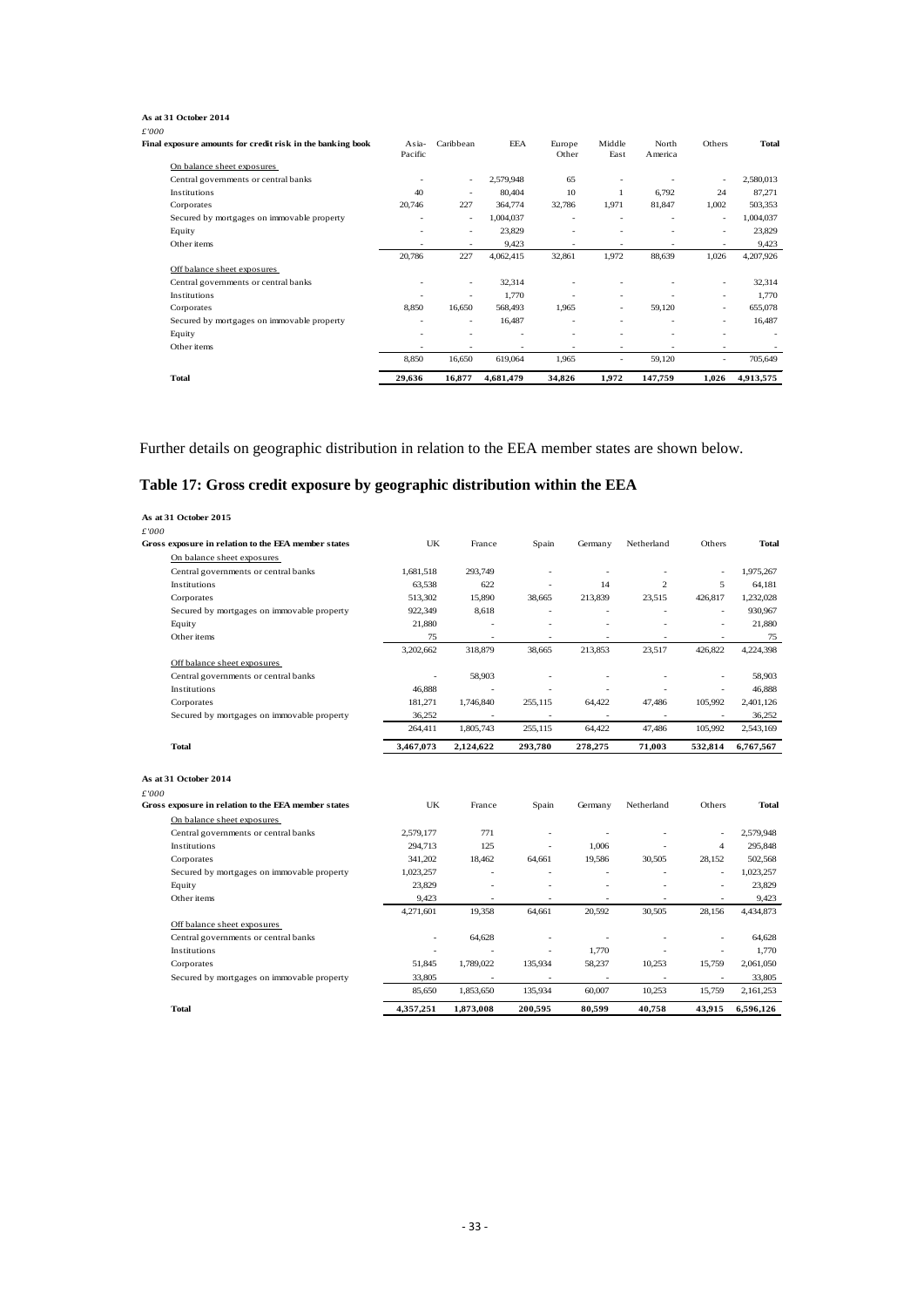#### <span id="page-36-1"></span>**Table 18: Final credit exposure by geographic distribution within the EEA**

| As at 31 October 2015          |                                                     |           |                          |                          |         |                          |         |              |
|--------------------------------|-----------------------------------------------------|-----------|--------------------------|--------------------------|---------|--------------------------|---------|--------------|
| £'000                          |                                                     |           |                          |                          |         |                          |         |              |
|                                | Final exposure in relation to the EEA member states | UK        | France                   | Spain                    | Germany | Netherland               | Others  | Total        |
|                                | On balance sheet exposures                          |           |                          |                          |         |                          |         |              |
|                                | Central governments or central banks                | 1,681,518 | 293,749                  | $\sim$                   | $\sim$  | ä,                       | $\sim$  | 1,975,267    |
| Institutions                   |                                                     | 63,538    | 622                      | ÷.                       | 14      | $\overline{c}$           | 5       | 64,181       |
| Corporates                     |                                                     | 279,764   | 15,890                   | 20,158                   | 39,702  | 23,515                   | 78,118  | 457,147      |
|                                | Secured by mortgages on immovable property          | 893,670   | 8,618                    |                          | $\sim$  | $\overline{\phantom{a}}$ | $\sim$  | 902,288      |
| Equity                         |                                                     | 21,880    | $\overline{\phantom{a}}$ | ÷,                       |         | $\overline{\phantom{a}}$ | ÷,      | 21,880       |
| Other items                    |                                                     | 75        | $\overline{\phantom{a}}$ | $\overline{\phantom{a}}$ | ٠       | $\overline{\phantom{a}}$ | $\sim$  | 75           |
|                                |                                                     | 2,940,445 | 318,879                  | 20,158                   | 39,716  | 23,517                   | 78,123  | 3,420,838    |
|                                | Off balance sheet exposures                         |           |                          |                          |         |                          |         |              |
|                                | Central governments or central banks                | $\sim$    | 29,451                   | ÷,                       | $\sim$  | $\overline{a}$           | $\sim$  | 29,451       |
| Institutions                   |                                                     | 23,444    | ÷                        | $\overline{\phantom{a}}$ | ٠       | ä,                       | $\sim$  | 23,444       |
| Corporates                     |                                                     | 61,247    | 310,419                  | 90,490                   | 16,420  | 8,571                    | 44,342  | 531,489      |
|                                | Secured by mortgages on immovable property          | 17,632    | $\sim$                   |                          | $\sim$  | $\sim$                   |         | 17,632       |
|                                |                                                     | 102,323   | 339,870                  | 90,490                   | 16,420  | 8.571                    | 44,342  | 602,016      |
| <b>Total</b>                   |                                                     | 3,042,768 | 658,749                  | 110,648                  | 56,136  | 32,088                   | 122,465 | 4,022,854    |
| As at 31 October 2014<br>£'000 |                                                     |           |                          |                          |         |                          |         |              |
|                                | Final exposure in relation to the EEA member states | UK        | France                   | Spain                    | Germany | Netherland               | Others  | <b>Total</b> |
|                                | On balance sheet exposures                          |           |                          |                          |         |                          |         |              |
|                                | Central governments or central banks                | 2,579,177 | 771                      | $\sim$                   | $\sim$  | $\overline{\phantom{a}}$ | $\sim$  | 2.579.948    |
| <b>Institutions</b>            |                                                     | 79,267    | 125                      | ÷                        | 1,006   | L.                       | 6       | 80,404       |
| Corporates                     |                                                     | 203,458   | 18,462                   | 64,661                   | 19,586  | 30,505                   | 28,102  | 364,774      |
|                                | Secured by mortgages on immovable property          | 1,004,037 | $\sim$                   |                          |         | $\overline{\phantom{a}}$ | $\sim$  | 1,004,037    |
| Equity                         |                                                     | 23,829    | ÷,                       |                          | ÷.      | ä,                       | $\sim$  | 23,829       |
| Other items                    |                                                     | 9,423     | $\sim$                   | $\sim$                   | $\sim$  | $\overline{\phantom{a}}$ | $\sim$  | 9,423        |
|                                |                                                     | 3,899,191 | 19,358                   | 64,661                   | 20,592  | 30,505                   | 28,108  | 4,062,415    |
|                                | Off balance sheet exposures                         |           |                          |                          |         |                          |         |              |
|                                | Central governments or central banks                | $\bar{a}$ | 32.314                   | $\sim$                   | $\sim$  | ä,                       | $\sim$  | 32.314       |
| <b>Institutions</b>            |                                                     |           |                          | ÷                        | 1.770   | ÷                        | $\sim$  | 1.770        |
| Corporates                     |                                                     | 19,552    | 438,939                  | 67.996                   | 21,285  | 4.962                    | 15.759  | 568,493      |
|                                | Secured by mortgages on immovable property          | 16,487    | $\omega$                 | $\omega$                 | $\sim$  | $\omega$                 | $\sim$  | 16,487       |
|                                |                                                     | 36,039    | 471,253                  | 67,996                   | 23,055  | 4,962                    | 15,759  | 619,064      |
| <b>Total</b>                   |                                                     | 3,935,230 | 490.611                  | 132,657                  | 43,647  | 35,467                   | 43,867  | 4,681,479    |

### <span id="page-36-0"></span>**5.3.2 Credit Risk Adjustments**

The Company defines a credit risk adjustment as the amount of specific loan provision for credit losses that has been recognised in its financial statements in accordance with the International Financial Reporting Standards (IFRS).

Under IFRS a provision for credit losses is established if there is objective evidence that the Company will not be able to collect all amounts due on its loans portfolio according to the original contractual terms or the equivalent value. This portfolio includes on-balance sheet exposures, such as loans and acceptances, and off-balance sheet items such as letters of credit, guarantees and unfunded commitments.

The provision is increased by the impairment losses recognised and decreased by the amount of writeoffs, net of recoveries. The provision for credit losses for on-balance sheet items is included as a reduction to assets, and the provision relating to off-balance sheet items is included in Other liabilities, disclosed in the Company's financial statements.

The Company assesses whether objective evidence of impairment exists individually for loans that are individually significant and collectively for loans that are not individually significant. If it is determined that no objective evidence of impairment exists for an individually assessed loan, whether significant or not, the loan is included in a group of loans with similar credit risk characteristics and collectively assessed for impairment. Loans that are individually assessed for impairment and for which an impairment loss is recognised are not included in a collective assessment of impairment.

Provision for credit losses represent management's best estimates of losses incurred in the Company's loan portfolio at the balance sheet date. Management's judgement is required in making assumptions and estimations when calculating loan impairment provisions on both individually and collectively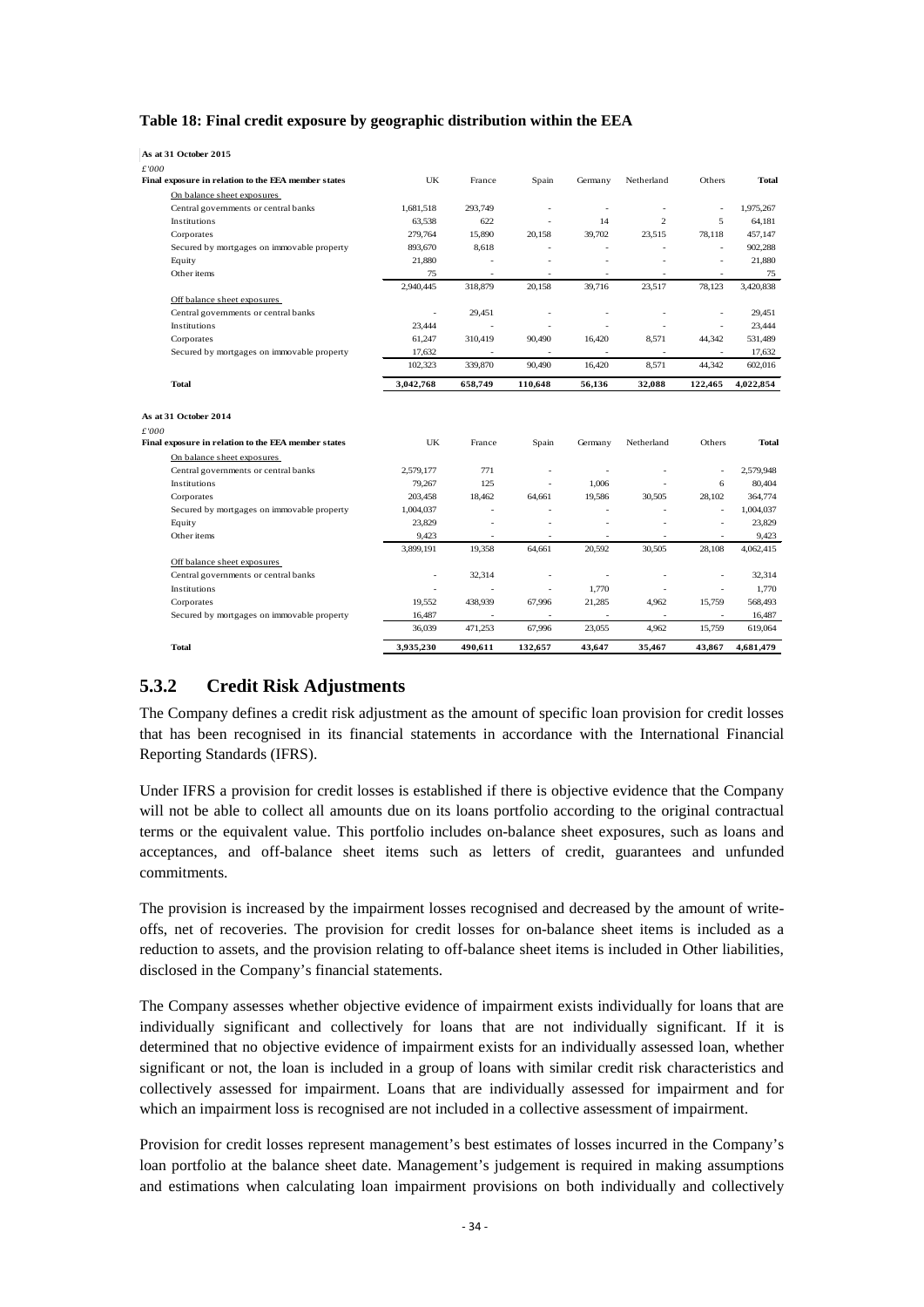assessed loans. Any changes in the underlying assumptions and estimates used for both individually and collectively assessed loans can change from period to period and can significantly affect the results of operations.

#### *Individually assessed loans*

Loans which are individually significant are assessed individually for objective indicators of impairment. A loan is considered impaired when management determines that it will not be able to collect all amounts due according to the original contractual terms or the equivalent value.

Credit exposures of individually significant loans are evaluated based on factors including the borrower's overall financial condition, resources and payment record, and where applicable, the realisable value of any collateral. If there is evidence of impairment leading to an impairment loss, then the amount of the loss is recognised in income and is determined as the difference between the carrying amount of the loan, including accrued interest, and the estimated recoverable amount. The estimated recoverable amount is measured as the present value of expected future cash flows discounted at the loan's original effective interest rate, including cash flows that may result from the realisation of collateral less costs to sell. Individually-assessed impairment losses reduce the carrying amount of the loan through the use of a provision account and the amount of the loss is recognised in Provision for credit losses in the Statement of Income. Following impairment, interest income is recognised on the unwinding of the discount from the initial recognition of impairment.

Significant judgement is required in assessing evidence of impairment and estimation of the amount and timing of future cash flows when determining the impairment loss. When assessing objective evidence of impairment, the Company primarily considers specific factors such as the financial condition of the borrower, borrower's default or delinquency in interest or principal payments, local economic conditions and other observable data. In determining the estimated recoverable amount the Company considers discounted expected future cash flows at the effective interest rate inherent in the loan using a number of assumptions and inputs. Management judgement is involved when choosing these inputs and assumptions used such as the expected amount of the loan that will not be recovered and the cost of time delays in collecting principal and/or interest, and when estimating the value of any collateral held for which there may not be a readily accessible market. Changes in the amount expected to be recovered would have a direct impact on the Provision for credit losses.

#### *Past due*

The Company consider a loan being past due when the contractual payment of either principal of interest is not received by the Company in according with the payment schedule agreed. The past due loan is assessed for impairment purposes.

As at 31 October 2015, the Company does not have any general credit risk adjustments (2014: nil). Detailed analysis on specific provisions is included in the relevant disclosure below.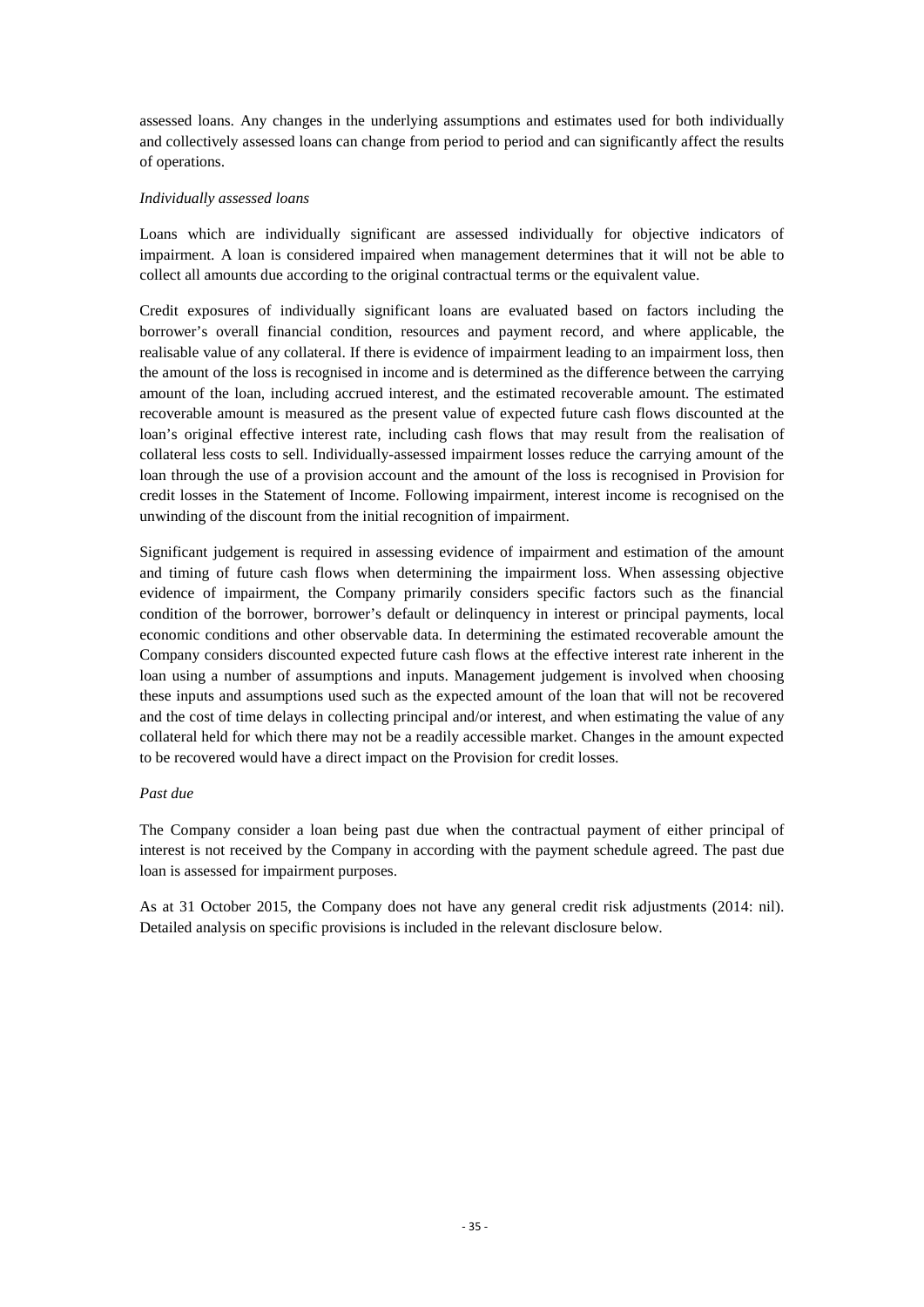#### <span id="page-38-1"></span>**Table 19: Reconciliation of provision for credit losses**

|                                     | 2015<br>£'000            | 2014<br>£000 |
|-------------------------------------|--------------------------|--------------|
| Provisions brought forward          | $\overline{\phantom{0}}$ | 129          |
| Provisions released during the year | ٠                        | (129)        |
| Provisions as at year end           | -                        |              |

No specific adjustments were proposed as at 31 October 2015 (2014: nil).

### <span id="page-38-0"></span>**5.3.3 Counterparty Credit Risk**

Trading book counterparty risk arises from exposure to the following:

- Securities finance transactions (SFT), as part of Capital Market's Fixed Income, Central Funding Group and Equity Finance businesses.
- Derivatives, primarily through Capital Market's Exchange traded derivatives (ETD) and overthe-counter (OTC) derivatives.

#### <span id="page-38-2"></span>**Table 20: Trading credit risk**

| As at 31 October 2015                             |           |           |           |
|---------------------------------------------------|-----------|-----------|-----------|
| £'000                                             |           |           |           |
| Counterparty credit risk exposure by products     | Gross     | Final     | Risk-     |
|                                                   | Exposure  | Exposure  | weighted  |
|                                                   |           |           | Exposure  |
| <b>Calculated under the Standardised Approach</b> |           |           |           |
| Exchange traded derivatives                       | 1,073,612 | 950,051   | 121,617   |
| OTC derivatives                                   | 465,632   | 177,410   | 40,601    |
| <b>SFTs</b>                                       | 2,586,808 | 2,586,808 | 952,423   |
| <b>Total</b>                                      | 4,126,052 | 3,714,269 | 1,114,641 |
| As at 31 October 2014                             |           |           |           |
| £'000                                             |           |           |           |
| Counterparty credit risk exposure by products     | Gross     | Final     | $Risk-$   |
|                                                   | Exposure  | Exposure  | weighted  |
|                                                   |           |           | Exposure  |
| Calculated under the Standardised Approach        |           |           |           |
| Exchange traded derivatives                       | 805,043   | 741,333   | 97,292    |
| OTC derivatives                                   | 690,772   | 322,929   | 123,212   |
| <b>SFTs</b>                                       | 2,311,492 | 2,311,492 | 575,805   |
| <b>Total</b>                                      | 3,807,307 | 3,375,754 | 796,309   |

Each trading credit risk type is managed both separately as part of the RBC Group framework, and as part of a combined exposure metric specific to the Company, with exposure and limit usage reported daily to senior management by GRM Trading Credit Risk.

The Company's Single Name Limit Framework is the primary constraint of the Company's trading credit exposure. The limits defined as part of this framework are directly related to the Company's risk appetite.

The Company's counterparty credit risk profile is largely made up of equity securities finance / stock lending and fixed income repurchase transactions (repo). Counterparty credit risk is managed through increasing over-collateralisation margins on riskier counterparties with margins being actively managed and exchanged daily. Cash margins are introduced once the market value of collateral is insufficient to cover the underlying amount of the repurchase agreement or securities borrowed or loaned. Collateral is an important mitigant of credit risk. The Company holds collateral mainly in the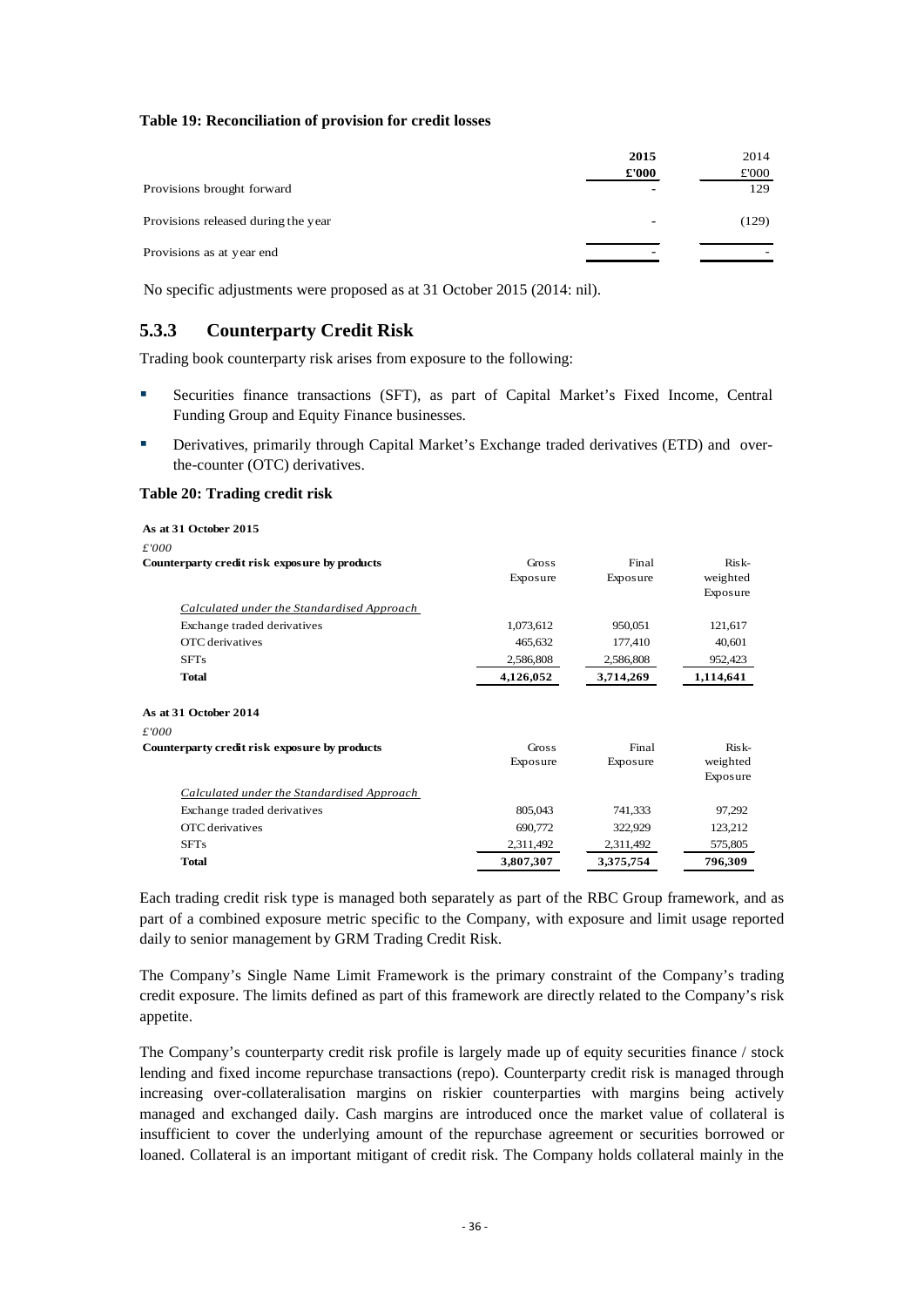form of debt securities and equities and has the ability to use CDSs in order to enhance credit protection.

Credit counterparty risk from derivatives is mitigated where possible through netting agreements whereby derivative assets and liabilities with the same counterparty can be offset. The Company requires all netting arrangement to be legally enforceable. Collateral and cash margins are also obtained as an important mitigant of credit risk.

The Company ensures that any collateral held is sufficiently liquid, legally effective, enforceable and regularly reassessed. Any collateral taken is generally subject to a valuation adjustment with a percentage applicable to each type of collateral, which will be largely based on liquidity and price volatility of the underlying security.

As at 31 October 2015, the Company had total gross credit exposures of £4.1 billion (2014: £3.8 billion), and the average gross credit exposure is £4.5 billion over the year  $(2014^3; \, \text{\textsterling}4.1 \, \text{billion})$  $(2014^3; \, \text{\textsterling}4.1 \, \text{billion})$  $(2014^3; \, \text{\textsterling}4.1 \, \text{billion})$ . Detailed exposures by products, exposure class, residual maturity and geographic distribution are shown in the tables below.

#### <span id="page-39-0"></span>**Table 21: Counterparty credit risk by exposure class**

**.** 

| As at 31 October 2015                                         |              |           |                      |
|---------------------------------------------------------------|--------------|-----------|----------------------|
| £'000                                                         |              |           |                      |
| Exposure amounts for counterparty credit risk in trading book | <b>Gross</b> | Final     | $Risk-$              |
|                                                               | Exposure     | Exposure  | weighted             |
|                                                               |              |           | Exposure             |
| Calculated under the Standardised Approach                    |              |           |                      |
| Central governments or central banks                          | 265,013      | 265,013   | 8,601                |
| Public sector entities                                        | 92           | 92        | 18                   |
| Institutions                                                  | 2,946,594    | 2,553,813 | 469,809              |
| Corporates                                                    | 914,353      | 895,351   | 636,213              |
| Total                                                         | 4,126,052    | 3,714,269 | 1,114,641            |
| Small and medium enterprises, included in Corporates          |              |           |                      |
| As at 31 October 2014                                         |              |           |                      |
| £'000                                                         |              |           |                      |
| Exposure amounts for counterparty credit risk in trading book | Gross        | Final     | $Risk-$              |
|                                                               | Exposure     | Exposure  | weighted<br>Exposure |
| Calculated under the Standardised Approach                    |              |           |                      |
| Central governments or central banks                          | 137,826      | 137,826   | 642                  |
| Public sector entities                                        | 259          | 259       | 52                   |
| <b>Institutions</b>                                           | 2,116,477    | 1,721,432 | 422,068              |
| Corporates                                                    | 1,552,745    | 1,516,237 | 373,547              |
| <b>Total</b>                                                  | 3,807,307    | 3,375,754 | 796,309              |
| Small and medium enterprises, included in Corporates          |              |           |                      |

<span id="page-39-1"></span> $3$  The 2014 average gross credit exposure is the average over the ten month period since the implementation of CRR from 1 January 2014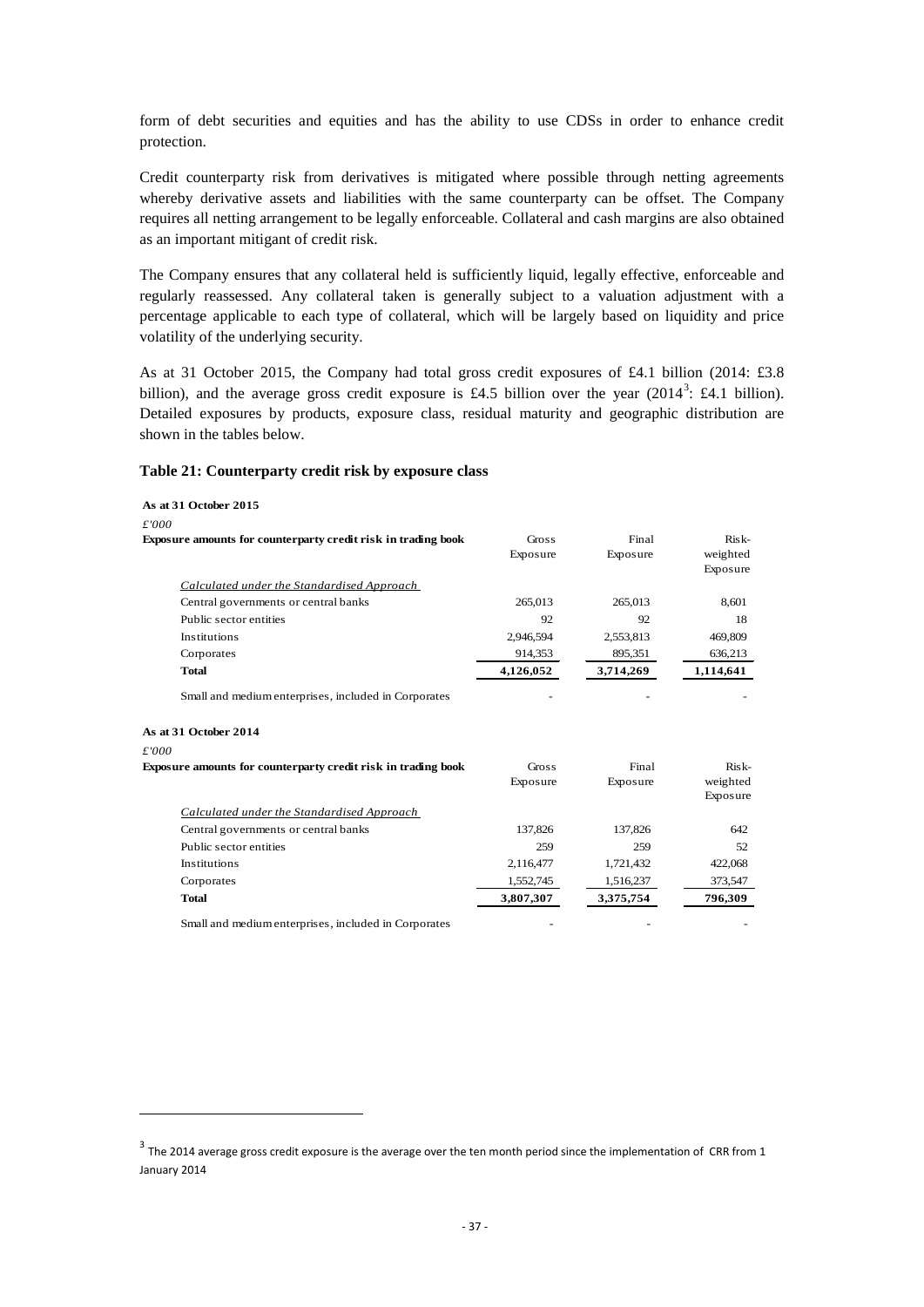### <span id="page-40-0"></span>**Table 22: Average counterparty credit risk exposure**

|  |  | For the year ended 31 October 2015 |  |  |
|--|--|------------------------------------|--|--|
|--|--|------------------------------------|--|--|

*£'000*

| Exposure amounts for counterparty credit risk in trading book | Gross<br>Exposure | Final<br>Exposure | Risk-<br>weighted<br>Exposure |
|---------------------------------------------------------------|-------------------|-------------------|-------------------------------|
| Calculated under the Standardised Approach                    |                   |                   |                               |
| Central governments or central banks                          | 313,155           | 313,155           | 6,942                         |
| Public sector entities                                        | 4.023             | 4.023             | 2,257                         |
| Institutions                                                  | 2,950,560         | 2,555,782         | 525,728                       |
| Corporates                                                    | 1,261,803         | 1,244,739         | 618,262                       |
| Total                                                         | 4,529,541         | 4,117,699         | 1,153,189                     |
| Small and medium enterprises, included in Corporates          |                   |                   |                               |
| For the year ended 31 October 2014 *                          |                   |                   |                               |
| £'000                                                         |                   |                   |                               |
| Exposure amounts for counterparty credit risk in trading book | Gross             | Final             | Risk-                         |
|                                                               | Exposure          | Exposure          | weighted                      |
|                                                               |                   |                   | Exposure                      |
| Calculated under the Standardised Approach                    |                   |                   |                               |
| Central governments or central banks                          | 297,396           | 297,396           | 1,674                         |
| Public sector entities                                        | 438               | 225,335           | 60,820                        |
| Institutions                                                  | 2,500,293         | 1,928,117         | 474,194                       |
| Corporates                                                    | 1,316,715         | 1,123,349         | 371,353                       |
| <b>Total</b>                                                  | 4,114,842         | 3,574,197         | 908,041                       |
| Small and medium enterprises, included in Corporates          |                   |                   |                               |

*\*Average exposure is over the ten months period since the implementation of the CRR from 1 January 2014.*

### <span id="page-40-1"></span>**Table 23: Gross counterparty credit exposure by residual maturity**

| As at 31 October 2015                               |                      |                      |                   |         |                                |              |
|-----------------------------------------------------|----------------------|----------------------|-------------------|---------|--------------------------------|--------------|
| £'000                                               |                      |                      |                   |         |                                |              |
| Gross exposure amounts for counterparty credit risk | Less than 1<br>month | $1$ to $3$<br>months | 3 to 12<br>months | years   | 1 to 5 Greater than<br>5 years | <b>Total</b> |
| Central governments or central banks                | 242,668              | 436                  | 21,909            |         |                                | 265,013      |
| Public sector entities                              | 8                    | 84                   |                   |         |                                | 92           |
| Institutions                                        | 1,442,402            | 504,276              | 432,543           | 535,964 | 31,409                         | 2,946,594    |
| Corporates                                          | 700,852              | 113,330              | 90,403            | 9,768   |                                | 914,353      |
| <b>Total</b>                                        | 2,385,930            | 618,126              | 544,855           | 545,732 | 31,409                         | 4,126,052    |
| As at 31 October 2014                               |                      |                      |                   |         |                                |              |
| £'000                                               |                      |                      |                   |         |                                |              |
| Gross exposure amounts for counterparty credit risk | Less than 1<br>month | $1$ to $3$<br>months | 3 to 12<br>months | years   | 1 to 5 Greater than<br>5 years | <b>Total</b> |
| Central governments or central banks                | 109                  | 85,534               | 52,183            | ٠       | ٠                              | 137,826      |
| Public sector entities                              | 55                   | 204                  | ٠                 | ٠       |                                | 259          |
| Institutions                                        | 790,138              | 999,017              | 91,915            | 175,967 | 59,440                         | 2,116,477    |
| Corporates                                          | 775,983              | 630,679              | 100,233           | 35,335  | 10,515                         | 1,552,745    |
| <b>Total</b>                                        | 1,566,285            | 1,715,434            | 244,331           | 211,302 | 69,955                         | 3,807,307    |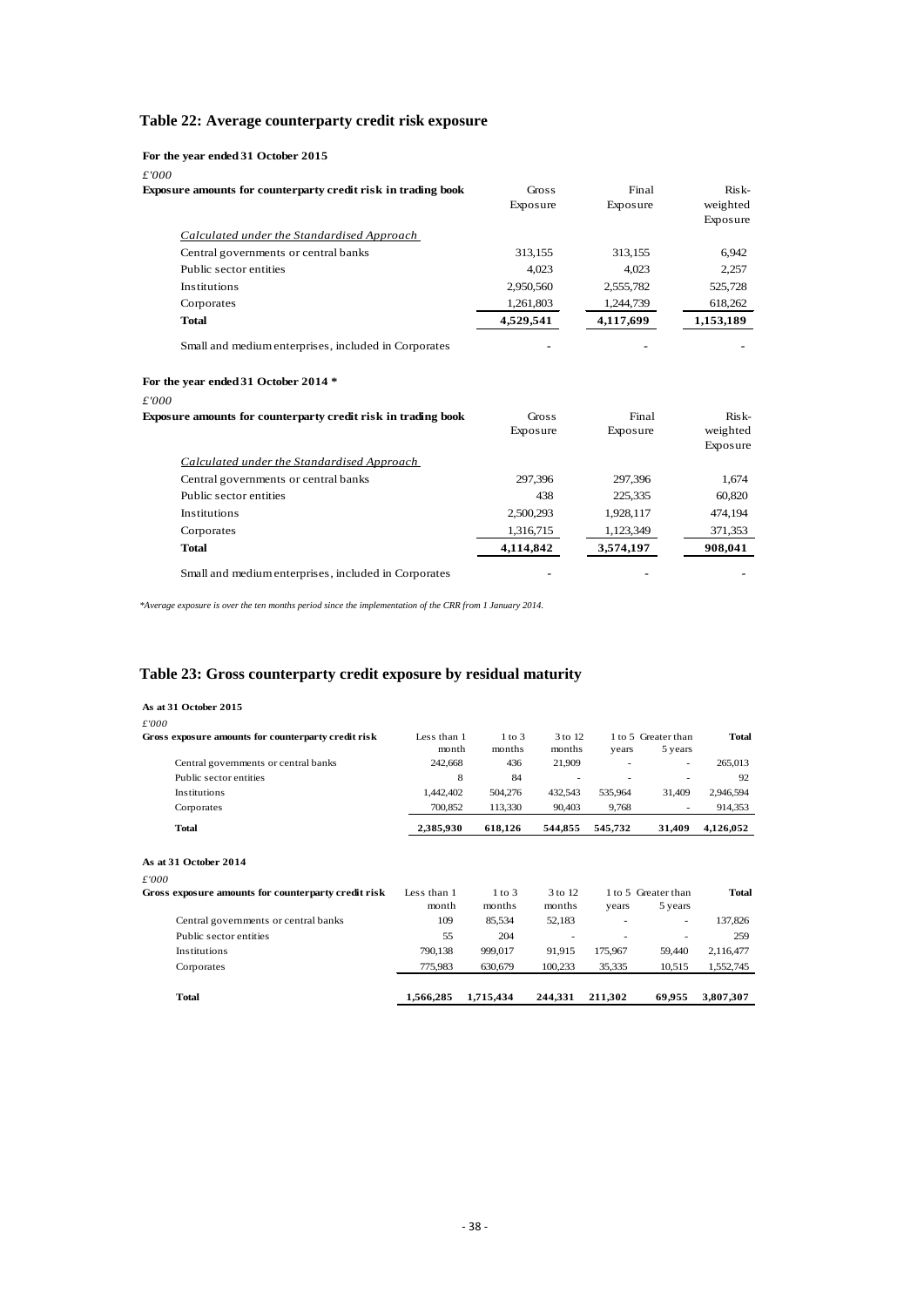### <span id="page-41-0"></span>**Table 24: Final counterparty credit exposure by residual maturity**

| As at 31 October 2015                               |             |            |         |                |                          |              |
|-----------------------------------------------------|-------------|------------|---------|----------------|--------------------------|--------------|
| £'000                                               |             |            |         |                |                          |              |
| Final exposure amounts for counterparty credit risk | Less than 1 | $1$ to $3$ | 3 to 12 |                | 1 to 5 Greater than      | <b>Total</b> |
|                                                     | month       | months     | months  | years          | 5 years                  |              |
| Central governments or central banks                | 242,668     | 436        | 21,909  |                | ٠                        | 265,013      |
| Public sector entities                              | 8           | 84         | ۰       | $\overline{a}$ | ۰                        | 92           |
| Institutions                                        | 1,355,871   | 411,944    | 415,806 | 370,192        | ۰.                       | 2,553,813    |
| Corporates                                          | 699,687     | 101,627    | 85,405  | 8,632          |                          | 895,351      |
| <b>Total</b>                                        | 2,298,234   | 514,091    | 523,120 | 378,824        | $\sim$                   | 3,714,269    |
| As at 31 October 2014                               |             |            |         |                |                          |              |
| £'000                                               |             |            |         |                |                          |              |
| Final exposure amounts for counterparty credit risk | Less than 1 | $1$ to $3$ | 3 to 12 |                | 1 to 5 Greater than      | <b>Total</b> |
|                                                     | month       | months     | months  | years          | 5 years                  |              |
| Central governments or central banks                | 109         | 85,534     | 52,183  | ٠              | $\overline{\phantom{a}}$ | 137,826      |
| Public sector entities                              | 55          | 204        | ۰       | ٠              |                          | 259          |
| Institutions                                        | 733,561     | 854,628    | 84,689  | 48,554         | $\overline{\phantom{a}}$ | 1,721,432    |
| Corporates                                          | 770,813     | 605,794    | 95,052  | 34,063         | 10,515                   | 1,516,237    |
| <b>Total</b>                                        | 1,504,538   | 1,546,160  | 231,924 | 82,617         | 10,515                   | 3,375,754    |

### <span id="page-41-1"></span>**Table 25: Gross counterparty credit exposure by geographic distribution**

| As at 31 October 2015<br>£'000                                   |              |           |           |                 |                          |                  |                          |              |
|------------------------------------------------------------------|--------------|-----------|-----------|-----------------|--------------------------|------------------|--------------------------|--------------|
| Gross exposure amounts for counterparty credit risk              | Asia-Pacific | Caribbean | EEA       | Europe<br>Other | Middle<br>East           | North<br>America | Others                   | Total        |
| Central governments or central banks                             | 34,789       | ٠         | 131,792   | ٠               | 37,154                   | 61,278           | $\overline{\phantom{a}}$ | 265,013      |
| Public sector entities                                           |              | ۰         |           |                 | $\overline{\phantom{a}}$ | 92               | ٠                        | 92           |
| Institutions                                                     | 78,025       | ۰         | 1,717,569 | 144,499         | 7,021                    | 999,480          | ٠                        | 2,946,594    |
| Corporates                                                       | 40,584       | 31,193    | 502,542   | 21,926          | ٠                        | 318,103          | 5                        | 914,353      |
| <b>Total</b>                                                     | 153,398      | 31,193    | 2,351,903 | 166,425         | 44,175                   | 1,378,953        | 5                        | 4,126,052    |
| As at 31 October 2014<br>£'000                                   |              |           |           |                 |                          |                  |                          |              |
| Gross exposure amounts for counterparty credit risk Asia-Pacific |              | Caribbean | EEA       | Europe<br>Other | Middle<br>East           | North<br>America | Others                   | <b>Total</b> |
| Central governments or central banks                             | 3,897        | $\sim$    | 89,869    | $\sim$          | 41,094                   | ٠                | 2,966                    | 137,826      |
| Public sector entities                                           | 55           |           |           |                 | ٠                        | 204              |                          | 259          |
| Institutions                                                     | 69,964       | $\sim$    | 1,561,281 | 107,720         | ٠                        | 377,512          | ٠                        | 2,116,477    |
| Corporates                                                       | 163,260      | 7,105     | 1,271,008 | 20,515          | ٠                        | 87,187           | 3,670                    | 1,552,745    |
| <b>Total</b>                                                     | 237,176      | 7,105     | 2,922,158 | 128,235         | 41.094                   | 464.903          | 6.636                    | 3,807,307    |

### <span id="page-41-2"></span>**Table 26: Final counterparty credit exposure by geographic distribution**

| As at 31 October 2015                               |              |           |            |                          |                |                  |        |              |
|-----------------------------------------------------|--------------|-----------|------------|--------------------------|----------------|------------------|--------|--------------|
| £'000                                               |              |           |            |                          |                |                  |        |              |
| Final exposure amounts for counterparty credit risk | Asia-Pacific | Caribbean | EEA        | Europe                   | Middle         | North            | Others | Total        |
|                                                     |              |           |            | Other                    | East           | America          |        |              |
| Central governments or central banks                | 34,789       | $\sim$    | 131,792    | $\overline{\phantom{a}}$ | 37,154         | 61,278           | ٠      | 265,013      |
| Public sector entities                              |              | ٠         |            | ٠                        |                | 92               | ٠      | 92           |
| Institutions                                        | 65,951       | ٠         | 1,708,626  | 144,499                  | 7,021          | 627,716          |        | 2,553,813    |
| Corporates                                          | 40,584       | 31,193    | 499,925    | 21,926                   | ٠              | 301,718          | 5      | 895,351      |
| <b>Total</b>                                        | 141,324      | 31,193    | 2,340,343  | 166,425                  | 44,175         | 990,804          | 5      | 3,714,269    |
| As at 31 October 2014                               |              |           |            |                          |                |                  |        |              |
| £'000                                               |              |           |            |                          |                |                  |        |              |
| Final exposure amounts for counterparty credit risk | Asia-Pacific | Caribbean | <b>EEA</b> | Europe<br>Other          | Middle<br>East | North<br>America | Others | <b>Total</b> |
| Central governments or central banks                | 3,897        | $\sim$    | 89,869     | ٠                        | 41,094         | ٠                | 2,966  | 137,826      |
| Public sector entities                              | 55           | ۰         |            |                          |                | 204              | ٠      | 259          |
| Institutions                                        | 66,865       | ٠         | 1,199,519  | 107,720                  | $\sim$         | 347,328          | ٠      | 1,721,432    |
| Corporates                                          | 163,260      | 7,105     | 1,246,497  | 20,515                   |                | 75,190           | 3,670  | 1,516,237    |
| <b>Total</b>                                        | 234.077      | 7,105     | 2,535,885  | 128,235                  | 41,094         | 422,722          | 6,636  | 3,375,754    |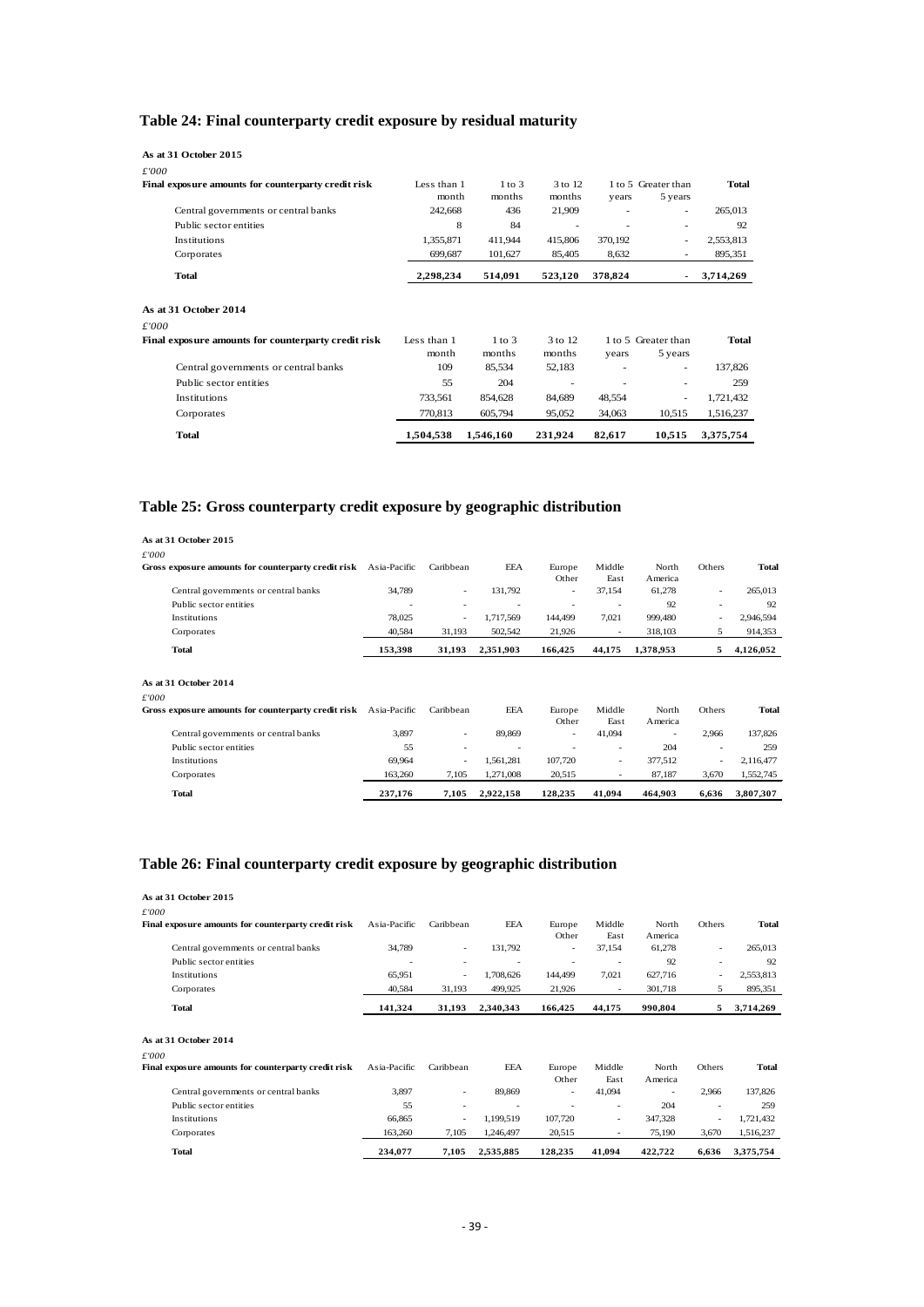Further details on geographic distribution in relation to the EEA member states and North America are shown below.

#### <span id="page-42-0"></span>**Table 27: Gross credit exposure by geographic distribution within the EEA and North America**

| As at 31 October 2015                               |           |           |                          |              |                          |                          |                          |                          |         |                   |
|-----------------------------------------------------|-----------|-----------|--------------------------|--------------|--------------------------|--------------------------|--------------------------|--------------------------|---------|-------------------|
| £'000                                               |           |           |                          |              |                          |                          |                          |                          |         |                   |
| Gross exposure in relation to the EEA member states | UK        |           | France Netherlands       | Germany      | Belgium                  | Sweden                   | Finland                  | Spain                    | Others  | Total             |
| Central governments or central banks                | 128,848   | 1,426     | $\overline{\phantom{a}}$ | ٠            | $\overline{\phantom{a}}$ | 1,518                    | $\overline{\phantom{a}}$ | $\overline{\phantom{a}}$ | ٠       | 131.792           |
| Institutions                                        | 1,327,916 | 182,097   | 94,469                   | 56,940       | 44,600                   | $\overline{\phantom{a}}$ | $\overline{\phantom{a}}$ | 1,036                    | 10,511  | 1,717,569         |
| Corporates                                          | 361,015   | 1,127     | 13,719                   | ×            | $\overline{\phantom{a}}$ | 117                      | 21,554                   | $\overline{\phantom{a}}$ | 105,010 | 502,542           |
| <b>Total</b>                                        | 1,817,779 | 184,650   | 108,188                  | 56,940       | 44,600                   | 1,635                    | 21,554                   | 1,036                    |         | 115,521 2,351,903 |
| As at 31 October 2015                               |           |           |                          |              |                          |                          |                          |                          |         |                   |
| f000                                                |           |           |                          |              |                          |                          |                          |                          |         |                   |
| Gross exposure in relation to North America         | Canada    | <b>US</b> | Bermuda                  | <b>Total</b> |                          |                          |                          |                          |         |                   |
| Central governments or central banks                | ÷.        | 61.278    | $\sim$                   | 61,278       |                          |                          |                          |                          |         |                   |
| Public sector entities                              |           | 92        |                          | 92           |                          |                          |                          |                          |         |                   |
| Institutions                                        | 822.228   | 177,252   | $\sim$                   | 999,480      |                          |                          |                          |                          |         |                   |
| Corporates                                          | 261,159   | 27,375    | 29,569                   | 318,103      |                          |                          |                          |                          |         |                   |
| <b>Total</b>                                        | 1,083,387 | 265,997   | 29,569                   | 1,378,953    |                          |                          |                          |                          |         |                   |
| As at 31 October 2014                               |           |           |                          |              |                          |                          |                          |                          |         |                   |
| £'000                                               |           |           |                          |              |                          |                          |                          |                          |         |                   |
| Gross exposure in relation to the EEA member states | UK        |           | France Netherlands       | Germany      | Belgium                  | Sweden                   | Finland                  | Spain                    | Others  | <b>Total</b>      |
| Central governments or central banks                | 38,910    | ×,        | 22,653                   | ٠            | $\overline{\phantom{a}}$ | 28,306                   | ä,                       | ٠                        | $\sim$  | 89,869            |
| Institutions                                        | 1,028,381 | 189,648   | 56,069                   | 213,553      | 43,594                   | i,                       | ÷,                       | 29,753                   | 283     | 1,561,281         |
| Corporates                                          | 1,185,964 | 55,423    | ٠                        | 3,123        | $\overline{\phantom{a}}$ | 196                      | 13,376                   | ×,                       | 12,926  | 1,271,008         |
| <b>Total</b>                                        | 2,253,255 | 245,071   | 78,722                   | 216,676      | 43,594                   | 28,502                   | 13,376                   | 29,753                   | 13,209  | 2,922,158         |
| As at 31 October 2014<br>£'000                      |           |           |                          |              |                          |                          |                          |                          |         |                   |
| <b>Gross exposure in relation to North America</b>  | Canada    | <b>US</b> | Bermuda                  | Total        |                          |                          |                          |                          |         |                   |
| Public sector entities                              |           | 204       | ä,                       | 204          |                          |                          |                          |                          |         |                   |
| <b>Institutions</b>                                 | 205,910   | 171,602   | ä,                       | 377,512      |                          |                          |                          |                          |         |                   |
| Corporates                                          | 52,937    | 34,250    |                          | 87,187       |                          |                          |                          |                          |         |                   |
| <b>Total</b>                                        | 258.847   | 206.056   |                          | 464.903      |                          |                          |                          |                          |         |                   |

#### <span id="page-42-1"></span>**Table 28: Final credit exposure by geographic distribution within the EEA and North America**

| As at 31 October 2015<br>£'000                      |           |           |                          |                          |                          |        |         |                          |                          |                   |
|-----------------------------------------------------|-----------|-----------|--------------------------|--------------------------|--------------------------|--------|---------|--------------------------|--------------------------|-------------------|
| Final exposure in relation to the EEA member states | UK        |           | France Netherlands       | Germany                  | Belgium                  | Sweden | Finland | Spain                    | Others                   | Total             |
| Central governments or central banks                | 128,848   | 1,426     | $\overline{\phantom{a}}$ | $\overline{\phantom{a}}$ | $\sim$                   | 1,518  | ×       | $\overline{\phantom{a}}$ | $\overline{\phantom{a}}$ | 131,792           |
| Institutions                                        | 1,318,973 | 182,097   | 94,469                   | 56,940                   | 44,600                   | ×,     | ×       | 1,036                    | 10,511                   | 1,708,626         |
| Corporates                                          | 361,015   | 281       | 13,719                   | $\sim$                   | $\sim$                   | 123    | 21,554  | $\sim$                   | 103,233                  | 499,925           |
| Total                                               | 1,808,836 | 183,804   | 108,188                  | 56,940                   | 44,600                   | 1,641  | 21,554  | 1,036                    |                          | 113,744 2,340,343 |
| As at 31 October 2015                               |           |           |                          |                          |                          |        |         |                          |                          |                   |
| £'000                                               |           |           |                          |                          |                          |        |         |                          |                          |                   |
| Final exposure in relation to North America         | Canada    | <b>US</b> | Bermuda                  | <b>Total</b>             |                          |        |         |                          |                          |                   |
| Central governments or central banks                |           | 61.278    | ä,                       | 61,278                   |                          |        |         |                          |                          |                   |
| Public sector entities                              |           | 92        | ä,                       | 92                       |                          |        |         |                          |                          |                   |
| Institutions                                        | 497,082   | 130,634   | $\sim$                   | 627,716                  |                          |        |         |                          |                          |                   |
| Corporates                                          | 249,121   | 23,028    | 29,569                   | 301,718                  |                          |        |         |                          |                          |                   |
| <b>Total</b>                                        | 746,203   | 215,032   | 29,569                   | 990,804                  |                          |        |         |                          |                          |                   |
| As at 31 October 2014                               |           |           |                          |                          |                          |        |         |                          |                          |                   |
| £'000                                               |           |           |                          |                          |                          |        |         |                          |                          |                   |
| Final exposure in relation to the EEA member states | UK        |           | France Netherlands       | Germany                  | Belgium                  | Sweden | Finland | Spain                    | Others                   | <b>Total</b>      |
| Central governments or central banks                | 38,910    |           | ä,                       | 22,653                   | $\overline{\phantom{a}}$ | 28,306 | ÷,      | $\sim$                   | $\sim$                   | 89,869            |
| Institutions                                        | 724,980   | 189,648   | 155,192                  | 56,069                   | 43,594                   | ×      | ÷,      | 29,753                   | 283                      | 1,199,519         |
| Corporates                                          | 1,161,453 | 55,423    | 3,123                    | ٠                        | ٠                        | 196    | 13,376  | $\sim$                   | 12,926                   | 1,246,497         |
| <b>Total</b>                                        | 1,925,343 | 245,071   | 158,315                  | 78,722                   | 43,594                   | 28,502 | 13,376  | 29,753                   | 13,209                   | 2,535,885         |
| As at 31 October 2014                               |           |           |                          |                          |                          |        |         |                          |                          |                   |
| £'000                                               |           |           |                          |                          |                          |        |         |                          |                          |                   |
| Final exposure in relation to North America         | Canada    | <b>US</b> | Bermuda                  | <b>Total</b>             |                          |        |         |                          |                          |                   |
| Public sector entities                              | ÷,        | 204       | ä,                       | 204                      |                          |        |         |                          |                          |                   |
| Institutions                                        | 195,841   | 151,487   | ä,                       | 347,328                  |                          |        |         |                          |                          |                   |
| Corporates                                          | 52,937    | 22,253    | $\overline{\phantom{a}}$ | 75,190                   |                          |        |         |                          |                          |                   |
| <b>Total</b>                                        | 248,778   | 173,944   | $\blacksquare$           | 422,722                  |                          |        |         |                          |                          |                   |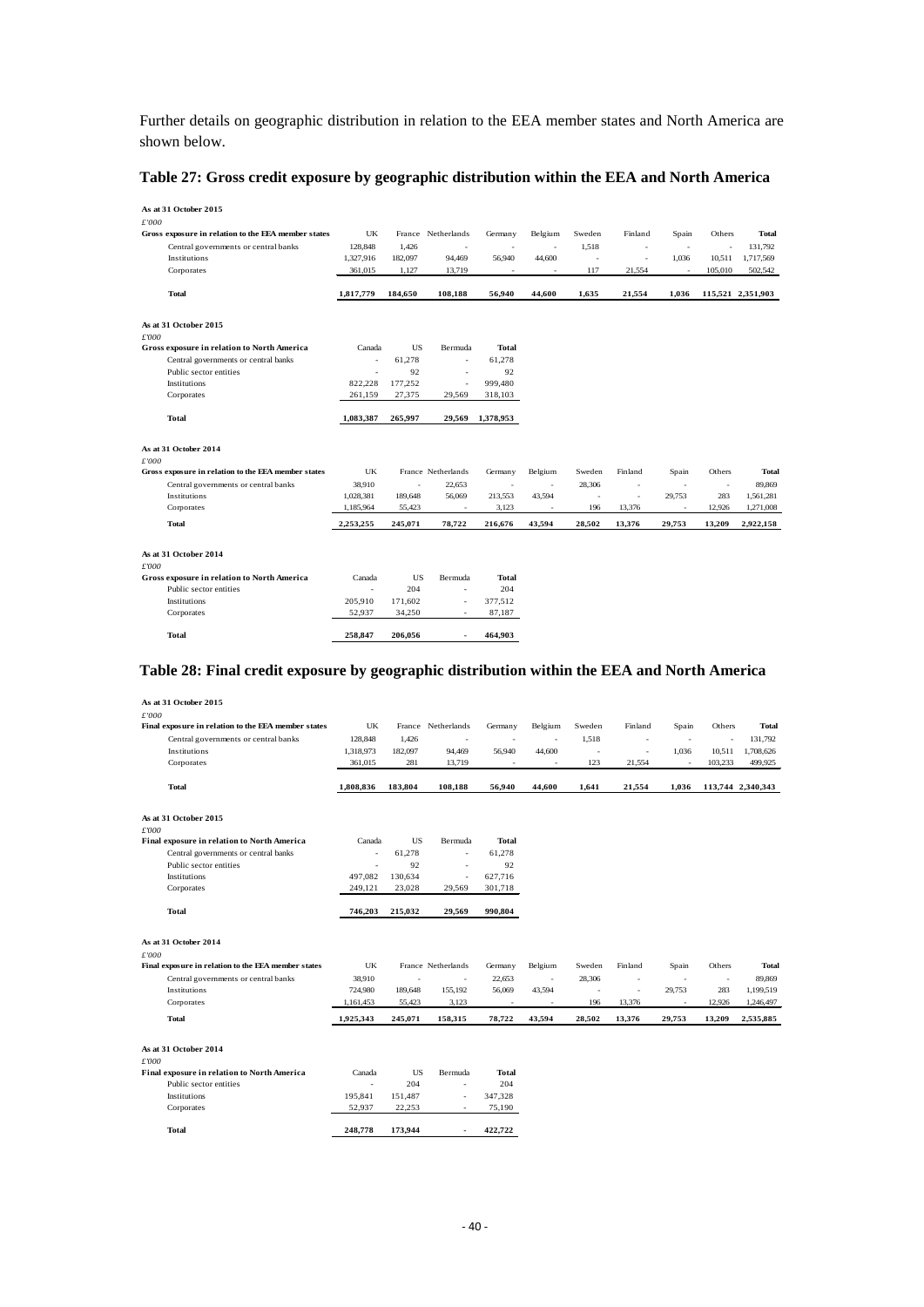### <span id="page-43-0"></span>**5.3.4 Wrong-Way Risk Exposures**

The Company has detailed policies and procedures in place to ensure that the wrong-way risk is closely monitored. General wrong-way risk exists when there is a positive correlation between the probability of default of counterparties to general market risk factors. GRM-Enterprise Market Risk monitors general wrong-way risk using a variety of counterparty risk metrics including geographically centred hypothetical and historical stress events and single risk factor stresses and sensitivities.

For securities financing transactions, specific wrong-way risk counterparty exposure is incurred when the Company enters into a securities financing transaction with a counterparty where the underlying collateral held by the Company includes securities issued by the counterparty or any affiliate of that counterparty. Collateral value will deemed to be zero for any such security included in a counterparty collateral pool. Where the risk to the collateral and the risk of default by the counterparty are potentially correlated, GRM will evaluate and perform ad hoc wrong-way risk analyses against potential scenarios, as appropriate.

For derivative transactions, specific wrong-way risk exists when the exposure to a particular counterparty is positively and highly correlated with the probability of default of the counterparty due to the nature of the transactions with the counterparty. Specific guidelines have been established to calculate the exposure as well as the internal approval process to be used. GRM-Market Risk and GRM-Trading Credit Risk are responsible for the monitoring of the wrong-way risk in derivative transactions.

### <span id="page-43-1"></span>**5.3.5 Counterparty Credit Risk Arising from Derivative Transactions**

As at 31 October 2015, the final exposure arising from derivative transactions amounted to £861.4 million (2014: £835.8 million), excluding £266.1 million relating to the margin receivables (2014: £228.4 million). Refer to the previous section for detailed disclosure on exposures by product type.

<span id="page-43-2"></span>

| As at 31 October 2015                      | <b>Gross Positive</b><br>Fair Value | Gross<br>PFCE* | Netting<br><b>Benefits</b> | Initial<br>Exposure | Collateral<br>Allocated** | Final<br>Exposure**<br>* | Gross<br>Notional |
|--------------------------------------------|-------------------------------------|----------------|----------------------------|---------------------|---------------------------|--------------------------|-------------------|
| £'000                                      |                                     |                |                            |                     |                           |                          |                   |
| Calculated under the Mark to Market Method |                                     |                |                            |                     |                           |                          |                   |
| <b>Exchanged Traded Derivatives</b>        |                                     |                |                            |                     |                           |                          |                   |
| Commodities                                | 194.982                             | 267.535        | (163, 480)                 | 299.037             | (22,678)                  | 276,359                  | 2,654,413         |
| Equities                                   | 38,699                              | 391,391        | (141, 656)                 | 288,434             | (52,966)                  | 235,468                  | 6,091,394         |
| <b>Interest Rate</b>                       | 26,516                              | 385,658        | (197, 293)                 | 214,881             | (39, 460)                 | 175,421                  | 179,753,195       |
|                                            | 260,197                             | 1,044,584      | (502, 429)                 | 802,352             | (115, 104)                | 687,248                  | 188,499,002       |
| Over-The-Counter Derivatives               |                                     |                |                            |                     |                           |                          |                   |
| Commodities                                | 200,621                             | 1,543.0        | (181, 102)                 | 21,062.0            | (15,510)                  | 5,552                    | 15,428            |
| Credit Default Swaps                       | 2,438                               | 39,103         | (25, 248)                  | 16,293              | (16,293)                  | $\overline{\phantom{a}}$ | 457,208           |
| Equities                                   | 152,706                             | 438,823        | (416,000)                  | 175,529             | (8,748)                   | 166,781                  | 8,276,245         |
| Foreign Exchange and Gold                  | 28,602                              | 298,611        | (192, 321)                 | 134,892             | (134,892)                 | -                        | 13,284,787        |
| <b>Interest Rate</b>                       | 629,570                             | 77,652         | (653,670)                  | 53,552              | (51,767)                  | 1,785                    | 18,719,381        |
|                                            | 1,013,937                           | 855,732        | (1,468,341)                | 401,328             | (227,210)                 | 174,118                  | 40,753,049        |
| Total                                      | 1,274,134                           | 1,900,316      | (1,970,770)                | 1,203,680           | (342, 314)                | 861,366                  | 229,252,051       |

*\*PFCE stands for potential future credit exposure.* 

*\*\*Collateral allocated amount is the collateral mark to market value after appropriate volatility adjustments.*

*\*\*\*The final exposure does not include margin receivable of £266.1million (2014: £228.4 million).*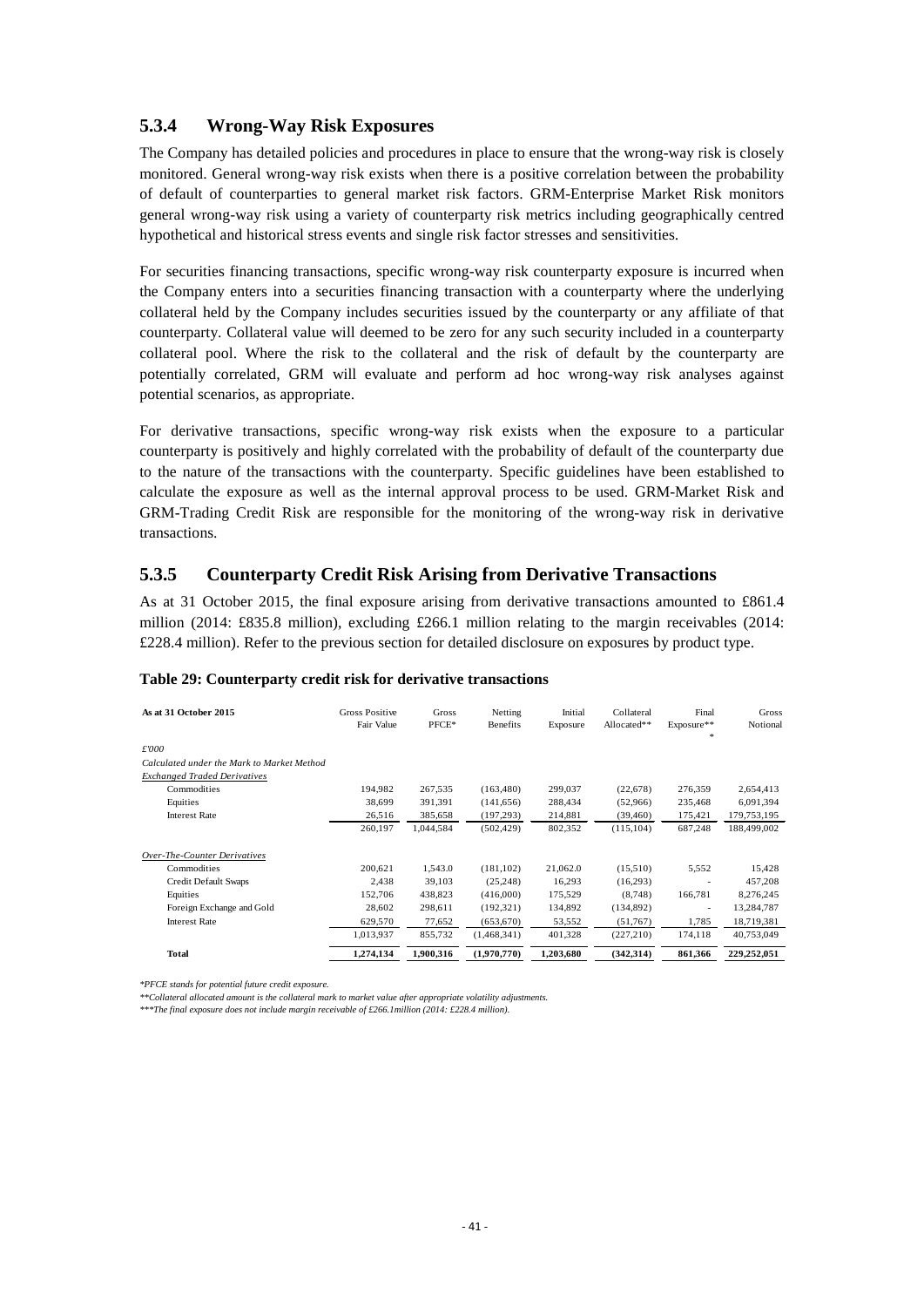| As at 31 October 2014                      | Gross Positive<br>Fair Value | Gross<br>$PFCE*$ | Netting<br>Benefits | Initial<br>Exposure | Collateral<br>Allocated** | Final<br>Exposure***     | Gross<br>Notional |
|--------------------------------------------|------------------------------|------------------|---------------------|---------------------|---------------------------|--------------------------|-------------------|
| £'000                                      |                              |                  |                     |                     |                           |                          |                   |
| Calculated under the Mark to Market Method |                              |                  |                     |                     |                           |                          |                   |
| <b>Exchanged Traded Derivatives</b>        |                              |                  |                     |                     |                           |                          |                   |
| Commodities                                | 134,255                      | 438,109          | (214, 591)          | 357,773             | (24, 327)                 | 333,446                  | 4,371,382         |
| Equities                                   | 50,164                       | 186,701          | (90,081)            | 146,784             | (38, 374)                 | 108,410                  | 3,032,628         |
| <b>Interest Rate</b>                       | 27,607                       | 109,221          | (61,935)            | 74,893              | (898)                     | 73,995                   | 159,516,123       |
|                                            | 212,026                      | 734,031          | (366, 607)          | 579,450             | (63, 599)                 | 515,851                  | 166,920,133       |
| Over-The-Counter Derivatives               |                              |                  |                     |                     |                           |                          |                   |
| Commodities                                | 19,349                       | 2,998            |                     | 22,347              | (10,930)                  | 11,417                   | 29,980            |
| Credit Default Swaps                       | 2,714                        | 37,596           | (22,503)            | 17,807              | (17, 807)                 | ٠                        | 514,957           |
| Equities                                   | 316,815                      | 521,921          | (431,090)           | 407,646             | (111, 864)                | 295,782                  | 8,038,900         |
| Foreign Exchange and Gold                  | 280,445                      | 291,136          | (405, 272)          | 166,309             | (166, 309)                | $\overline{\phantom{a}}$ | 21,705,153        |
| <b>Interest Rate</b>                       | 207,196                      | 85,518           | (218,988)           | 73,726              | (60, 933)                 | 12,793                   | 11,342,477        |
|                                            | 687,835                      | 939,169          | (1,077,853)         | 687,835             | (367, 843)                | 319,992                  | 41,631,467        |
| Total                                      | 899.861                      | 1,673,200        | (1.444.460)         | 1,267,285           | (431, 442)                | 835.843                  | 208,551,600       |

*\*PFCE stands for potential future credit exposure.* 

*\*\*Collateral allocated amount is the collateral mark to market value after appropriate volatility adjustments.*

*\*\*\*The final exposure does not include margin receivable of £266.1million (2014: £228.4 million).* 

The Company uses (CDS) to manage the traded credit risk arising from its trading activities. The table below indicates the notional amounts of CDS sold and purchased at year end.

### <span id="page-44-1"></span>**Table 30: Notional of CDS**

| <b>Notional</b>      |         |         |
|----------------------|---------|---------|
| £'000                | 2015    | 2014    |
| Own credit portfolio |         |         |
| Buy                  | 315,605 | 370,076 |
| Sell                 | 141,603 | 144,881 |
| <b>Total</b>         | 457,208 | 514,957 |

As at 31 October 2015, the Company received total collateral of £537.0 million for derivative transactions (2014: £522.1 million). The Company also pledges collateral for its OTC derivative transactions. As at the year end, if RBC's credit rating had been downgraded by three notches, it would be required to pledge additional collateral of £35.9 million to its OTC derivative counterparties (2014: £34.6million). The Company maintains a sufficient level of high quality liquid assets to satisfy any additional collateral requirements triggered by the downgrade of its credit rating.

### <span id="page-44-0"></span>**5.3.6 Use of Credit Risk Mitigation Techniques**

The Company uses the following credit risk mitigation techniques to actively manage its credit risks within its banking and trading portfolios:

- Netting and set-off,
- **Collateral**, and
- Risk transfers.

The Company has detailed policies in place to ensure that credit mitigation is appropriately recognised and captured for regulatory capital purposes. In order to recognise the credit risk mitigation, the Company takes into account the following factors:

- **Effectiveness and enforceability of the legal arrangements in place;**
- **Correlation between the value of collateral and the credit quality of the obligor;**
- Eligibility and quality of the collateral received.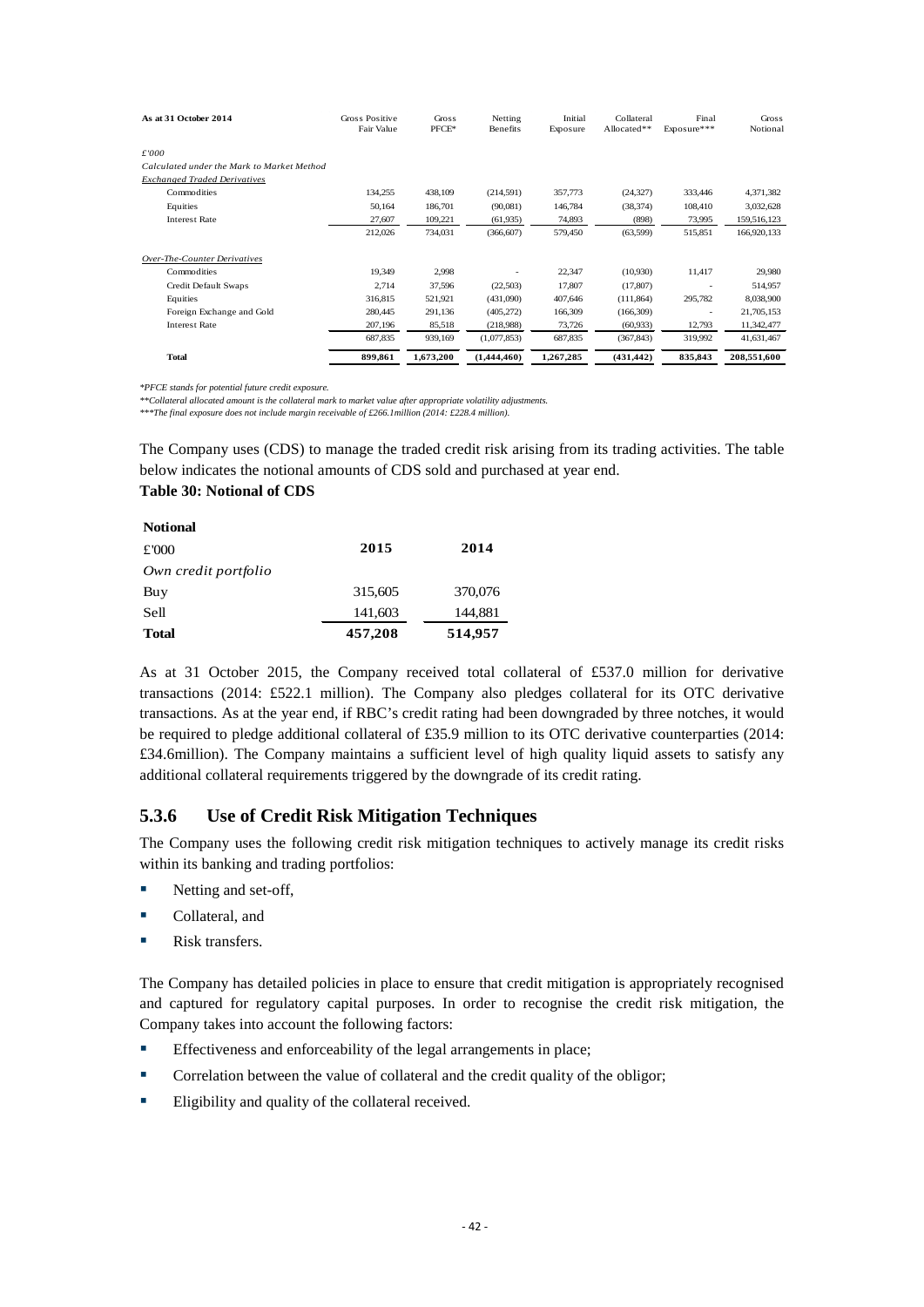The Company will often seek to enter into standard master netting agreements with counterparties for derivative and SFT transactions. These master netting agreements enable the Company to apply on/off balance sheet netting to reduce net credit exposure.

Collateral received from derivative and SFT transactions are mainly government and other high quality securities. All financial collateral is subject to daily revaluation and the Company also performs a revaluation on all properties held as collateral every three years. The valuation is then reviewed by a Credit Specialist and GRM. Credit Management is responsible for ensuring that the revaluation is executed in a timely manner.

The Company has established the following principles for collateral management:

- Collateral must be liquid i.e. actively traded in secondary markets.
- Collateral must be of high credit quality.
- Collateral must be readily settled at an authorized clearing agency.
- Collateral should be exchanged on a regular basis.
- GRM risk capture and reporting must be in place.
- Collateral must be able to be independently valued.
- Collateral should be held so that it is available and protected in the event of a counterparty's default.
- Securities issued by a counterparty or its related entities are not eligible as collateral, (excludes specified equity derivative transactions).
- Collateral should be diversified and not concentrated by issuer type or issue.

Guarantees and funded/unfunded risk participation arrangements have been sought mainly from other financial institutions by the Company to transfer its credit exposure to a counterparty which is more credit worthy than the original counterparty to reduce the overall credit risk.

The market risk and credit concentrations within the credit mitigation taken are monitored by the Regulatory Reporting team through its daily capital requirements and large exposure reporting process.

### <span id="page-45-0"></span>**5.3.7 Use of External Credit Assessment Institutions**

The Company uses the following external credit assessment institutions (ECAIs) for banking book credit risk and counterparty credit risk calculations purposes throughout the reporting period:

- Standard & Poor's, and
- **Moody's.**

 $\overline{a}$ 

As at 31 October 2015, the gross exposure amount subject to the use of the ECAIs was about £4.3 billion (201[4](#page-45-1): £4.0 billion), which accounts for  $35.8\%$  of the total gross exposure<sup>4</sup> at year end (2014: 37.6%).

<span id="page-45-1"></span><sup>4</sup> Total gross exposure amounts exclude the exposure amount for contributions to the default fund of a CCP.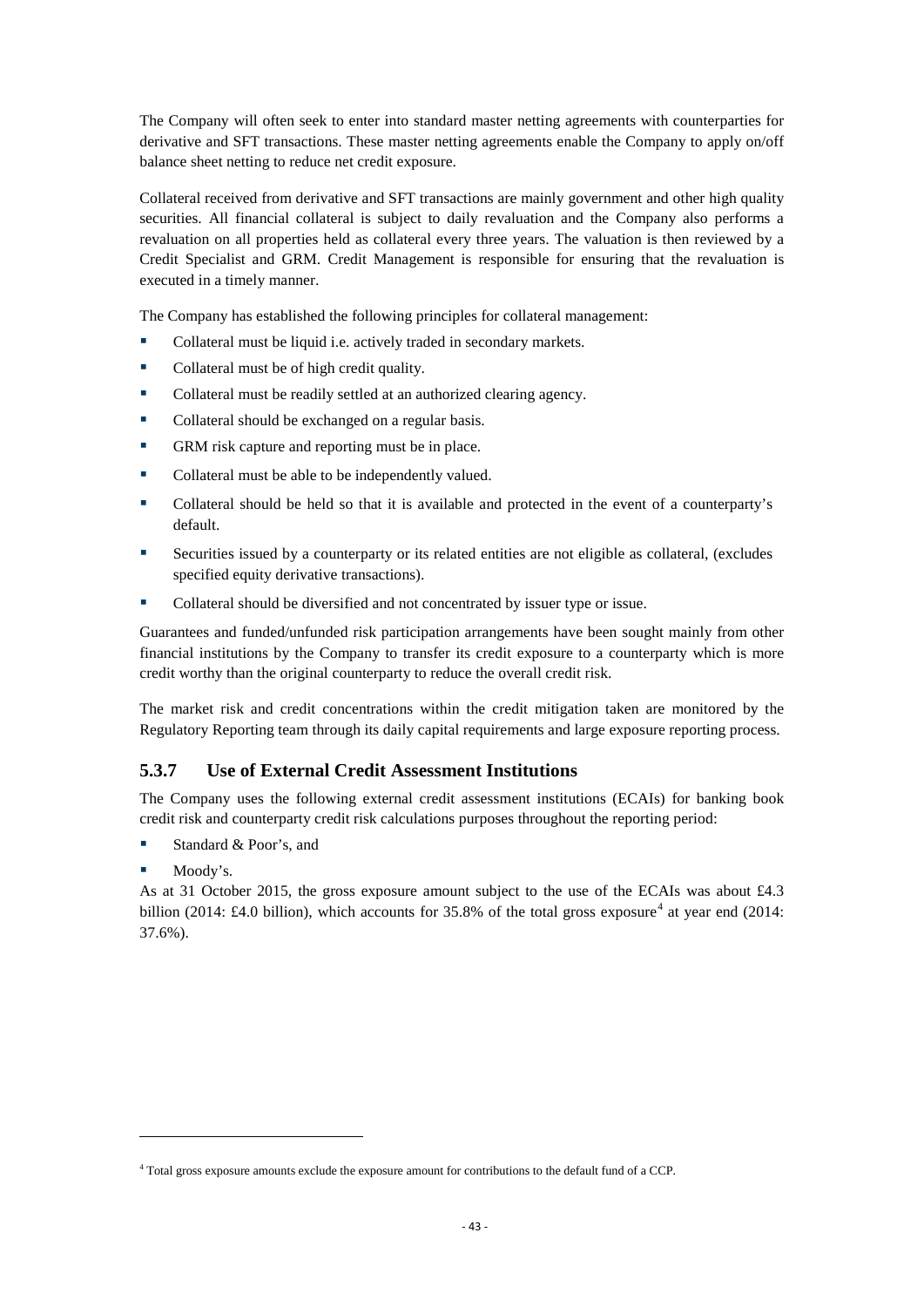| As at 31 October 2015                            |           |           |           |
|--------------------------------------------------|-----------|-----------|-----------|
|                                                  | Gross     | Final     | Risk-     |
|                                                  | Exposure  | Exposure  | weighted  |
| £'000                                            |           |           | Exposures |
| Exposure amounts subject to the use of the ECAIs |           |           |           |
| Central governments or central banks             | 322,001   | 292,550   | 7,018     |
| Public sector entities                           | 92        | 92        | 18        |
| Institutions                                     | 1,888,974 | 1,543,006 | 354,006   |
| Corporates                                       | 2,055,592 | 474,000   | 320,369   |
| <b>Total</b>                                     | 4,266,659 | 2,309,648 | 681,411   |
| As at 31 October 2014                            |           |           |           |
|                                                  | Gross     | Final     | Risk-     |
|                                                  | Exposure  | Exposure  | weighted  |
| £'000                                            |           |           | Exposures |
| Exposure amounts subject to the use of the ECAIs |           |           |           |
| Central governments or central banks             | 163,536   | 131,222   | 541       |
| Public sector entities                           | 259       | 259       | 52        |
| Institutions                                     | 1,666,464 | 1,132,139 | 304,209   |
| Corporates                                       | 2,204,955 | 959,918   | 397,052   |
| <b>Total</b>                                     | 4,035,214 | 2,223,538 | 701,854   |

#### <span id="page-46-0"></span>**Table 31: Exposures amounts subjected to the use of the ECAIs**

As at 31 October 2015, majority of the Company's credit exposures subject to the use of ECAIs (84.4%) are to those counterparties with Credit Quality Step (CQS) 1 and  $2^5$  $2^5$  (2014: 84.6%). Exposures amounts by CQS are shown below.

### <span id="page-46-1"></span>**Table 32: Exposures amounts by CQS**

|               |           | 2015      |           |           | 2014      |           |
|---------------|-----------|-----------|-----------|-----------|-----------|-----------|
|               | Gross     | Final     | Risk-     | Gross     | Final     | Risk-     |
|               | Exposure  | Exposure  | weighted  | Exposure  | Exposure  | weighted  |
| $\pounds'000$ |           |           | Exposures |           |           | Exposures |
| <b>CQS</b>    |           |           |           |           |           |           |
| 1             | 2,000,403 | 1,533,222 | 183,266   | 2,017,679 | 1,443,255 | 197,048   |
| 2             | 1.599.639 | 555,100   | 274,275   | 1,394,652 | 488,533   | 210,762   |
| 3             | 565,960   | 178,078   | 178,078   | 610,690   | 285,653   | 284,899   |
| 4             | 76.319    | 38,159    | 38.159    |           |           |           |
| 5             | 24,338    | 5,089     | 7,633     | 12,193    | 6,097     | 9,145     |
| 6             |           |           |           |           |           |           |
| <b>Total</b>  | 4,266,659 | 2,309,648 | 681,411   | 4,035,214 | 2,223,538 | 701,854   |

 $\overline{a}$ 

<span id="page-46-2"></span><sup>5</sup> CQS 1-3 represent investment grades (e.g. S&P: AAA+ to BBB-).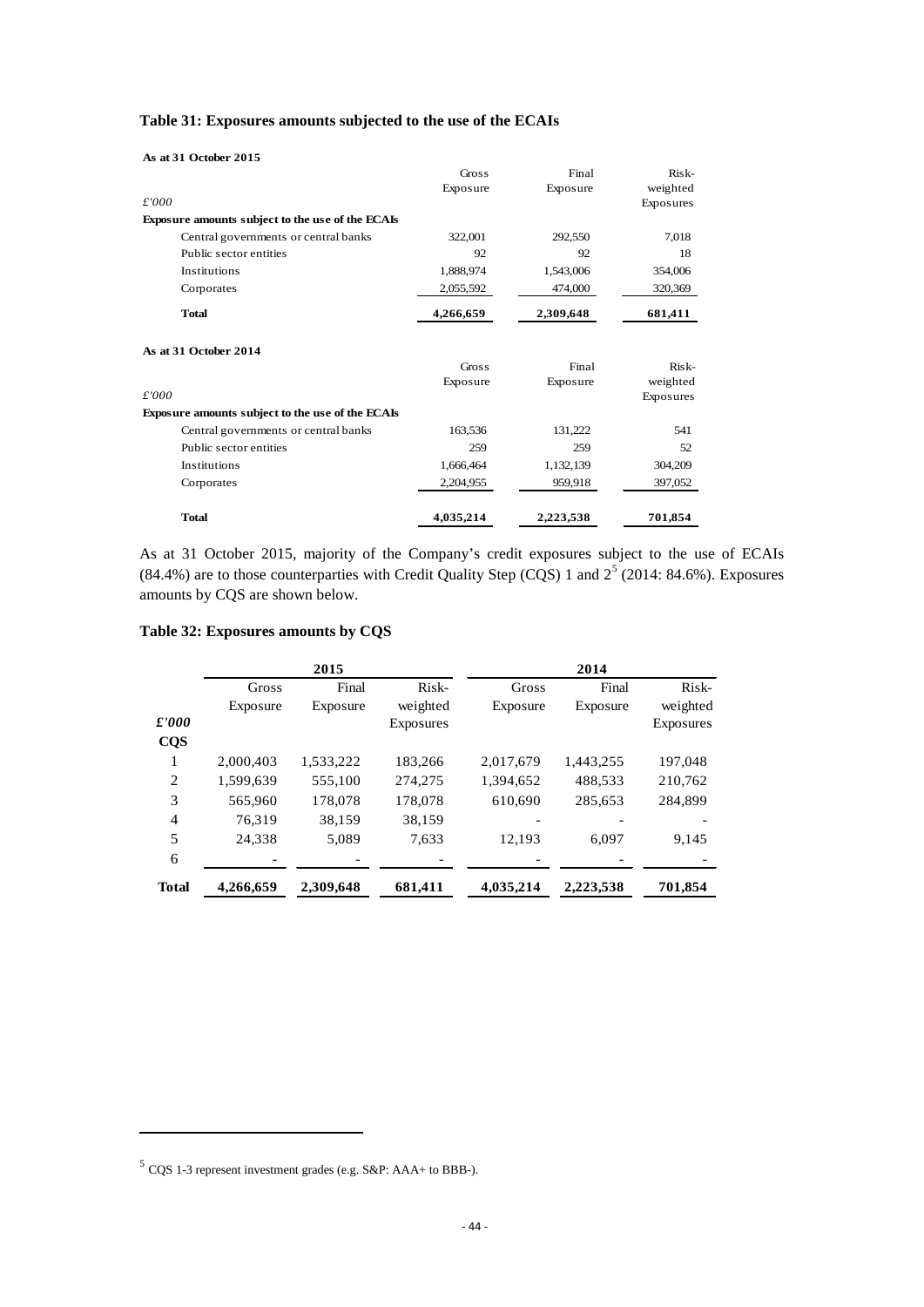# <span id="page-47-0"></span>**6.0 Market Risk**

# <span id="page-47-1"></span>**6.1 Definition of Market Risk**

The Company defines the market risk as the risk of loss resulting from changes in market factors and the volatility of these factors. Mark risk can be exacerbated by thinly-traded or illiquid markets.

The Company considered market risk to fall into the following categories:

- *Credit Spread Risk<sup>[6](#page-47-3)</sup>*: The risk of loss due to the change in credit spreads on all financial instruments whose accounting fair value depends on credit spreads. This includes securities, credit derivatives and fair value liabilities.
- *Interest Rate Risk:* The risk of loss resulting from changes in interest rates and/or the volatility of interest rates.
- **Foreign Exchange Risk:** The risk of loss resulting from changes in exchange rates and/or the volatility of exchange rates.
- **Equity Risk:** The risk of loss resulting from changes in equity prices, indices and/or equity implied volatility.
- *Commodity Risk:* The risk of loss resulting from changes in commodity prices and/or the volatility of commodity prices.
- *Underwriting Risk:* The risk of loss resulting from (i) the failure to place or sell a particular security or bond concurrent with a negative market or credit risk event; and (ii) inadequate due diligence in connection with a securities offering.

# <span id="page-47-2"></span>**6.2 Governance and Framework**

Market Risk is managed through the Company's Market Risk Framework which is governed and overseen by the Head of Market Risk in London. The Company is also subject to the RBC Group policies laid out in the RBC Group Market Risk Framework and standing orders.

The market risk management function produces daily reports for the business and senior management detailing the Company's exposure against limits, as well as monthly summary reports for the ETRMC and quarterly for the ERC.

The Company's market risk appetite is set and reviewed by the Board. The Company has a range of limits in place covering the risk measurement metrics noted above. All limits set by the Company are consistent with the stated risk appetite. In addition to the Board approved limits, exposures are also limited by the RBC Group limit structure.

The Company uses a two tier market risk limit structure:

 $\overline{a}$ 

- *Tactical limits* are set and approved by the Board and are constrained by economic capital limits. Tactical limits are designed so risk taken cannot exceed available financial resources. All tactical limit excesses and limit changes are reported to the ETRMC and the European Risk Committee; and
- *Operational limits* are approved by the Managing Director of GRM-Market Risk and reviewed as required by the ETRMC. Operational limits must always remain lower than tactical limits. All operational limit excesses and limit changes are reported to the ETRMC.

<span id="page-47-3"></span> $6$  CRR considers the credit spread risk in the trading book is part of specific interest rate risk.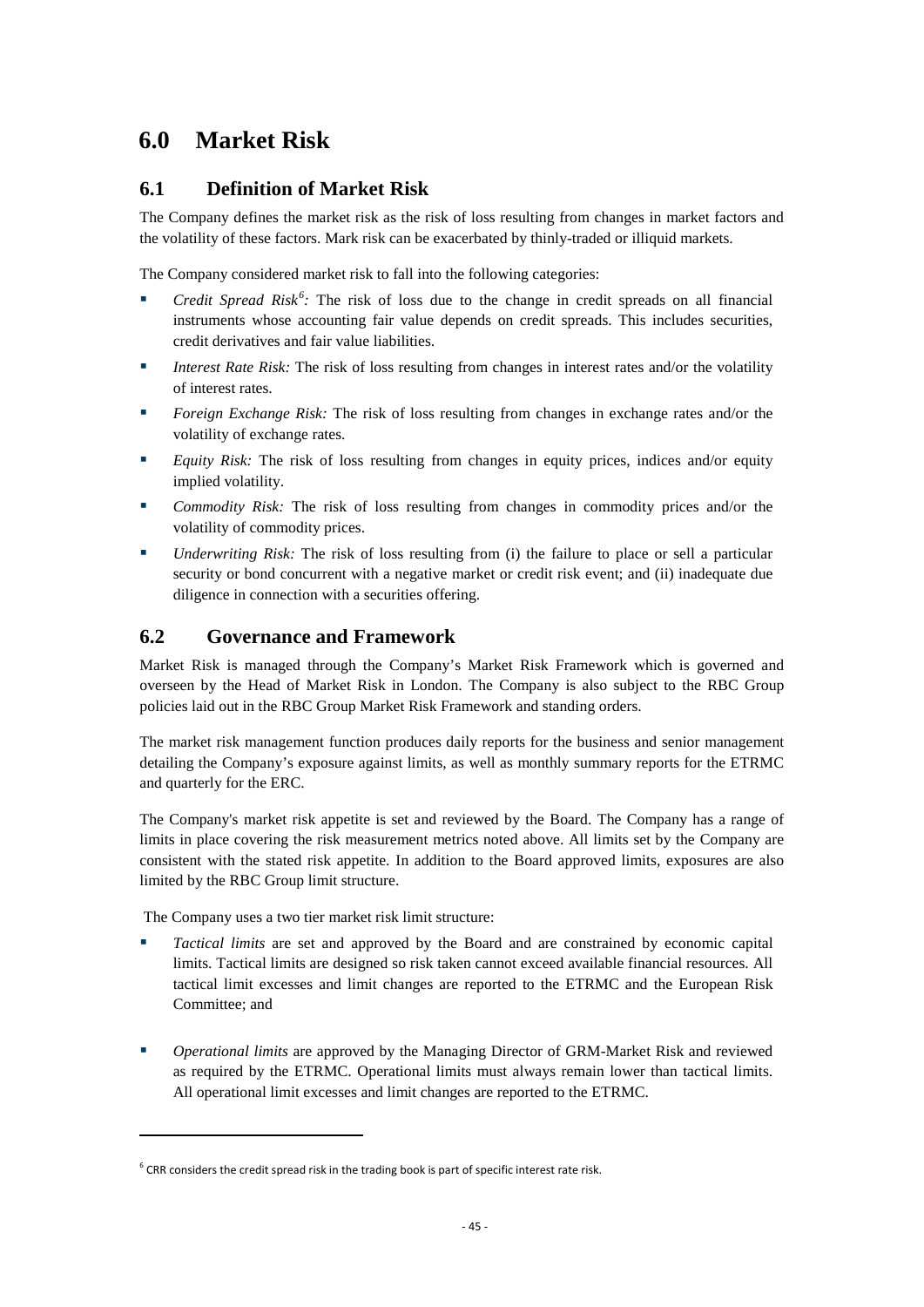The Regulatory Reporting team also reports the overall capital requirement, including capital requirement on market risk, to the Company's senior management on a daily basis.

Additional information is provided in the Company's Annual Accounts and Financial Statements.

# <span id="page-48-0"></span>**6.3 Risk Profile**

As at 31 October 2015, the Company's capital requirement in relation to the market risk is £91.7 million (2014: £183.1 million).

### <span id="page-48-3"></span>**Table 33: Market risk by risk type**

| As at 31 October 2015 | Risk-weighted<br><b>Exposure</b> | Capital<br>Requirement |
|-----------------------|----------------------------------|------------------------|
| £'000                 |                                  |                        |
| Interest rate risk    | 1,064,063                        | 85,125                 |
| Equity risk           | 1,423                            | 114                    |
| Large exposure excess |                                  | -                      |
| Foreign-exchange risk | 24,850                           | 1,988                  |
| Commodities risk      | 55,395                           | 4,432                  |
|                       | 1,145,731                        | 91,659                 |
| As at 31 October 2014 | Risk-weighted<br><b>Exposure</b> | Capital<br>Requirement |
| £'000                 |                                  |                        |
| Interest rate risk    | 1,747,202                        | 139,776                |
| Equity risk           | 713                              | 57                     |
| Large exposure excess |                                  |                        |
| Foreign-exchange risk | 25,376                           | 2,030                  |
| Commodities risk      | 515,784                          | 41,263                 |
|                       | 2,289,075                        | 183,126                |

*\*Capital requirement on the position risk includes the capital requirement of £8.3 million in relation to the securitisation positions held in the Company's trading book.* 

The Company had no Underwriting or CIU trading book risk as at the financial year-end.

# <span id="page-48-1"></span>**6.4 Securitisations**

### <span id="page-48-2"></span>**6.4.1 Definitions**

The Company defines securitisation as a transaction or scheme, whereby the credit risk associated with an exposure or pool of exposures is tranched, having both of the following characteristics:

- a) payments in the transaction or scheme are dependent upon the performance of the exposure or pool of exposures; and
- b) the subordination of tranches determines the distribution of losses during the ongoing life of the transaction or scheme.

Re-securitisation means securitisation where the risk associated with an underlying pool of exposures is tranched and at least one of the underlying exposures is a securitisation position.

A securitisation position can be either classified as:

 *Traditional securitisation*: a securitisation involving the economic transfer of the exposures being securitised.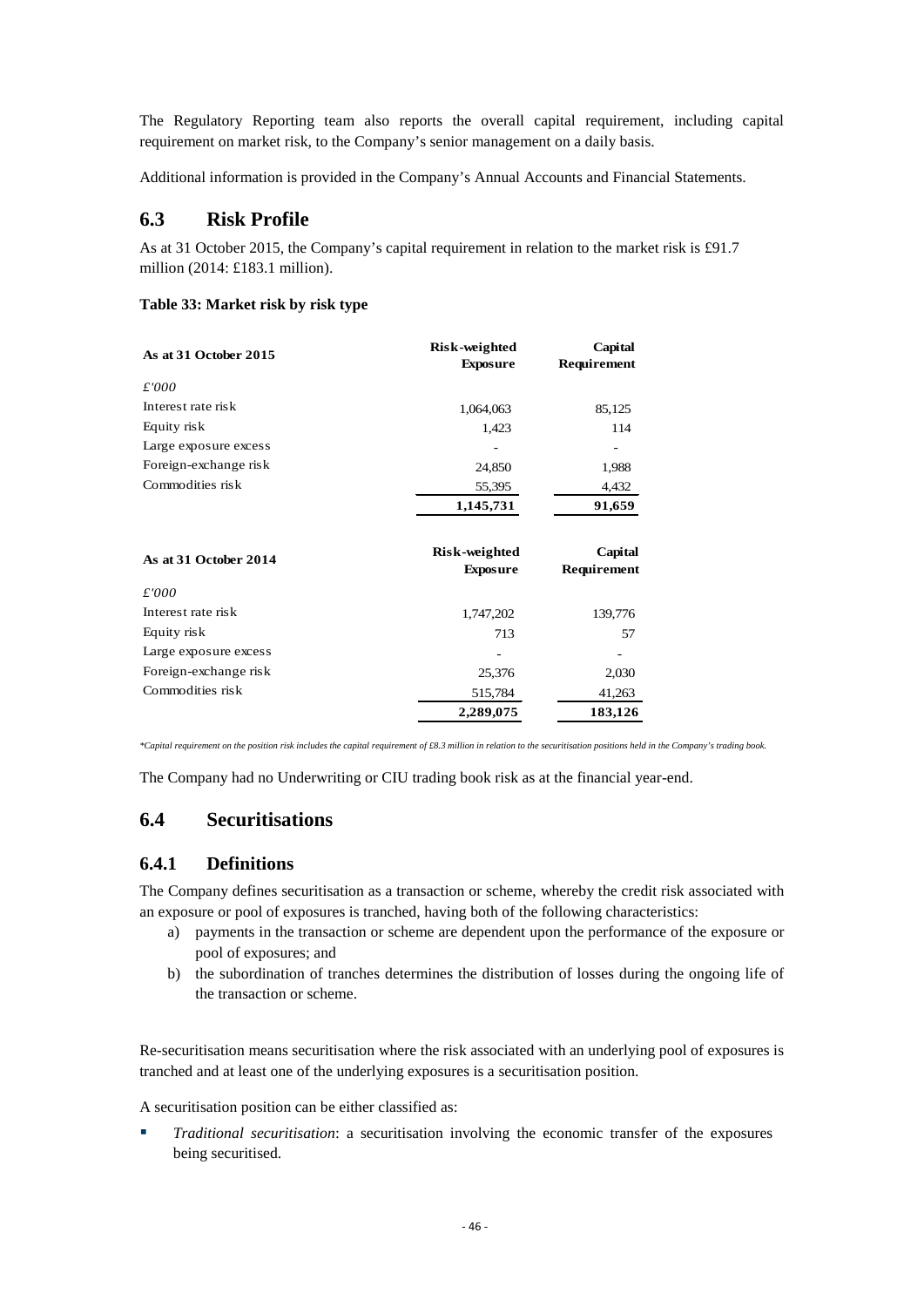*Synthetic securitisation:* a securitisation where the transfer of risk is achieved by the use of credit derivatives or guarantees, and the exposures being securitised remain exposures of the originator institution.

### <span id="page-49-0"></span>**6.4.2 Objectives of Securitisation Activities**

The Company trades a range of European securitised products in the secondary market. These transactions are included the Company's trading book. The Company is not engaged in any securitisation of its own originated assets or the securitisation of third party assets via special purpose vehicles.

The Company monitors the market and credit risks arising from its securitisation positions in the similar manner as those of non-securitisation trading positions. Refer to the Company's risk governance and control framework discussion in the previous sections.

In addition, the Company adopts RBC's Trading Book Securitisation Framework, which requires:

- a comprehensive understanding of the risk characteristics of its individual securitisation exposures as well as the risk characteristics of the pools underlying its securitisation exposures;
- **Exercise is experiment information** on the underlying pools on an on-going basis in a timely manner, including exposure type, percentage of loans past due, default rate, prepayment rates, loans in foreclosure, property type, occupancy, average credit score or other measures of creditworthiness, average loan-to-value ratio and industry and geographic diversifications;
- a thorough understanding of all structural features of a securitisation transaction that would materially impact the performance of the Company's exposures to the transactions, such as the contractual waterfall and waterfall-related triggers, credit enhancement, liquidity enhancements, market value triggers, and deal-specific definitions of default.

## <span id="page-49-1"></span>**6.4.3 Summary of Relevant Accounting Policies**

*Recognition and measurement of financial instruments*

Financial instruments, including securitisation positions, are classified at inception, based on management's intention, as at fair value through profit or loss (FVTPL) or available-for-sale (AFS). Certain debt securities with fixed or determinable payments and which are not quoted in an active market may be classified as loans and advances.

Trading securities include securities purchased for sale in the near term which are classified as FVTPL by nature and securities which are designated as FVTPL under the fair value option and are reported at fair value. Obligations to deliver trading securities sold short are recorded as liabilities and carried at fair value. Realised and unrealised gains and losses on these securities are recorded as Net trading income. Dividend and interest income accruing on trading securities are recorded in Interest income. Interest and dividends accrued on interest-bearing and equity securities sold short are recorded in Interest expense.

AFS securities include: (i) securities which may be sold to meet liquidity needs, in response to or in anticipation of changes in interest rates and resulting prepayment risk, changes in foreign currency risk, changes in funding sources or terms; and (ii) loan substitute securities which are client financings that have been structured as after-tax investments rather than conventional loans in order to provide the clients with a borrowing rate advantage. AFS securities are measured at fair value. Unrealised gains and losses arising from changes in fair value are included in Other components of equity. Changes in foreign exchange rates for AFS equity securities are recognised in Other components of equity, while changes in foreign exchange rates for AFS debt securities are recognised in Net trading income. When the security is sold, the cumulative gain or loss recorded in Other components of equity is included as net gain (loss) on AFS securities in Net trading income. Purchase premiums or discounts on AFS debt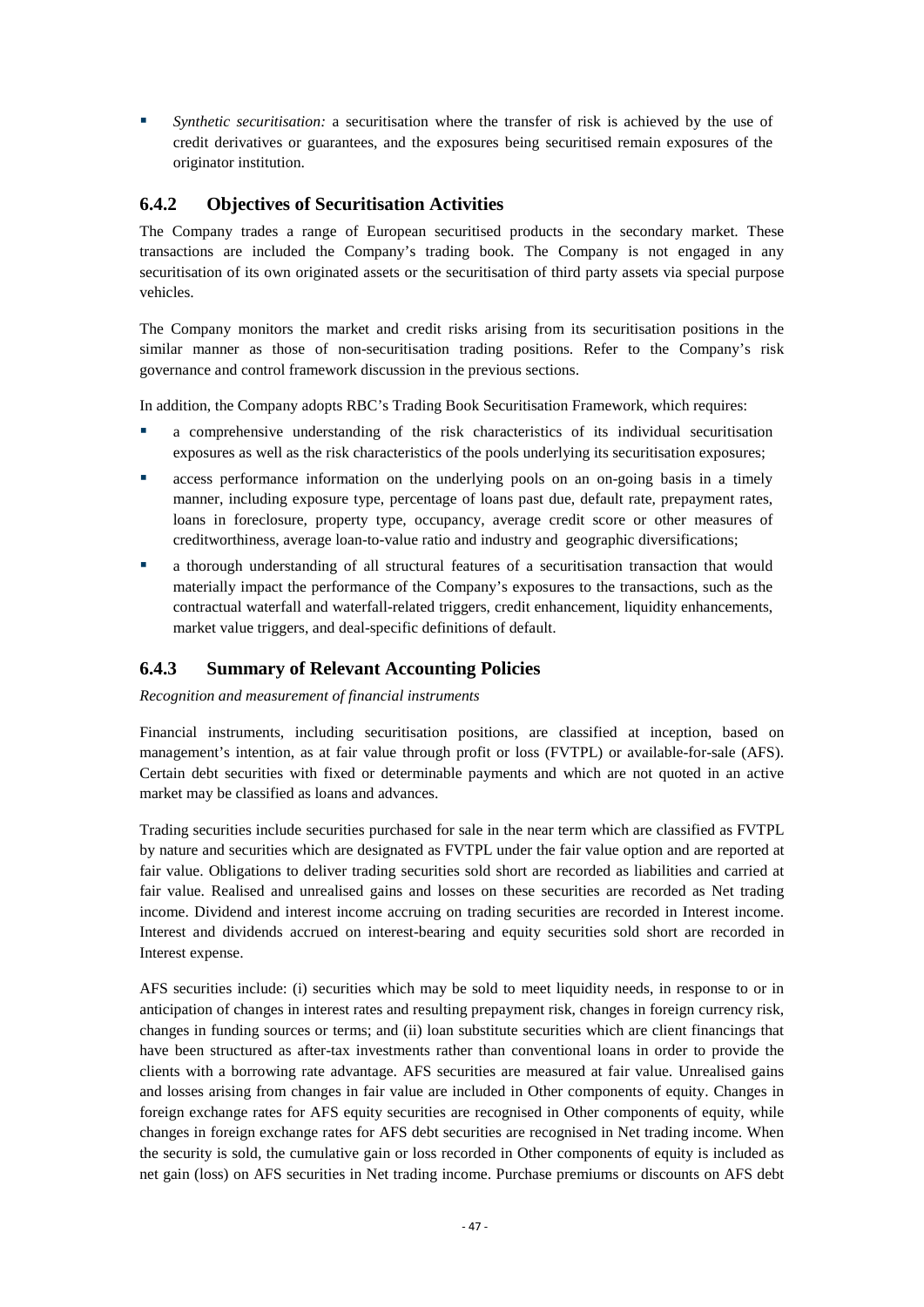securities are amortised over the life of the security using the effective interest method and are recognised in Net interest income. Dividend and interest income accruing on AFS securities are recorded in Net interest income.

At each reporting date, and more frequently when conditions warrant, the Company evaluates AFS securities to determine whether there is any objective evidence of impairment. Such evidence includes: for debt instruments, when an adverse effect on future cash flows from the asset or group of assets can be reliably estimated; for equity securities, when there is a significant or prolonged decline in the fair value of the investment below its cost.

When assessing impairment for debt instruments the Company primarily considers counterparty ratings and security-specific factors, including subordination, external ratings, and the value of any collateral held, for which there may not be a readily accessible market. Significant judgement is required in assessing impairment as management is required to consider all available evidence in determining whether objective evidence of impairment exists and whether the principal and interest on the AFS debt security can be fully recovered.

In assessing whether there is any objective evidence that suggests that equity securities are impaired, the Company considers factors which include the length of time and extent the fair value has been below cost, along with management's assessment of the financial condition, business and other risks of the issuer. Management weighs all these factors to determine the impairment but to the extent that management judgement may differ from the actual experience of the timing and amount of the recovery of the fair value, the estimate for impairment could change from period to period based upon future events that may or may not occur, the conclusion for the impairment of the equity securities may differ.

If an AFS security is impaired, the cumulative unrealised loss previously recognised in Other components of equity is removed from equity and recognised under Net trading income. This amount is determined as the difference between the cost/amortised cost and current fair value of the security less any impairment loss previously recognised. Subsequent to impairment, further declines in fair value are recorded in Net trading income, while increases in fair value are recognised in Other components of equity until sold. For AFS debt securities, reversal of previously recognised impairment losses is recognised in Statement of Income if the recovery is objectively related to a specific event occurring after recognition of the impairment loss.

#### *Derecognition of financial assets*

Financial assets are derecognised from the Balance Sheet when the contractual rights to the cash flows from the assets have expired, when the Company retains the rights to receive the cash flows of the assets but assume an obligation to pay those cash flows to a third party subject to certain pass-through requirements or when the contractual rights to receive the cash flows and substantially all of the risk and rewards of the assets have been transferred. When the Company retains substantially all of the risks and rewards of the transferred assets, the transferred assets are not derecognised from the Balance Sheet and are accounted for as secured financing transactions. When the Company neither retains nor transfers substantially all risks and rewards of ownership of the assets, the Company derecognises the assets if control over the assets is relinquished. If the Company retains control over the transferred assets, the Company continues to recognise the transferred assets to the extent of its continuing involvement.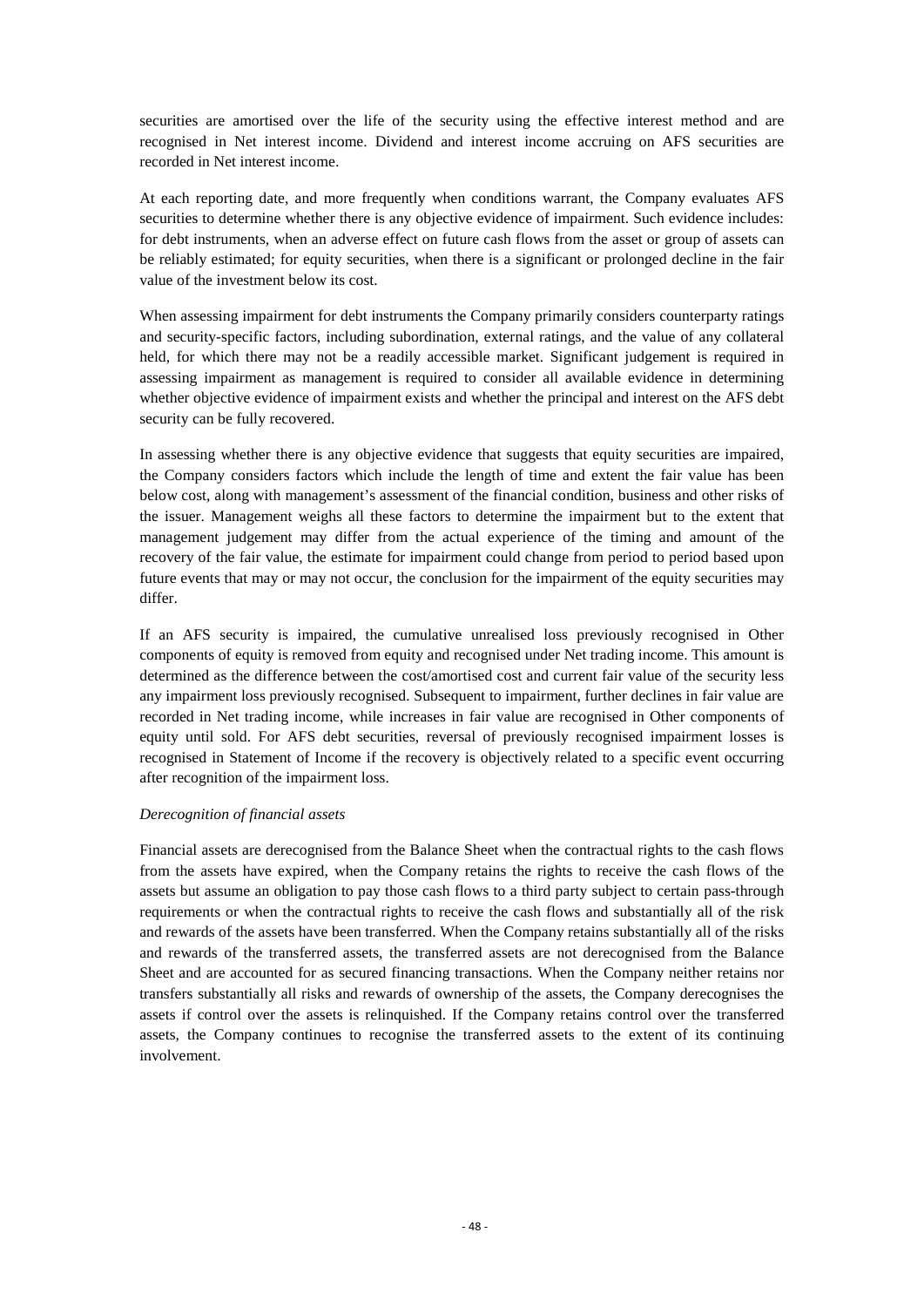### <span id="page-51-0"></span>**6.4.4 Risk Profile**

As at 31 October 2015, the Company had a total exposure of £150.0 million (2014: £57.9 million) in relation to the securitisation positions, resulting in own funds requirement of £8.3 million (2014: £8.3million) using the Standardised calculation. Detailed analysis on the securitisation positions is included in the tables below.

#### <span id="page-51-1"></span>**Table 34: Exposures by underlying exposure type**

| As at 31 October 2015<br>£'000 |          |               |             |
|--------------------------------|----------|---------------|-------------|
| <b>Exposure Type</b>           | Exposure | Risk-weighted | Capital     |
|                                |          | Exposure      | Requirement |
| Traditional securitisation     |          |               |             |
| Residential mortgages          | 82,849   | 48,073        | 3,846       |
| Credit card receivables        | 19,670   | 3,934         | 315         |
| Consumer loans                 | 38,856   | 128,909       | 10,313      |
| Other assets                   | 8,659    | 2,966         | 237         |
|                                | 150,034  | 183,882       | 14,711      |
| As at 31 October 2014<br>£'000 |          |               |             |
| <b>Exposure Type</b>           | Exposure | Risk-weighted | Capital     |
|                                |          | Exposure      | Requirement |
| Traditional securitisation     |          |               |             |
| Loans to corporates            | 27,174   | 93,958        | 7,518       |
| Consumer loans                 | 30,768   | 9,952         | 796         |
|                                | 57,942   | 103,910       | 8,314       |

#### <span id="page-51-2"></span>**Table 35: Securitisation exposures by seniority**

| As at 31 October 2015<br>£'000 |          |               |             |
|--------------------------------|----------|---------------|-------------|
| <b>Tranche</b>                 | Exposure | Risk-weighted | Capital     |
|                                |          | Exposure      | Requirement |
| Senior                         | 37.395   | 35,260        | 2,821       |
| Mezzanine                      | 112.117  | 144.285       | 11,543      |
| First loss                     | 522      | 4,337         | 347         |
|                                | 150,034  | 183,882       | 14,711      |

### **As at 31 October 2014**

| £'000          |          |                           |                        |
|----------------|----------|---------------------------|------------------------|
| <b>Tranche</b> | Exposure | Risk-weighted<br>Exposure | Capital<br>Requirement |
| Senior         | 6.349    | 1,270                     | 102                    |
| Mezzanine      | 49.525   | 76.789                    | 6.144                  |
| First loss     | 2,068    | 25,851                    | 2,068                  |
|                | 57,942   | 103,910                   | 8,314                  |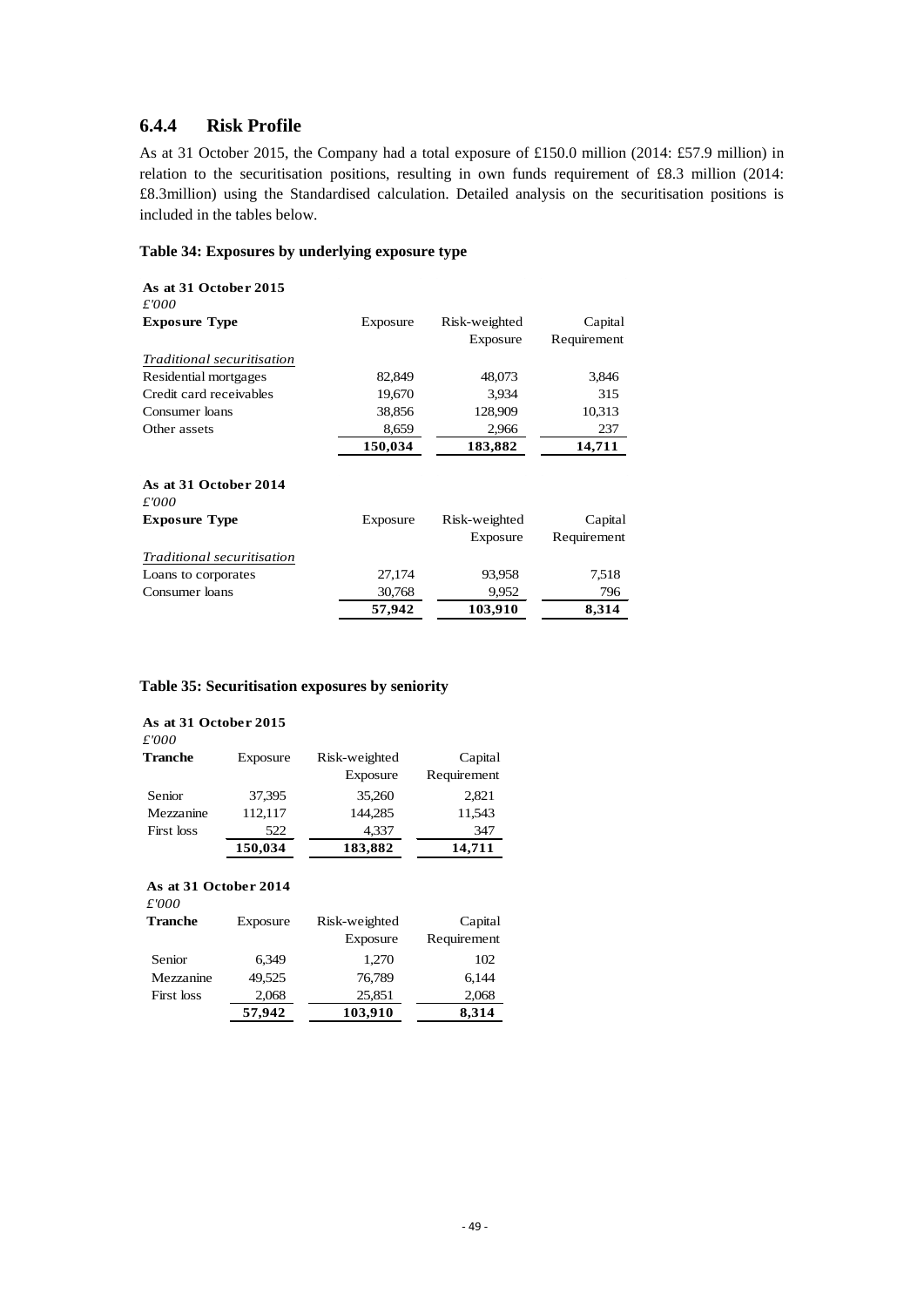<span id="page-52-1"></span>

|  | Table 36: Securitisation exposures by risk weighting |  |  |  |  |
|--|------------------------------------------------------|--|--|--|--|
|--|------------------------------------------------------|--|--|--|--|

| £'000<br><b>Risk Weighting</b><br>Exposure<br>Risk-weighted<br>Capital<br>Exposure<br>Requirement<br>Exposures rated by ECAIs<br>62,842<br>20%<br>12,568<br>1,005<br>50%<br>41,911<br>20,955<br>1,676<br>30,660<br>30,660<br>100%<br>2,453<br>7,006<br>24,523<br>350%<br>1,962<br>1250%<br>5,059<br>5,059<br>63,239<br>147,478<br>151,945<br>12,155<br>Exposures not rated by ECAIs<br>1250%<br>2,556<br>31,937<br>2,556<br>150,034<br>183,882<br>14,711<br><b>Total</b><br>As at 31 October 2014<br>£'000<br><b>Risk Weighting</b><br>Risk-weighted<br>Capital<br>Exposure<br>Exposure<br>Requirement<br>Exposures rated by ECAIs<br>20%<br>23,819<br>4,764<br>381<br>50%<br>7,725<br>3,863<br>309<br>100%<br>13,716<br>13,716<br>1,097<br>350%<br>8.551<br>29,927<br>2,396<br>2,063<br>2,063<br>1250%<br>25,789<br>55,874<br>78,059<br>6,246<br>Exposures not rated by ECAIs<br>1250%<br>2,068<br>25,851<br>2,068<br>57,942<br>103,910<br>8,314<br>Total | As at 31 October 2015 |  |  |
|------------------------------------------------------------------------------------------------------------------------------------------------------------------------------------------------------------------------------------------------------------------------------------------------------------------------------------------------------------------------------------------------------------------------------------------------------------------------------------------------------------------------------------------------------------------------------------------------------------------------------------------------------------------------------------------------------------------------------------------------------------------------------------------------------------------------------------------------------------------------------------------------------------------------------------------------------------|-----------------------|--|--|
|                                                                                                                                                                                                                                                                                                                                                                                                                                                                                                                                                                                                                                                                                                                                                                                                                                                                                                                                                            |                       |  |  |
|                                                                                                                                                                                                                                                                                                                                                                                                                                                                                                                                                                                                                                                                                                                                                                                                                                                                                                                                                            |                       |  |  |
|                                                                                                                                                                                                                                                                                                                                                                                                                                                                                                                                                                                                                                                                                                                                                                                                                                                                                                                                                            |                       |  |  |
|                                                                                                                                                                                                                                                                                                                                                                                                                                                                                                                                                                                                                                                                                                                                                                                                                                                                                                                                                            |                       |  |  |
|                                                                                                                                                                                                                                                                                                                                                                                                                                                                                                                                                                                                                                                                                                                                                                                                                                                                                                                                                            |                       |  |  |
|                                                                                                                                                                                                                                                                                                                                                                                                                                                                                                                                                                                                                                                                                                                                                                                                                                                                                                                                                            |                       |  |  |
|                                                                                                                                                                                                                                                                                                                                                                                                                                                                                                                                                                                                                                                                                                                                                                                                                                                                                                                                                            |                       |  |  |
|                                                                                                                                                                                                                                                                                                                                                                                                                                                                                                                                                                                                                                                                                                                                                                                                                                                                                                                                                            |                       |  |  |
|                                                                                                                                                                                                                                                                                                                                                                                                                                                                                                                                                                                                                                                                                                                                                                                                                                                                                                                                                            |                       |  |  |
|                                                                                                                                                                                                                                                                                                                                                                                                                                                                                                                                                                                                                                                                                                                                                                                                                                                                                                                                                            |                       |  |  |
|                                                                                                                                                                                                                                                                                                                                                                                                                                                                                                                                                                                                                                                                                                                                                                                                                                                                                                                                                            |                       |  |  |
|                                                                                                                                                                                                                                                                                                                                                                                                                                                                                                                                                                                                                                                                                                                                                                                                                                                                                                                                                            |                       |  |  |
|                                                                                                                                                                                                                                                                                                                                                                                                                                                                                                                                                                                                                                                                                                                                                                                                                                                                                                                                                            |                       |  |  |
|                                                                                                                                                                                                                                                                                                                                                                                                                                                                                                                                                                                                                                                                                                                                                                                                                                                                                                                                                            |                       |  |  |
|                                                                                                                                                                                                                                                                                                                                                                                                                                                                                                                                                                                                                                                                                                                                                                                                                                                                                                                                                            |                       |  |  |
|                                                                                                                                                                                                                                                                                                                                                                                                                                                                                                                                                                                                                                                                                                                                                                                                                                                                                                                                                            |                       |  |  |
|                                                                                                                                                                                                                                                                                                                                                                                                                                                                                                                                                                                                                                                                                                                                                                                                                                                                                                                                                            |                       |  |  |
|                                                                                                                                                                                                                                                                                                                                                                                                                                                                                                                                                                                                                                                                                                                                                                                                                                                                                                                                                            |                       |  |  |
|                                                                                                                                                                                                                                                                                                                                                                                                                                                                                                                                                                                                                                                                                                                                                                                                                                                                                                                                                            |                       |  |  |
|                                                                                                                                                                                                                                                                                                                                                                                                                                                                                                                                                                                                                                                                                                                                                                                                                                                                                                                                                            |                       |  |  |
|                                                                                                                                                                                                                                                                                                                                                                                                                                                                                                                                                                                                                                                                                                                                                                                                                                                                                                                                                            |                       |  |  |
|                                                                                                                                                                                                                                                                                                                                                                                                                                                                                                                                                                                                                                                                                                                                                                                                                                                                                                                                                            |                       |  |  |
|                                                                                                                                                                                                                                                                                                                                                                                                                                                                                                                                                                                                                                                                                                                                                                                                                                                                                                                                                            |                       |  |  |
|                                                                                                                                                                                                                                                                                                                                                                                                                                                                                                                                                                                                                                                                                                                                                                                                                                                                                                                                                            |                       |  |  |
|                                                                                                                                                                                                                                                                                                                                                                                                                                                                                                                                                                                                                                                                                                                                                                                                                                                                                                                                                            |                       |  |  |
|                                                                                                                                                                                                                                                                                                                                                                                                                                                                                                                                                                                                                                                                                                                                                                                                                                                                                                                                                            |                       |  |  |
|                                                                                                                                                                                                                                                                                                                                                                                                                                                                                                                                                                                                                                                                                                                                                                                                                                                                                                                                                            |                       |  |  |
|                                                                                                                                                                                                                                                                                                                                                                                                                                                                                                                                                                                                                                                                                                                                                                                                                                                                                                                                                            |                       |  |  |

The Company uses the following three ECAIs in assigning the appropriate risk weights for the securitisation positions held:

- Standard  $& Poor's$ ,
- **Moody's, and**
- <span id="page-52-0"></span>**Fitch Ratings.**

# **7.0 Operational Risk**

The Company defines operational risk as the risk of loss resulting from inadequate or failed internal processes, people and systems or from external events, and includes legal risk. The Company assesses its operational risk profile through a combination of qualitative and quantitative methods.

A variety of risk and control criteria are used to assess different business lines within the Company. The information is used to generate the risk profiles for each business area. These quantitative profiles are analysed at an aggregate level to provide a view of the risk profile of the business and the local platform as a whole. These profiles are reported to various committees for discussion and action. Specific risks and issues as well as overall themes are discussed.

The Operational Risk Appetite Framework is a formally articulated structure comprised of an operational risk appetite, operational risk tolerance and operational risk profile. The Company's Operational Risk Appetite definition is: 'The level of operational risk the Company is willing to accept on a risk-reward basis. The operational risk tolerance is defined as the operational risk level beyond which the entity/ platform/ business line should not go, regardless of what the entity/ platform/ business is comfortable with'.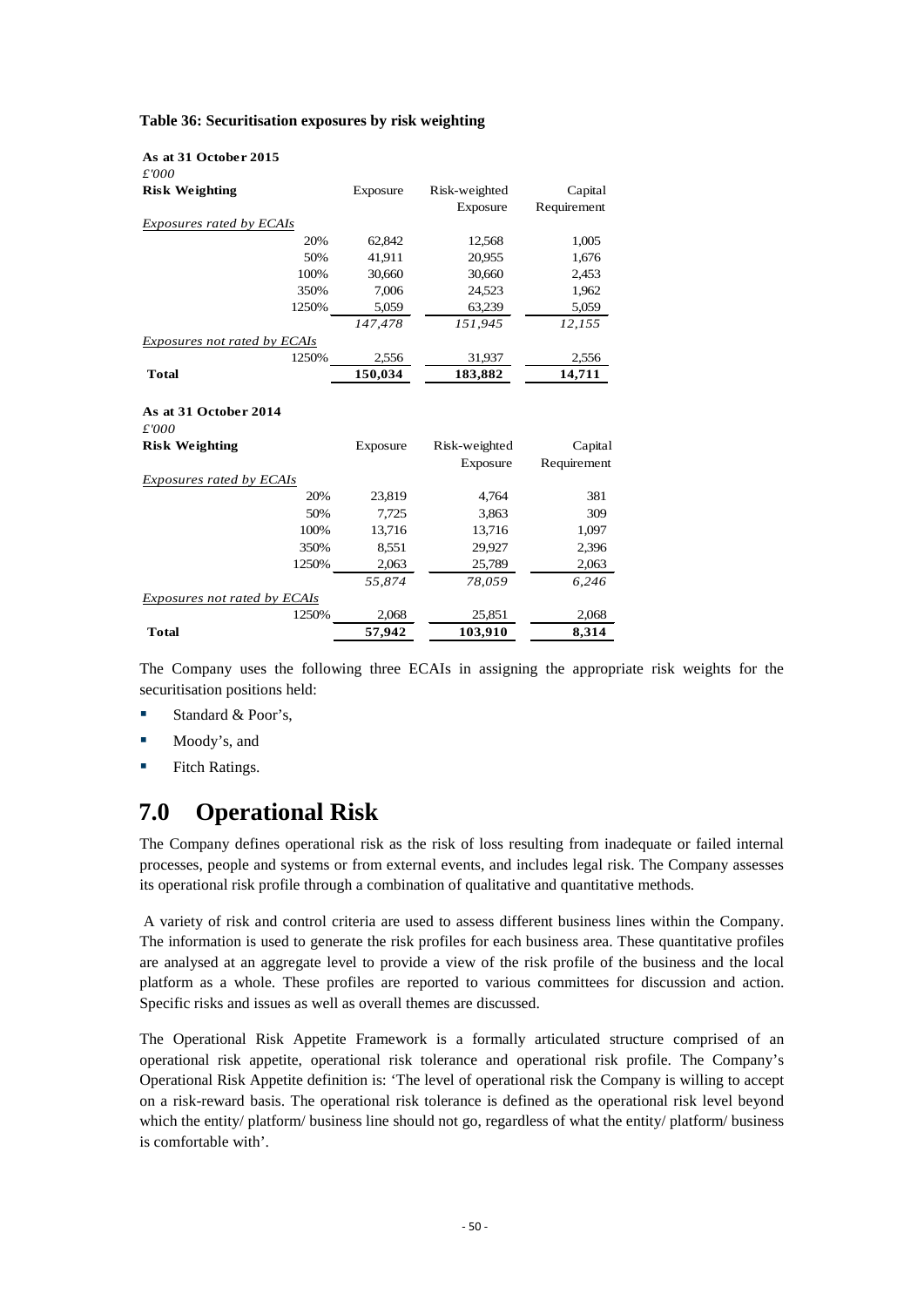An operational risk report is presented to each of the committees and captures both Capital Markets and Wealth Management activities within the Company.

The Company has adopted the Basic Indicator Approach to calculate the own funds requirement for operational risk. As at 31 October 2015, the own funds requirement for operational risk is £39.7 million (2014: £33.3 million).

# <span id="page-53-0"></span>**8.0 Non-trading Book Equity Exposures**

The Company holds a small equity portfolio within its non-trading book in order to maintain its memberships with a number of clearing houses and exchanges in Europe. The Company has no intention of actively trading these equities for short term profit making purposes.

This equity portfolio has been disclosed as AFS securities in the Company's audited financial statements in according to IFRS. The Company measures its AFS securities at fair value. Unrealised gains and losses arising from changes in fair value are included in Other components of equity. Changes in foreign exchange rates for AFS equity securities are recognised in Other components of equity, while changes in foreign exchange rates for AFS debt securities are recognised in Net trading income. When the security is sold, the cumulative gain or loss recorded in Other components of equity is included as net gain (loss) on AFS securities in Net trading income. Dividend and interest income accruing on AFS securities are recorded in Net interest income.

At each reporting date, and more frequently when conditions warrant, the Company evaluates AFS securities to determine whether there is any objective evidence of impairment (e.g. a significant or prolonged decline in the fair value of the investment below its cost). If an AFS security is impaired, the cumulative unrealised loss previously recognised in Other components of equity is removed from equity and recognised under Net trading income. This amount is determined as the difference between the cost and current fair value of the security less any impairment loss previously recognised. Subsequent to impairment, further declines in fair value are recorded in Net trading income, while increases in fair value are recognised in Other components of equity until sold.

As at 31 October 2015, the Company had a total AFS reserve of £16.8 million (2014: £18.3 million) arising from the non-trading book equity exposures. This AFS reserve has been fully included in the Company's CET1 Capital from 1 January 2015.

#### <span id="page-53-1"></span>**Table 37: Non-trading book equity exposures**

|                                   | 2015     | 2014     |
|-----------------------------------|----------|----------|
| £'000                             | Unlisted | Unlisted |
| As at 1 November                  |          |          |
| Cost                              | 925      | 925      |
| Accumulated unrealised gains      | 22,904   | 24,637   |
|                                   | 23,829   | 25,562   |
| Realised gains/(losses)           |          |          |
| Unrealised gains/(losses)         | (1,949)  | (1,733)  |
| As at 31 October                  | 21,880   | 23,829   |
| Accumulated unrealised gains      | 20,955   | 22,904   |
| <i>Less:</i> Deferred tax $@20\%$ | (4,191)  | (4,578)  |
| <b>AFS</b> reserve                | 16,764   | 18,326   |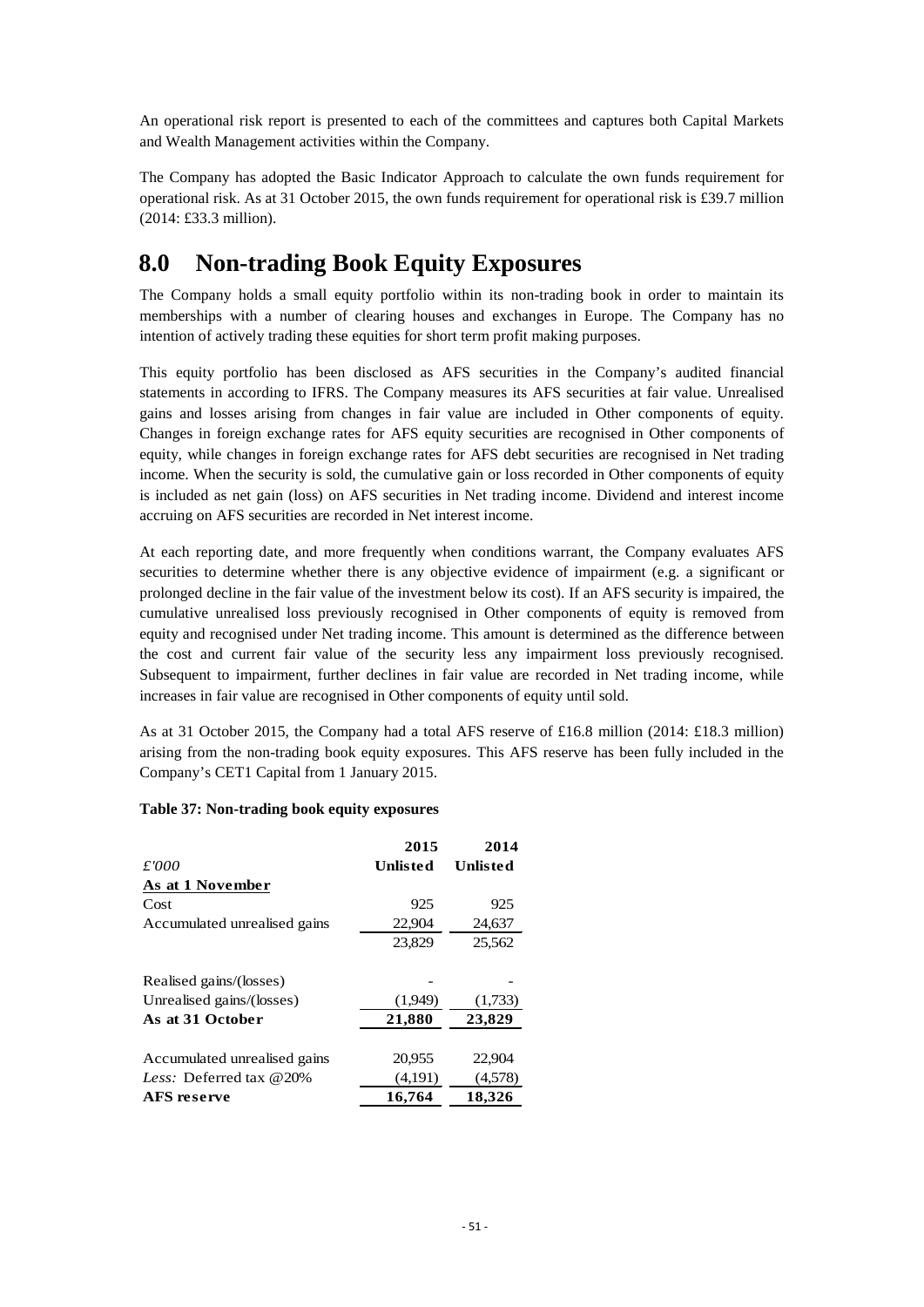# <span id="page-54-0"></span>**9.0 Interest Rate Risk in the Banking Book**

Interest Rate Risk in the Banking Book (IRRBB) arises from a mismatch of maturity and re-pricing between assets and liabilities. Financial instruments leading to IRRBB include loans and advances, debt securities and deposits. RBCEL's IRRBB is governed by Royal Bank of Canada's interest rate risk policies which define the acceptable limits within which risks to Economic Value of Equity (EVE) and Net Interest Income (NII) over a 12-month time horizon are to be contained.

RBCEL's limit framework is maintained by Corporate Treasury which sets maximum unmatched exposures for Wealth Management, Capital Markets and Investor & Treasury Services. Interest rate risk in the banking book is not material and is monitored monthly by ALCO.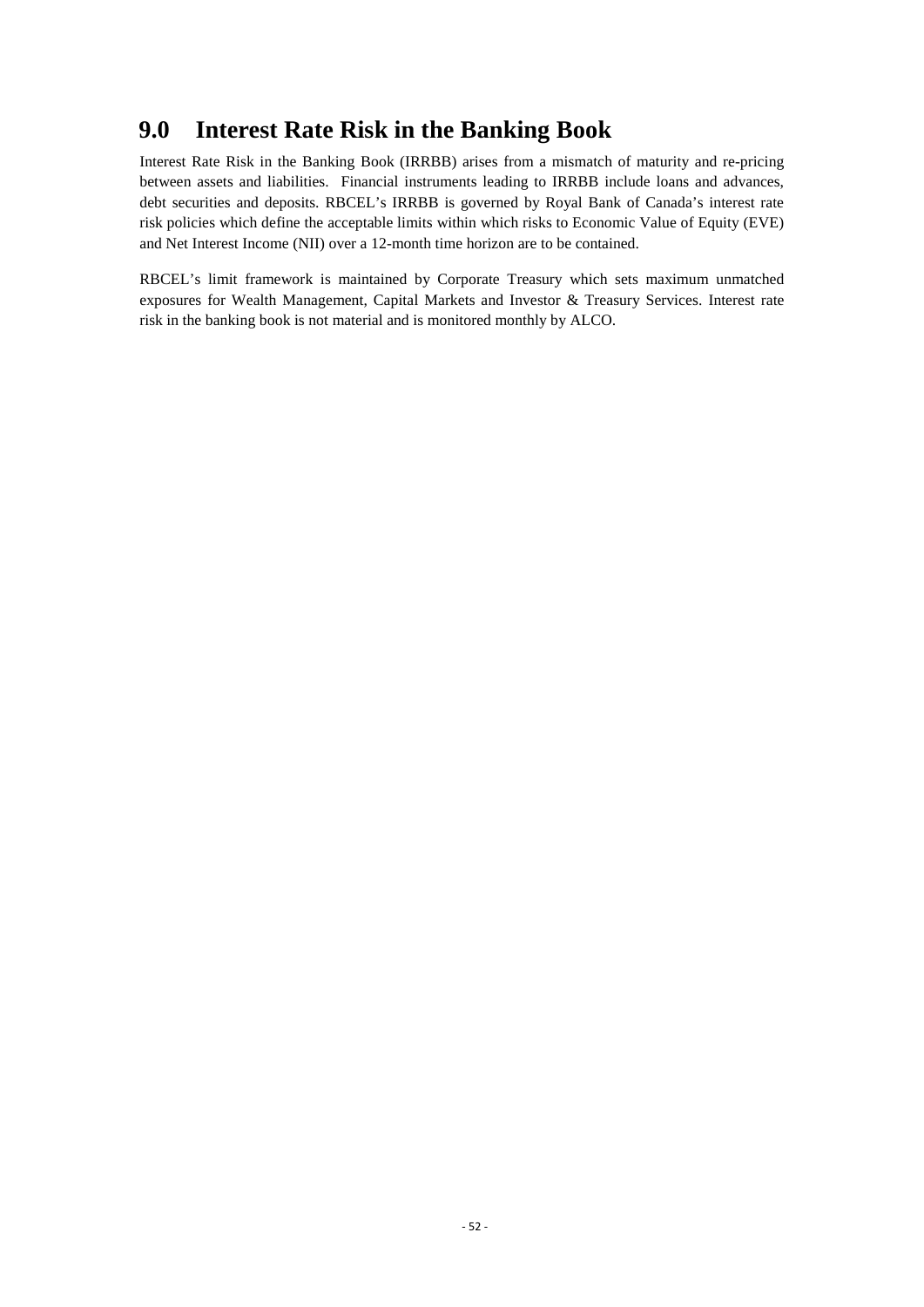# <span id="page-55-0"></span>**10.0 Remuneration**

Remuneration disclosures are made in line with the Company's application of the requirements of Article 450 of the CRR.

## <span id="page-55-1"></span>**10.1 Constitution and Activities of the EHRC**

RBC Europe Limited has a Human Resources Committee which is responsible for the application of the compensation principles, practices and processes within all of RBC's operations on the UK mainland, except BlueBay Asset Management Ltd., to ensure that they support the business objectives determined by the Board of Directors and/or senior management and take into appropriate account sound risk management practices, including long-term and short-term risk. Within the authority delegated by the Board, the Committee is responsible for approving compensation policy and in doing so takes into account the pay and benefits across our Company. This includes the terms of bonus plans, other incentive plans and the individual compensation packages of Executive Directors and other senior Company employees, including all material risk takers (Code Staff).

The members of the Committee during 2015 were:

- Dr John Roberts (Chair)
- Janice Fukakusa
- Art Siksna (until April 2015)
- **EXECUTE:** Zabeen Hirji (from April 2015)
- Jim Pettigrew
- Nicola Mumford (from September 2015)

All of the members of the Committee are independent of day to day management under the standards set out by the Board. Dr Roberts, Mr Pettigrew and Ms Mumford are all independent Non-Executive Directors. No individual is involved in decisions relating to his or her own compensation.

There were four meetings in fiscal year 2015. Members of the Committee attended the meetings as follows:

| Dr Roberts   | 4 meetings |
|--------------|------------|
| Ms Fukakusa  | 4 meetings |
| Mr Siksna    | 1 meeting  |
| Ms Hirji     | 3 meetings |
| Mr Pettigrew | 3 meetings |
| Ms Mumford   | 2 meetings |

During the year, the Committee received advice from RBC Europe Limited's Head of Human Resources, Head of Compliance and Chief Risk Officer, who provided advice to the Committee on the implications of the compensation policy on risk and risk management.

#### **External Consultants**

The Committee received independent advice on executive compensation issues from PricewaterhouseCoopers LLP until 31 July 2015.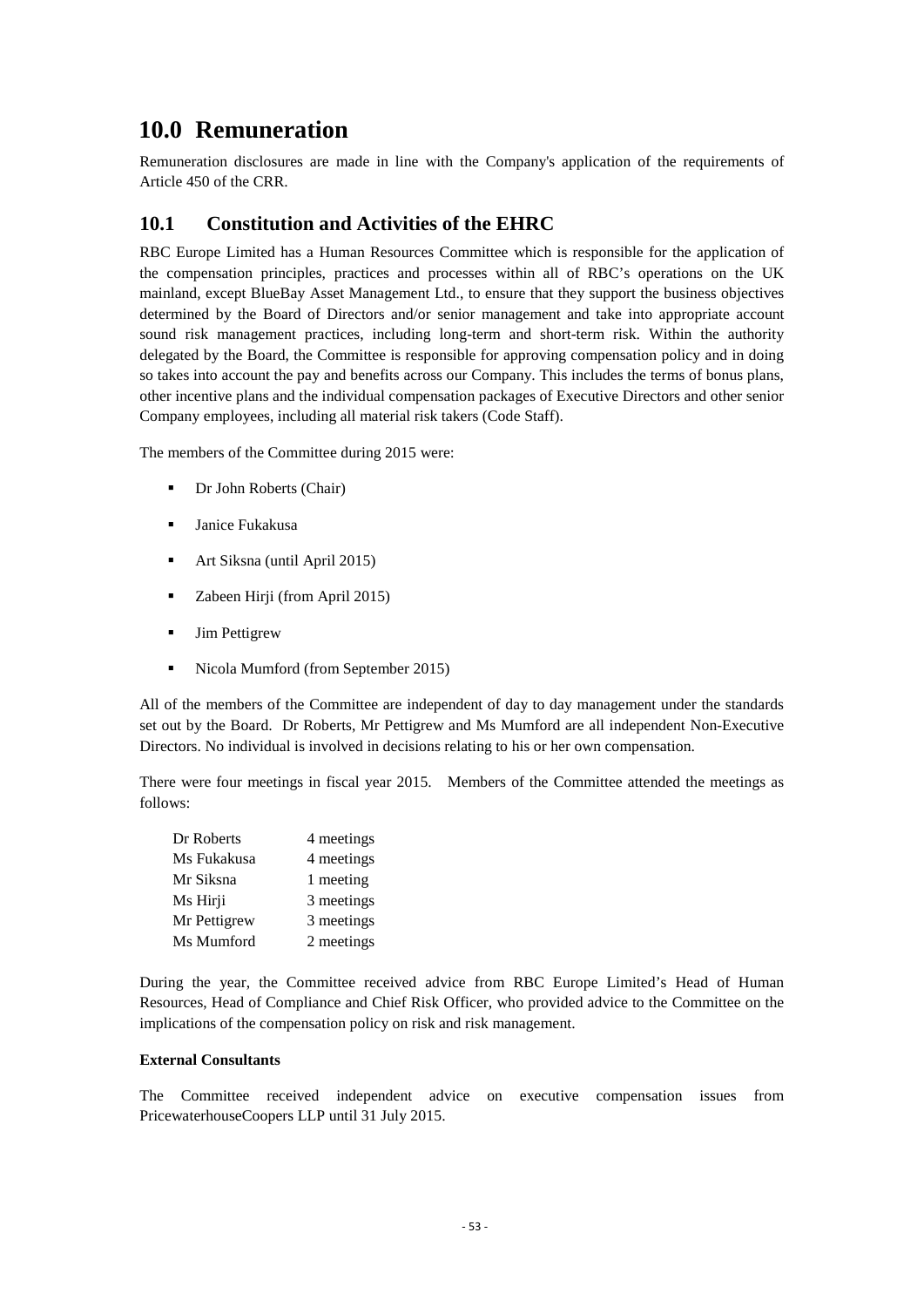#### **Role of the Relevant Stakeholders**

The Committee takes full account of the Company's strategic goals in setting compensation policy and is mindful of its duties to shareholders and other stakeholders. The Committee seeks to preserve shareholder value by ensuring the successful retention, recruitment and motivation of employees.

## <span id="page-56-0"></span>**10.2 Criteria for the Identification of Code Staff**

The following groups of employees have been identified as meeting the criteria for Code Staff:

#### **Qualitative Criteria**

Those captured by the qualitative criteria include:

- Board Directors;
- senior management including individuals registered with the UK regulators as holding a significant influence function (a SIF);
- senior control function management including risk, compliance and internal audit and heads of human resources, information technology, legal and tax;
- those who have authority either individually or as members of a committee to approve or veto new products or decisions that result in market or credit risk exposures that exceed specified thresholds (the lower of  $\mathfrak{S}m$  and 0.5% of the Company's Common Equity Tier One Capital).

#### **Quantitative Criteria**

Those captured by the quantitative criteria include:

- employees awarded total compensation of  $\epsilon$ 500,000 or more in the preceding financial year;
- employees within the 0.3% of the number of staff who have been awarded the highest total compensation in the preceding year; and
- employees awarded compensation in the preceding financial year which was equal to or greater than the lowest total compensation awarded to those meeting specified qualitative criteria.

However, in accordance with the UK Remuneration Codes, employees identified under the quantitative criteria were then assessed to determine if the professional activities of the employee or category of employees gave them the ability to make decisions that could have a material impact on the risk profile of the Company. All the regulatory reporting and approval requirements on the outcomes of this assessment were completed in respect of 2015 in accordance with the UK Remuneration Codes.

## <span id="page-56-1"></span>**10.3 Design and Structure of Compensation for Code Staff**

The Company's approach to compensation is based on five guiding principles:

- compensation aligns with shareholder interests;
- compensation aligns with sound risk management principles;
- compensation rewards performance
- compensation enables the Company to attract, engage and retain talent; and
- compensation rewards behaviours that are consistent with the core values of the Company.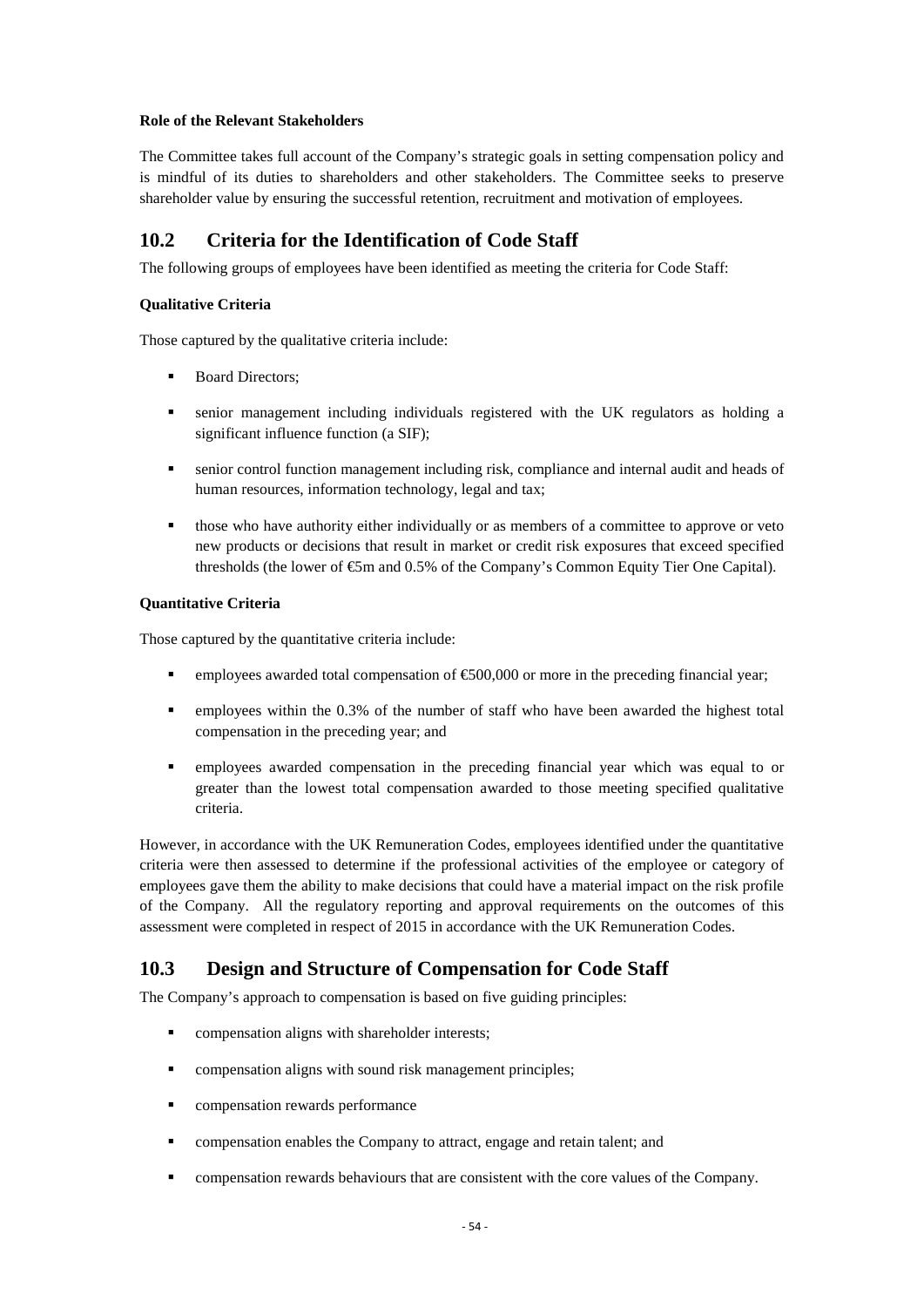All the Company's compensation policies and plans align with these principles and are approved by the European Human Resources Committee. Compensation comprises:

#### **a) Fixed Remuneration**

All Code Staff receive fixed remuneration that reflects their market value, responsibility and contribution to the Company.

#### **b) Variable Remuneration**

All Code Staff, other than the Independent Non-Executive Directors and overseas Board Directors, are eligible to participate in discretionary performance based incentive schemes.

Performance based annual discretionary incentives may be awarded based on the performance of the Company, the business, and the individual as detailed below. Annual incentives for Code Staff are subject to review by the Chief Risk Officer Europe to ensure they adequately reflect risk and performance, and are subject to review and approval by the European Human Resources Committee.

RBC Europe Limited has obtained the necessary approvals to operate a maximum level of the ratio between the fixed and variable components of remuneration that does not exceed 200 % of the fixed component of the total remuneration for each individual as required under the UK Remuneration Codes and Article 91(1)(g) of CRD IV.

All compensation plans contain minimum compensation deferral requirements for Code Staff in line with the UK Remuneration Codes. At least 50% of variable compensation is delivered in equity-linked awards which are subject to retention periods of 6 months post vesting, in line with the UK Remuneration Codes. Depending on the compensation plan, the vesting of deferred compensation is either:

- 25% at the end of year one, 25% at the end of year two, and 50% at the end of year three, or
- 100% at the end of year three.

# <span id="page-57-0"></span>**10.4 The Link between Pay and Performance for Code Staff**

Variable compensation plans reward employees on the basis of several factors, including individual, business segment and enterprise results relative to established performance objectives that are aligned with the risk appetite of RBC. A significant portion of performance-based pay is deferred in the form of equity incentive awards in order to align compensation with the risk time horizon and motivate employees to generate longer-term value for shareholders. To create a clear relationship between pay and performance, employees have an opportunity to earn higher compensation for outstanding performance, and conversely, earn less compensation when RBC, a business segment and/or individual results fall below expectations.

At the individual level, there are a number of factors that are considered in determining the extent to which an employee participates in a discretionary bonus distribution. Individual performance is evaluated using both financial and non-financial measures. Non-financial measures considered in the discretionary bonus evaluation process include the following:

 Adherence to our Code of Conduct. All employees are expected to adhere to our Code of Conduct, and failure to adhere through unethical or non-compliant behaviours results in disciplinary or corrective action, which may include immediate or eventual dismissal. All employees receive Code of Conduct training and testing on joining RBC and every year thereafter;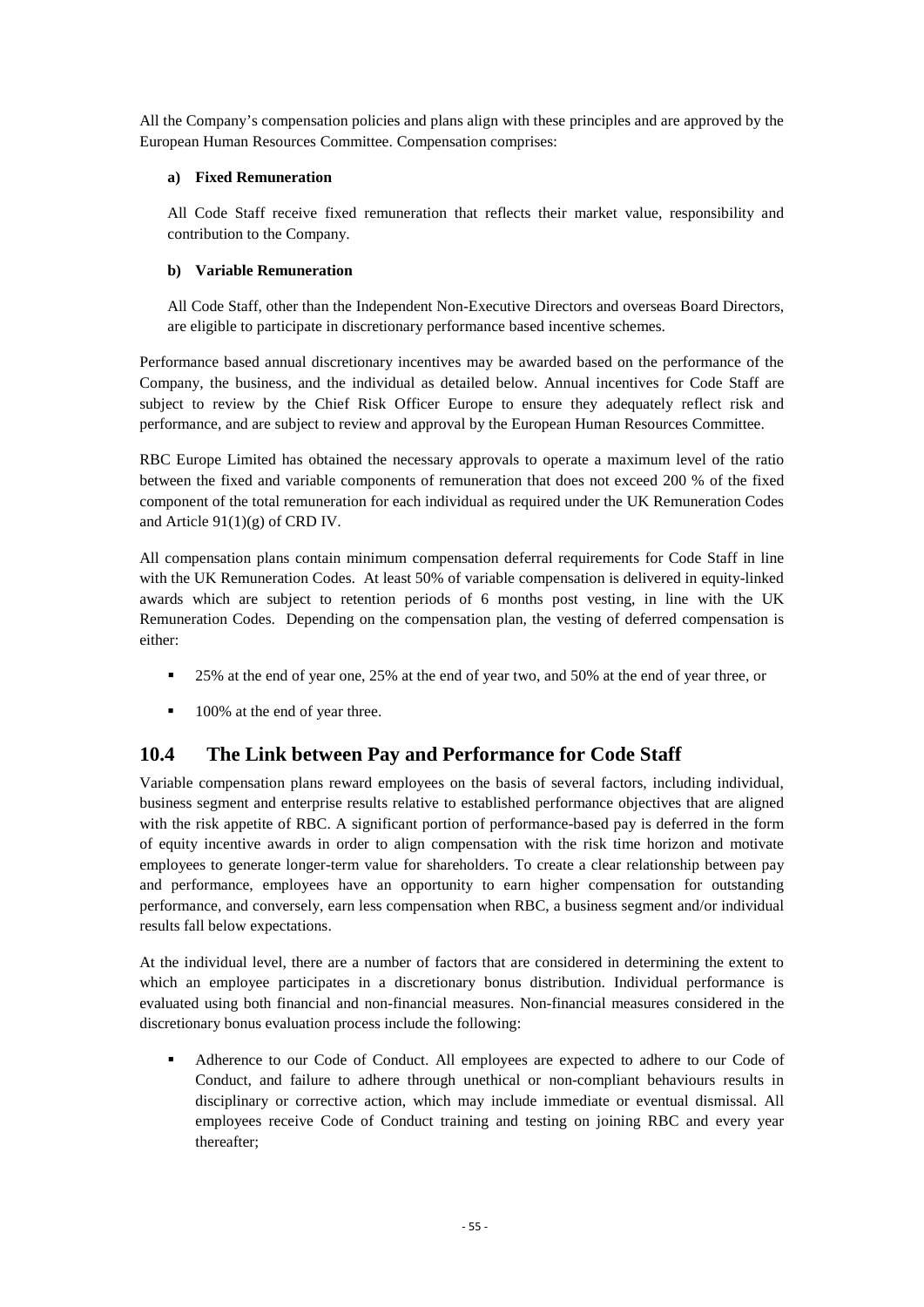- Compliance with a full range of risk management policies specific to individual job requirements as outlined in employee Performance Management Documents;
- Assessment of key behaviours, which are part of the RBC Global Performance Management process, and typically include the obligation to:
	- Abide by the letter and spirit of rules and procedures established by regulators.
	- Follow all relevant internal policies and procedures including, but not limited to, trading and position limits and standing orders.
	- At all times, act in the best interests of RBC and its clients.
	- Escalate, on a timely basis, any areas of material concern related to any of the above.
	- Lead by example so that direct reports adopt similar high standards;
- Reports from control functions, including those from Internal Audit, Compliance (regulatory gaps, trades beyond excess limits), and Group Risk Management regarding operational, market and credit risks, among others; and
- Assessment of accountabilities and detailed action plans to implement and monitor changes required to close the gaps identified during risk management or internal audit reviews.

Employees that are not meeting the above mentioned non-financial performance standards for their role are subject to our corrective action process, which can include either a significant reduction in bonus amounts or dismissal.

Furthermore, prior to vesting, Code Staff deferred compensation is subject to review under the firm's risk and performance adjustment process whereby actual risk and performance outcomes are reviewed and if materially different from assessments made when deferred compensation was granted, or if misconduct has occurred, then deferred compensation may be reduced or forfeited in full.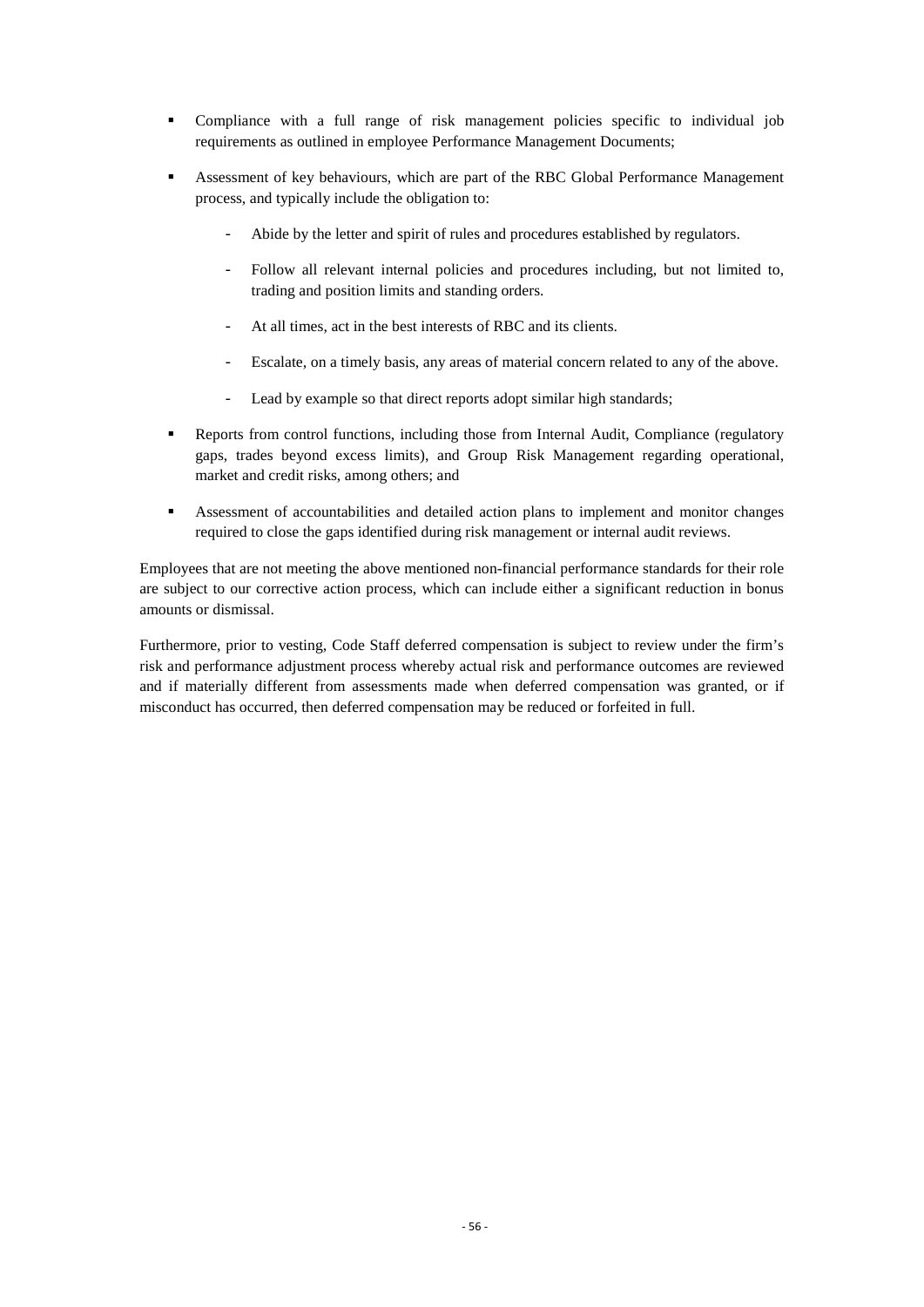# <span id="page-59-0"></span>**10.5 Disclosures on Remuneration**

During the year ended 31 October 2015, remuneration for staff whose professional activities have a material impact on the risk profile of the business was as follows:

#### <span id="page-59-1"></span>**Table 38: Aggregate remuneration expenditure**

|                                                 | 2015                                       |
|-------------------------------------------------|--------------------------------------------|
|                                                 | <b>Royal Bank of Canada Europe Limited</b> |
|                                                 | <b>GBPm</b>                                |
| Aggregate remuneration expenditure (Code Staff) | 69.2                                       |

*Includes fixed and variable remuneration awarded in respect of performance year 2015 (including deferred components)*

#### <span id="page-59-2"></span>**Table 39: Analysis of remuneration between fixed and variable amounts**

|                                    |                          | 2015         |              |
|------------------------------------|--------------------------|--------------|--------------|
|                                    | <b>Code Staff</b>        |              |              |
|                                    | <b>Senior Management</b> | <b>Other</b> | <b>Total</b> |
| <b>Number of Code Staff</b>        | 23                       | 89           | 112          |
|                                    | <b>GBPm</b>              | <b>GBPm</b>  | <b>GBPm</b>  |
| <b>Total Fixed Remuneration</b>    | 9.2                      | 24.6         | 33.8         |
| <b>Total Variable Remuneration</b> | 11.3                     | 24.1         | 35.4         |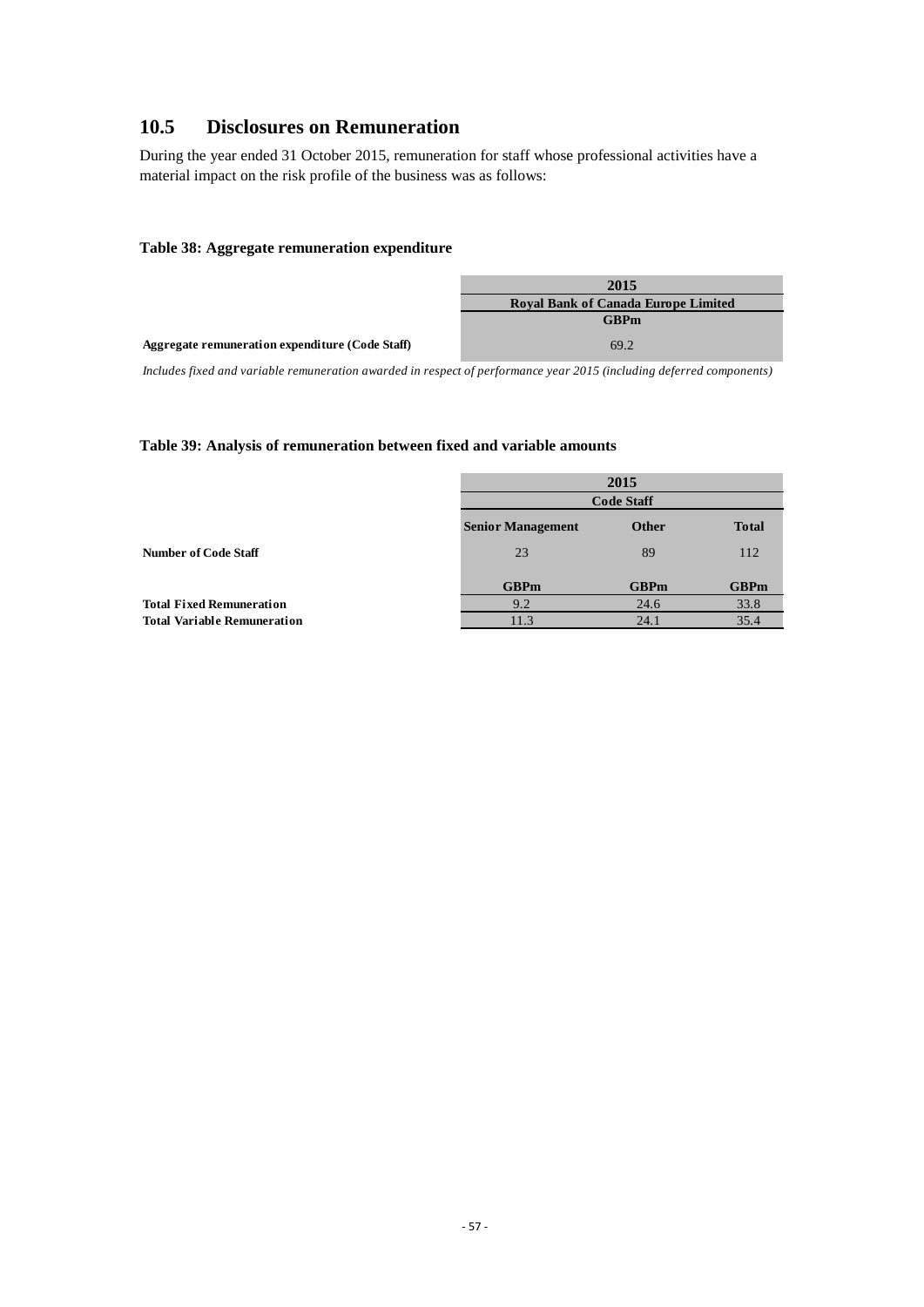# <span id="page-60-0"></span>**11.0 Appendices**

# <span id="page-60-1"></span>**11.1 Appendix 1: Board Membership**

**Current Independent Non-Executive Directors**

| <b>Director</b>                     | Role                                                                                                                                                       | <b>Biography</b>                                                                                                                                                                                                                                                                                                                                                                                                                                                                                                                                                                                                                                                                                                                                                                                                                                                                                                                                                                                                                                                                                                                                                                                                                                                                                                                   |
|-------------------------------------|------------------------------------------------------------------------------------------------------------------------------------------------------------|------------------------------------------------------------------------------------------------------------------------------------------------------------------------------------------------------------------------------------------------------------------------------------------------------------------------------------------------------------------------------------------------------------------------------------------------------------------------------------------------------------------------------------------------------------------------------------------------------------------------------------------------------------------------------------------------------------------------------------------------------------------------------------------------------------------------------------------------------------------------------------------------------------------------------------------------------------------------------------------------------------------------------------------------------------------------------------------------------------------------------------------------------------------------------------------------------------------------------------------------------------------------------------------------------------------------------------|
| John Roberts<br>(Residency:<br>UK)  | Chair<br>Member of Audit<br>Committee, European<br>Risk Committee,<br>Nominations<br>Committee, and<br>European Human<br><b>Resources Committee</b>        | John Roberts is the former Chief Executive Officer<br>(CEO) of United Utilities plc, Manweb and Hyder<br>Utilities. His current appointments include Chairman of<br>the Halite Energy Group Limited, Impello plc, Electricity<br>North West plc. and BlueBay Asset Management.<br>He is a Fellow of the Royal Academy of Engineering, the<br>Institution of Engineering and Technology, and the<br>Association of Chartered Certified Accountants. He is<br>also a Companion of the Chartered Management Institute.<br>He was awarded the CBE in 2005.                                                                                                                                                                                                                                                                                                                                                                                                                                                                                                                                                                                                                                                                                                                                                                             |
| Jim Pettigrew<br>(Residency:<br>UK) | Chair of Audit<br>Committee and<br>European Risk<br>Committee<br>Member of<br>Nominations<br>Committee and<br>European Human<br><b>Resources Committee</b> | Jim Pettigrew was born and educated in Dundee. He<br>graduated in Law at Aberdeen University, and obtained a<br>post-graduate diploma in accountancy studies from<br>Glasgow University, before embarking on Chartered<br>Accounting (CA) training with Arthur Young McClelland<br>Moores & Co (now Ernst and Young). After qualifying as<br>a CA in 1984, Jim undertook a number of commercial<br>finance roles in Scotland, prior to joining the London-<br>based FTSE 100 international insurance<br>broker,<br>Sedgwick Group plc. During an 11-year tenure at<br>Sedgwick, he held several senior financial positions,<br>including Group Treasurer and Deputy Chief Financial<br>Officer (CFO).<br>He was then appointed CFO at the money and derivatives<br>broker ICAP, for 8 years before joining Ashmore, the<br>FTSE 250 emerging asset manager, as Chief Operating<br>Officer (COO), and as part of the management team that<br>successfully floated the business on the London Stock<br>Exchange in October 2006. Most recently, Jim has been<br>CEO of CMC markets. He currently holds a number of<br>non-executive directorships, including Aberdeen Asset<br>Management plc and Hermes. He is Chairman of<br>Edinburgh Investment Trust plc, in addition to Senior<br>Independent Director at Crest Nicholson plc. |
|                                     |                                                                                                                                                            | He is also President of the Institute of Chartered<br>Accountants of Scotland.                                                                                                                                                                                                                                                                                                                                                                                                                                                                                                                                                                                                                                                                                                                                                                                                                                                                                                                                                                                                                                                                                                                                                                                                                                                     |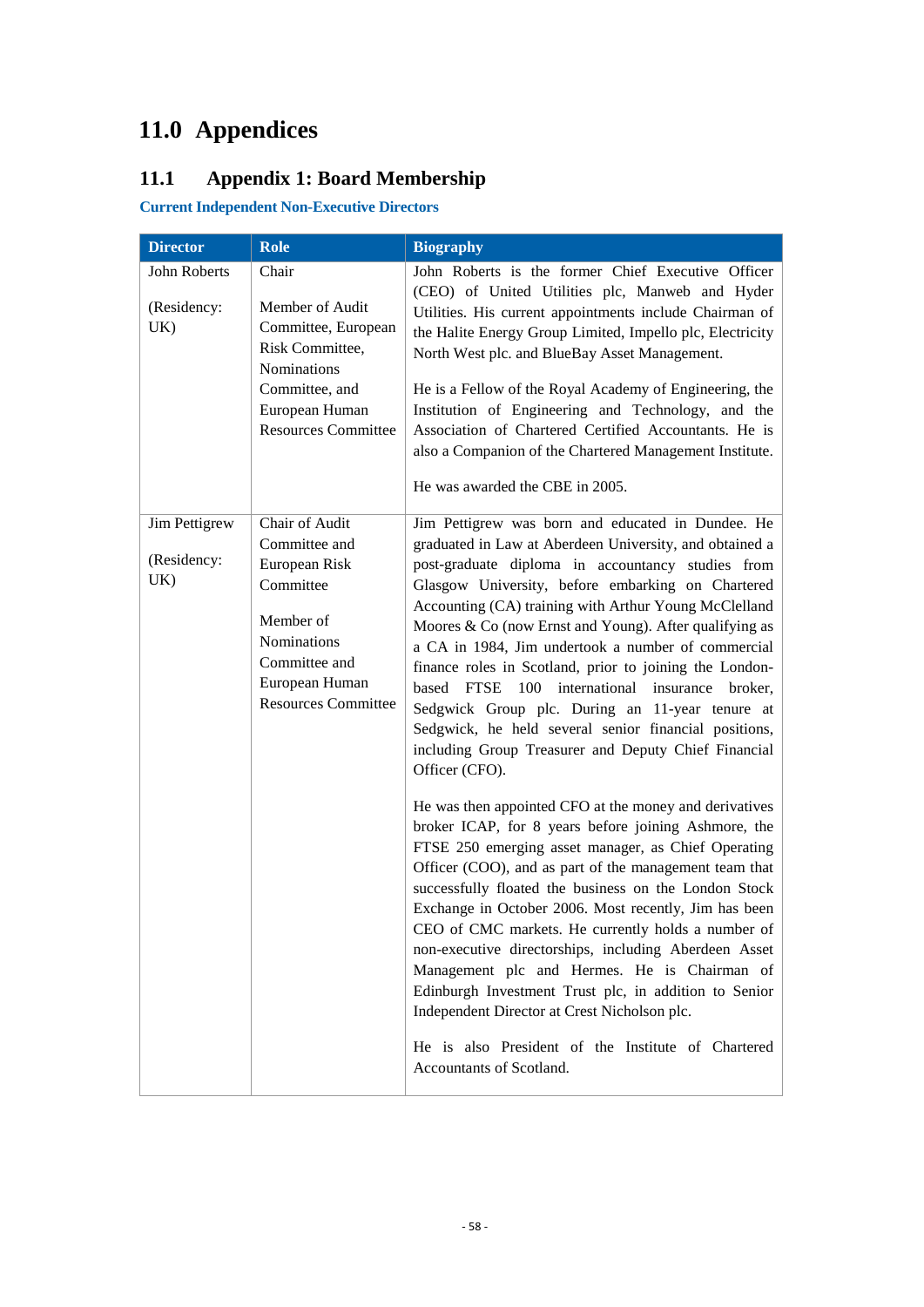| Nicola             | Chair of European                                                                                                   | Nicola has spent the majority of her career with Wragge                                                                                                                                                                                                                                                                                                                                                                                                                                                                                                                                                         |
|--------------------|---------------------------------------------------------------------------------------------------------------------|-----------------------------------------------------------------------------------------------------------------------------------------------------------------------------------------------------------------------------------------------------------------------------------------------------------------------------------------------------------------------------------------------------------------------------------------------------------------------------------------------------------------------------------------------------------------------------------------------------------------|
| Mumford            | <b>Human Resources</b>                                                                                              | $\&$ Co LLP, the international law firm. She joined as a                                                                                                                                                                                                                                                                                                                                                                                                                                                                                                                                                        |
| (Residency:<br>UK) | Committee<br>Member of Audit<br>Committee, European<br><b>Risk Committee and</b><br><b>Nominations</b><br>Committee | solicitor in 1987 and, since then, has gone on to become<br>Senior Director and Managing Partner of the London<br>Office. In her role as London Managing Partner, she was<br>responsible for strategy for the London office, and the<br>firm's business development. As a lawyer, she was<br>Senior Litigation Partner in the firm's Dispute Resolution<br>Group working with clients such as Legal and General,<br>London Stock Exchange and others in the automotive<br>sector. She currently also resides on the Board of Harbour<br>Litigation Funding, the UK's largest provider of litigation<br>funding. |

# **Current Shareholder Representative Non-Executive Directors**

| <b>Director</b> | <b>Role</b>                | <b>Biography</b>                                         |
|-----------------|----------------------------|----------------------------------------------------------|
| Janice          | Chief Administrative       | Janice started her career with PricewaterhouseCoopers    |
| Fukakusa        | Officer and Chief          | LLP, where she obtained the professional designations of |
|                 | Financial Officer,         | chartered accountant and chartered business valuator.    |
| (Residency:     | <b>RBC</b>                 |                                                          |
| Canada)         |                            | She holds a BA from University of Toronto and holds an   |
|                 | Member of Audit and        | MBA from Schulich School.                                |
|                 | European Human             |                                                          |
|                 | Resources                  |                                                          |
|                 | Committees.                |                                                          |
| Doug            | Chair and CEO of           | Doug joined Pitfield MacKay Ross Limited in 1979         |
| McGregor        | <b>RBC</b> Capital Markets | before moving to Marcil Trust in 1982. Marcil Trust was  |
|                 |                            | acquired by Royal Bank of Canada in 1990.                |
| (Residency:     |                            |                                                          |
| Canada)         |                            | Doug holds a BA (Hons) and an MBA from the               |
|                 |                            | University of Western Ontario.                           |
|                 |                            |                                                          |
|                 |                            | Doug is currently Chairman of the Board of Directors of  |
| $Resigned - 10$ |                            | Investment Industry Regulatory Organization of Canada    |
| Feb 2016        |                            | (IIROC).                                                 |
|                 |                            |                                                          |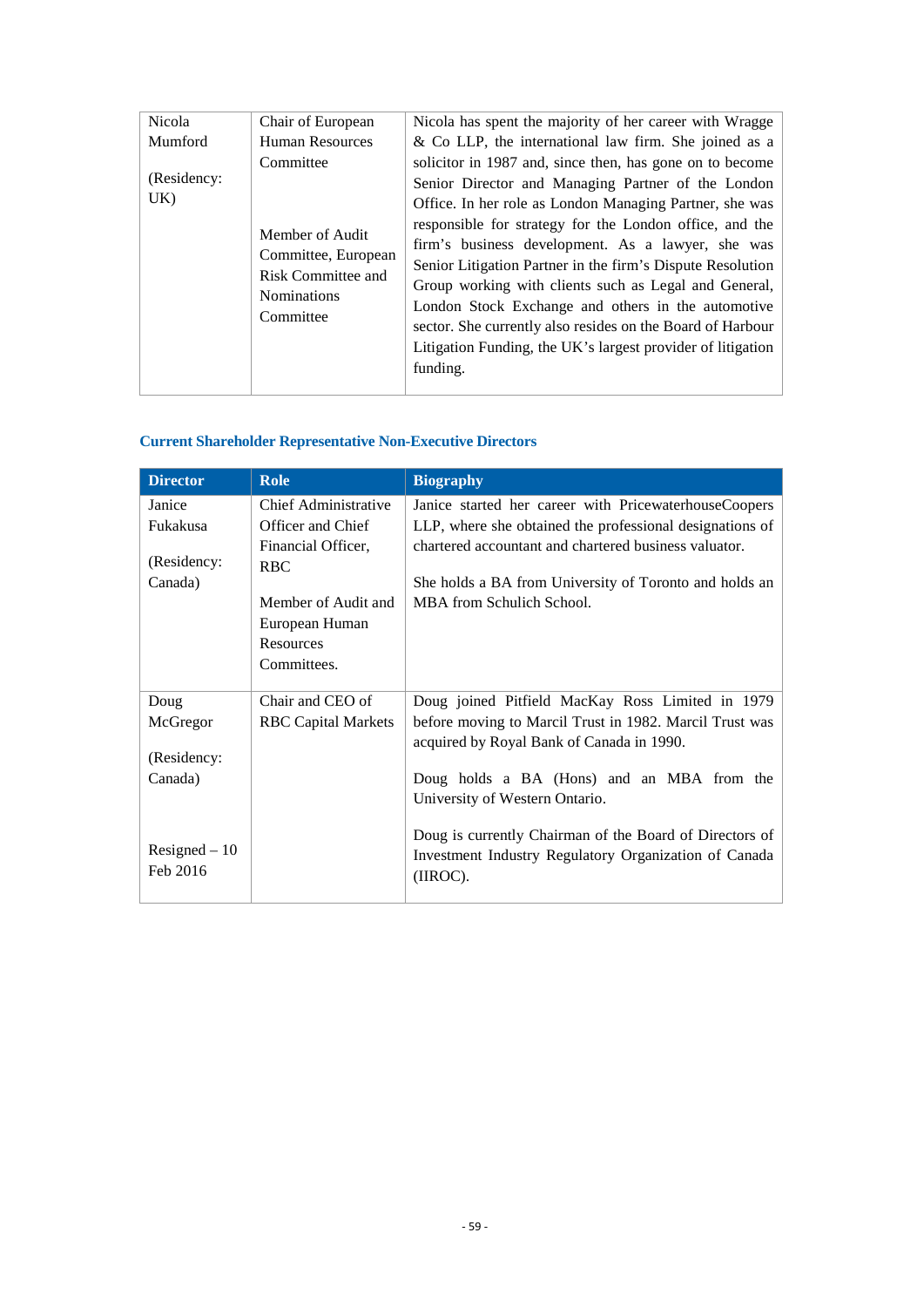| Richard Talbot | COO of RBC Capital | Richard is Chief Operating Officer of RBC Capital          |
|----------------|--------------------|------------------------------------------------------------|
|                | <b>Markets</b>     | Markets with global responsibility for all operational and |
| (Residency:    |                    | administrative matters of the bank. Previously, Richard    |
| Canada)        |                    | was Co-Head of Global Research at RBC Capital              |
|                |                    | Markets, where his primary focus was on equity, fixed      |
|                |                    | income, & currencies and credit research in Canada,        |
|                |                    | Europe and Australia. Richard joined Royal Bank of         |
|                |                    | Canada in 1991 as an Account Manager in Corporate          |
|                |                    | Banking, and in 1993 he joined RBC Dominion                |
|                |                    | Securities as a telecom research analyst, over the years   |
|                |                    | gaining recognition as the leading analyst in the sector.  |
|                |                    | He was ranked the #1 telecom and cable analyst in          |
|                |                    | Canada from 2000 to 2005 by Brendan Wood, and the          |
|                |                    | No. 1 ranked analyst for all sectors in Canada by          |
|                |                    | Reuters/Tempest in 1999. Since 2010, RBC's Canadian        |
|                |                    | Equity Research team has been rated #1 according to        |
|                |                    | Greenwich and Brendan Wood. Prior to joining RBC,          |
|                |                    | Richard was a senior accountant with Coopers and           |
|                |                    | Lybrand. Richard holds an MBA and an honours degree        |
|                |                    | in Business Administration from the Ivey School of         |
|                |                    | Business at Western University, and he is a qualified      |
|                |                    | Chartered Accountant and a Chartered Financial Analyst.    |
|                |                    |                                                            |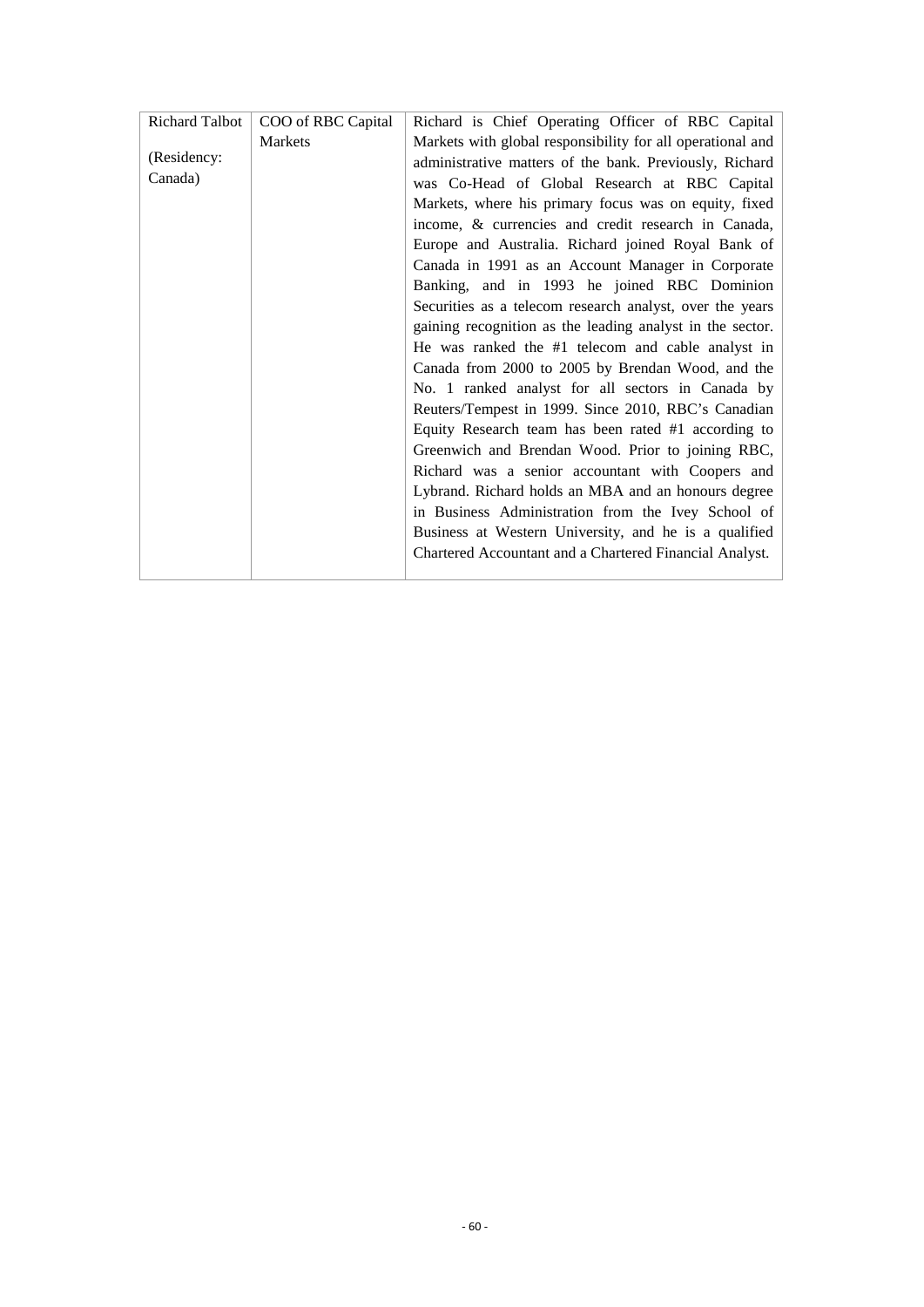### **Executive Directors**

| <b>Director</b>                          | Role                                 | <b>Biography</b>                                                                                                                                                                                                                                                                                                                                                                                                                                                                                                                              |
|------------------------------------------|--------------------------------------|-----------------------------------------------------------------------------------------------------------------------------------------------------------------------------------------------------------------------------------------------------------------------------------------------------------------------------------------------------------------------------------------------------------------------------------------------------------------------------------------------------------------------------------------------|
| Stephen Krag<br>(Residency: UK)          | Chief Financial Officer,<br>Europe   | Stephen joined RBC Capital Markets in April 2011<br>from Daiwa Capital Markets Europe where he was<br>Chief Financial Officer.                                                                                                                                                                                                                                                                                                                                                                                                                |
|                                          |                                      | Prior to this, Stephen was Chief Operating Officer<br>for HBOS Treasury Services and held a number of<br>senior finance positions within capital markets,<br>equities and global financial market businesses for<br>NatWest Securities.                                                                                                                                                                                                                                                                                                       |
|                                          |                                      | Stephen graduated from Cambridge University and is<br>a qualified Chartered Accountant.                                                                                                                                                                                                                                                                                                                                                                                                                                                       |
| <b>Bruce MacLaren</b><br>(Residency: UK) | Chief Risk Officer,<br>Europe & APAC | Bruce is the Chief Risk Officer in Europe, with<br>responsibility for providing independent oversight of<br>risk for all RBC businesses across the region. He sets<br>the strategic direction of risk management and<br>provides leadership in the implementation and<br>execution of leading practices in risk oversight and<br>governance for Europe. Bruce also has global<br>accountability for risk oversight in Investor &<br>Treasury Services, as well as the majority of RBC's<br>Asian operations.                                  |
|                                          |                                      | Based in London, Bruce is a member of the global<br>Investor & Treasury Services Operating Committee<br>Capital Markets Europe<br>and<br>the<br>Operating<br>Committee.                                                                                                                                                                                                                                                                                                                                                                       |
|                                          |                                      | Bruce is a graduate of the University of Toronto and<br>York University. He joined RBC in 1987 and held<br>various positions in client-facing roles in corporate<br>banking, corporate finance, loan syndications and<br>market management in both Toronto and London.<br>appointed Vice President of Risk<br>He<br>was<br>Management in 1997 responsible for financial<br>institutions, and became Senior Vice President<br>within Group Risk Management - Credit, in 2003.<br>He assumed his current responsibilities in September<br>2015. |
| Harry Samuel                             | CEO, RBC Investor &                  | Harry started with RBC in 1989 in FX and Money                                                                                                                                                                                                                                                                                                                                                                                                                                                                                                |
| (Residency: UK)                          | <b>Treasury Services</b>             | Markets, working in London, Toronto and Sydney.<br>He holds a BA (Hons) from McGill University and<br>MSc from the London School of Economics.                                                                                                                                                                                                                                                                                                                                                                                                |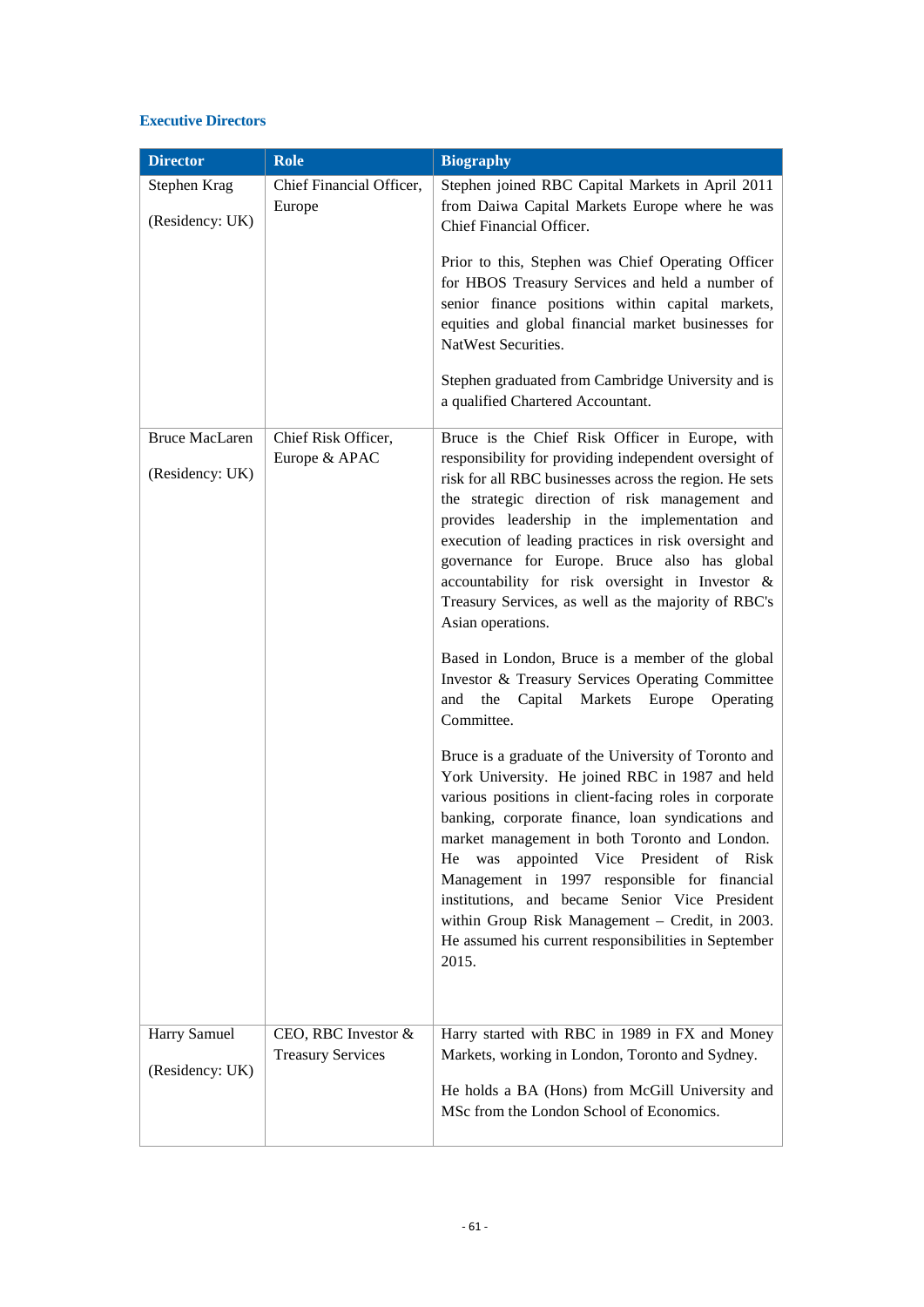| David Thomas    | CEO, RBC Europe | David joined RBC Capital Markets in 1992,           |
|-----------------|-----------------|-----------------------------------------------------|
| (Residency: UK) | Limited         | following periods at National Westminster Bank and  |
|                 |                 | Sherwood Systems. He has held positions in IT, Risk |
|                 |                 | Management and Compliance.                          |
|                 |                 | He holds a BSc (Hons) in Chemistry<br>and           |
|                 |                 | Loughborough<br>Studies<br>Management<br>from       |
|                 |                 | University.                                         |
|                 |                 |                                                     |

# **Number of Directorships as at 31 October 2015**

| Chief Executive (1)           |  |
|-------------------------------|--|
| Non-Executive $(3)$           |  |
| Independent Non-Executive (3) |  |
| Executive $(3)$               |  |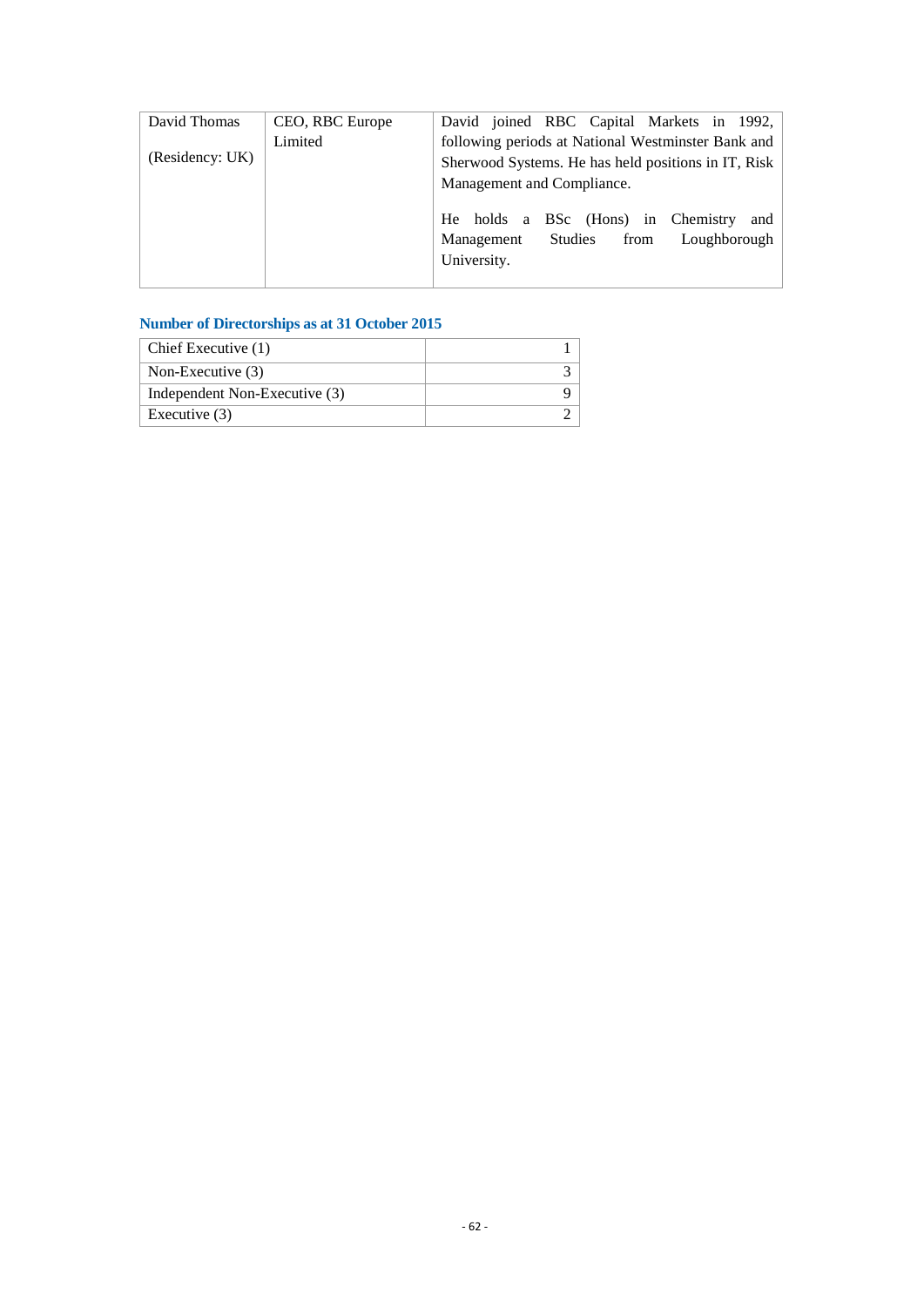# <span id="page-65-0"></span>**11.2 Appendix 2: Governance Committees**

| <b>Committee</b>                                           | <b>Frequency</b>            |
|------------------------------------------------------------|-----------------------------|
| European Risk Committee (ERC)                              | Quarterly                   |
| European Asset and Liability Committee (ALCO)              | Monthly                     |
| European Audit Committee (EAC)                             | Quarterly                   |
| European Operating Committee (EOC)                         | Monthly                     |
| European Human Resources Committee (EHRC)                  | Quarterly                   |
| European Nominations Committee (NOMCO)                     | Semi-annually               |
| European Trading Credit Risk Management Committee (ETCRMC) | Monthly                     |
| European Trading Risk Management Committee (ETRMC)         | Fortnightly and as required |
| European Loan Risk Management Committee (ELRMC)            | Monthly                     |
| <b>Operational Risk Committee (ORC)</b>                    | Monthly                     |
| Reputation and Compliance Committee (RACC)                 | Monthly                     |
| <b>Attestation Committee</b>                               | Monthly                     |
| Valuations Committee (VC)                                  | Monthly                     |
| New Business Committee (NBC)                               | Monthly and as required     |